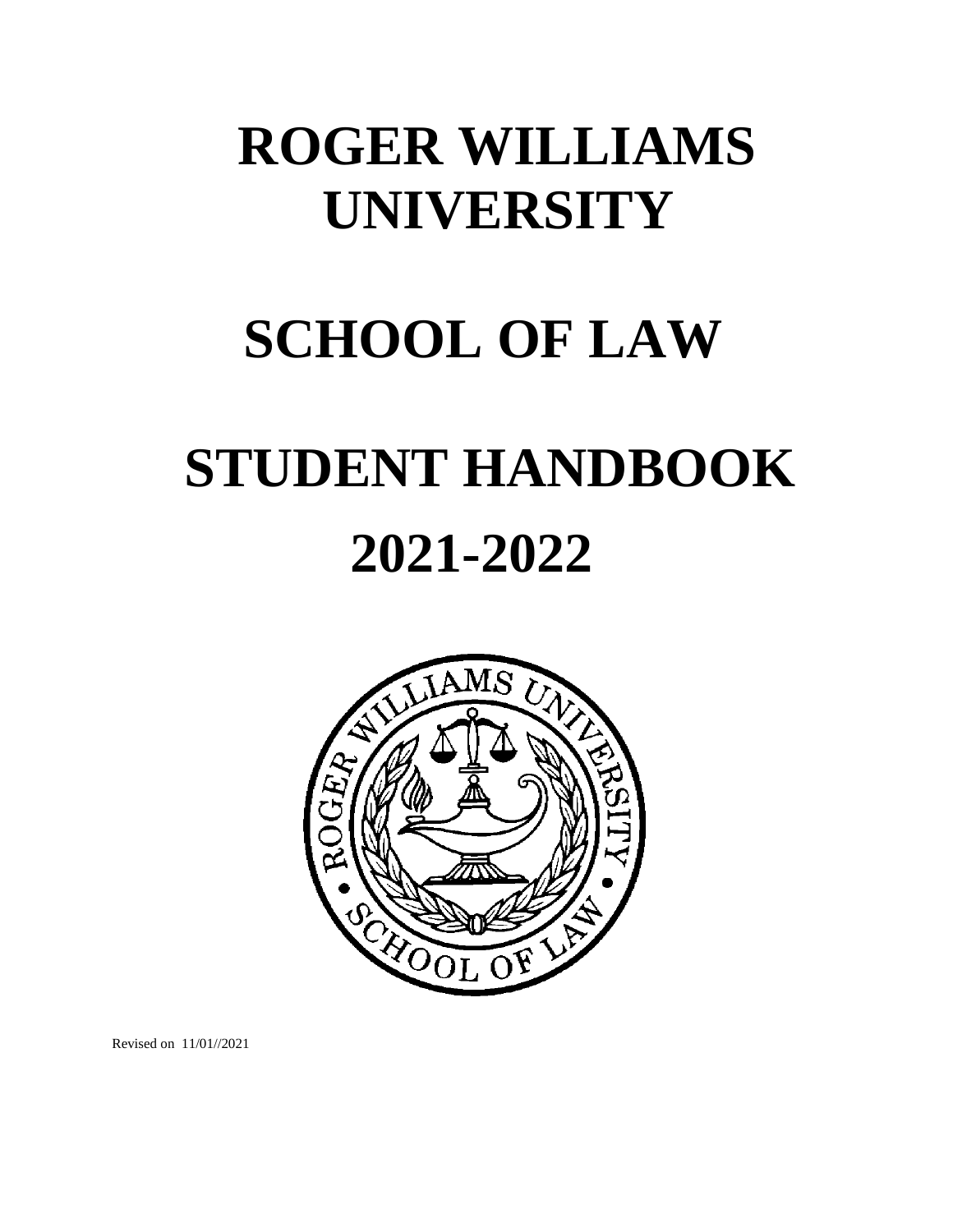#### **INTRODUCTION**

The Roger Williams University School of Law Student Handbook is a compilation of documents relevant to the student's career at the law school. The materials in the Student Handbook will be supplemented from time to time on-line in order to improve it, provide more complete coverage, and keep it current. The current version is available online.

The Student Handbook is both notice to you of the regulations and interpretations included therein and a guide to the operating rules of the law school.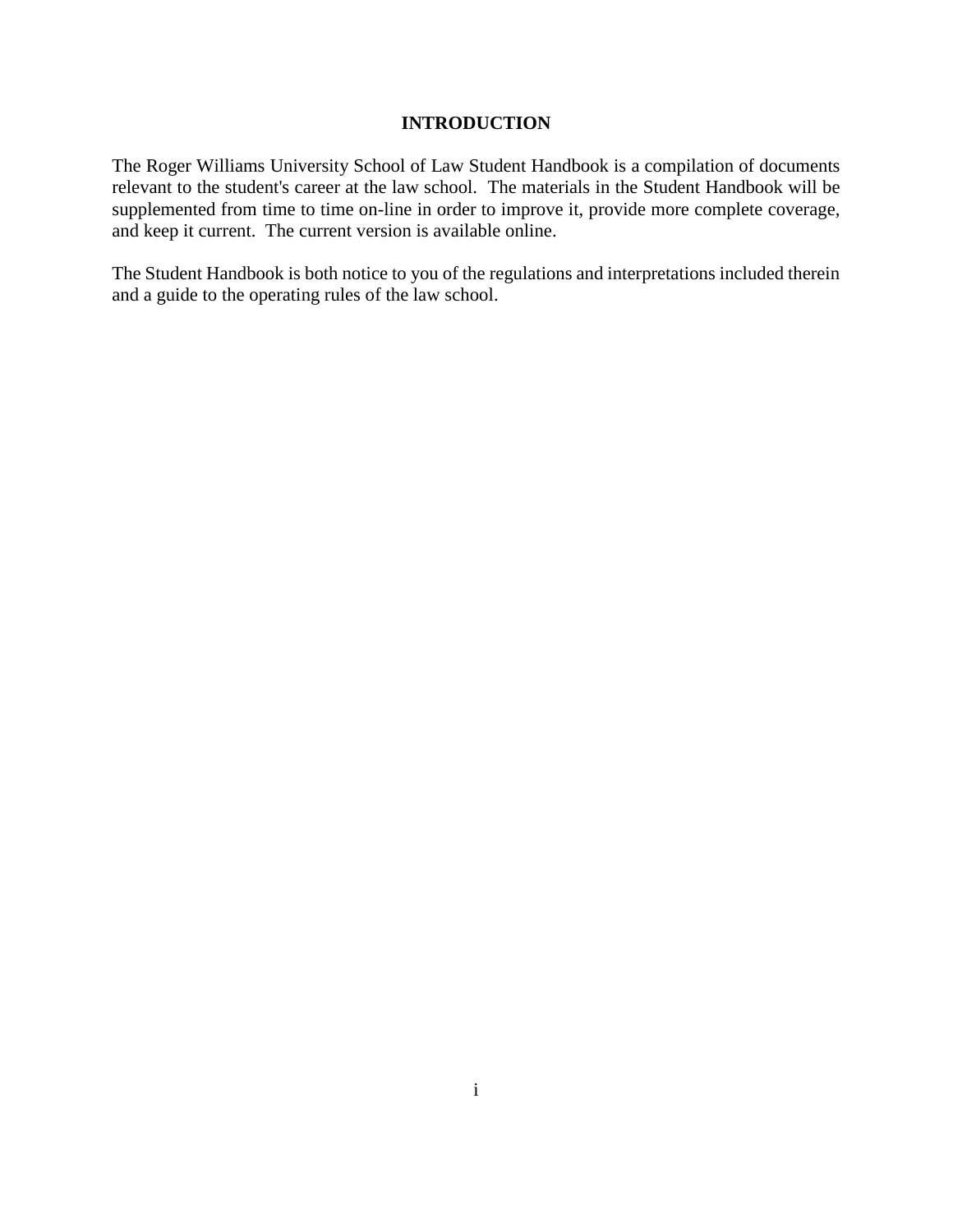| I.          |                                                                                                                        |  |  |  |
|-------------|------------------------------------------------------------------------------------------------------------------------|--|--|--|
| II.         |                                                                                                                        |  |  |  |
| Ш.          |                                                                                                                        |  |  |  |
| IV.         | POLICY PERTAINING TO CONFIDENTIALITY OF STUDENT RECORDS<br>& ANNUAL NOTICE TO STUDENTS REGARDING EDUCATION RECORDS  14 |  |  |  |
| $V_{\cdot}$ | ALCOHOL AND DRUG-FREE SCHOOL AND WORKPLACE POLICY 17                                                                   |  |  |  |
| VI.         |                                                                                                                        |  |  |  |
| VII.        |                                                                                                                        |  |  |  |
| VIII.       |                                                                                                                        |  |  |  |
| IX.         | LICENSURE AND ACCREDITATION INFORMATION AND COMPLAINT PROCESS 27                                                       |  |  |  |
| X.          | COPYRIGHT INFRINGEMENT POLICY FOR THE UNIVERSITY'S                                                                     |  |  |  |
| XI.         |                                                                                                                        |  |  |  |

# **TABLE OF CONTENTS**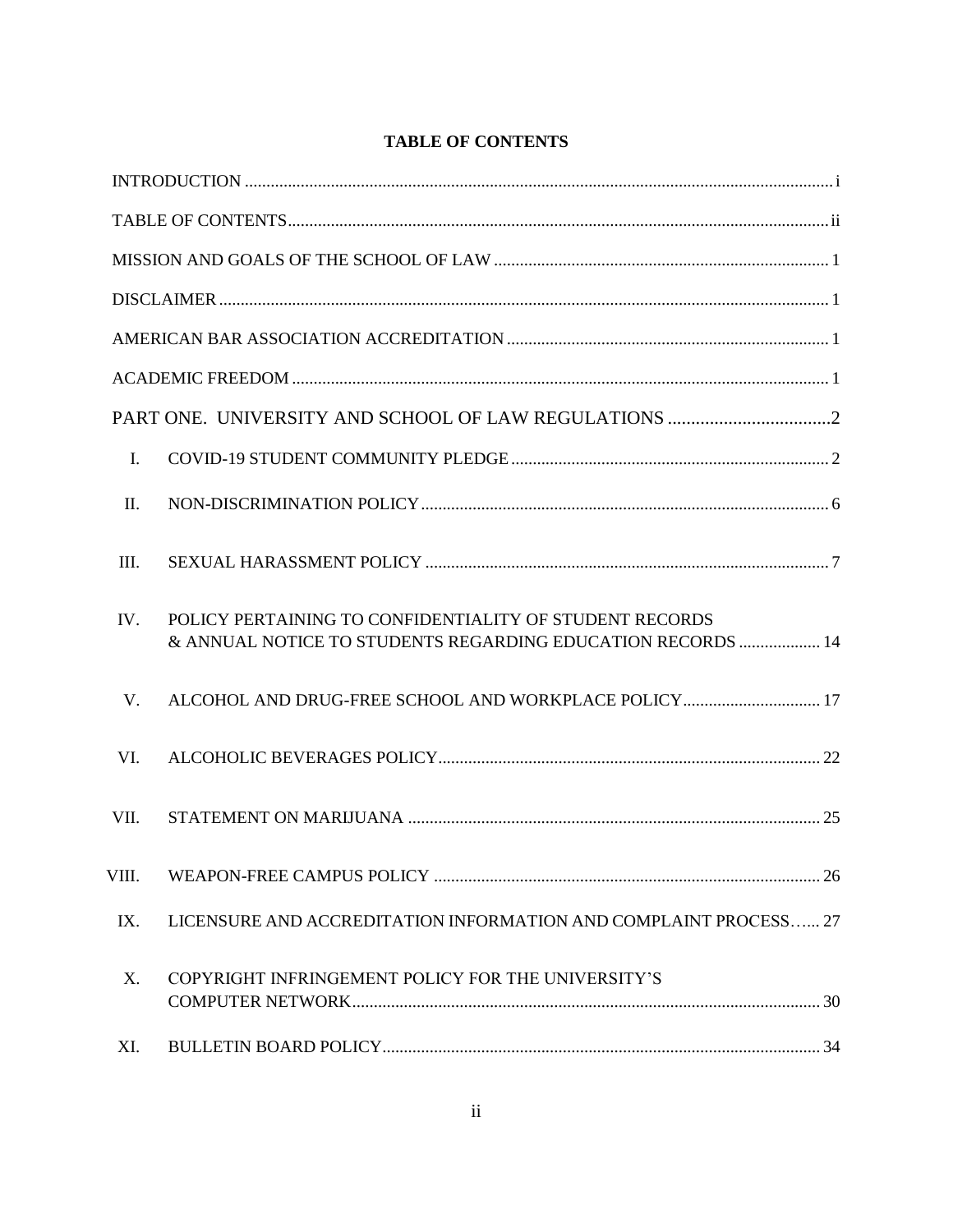| ARTICLE ONE. DEFINITIONS AND COURSE LOAD REQUIREMENTS  36                            |  |
|--------------------------------------------------------------------------------------|--|
|                                                                                      |  |
|                                                                                      |  |
|                                                                                      |  |
|                                                                                      |  |
|                                                                                      |  |
|                                                                                      |  |
|                                                                                      |  |
|                                                                                      |  |
| ARTICLE TWO. WITHDRAWALS, LEAVES OF ABSENCE, SUSPENSIONS  37                         |  |
|                                                                                      |  |
|                                                                                      |  |
|                                                                                      |  |
|                                                                                      |  |
| ARTICLE THREE. ADVANCEMENT, DISMISSAL AND REINSTATEMENT  39                          |  |
|                                                                                      |  |
|                                                                                      |  |
|                                                                                      |  |
|                                                                                      |  |
|                                                                                      |  |
|                                                                                      |  |
|                                                                                      |  |
|                                                                                      |  |
|                                                                                      |  |
|                                                                                      |  |
|                                                                                      |  |
| Section 312. Procedure Relating to Petition for Reinstatement After Academic Failure |  |
|                                                                                      |  |
| Section 313. Procedure Relating to Petition of Reinstatement After Academic Failure  |  |
|                                                                                      |  |
|                                                                                      |  |
|                                                                                      |  |
| Section 316. Reinstatement on Condition That the Student Repeat All First Year       |  |
|                                                                                      |  |
| Section 317. Reinstatement on Condition That the Student Repeat Some But Not         |  |
|                                                                                      |  |
|                                                                                      |  |
|                                                                                      |  |
|                                                                                      |  |
| Section 321. Readmission after Disqualification for Academic Reasons 46              |  |

# iii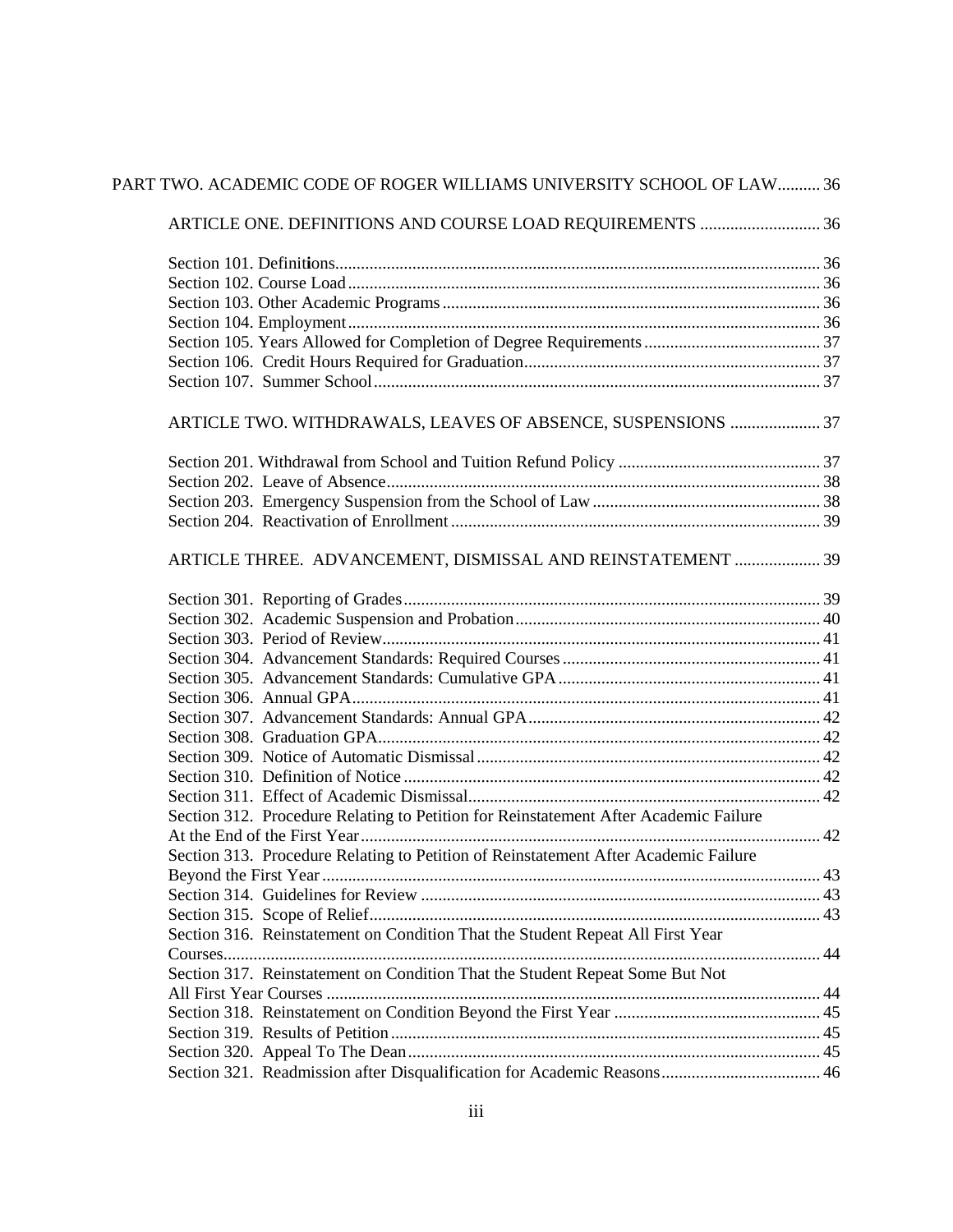| Section 600. COVID-19 Attendance Policy—Applicable for 2020-2021 Academic Year  53     |  |
|----------------------------------------------------------------------------------------|--|
|                                                                                        |  |
| Section 602. Petition for Relief from Associate Dean's Decision Under Section 601(c)57 |  |
|                                                                                        |  |
|                                                                                        |  |
|                                                                                        |  |
|                                                                                        |  |
|                                                                                        |  |
|                                                                                        |  |
|                                                                                        |  |
|                                                                                        |  |
|                                                                                        |  |
|                                                                                        |  |
|                                                                                        |  |
|                                                                                        |  |
|                                                                                        |  |
|                                                                                        |  |
|                                                                                        |  |
|                                                                                        |  |
|                                                                                        |  |
|                                                                                        |  |
|                                                                                        |  |
|                                                                                        |  |
|                                                                                        |  |
|                                                                                        |  |
|                                                                                        |  |
|                                                                                        |  |
|                                                                                        |  |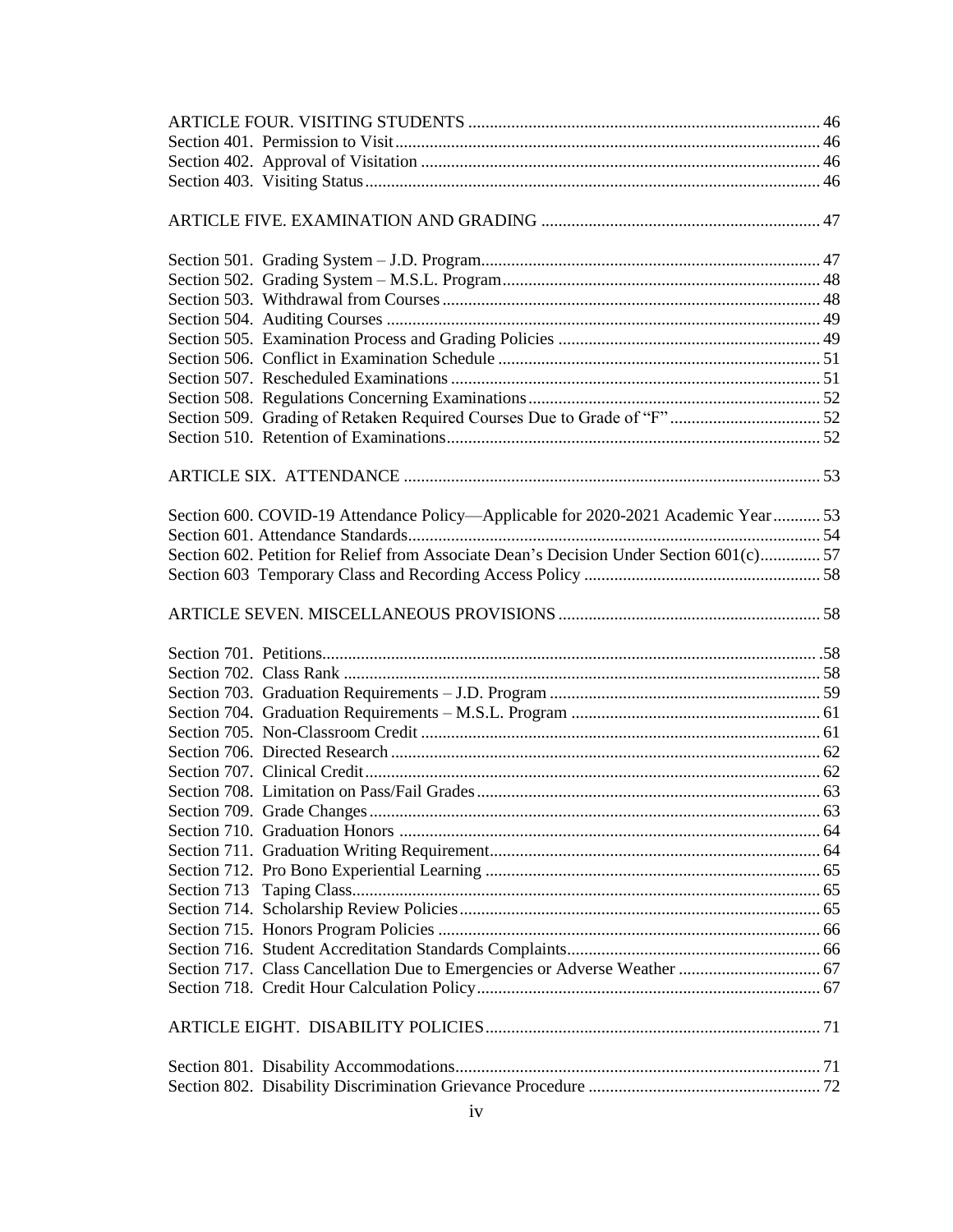| ARTICLE FIVE: THE HONOR BOARD: COMPOSITION AND PROCEDURES 92 |  |
|--------------------------------------------------------------|--|
|                                                              |  |
|                                                              |  |
|                                                              |  |
|                                                              |  |
|                                                              |  |
|                                                              |  |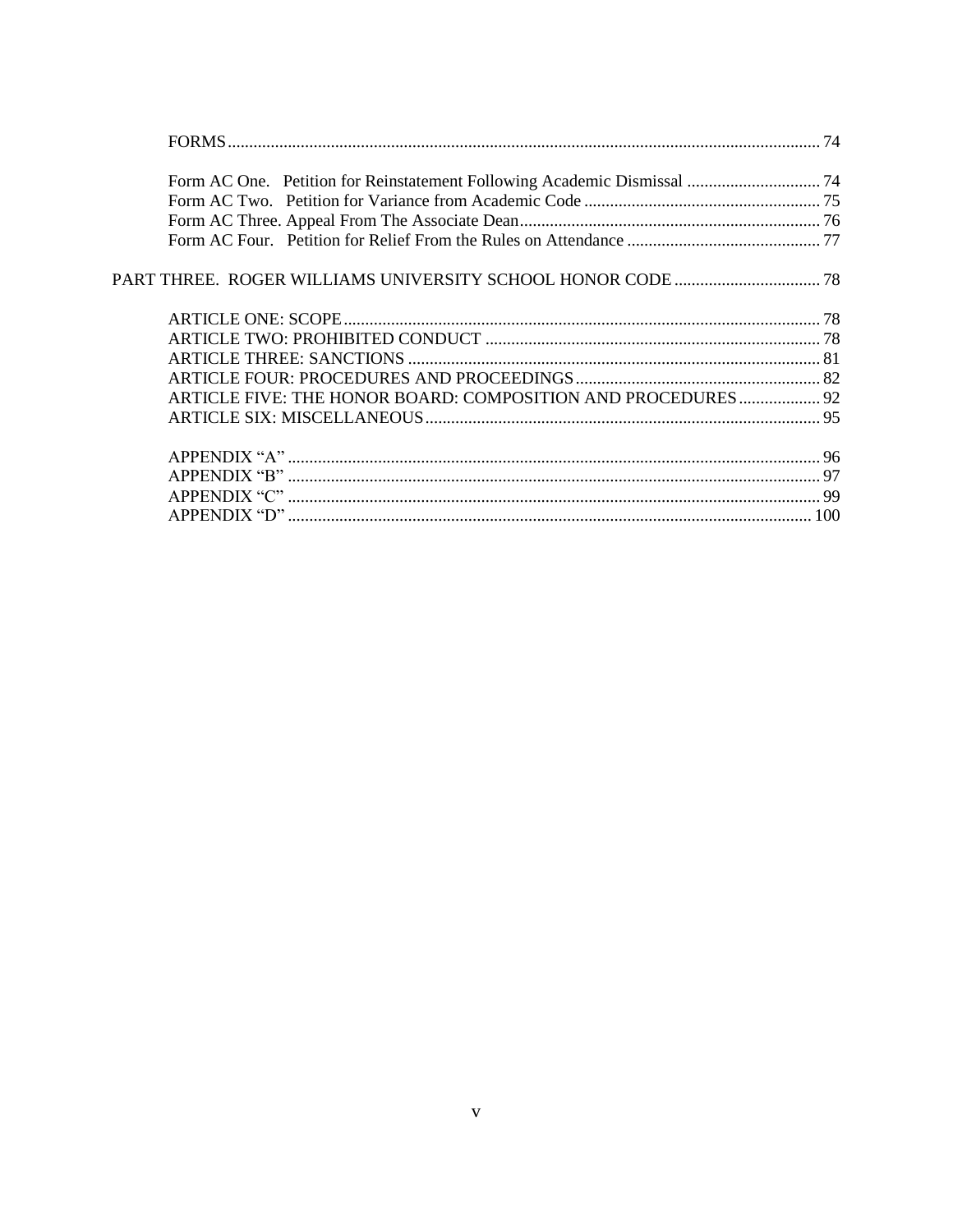#### **MISSION AND GOALS OF THE SCHOOL OF LAW**

The mission of RWU Law is to prepare students for success in the public and private sectors and to promote social justice and the rule of law through engaged teaching, learning, and scholarship. In support of that mission, we strive to:

1. Provide an excellent legal education that is focused on the development of students' analytical, ethical, and other practice skills through the exploration of legal doctrine, policy, history and theory, including the relationship between law and social inequality.

2. Provide students guided opportunities to provide pro bono legal assistance to unrepresented individuals and organizations.

3. Attract and retain a student body, faculty, and staff with diverse backgrounds and experiences, especially those historically underrepresented in the legal profession.

4. Produce meaningful legal scholarship that provides analysis, insights, or information to lawyers, judges, legislators, policy-makers, scholars, journalists, and the public-at-large.

5. Provide service to the legal profession and the wider community.

#### **DISCLAIMER**

The School of Law reserves the right to modify the requirements for admission and graduation, to change the program of study, to amend any regulation affecting the student body, to increase tuition and fees, and to dismiss from the law school any student at any time, if it is deemed by the School of Law to be in the best interest of the School of Law or the students to do so. Nothing in this Student Handbook may be considered as setting forth terms of a contract between a student or prospective student and the Roger Williams University School of Law.

# **AMERICAN BAR ASSOCIATION ACCREDITATION AND MEMBERSHIP IN ASSOCIATION OF AMERICAN LAW SCHOOLS**

The School of Law received full approval from the American Bar Association on February 14, 1997. Under current state policies, all students who graduate from law schools that have full approval from the American Bar Association may seek admission to the Bar in all fifty states and the District of Columbia. The School of Law was granted membership in the Association of American Law Schools in July, 2006.

#### **ACADEMIC FREEDOM**

The wellbeing of an academic institution and of society in general can be maintained only if individuals and groups exercise their responsibility and freedom to search for the truth and to speak that truth as it is discovered. As members of a collegial community, the faculty, administrators, and students of Roger Williams University School of Law must extend to one another the trust and respect that creates the appropriate environment for the exercise of academic freedom.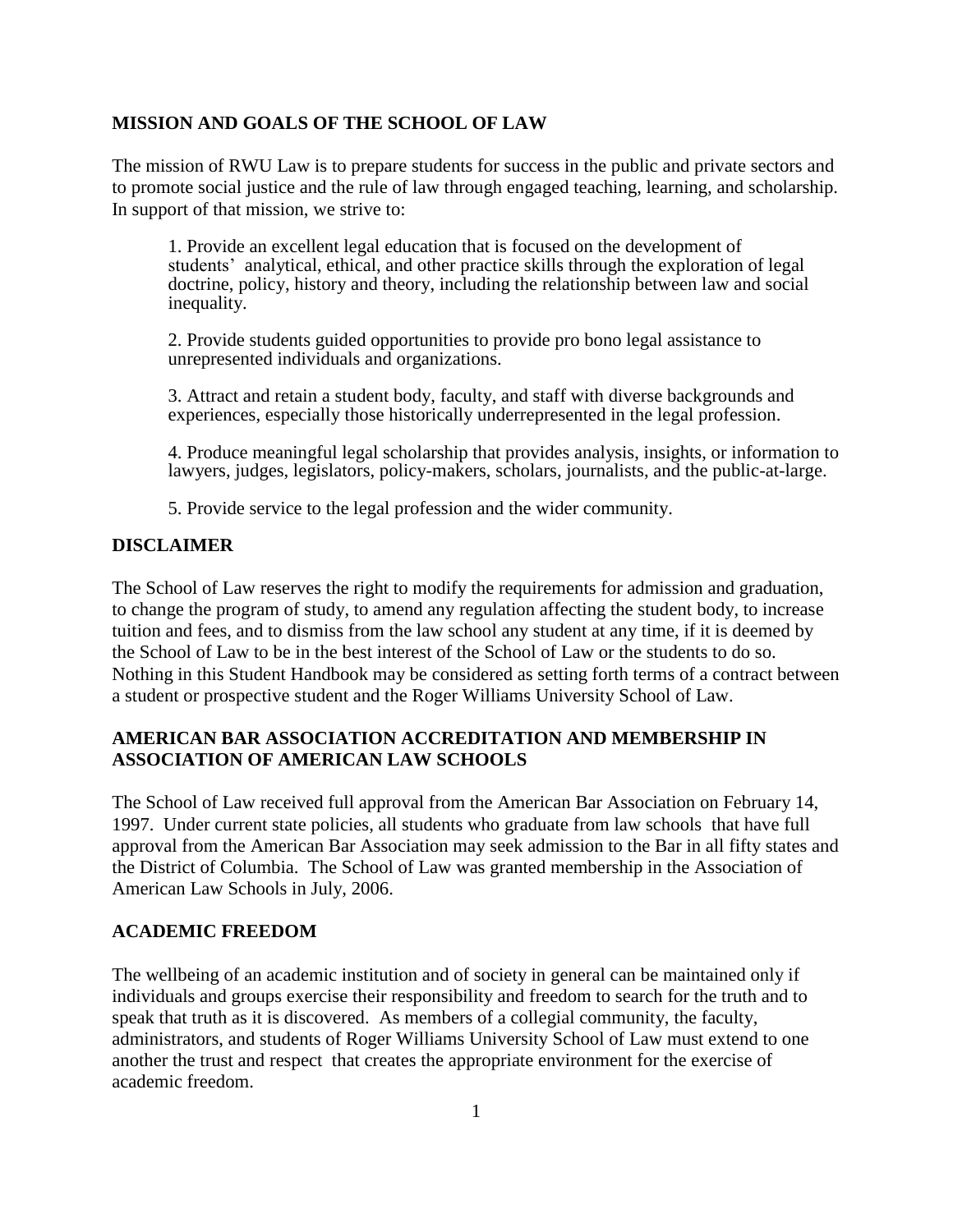# **PART ONE. UNIVERSITY AND SCHOOL OF LAW REGULATIONS**

# **I. COVID-19 Student Community Pledge**

Roger Williams University is a community dedicated to students that learn, work, live, and serve together in an atmosphere of mutual respect that is conducive to both the personal and academic growth and development of each student. At all times, Roger Williams University students show positive regard for themselves and each other and for the greater community. Every student is expected to uphold a high standard of civility and to be responsible for ensuring a safe and healthy campus.

# **1. RWU COVID-19 Student Community Pledge**

# a. *Roger's Compact – Fully Vaccinated Students*

Roger Williams University is a community dedicated to students that learn, work, live, and serve together in an atmosphere of mutual respect that is conducive to both the personal and academic growth and development of each student. At all times, Roger Williams University students show positive regard for themselves and each other and for the greater community. Every student is expected to uphold a high standard of civility and to be responsible for ensuring a safe and healthy campus.

The purpose of this Compact and pledge is to support a safe and healthy campus community where students act with purposeful care, integrity and respect for themselves and others during the worldwide pandemic.

As a community, we acknowledge that personal health and safety is a shared responsibility and the COVID-19 virus is a shared risk. We, therefore, pledge to take care of each other and our community during this challenging time by adhering to the following practices.

I pledge that I will:

- Commit to a voluntary honest daily self-screening for COVID-like symptoms (e.g., fever, chills, cough, nausea, shortness of breath, difficulty breathing, loss of taste/smell)
- Commit to being tested for COVID-19 on a regular, asymptomatic basis per University guidance (once a week until further notice) because I am aware that even if I do not exhibit any symptoms, I may be positive for the virus.
- Wear an approved face covering when in classrooms and other university buildings during periods when the University requires regardless of vaccination status. Exceptions include while dining or when in bedroom with roommate.
- Register my own off-campus guest prior to arrival (Your guest is required to provide a recent negative covid test in addition to their vaccination card that they must carry with them while on campus)
- Stay home from classes, the testing center and campus employment and not participate in student activities or be in group settings when I have symptoms. I will avoid close contact with sick people.
- Complete the "Staying Healthy in a Changing Environment" training by January 31st if assigned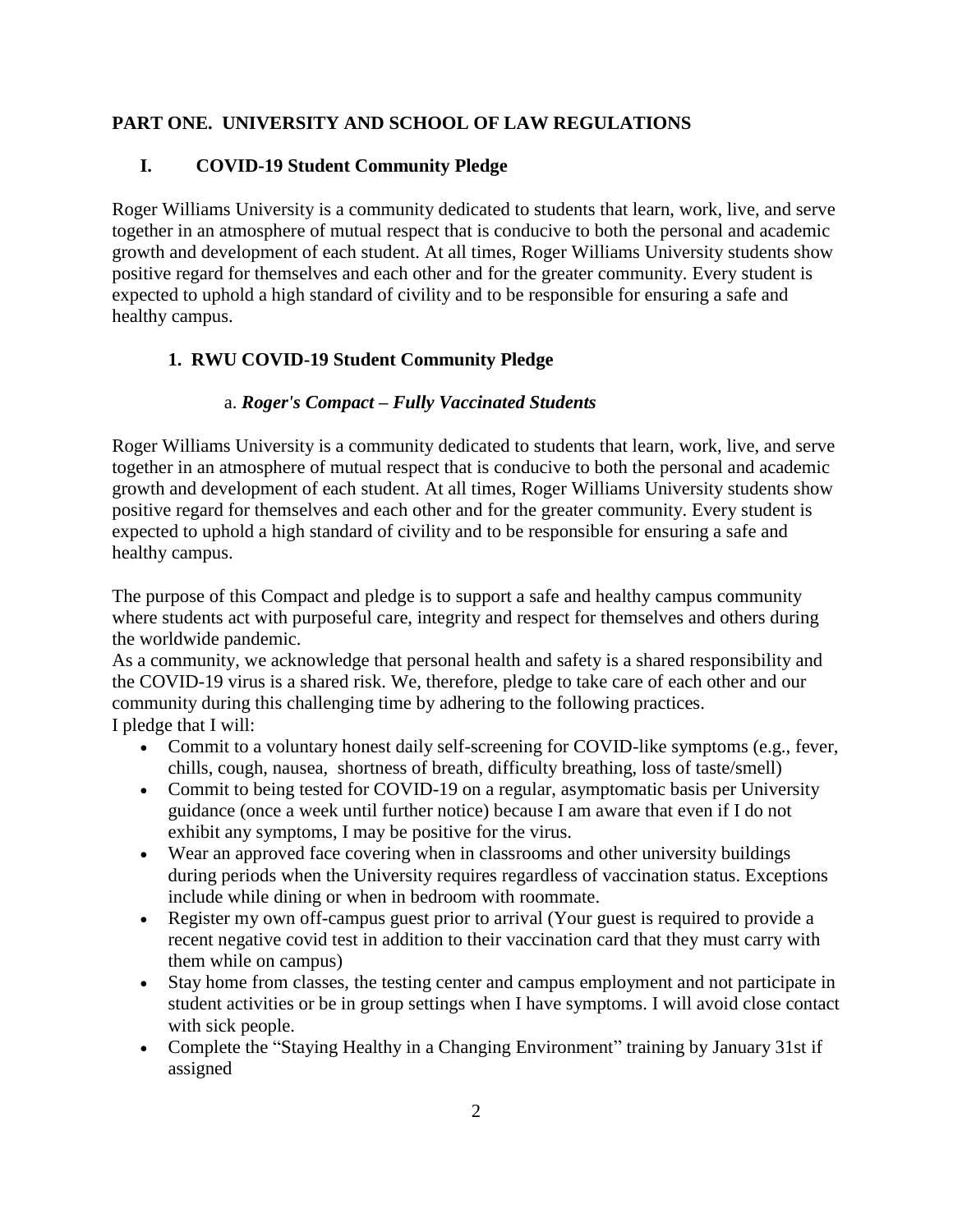- Regularly check my campus email and texts for RWU messaging related to COVID-19 and follow University guidance about COVID screening, testing, quarantine, isolation, as soon as messages are received.
- Abide by University guidance for quarantining or isolating myself from others for my own health and the health of others and genuinely participate in contact tracing interviews as requested.
- I agree to abide by local and state guidelines, executive, and emergency orders as communicated by the university in the interest of the RWU, Bristol, East Bay and Rhode Island community's health and safety.
- Wash my hands often with soap and warm water for at least 20 seconds; if soap and warm water are not available, use an alcohol-based hand gel with at least 60% alcohol.
- Follow the cleaning protocols set forth in all residence halls and bathrooms, each classroom, lab space (science,
- engineering, or computer), performing or visual arts space, or study area space. I will also respect and cooperate with the cleaning protocol posted in relation to our own roles and the staff that are tasked with these responsibilities.
- Wipe down common items like phones, keyboards, doorknobs, and railings with a disinfectant cleaner when I have had significant contact with these shared items.
- Not share food, beverages, utensils, water bottles, or other personal items with others because many germs that cause viral illness are spread through saliva. Sneeze and cough into my elbow or cover my mouth and nose with a tissue.
- Restrict travel if I am sick. If I have a recurring fever, cough, or shortness of breath, contact Health Services or your primary care provider by phone.
- Take extra precautions when I am off campus by avoiding large group events and visiting other campuses. I understand I may only host fully vaccinated and registered non-resident guests in residence halls or other shared facilities on campus.

# *b. Roger's Compact – Students with Approved Exemptions from the Vaccine Requirement*

The purpose of this Compact and pledge is to support a safe and healthy campus community where students act with purposeful care, integrity and respect for themselves and others during the worldwide pandemic.

As a community, we acknowledge that personal health and safety is a shared responsibility and the COVID-19 virus is a shared risk.

We, therefore, pledge to take care of each other and our community during this challenging time by adhering to the following practices.

I pledge that I will:

• Commit to and complete an honest daily self-screening for COVID-like symptoms through RWU email (e.g., fever chills, cough, nausea, shortness of breath, difficulty breathing, loss of taste/smell)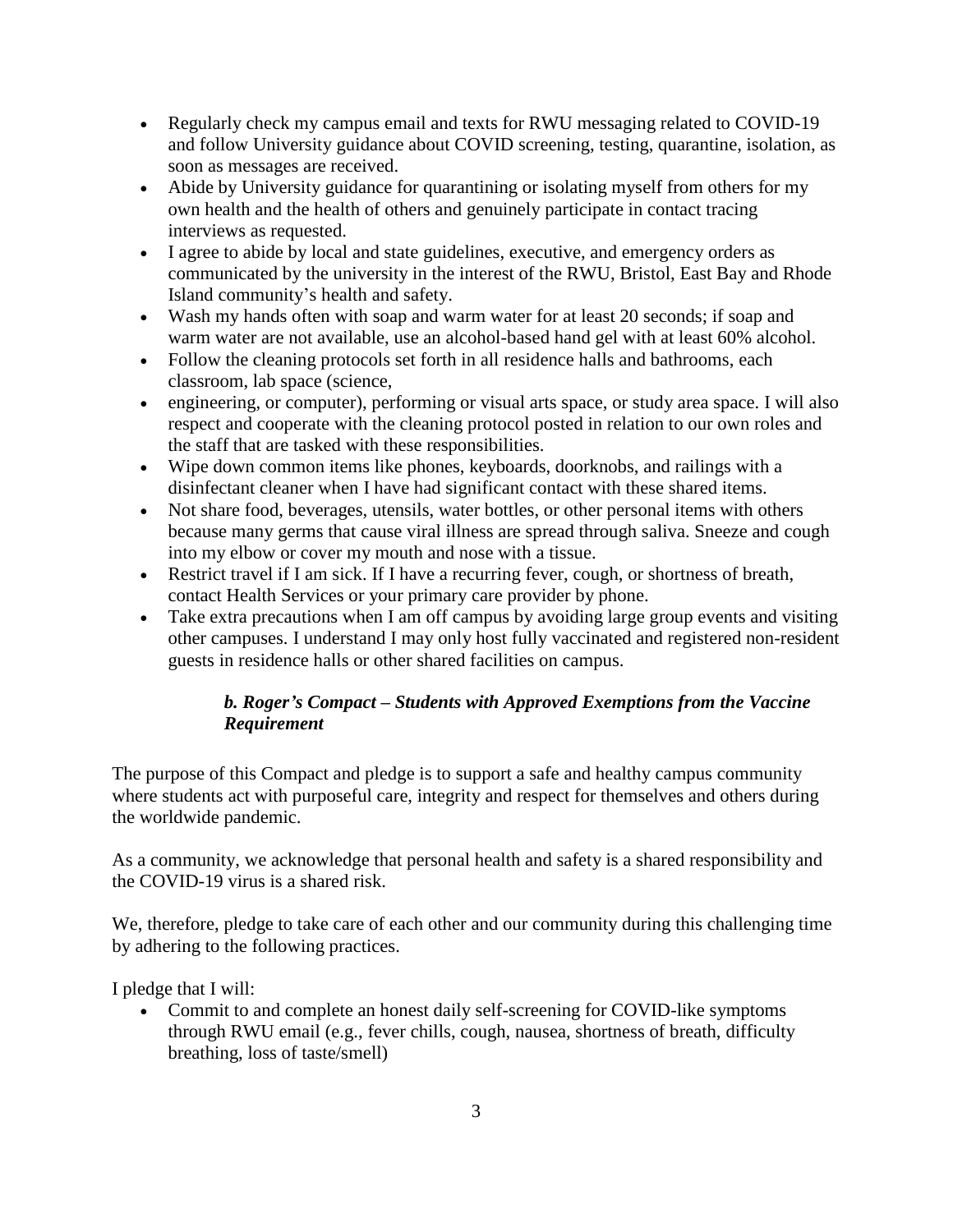- Commit to being tested for COVID-19 on a regular asymptomatic basis per University guidance (twice weekly unless otherwise directed) because I am aware that even if I do not exhibit any symptoms, I may be positive for the virus.
- Wear an approved face covering (mask) when in classrooms and in all campus buildings, except when dining or when in my residence hall room with my roommate.
- Wear an approved face covering while outdoors when i can't be more than 3 feet away from others.
- Register my own off-campus guest prior to arrival (Your guest is required to provide a recent negative covid test in addition to their vaccination card that they must carry with them while on campus)
- Stay home from classes, the testing center and campus employment and not participate in student activities or be in group settings when I have symptoms. I will avoid close contact with sick people.
- Complete the "Staying Healthy in a Changing Environment" training by January 31st if assigned.
- Regularly check my campus email and texts for RWU messaging related to COVID-19 and follow University guidance about COVID screening, testing, quarantine, isolation, as soon as messages are received.
- Abide by University guidance for quarantining or isolating myself from others for my own health and the health of others and genuinely participate in contact tracing interviews as requested.
- I agree to abide by local and state guidelines, executive, and emergency orders as communicated by the university in the interest of the RWU, Bristol, East Bay and Rhode Island community's health and safety.
- Wash my hands often with soap and warm water for at least 20 seconds; if soap and warm water are not available, use an alcohol-based hand gel with at least 60% alcohol.
- Follow any cleaning protocols set forth in all residence halls and bathrooms, each classroom, lab space (science, engineering, or computer), performing or visual arts space, or study area space. I will also respect and cooperate with the cleaning protocol posted in relation to our own roles and the staff that are tasked with these responsibilities.
- Wipe down common items like phones, keyboards, doorknobs, and railings with a disinfectant cleaner when I have had significant contact with these shared items.
- Sneeze and cough into my elbow or cover my mouth and nose with a tissue.
- Not share food, beverages, utensils, water bottles, or other personal items with others because many germs that cause viral illness are spread through saliva.
- Restrict travel if I am sick. If I have a recurring fever, cough, or shortness of breath, contact Health Services or your primary care provider by phone.
- Take extra precautions when I am off campus by avoiding large group events and visiting other campuses. I understand I may only host fully vaccinated and registered non-resident guests in residence halls or other shared facilities on campus.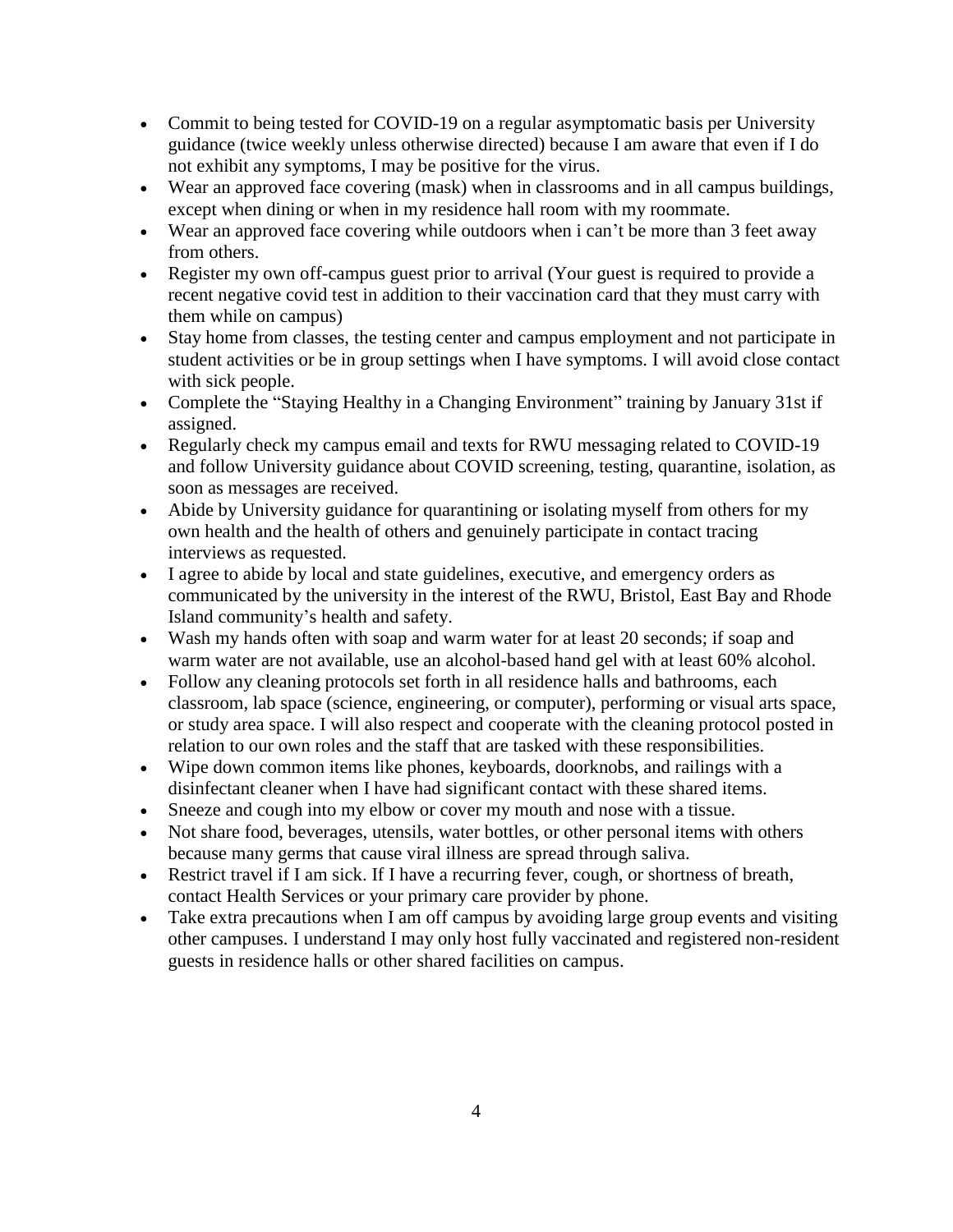# *2.*Resources

If you require health care for any reason, students should immediately be in touch with their home healthcare provider and RWU Health Services for guidance on how to access care.

You are advised to:

- Stay home! Stay in your room or apartment!
- CALL AHEAD BEFORE GOING TO HEALTH SERVICES OR HEALTH CARE FACILITY.
- Health Services staff are available Monday through Friday from 8:30 am to 5 pm. Call the nurse triage line at 401-254-3757.
- If it is after hours, call a local emergency room or urgent care for assistance.
- Cover every cough or sneeze into your elbow to protect others from getting sick.
- Wash your hands frequently.

# CDC: Use of Cloth Face Covering

https://www.cdc.gov/coronavirus/2019-ncov/prevent-getting-sick/diy-cloth-face-coverings.html

CDC: Coping with pandemic-related stress

https://www.cdc.gov/coronavirus/2019-ncov/community/mental-health-non-healthcare.html

# RIDOH

https://health.ri.gov/diseases/ncov2019/

People with COVID-19 have had a wide range of symptoms reported – ranging from mild symptoms to severe illness. Symptoms may appear 2-14 days after exposure to the virus. People with these symptoms may have COVID-19 and should contact a health provider to be tested for COVID-19 as soon as possible.

- Cough
- Shortness of breath or difficulty breathing
- Fever
- Chills
- Muscle pain
- Sore throat
- Headache
- Nausea or vomiting
- Diarrhea
- Runny nose or stuffy nose
- Fatigue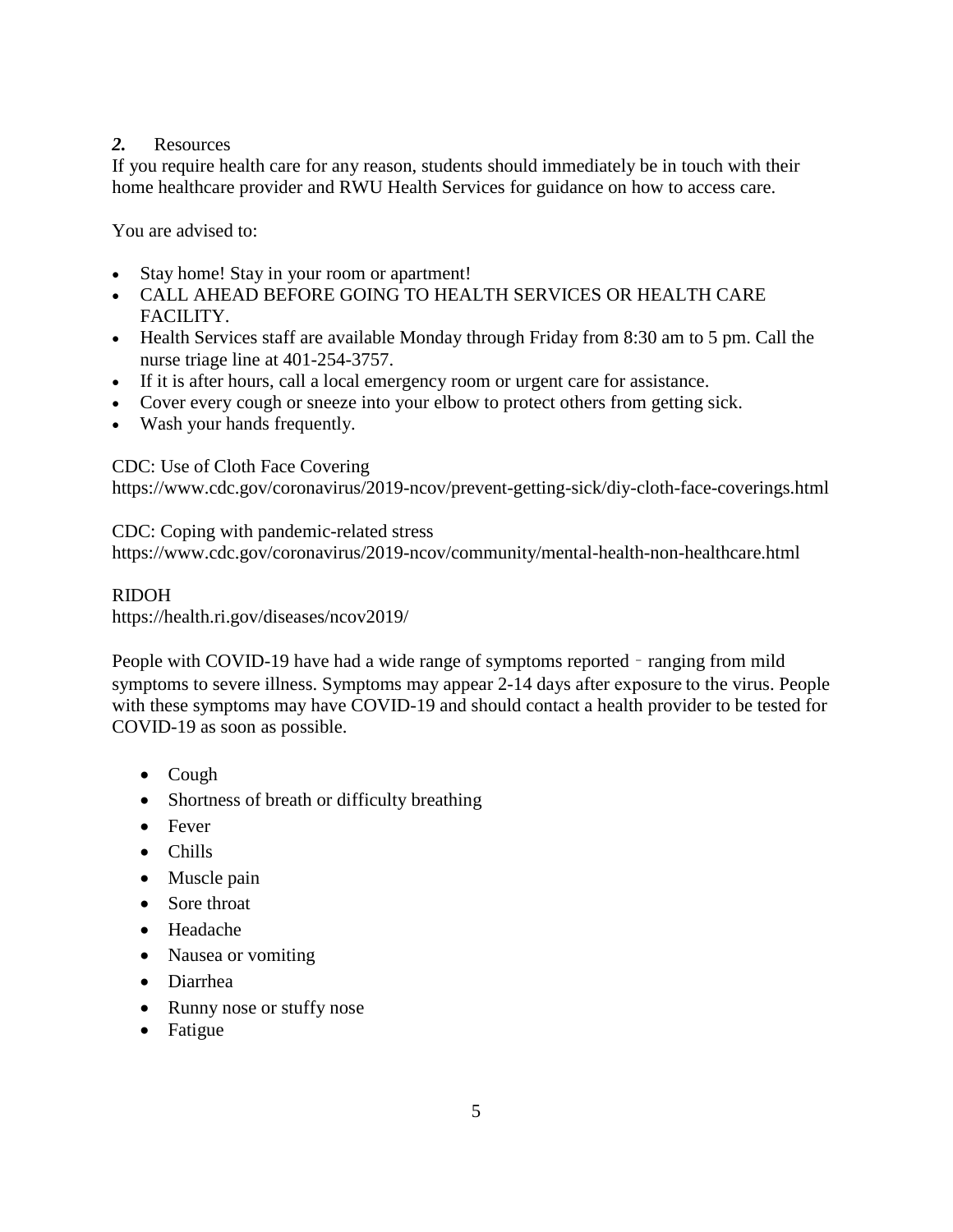# **II. UNIVERSITY NON-DISCRIMINATION POLICY**

Roger Williams University and Roger Williams University School of Law do not discriminate against any person on the basis of race, color, religion, national or ethnic origin, age, sex, sexual orientation, gender expression or identity, disability, veteran status, or any other legally protected basis in admission to, access to, employment in, and treatment in its programs and activities. Inquiries regarding the application of this Non-Discrimination Policy may be referred to the following:

- Amy Lanoie, Employment Specialist, Roger Williams University, One Old Ferry Road, Bristol, RI 02809, Telephone: 401-254-3190, alanoie@rwu.edu.
- Assistant Secretary for Civil Rights, U.S. Department of Education, Office for Civil Rights, 400 Maryland Avenue, SW, Washington, DC 20202-1100, Telephone: 1-800- 421-3481; or
- Boston Office, Office for Civil Rights, U.S. Department of Education, 8th Floor, 5 Post Office Square, Boston, MA 02109-3921, Telephone: 617-289-0111.

Title VI of the Civil Rights Act of 1964

Programs and activities that receive Federal financial assistance from the United States Department of Education are covered by Title VI of the Civil Rights Act of 1964 which protects people from discrimination based on race, color or national origin in programs or activities that receive Federal financial assistance.

The Coordinator of Title VI of the Civil Rights Act of 1964 is:

• Zoila Quezada, Ed.D, Director, Institutional Diversity, Equity and Inclusion, Roger Williams University, One Old Ferry Road, Bristol, RI 02809401-254-3766, zquezada@rwu.edu.

The Equal Employment Opportunity Coordinator and Coordinator of the Age Discrimination Act of 1975 is:

• Amy Lanoie, Employment Specialist, Roger Williams University, One Old Ferry Road, Bristol, RI 02809, Telephone: 401-254-3190, alanoie@rwu.edu.

The Coordinator of Title IX of the Education Amendment of 1972 is:

- Dr. Jen Stanley, Title IX Coordinator, Associate Dean & Director of the Gender and Sexuality Center, Roger Williams University, One Old Ferry Road, Bristol, RI 02809, Telephone: 401-254-3123, jstanley@rwu.edu.
- The Deputy Title IX Coordinators are:
	- o For Employees: Amy Lanoie, Employment Specialist, Telephone: 401-254-3190, alanoie@rwu.edu;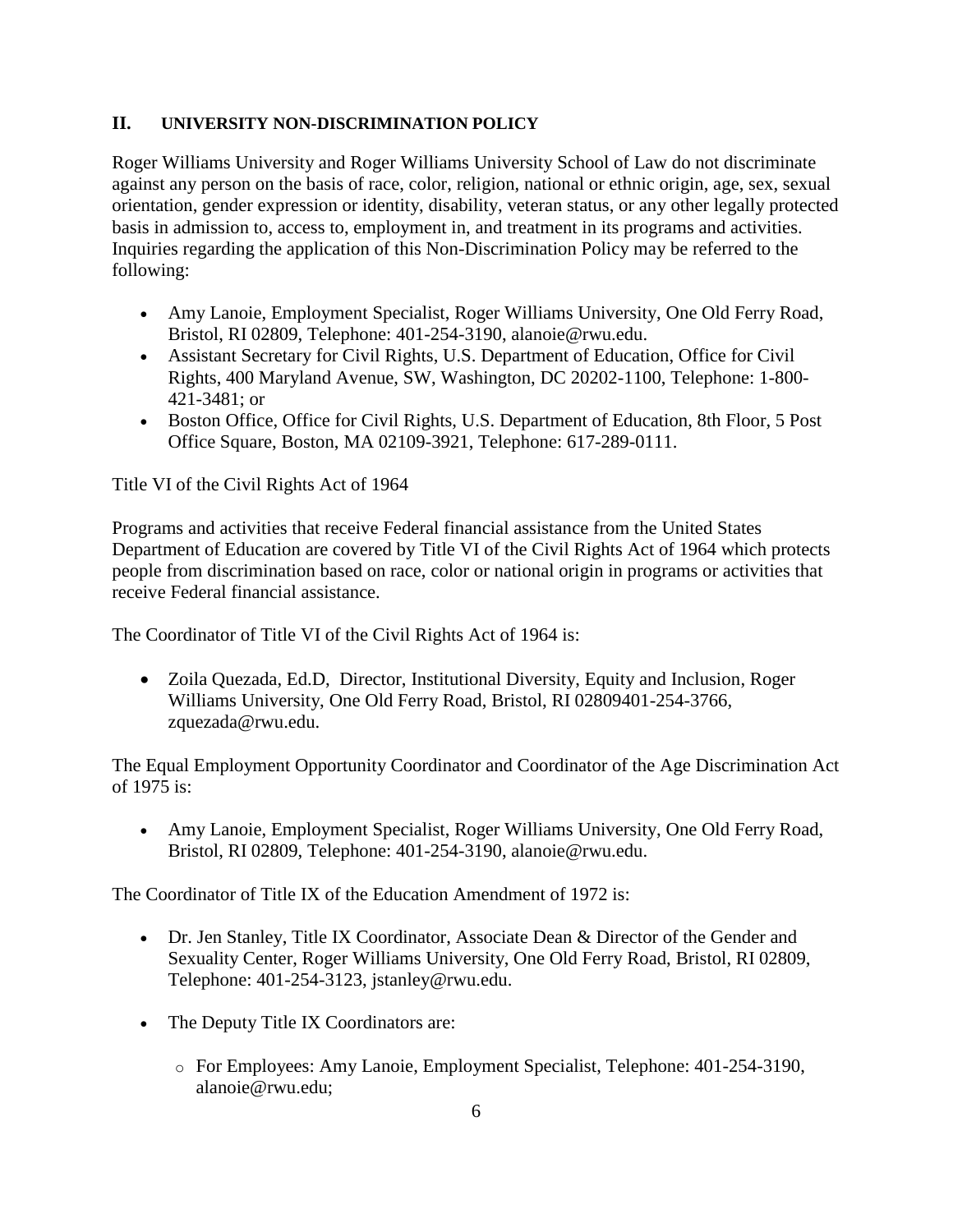- o For Students: Danny DiCamillo, Assistant Director of Residence Life, Telephone: 401-254-3161, ddicamillo@rwu.edu, ddicamillo@rwu.edu;
- o For Faculty: Betsy Learned, Dean of the University Library, Telephone: 401-254- 3625, elearned@rwu.edu;
- o For School of Law: Lorraine Lalli, Assistant Dean of Students, Telephone: 401-254- 4593, llalli@rwu.edu;
- o For Athletics: Kiki Jacobs, Director of Athletics, Intramurals and Recreation, Telephone: 401-254-3428; kjacobs@rwu.edu; and
- o For University College: Pamela Pereira, Assistant Director for Retention & Student Services, (401) 254-3582, ppereira@rwu.edu.
- The Coordinator of Section 504 of the Rehabilitation Act of 1973 is: Diana Proto, Director of Student Conduct & Conflict Resolution, Roger Williams University, One Old Ferry Road, Bristol, RI 02809, Telephone: 401-254-3533, dproto@rwu.edu.

Please check the following websites for more information: **[RWU Title IX website](http://rwu.edu/node/145526) [RWU Title IX Sexual Harassment Policy & Procedures](https://www.rwu.edu/student-handbook/sexual-misconduct-gender-based-misconduct-procedures)**

# **III. SEXUAL HARASSMENT POLICY OF ROGER WILLIAMS UNIVERSITY SCHOOL OF LAW**

# **POLICY STATEMENT**

Sexual Harassment is a form of gender-based discrimination which violates federal and state law as well as Roger Williams University and Roger Williams University School of Law (hereinafter "university") policy prohibiting discrimination on the basis of gender. It is forbidden by the university and it is inexcusable regardless of circumstances. Transgressions and supervisory condonation of such transgressions will result in disciplinary action, up to and including termination. This policy applies to students, faculty, staff, and university officers equally as described below. Further, its mandate shall, to the extent contractually feasible, be applied fully to contractually affiliated entities at the university.

# **PROSCRIBED CONDUCT**

There are currently two (2) distinctly recognizable and forbidden forms of sexual harassment, both of which constitute terminable conduct.

- 1. Quid Pro Quo Harassment: This harassment is an intentional, intolerable exploitation of a position of power and authority such as unwelcome sexual advances, requests, or demands for sexually based favors or other gender based verbal or physical conduct where submission to or rejection of such conduct by an individual is used, by the person(s) in a position of power or authority, as a basis for employment, academic, or institutional environment decisions affecting such individual.
- 2. Hostile Environment Harassment: This harassment arises where one or more members of the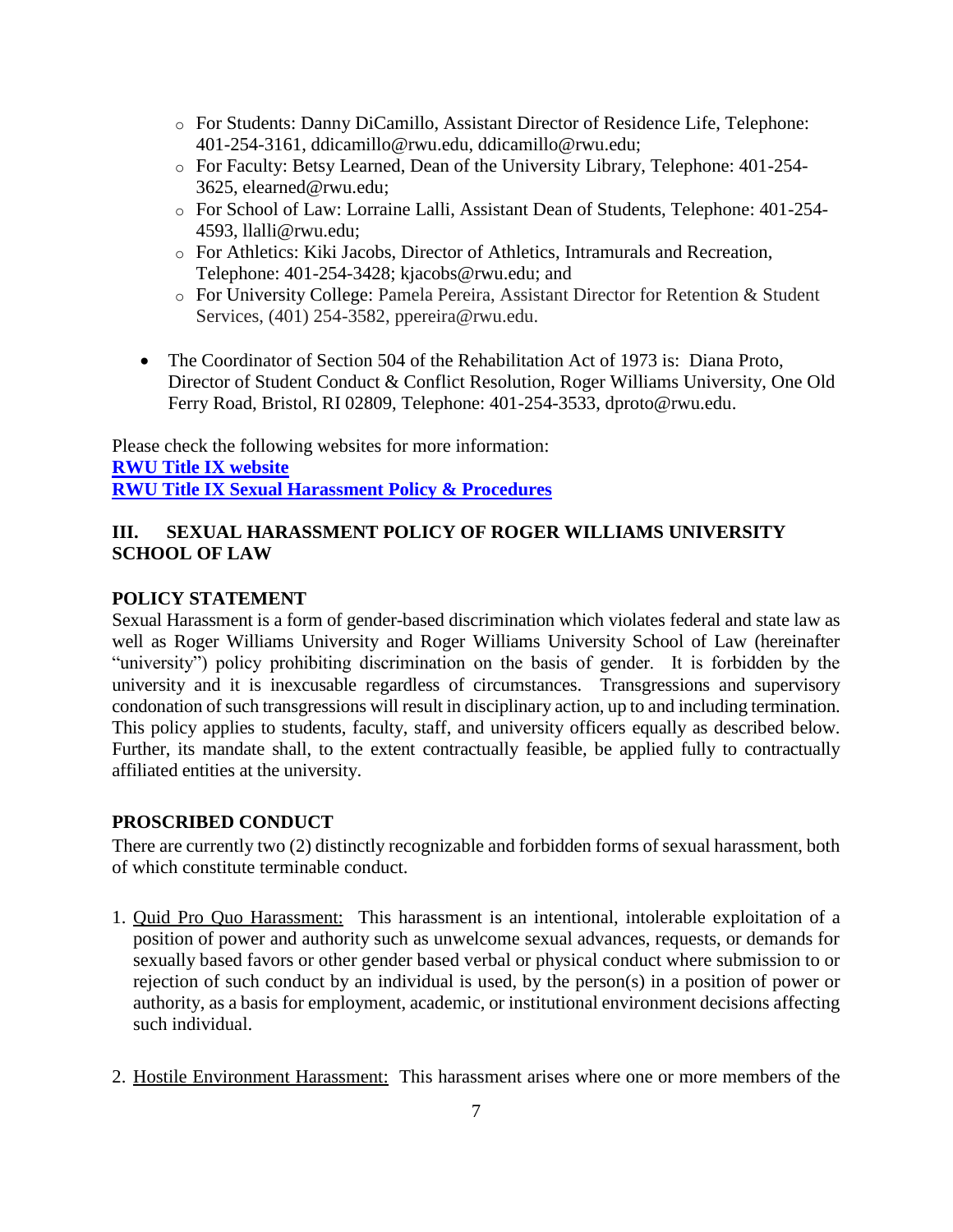university community engage in gender based conduct that unreasonably creates an intimidating, hostile, or offensive working and/or study environment that has the effect of altering one's work or academic performance and the conditions of employment or study at the university. It may arise independent of the supervisor/subordinate or teacher/student relationship (e.g., co-worker to co-worker) and the conduct need not be overtly sexual in nature but merely gender differentiating. As a general guiding principal established herein, no gender based actions that are not specifically and officially endorsed by the university (e.g.; separate rest room facilities) are authorized or condoned. Currently, as established under controlling case law interpretation of both state and federal laws, hostile environment sexual harassment consists of conduct that: (1) would not have occurred but for the victim's gender and (2) is sufficiently severe or pervasive as (3) adjudged by the reasonable person (of the same gender as the victim under Rhode Island law) to (4) adversely affect a victim's work or other conditions of employment or academic performance or study environment. The university will continue to provide education and training as to illegal and intolerable conduct rising to the level of sexual harassment.

#### **ENFORCEMENT**

The university will fully investigate all charges of sexual harassment filed pursuant to this policy and render a deliberative finding, taking immediate corrective action in cases where the record so warrants. Individuals found to have engaged in such misconduct shall be accordingly disciplined. This misconduct is grave on its face and terminable. Supervisory personnel who witness what they believe is harassing conduct of subordinates or colleagues or are in receipt of formal or informal allegations of such conduct are obligated to report same to the university through the procedures detailed below.

All employees or students who witness or have tangible evidence of potentially harassing conduct are responsible to cooperate fully and honestly with the university in its investigation of such alleged conduct. Failure to do so impedes the university's search for facts necessary to appropriate determination and is, in itself, disciplinable. Employees and students who fully, honestly and forthrightly cooperate with the university in its investigation and the enforcement of this policy shall be deemed to be operating within the scope of employment and/or as agents of the university and for such cooperation shall be covered by the university's indemnification policy.

#### **EDUCATION AND TRAINING**

As a necessary, proactive measure of policy integrity and enforcement, the university will provide mandatory education and training for members of the university community to ensure understanding and appreciation of the Policy, the laws as amended and re-interpreted from time-to-time, (which serve as a basis for this policy and its proscriptive measures) and the Procedures. This education and training will be coordinated through the university's Department of Human Resources and provided by or through formally designated members of the university community with knowledge of the laws and this policy's parameters. Information regarding provision of university education and training on sexual harassment may be obtained from the Department of Human Resources. Information and guidance as to this policy and its procedures as well as to respond to specific questions relative to the law of sexual harassment may be obtained from the Office of General Counsel.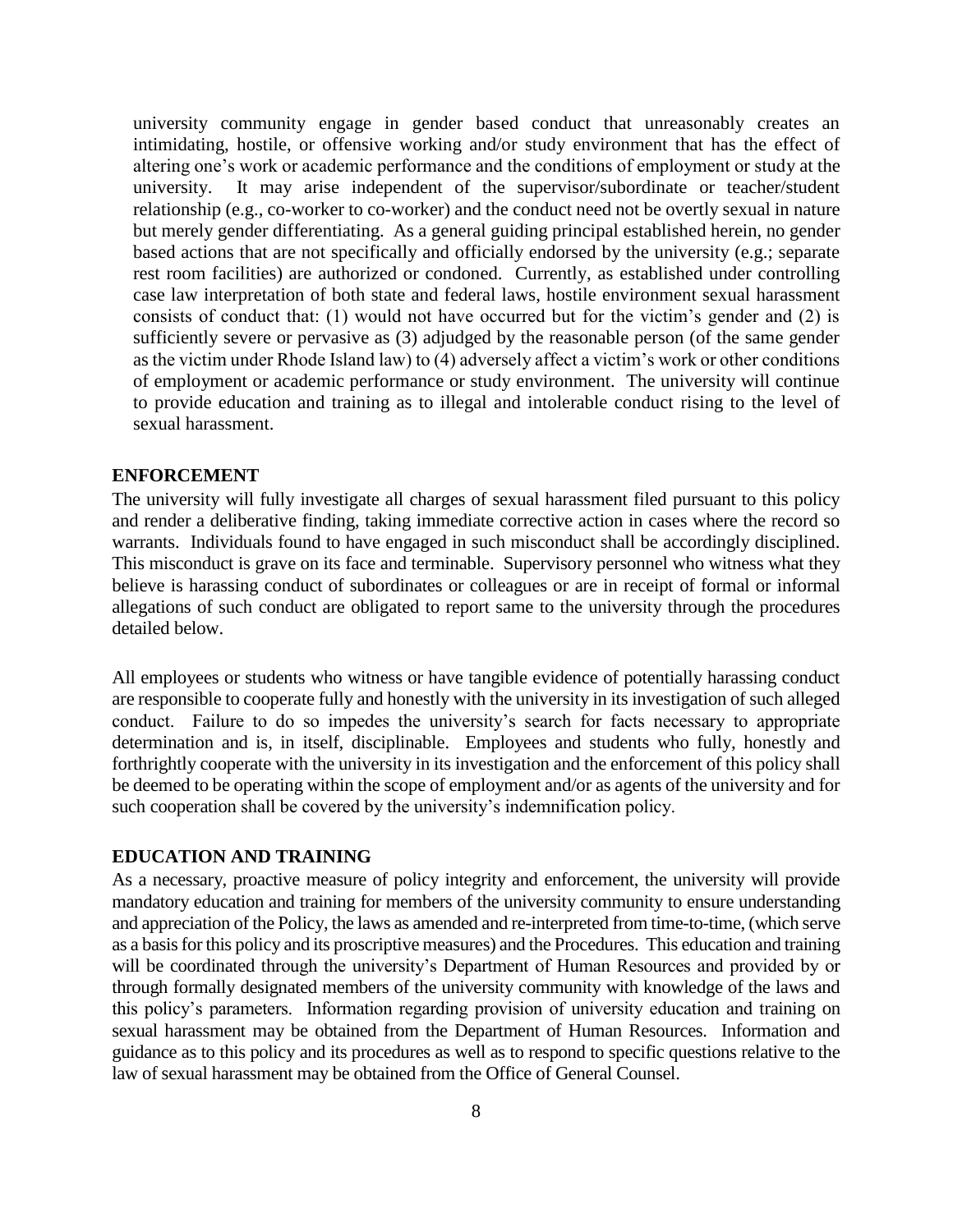#### **CONFIDENTIALITY**

While all reasonable efforts will be made to respect the confidentiality of all parties to, witnesses of, and any other employee or student with evidence of, sexual harassment charge(s), the university is obligated to fully address all charges of such conduct and cannot guarantee total confidentiality where it will impede the search for truth and the necessary findings of fact as it relates to the law and university policy. A thorough investigation, including discussing witnesses' accounts and confronting the accused will often transpire. A charge of sexual harassment is most serious, cannot and will not be taken lightly and cannot and will not be "off the record".

#### **RETALIATION**

Retaliatory action under any and all circumstances taken against an individual who files a complaint of sexual harassment honestly and in good faith, or who is cooperating with the university's investigation into such allegation, is prohibited and terminable.

#### **MALICIOUS ALLEGATIONS/ACTIONS**

False charges of sexual harassment made knowingly or with wanton reckless disregard for the truth and veracity thereof, shall be considered malicious charges and are not within the scope of anyone's employment. The university reserves the right to impose sanctions against the accuser up to and including termination. Repeated filing of frivolous charges will be considered reckless disregard for the truth and veracity of said charges. Neither failure to substantiate a sexual harassment charge nor a university finding that sexual harassment did not occur, of itself, constitutes malicious charge(s).

#### **ELECTION OF REMEDIES**

Neither this Policy nor its correlative Procedures preclude the accuser from filing charges with any external agency or otherwise seeking redress pursuant to law. At such election, at any stage of the process, the procedure will be handled directly by the university's Office of General Counsel, but shall otherwise continue to operate through to resolution as set out under "PROCEDURES" below.

#### **- P R O C E D U R E S –**

The university's sexual harassment policy must be adhered to by all members of the university community. Any student or employee who honestly feels subjected to or has witnessed sexual harassment, as outlined in the policy and elaborated upon in educational sessions provided by the university, should immediately report the conduct to the university designated intake agents(s) as follows:

- 1. Students report the conduct to the Office of the Dean of Students (Lorraine Lalli X4593).
- 2. Employees report the conduct to the Office of the President.
- 3. Alternatively, at either the election of the reporting/charging party or the referral of either of the two offices listed above, the Office of the General Counsel (X5567) shall serve as intake agent.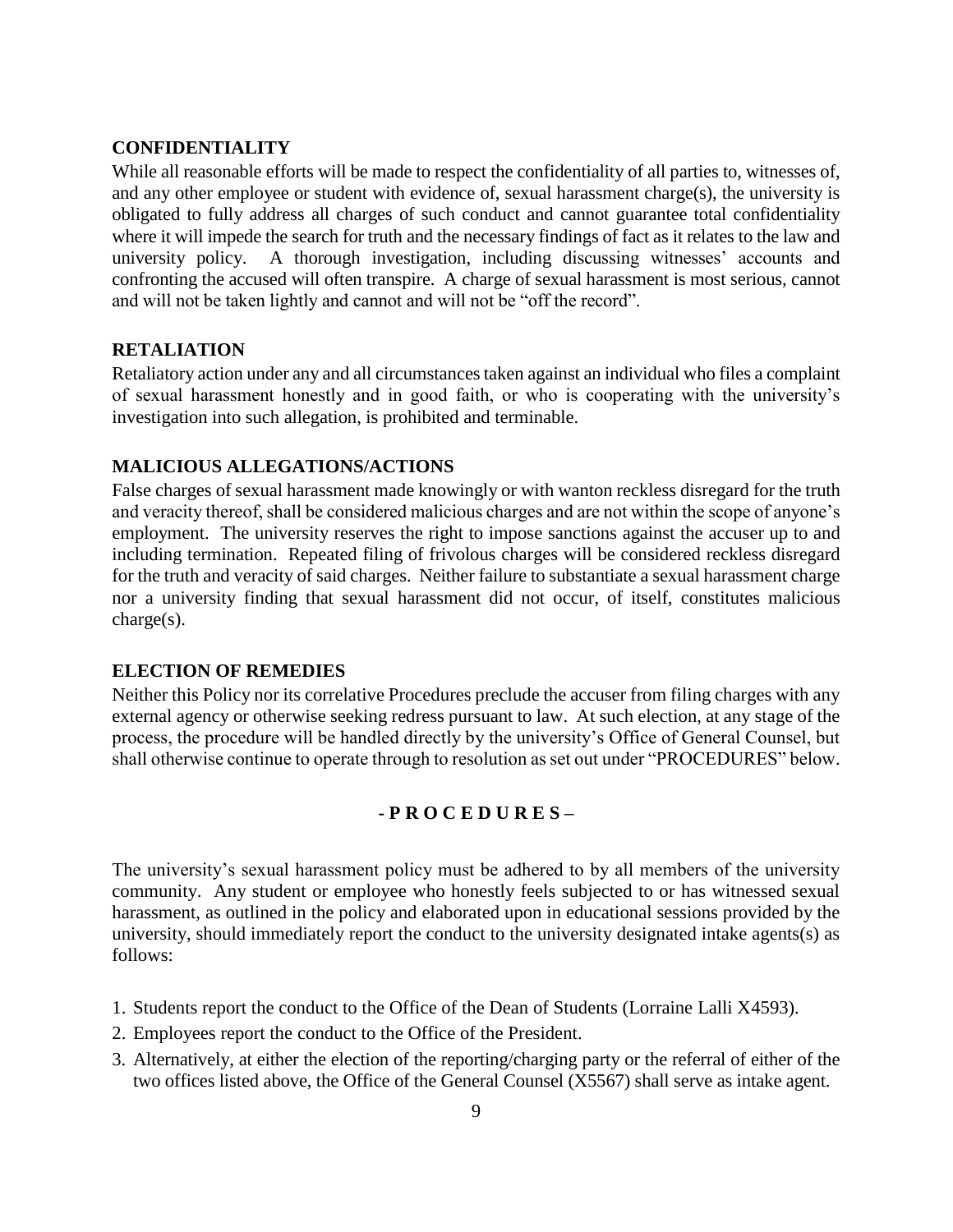4. Should the allegations involve personnel in either of the offices set out in 1. and 2. above, or personnel in the Office of the President, the matter shall be reported directly to the Office of General Counsel. If the allegations involve personnel in the Office of General Counsel, the matter shall be reported to the Office of the President.

Immediately upon receiving notification of conduct alleged to be gender based harassment, the Office identified above, as the initial intake agent of the university except under Provision 4., shall notify the Office of General Counsel (if it is not already serving as the intake agent) and commence investigation of the alleged conduct, maintaining confidences to the extent practicable. The investigation and all subsequent steps in the procedure will be conducted in accordance with direction from the Office of General Counsel.

Should Provision 4., above, be invoked concerning an allegation of gender-based misconduct in the Office of General Counsel, investigation will be conducted by or at the direction of the Office of the President, using the procedure outlined below, while adjusting the process as necessary to avoid conflict of interest within the Office of General Counsel.

The President, Senior Vice President(s), or Vice President(s) supervising the division of the accuser and the accused shall, to the extent not compromising the integrity of this policy and procedure, be apprised of the matter following initial intake and shall be kept apprised of and involved, as appropriate, in the investigation and findings.

#### **STEP 1 – INTERVENTION**

This process is prerequisite to formal hearing and the recording of the university's official, investigated findings of whether or not sexual harassment has occurred and/or whether a malicious claim has been filed. It provides no specific sanctions but addresses each matter individually, as confidentially as practicable, and seeks formal resolution by written agreement of all parties to the conduct alleged by the accused, to be gender based, harassing, unwelcome, and intolerable.

The intervention process shall include the following:

1. Interview, by an intake agent, of the accuser and creation of a separate formal record to be maintained in the intake office with final copy, following failed or successful resolution of the intervention, to the Office of General Counsel.

The intervention may include the following:

- 1. Interview, by an intake agent, of the accused, setting forth the allegations and making record of the response, complete with specific information as to rebuttal witnesses and other information offered that is conducive to resolution.
- 2. Discussion with both accuser and accused of formal resolution to which each would agree in writing before involving testimony and evidentiary practices that may erode the confidentiality of the complaint and the parties.
- 3. If both parties are amenable to formal resolution at the intervention step as proposed by the university through its intake agents(s), a formal agreement will be prepared by the Office of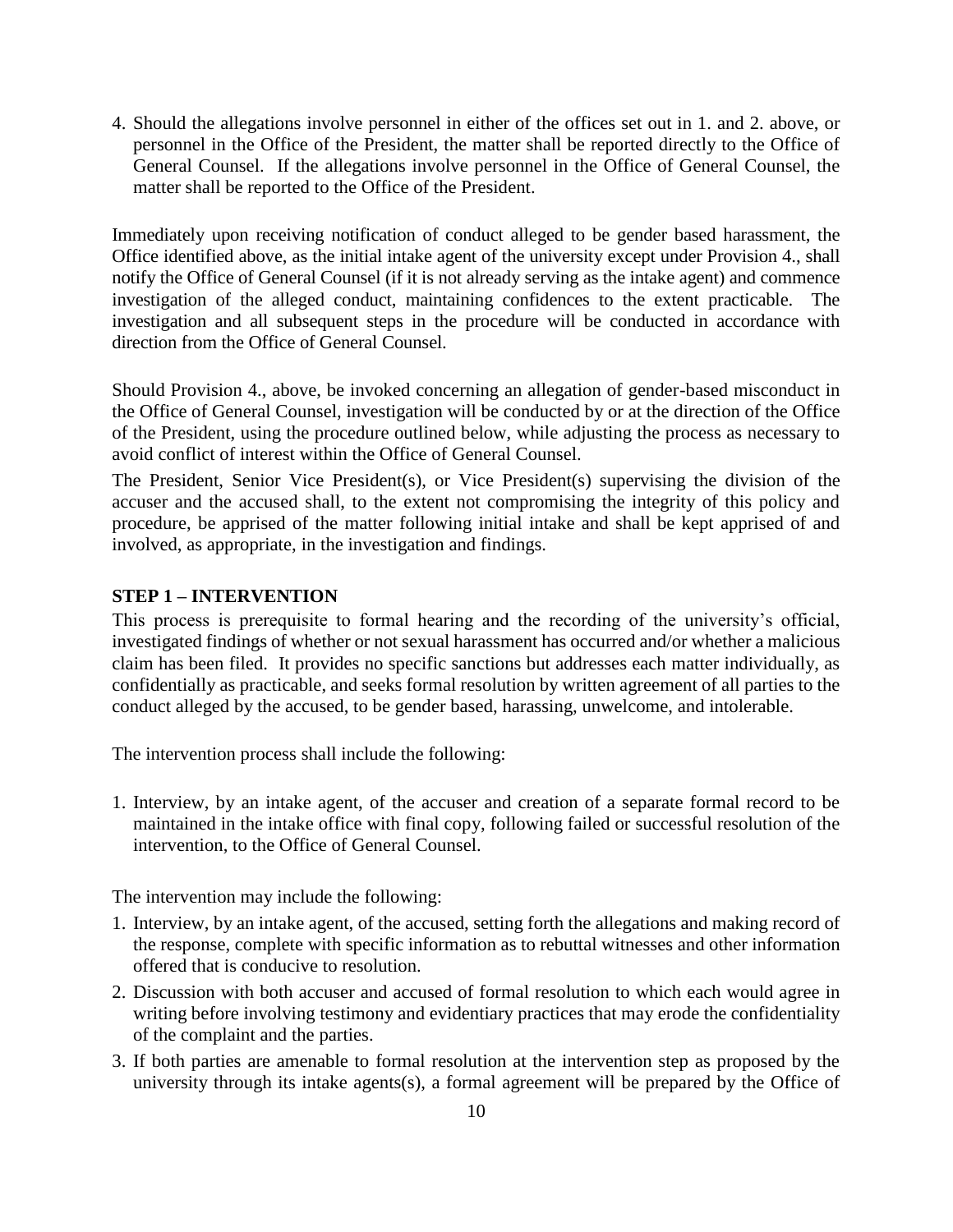General Counsel after consultation and debriefing with the intake agent, provided to accuser and accused for signing and then implemented according to its terms.

# **TIME LIMITS**

From receipt of accusation to intervention resolution, a period of thirty (30) calendar days is the time limit for Step 1 intervention upon all parties to the allegation. The time limit may be extended by formal agreement of the accuser and the university. Where the accused has been properly joined at the intervention step, extension of time limits need also evidence the accused's agreement. Absent resolution or mutual agreement to extend the time limit, the allegation will be forwarded to Step 2 of the procedure.

# **STEP 2 – FACT FINDING**

Unless the accuser expressly wishes to withdraw the allegations, Step 2 shall be convened and shall proceed, either (1) thirty (30) days failing formal resolution at Step 1 following initial intake interview and explanation of the procedure or (2) immediately, if the accuser does not wish to proceed at Step 1, but wishes to commence a formal investigation.

1. The record established at Step 1 shall be forwarded to the designee (Factfinder) of the

President.

- a. If the matter involves the Office of the President, the Factfinder will be the Office of General Counsel.
- 2. From inception of Step 2 through formal finding by the Factfinder, not more than sixty (60) calendar days shall elapse absent special circumstances and in no event shall more than ninety (90) days elapse, except by consent of the parties.
- 3. The Factfinder shall review the record established at Step 1 and investigate the allegation(s) further as warranted. This investigation, as illustrative of the search for credible facts, would include:
	- a. Re-examination of the accuser and/or accused as warranted.
	- b. Discussion with and testimony by witnesses
	- c. Gathering of credible non-testimonial evidence corroborating or rebutting the allegation(s), response and testimonial evidence.

While good faith effort at maintaining circumspect publication and disclosure of allegations, corroboration, rebuttal and the personnel involved will be the order of this Policy and Procedure, confidentiality cannot be promised to the extent it impedes credible resolution of the allegations.

- 4. At the conclusion of the fact finding process, the designee shall determine either:
	- a. There is no cause for a finding of sexual harassment.

OR

b. There is cause, based on the facts found, to find sexual harassment.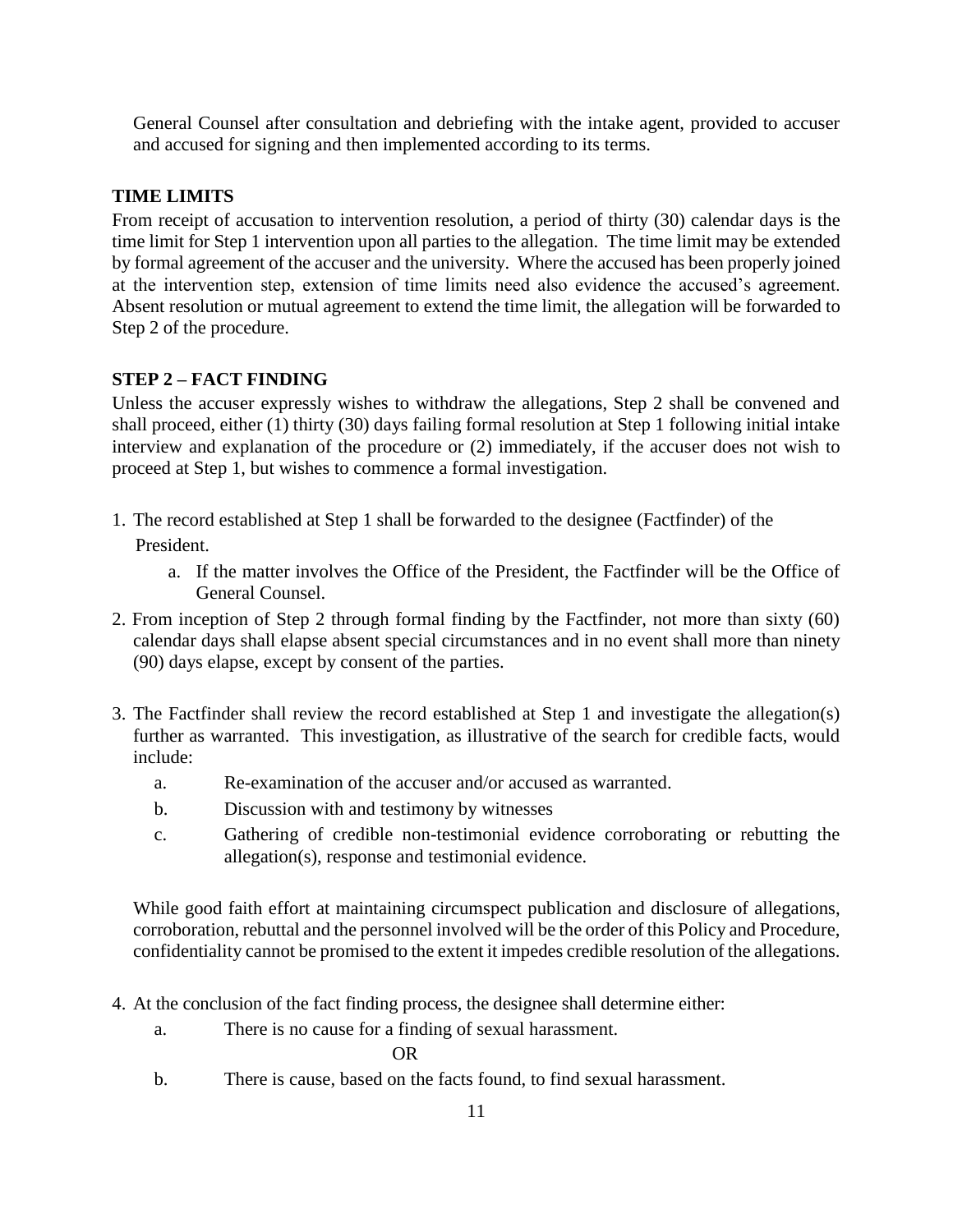#### AND/OR

c. There has been a malicious filing of a sexual harassment complaint.

The Factfinder's determination, with the basis therefore, shall be set out in writing and forwarded in confidence to the President of the university (or in the case of a determination involving the Office of the President, to the Office of General Counsel) with official, sealed copy to the accuser, the accused, the university's Assistant Vice President of Human Resources, Office of General Counsel, and the Senior Vice President or Vice President(s) of the accused and the accuser. If the allegation involves a student as accuser, accused or both, an official, sealed copy will also be forwarded to the Dean of Students and the Vice President for Student Affairs.

#### **STEP 3 – SANCTIONS**

Should there be a finding of sexual harassment or malicious filing of such charge(s) following Step 2 herein, the matter will be formally referred to the Office of General Counsel (if not already residing therein) who, following consultation with the appropriate university officers, will provide counsel and professional services as to appropriate sanction(s) and the implementation thereof. Sanctions may include, by way of illustration but not limitation, termination or expulsion, suspension, probation, reprimand, warning, directed counseling and/or mandatory education and training.

#### **STEP 4 – GRIEVANCE**

Appeal of a finding accompanied by disciplinary sanctions (as set out in Step 3 above), shall be referred to the university's standing policies for handling employee grievances and/or student appeals of disciplinary sanctions.

#### **WITHDRAWAL OF ALLEGATION**

If the accuser determines to withdraw the allegation(s) of sexual harassment at any time during any step in the procedure, the withdrawal must be in writing and specify voluntary retraction of the complaint. This action will not preclude further investigation, findings, or sanctions as imposed by the University.

#### **EMPLOYMENT DISCRIMINATION ENFORCEMENT AGENCY**

Rhode Island Commission for Human Rights, Ten Abbott Park Place, Providence, RI 02903 (401- 277-2661).

*Revised January 24, 2012*

# **FEDERAL LAW - TITLE IX - SEXUAL MISCONDUCT AS SEXUAL DISCRIMINATION**

The US Department of Education and the Office of Civil Rights have issued specific requirements for educational institutions regarding sexual misconduct. The sexual harassment of students, which includes acts of sexual violence and sexual misconduct, is a form of sex discrimination prohibited by federal law under Title IX of the Education Amendments of 1972,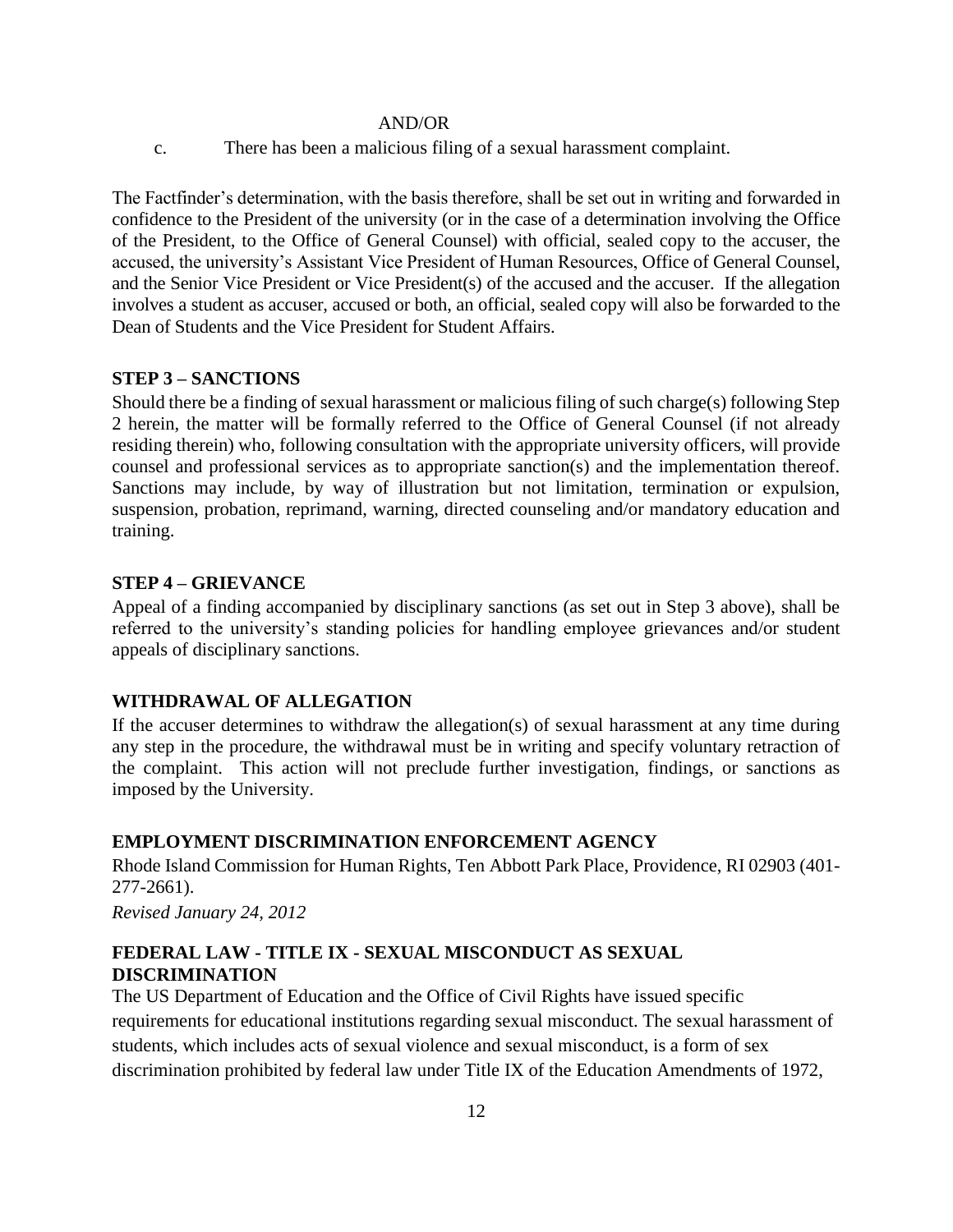and therefore is a civil rights violation. In compliance with the Title IX requirements, the University has named Dr. Jen Stanley as its Title IX Coordinator; her role is to oversee University compliance with Title IX regulations. The Title IX Coordinator and/or other Deputy Title IX Coordinators for students will meet with students as needed to:

- 1. Serve as a resource for students wishing to report any acts of sexual misconduct or sexual harassment, i.e. violations of Title IX.
- 2. Provide oversight for all Title IX complaints and identify patterns or issues.
- 3. Coordinate and develop programming and informational initiatives enabling students to fully understand sexual misconduct and sexual harassment as forms of sexual discrimination and further educate students re: University procedures and policies that address those issues.

All reports of sexual harassment and discrimination including sexual assault/ misconduct, made to any University responsible employee must be reported to the University's Title IX Coordinator or designee. Any person who believes they have been subject to sexual harassment, discrimination, or sexual misconduct may contact the University Title IX Coordinator or designee as well as the designated areas on and off campus listed previously. The office of the Title IX Coordinator's located in the Center for Student Development. Her phone number is (401) 254-3123 and her email is jstanley@rwu.edu.

# **STATE LAW – RHODE ISLAND MANDATORY CHILD ABUSE AND BYSTANDER TO SEXUAL ASSAULT REPORTING LAWS**

All members of the Roger Williams University community should be aware that Rhode Island law requires reporting of known or suspected child abuse or neglect and reporting of first degree sexual assault or attempted first degree sexual assault occurring in a bystander's presence.

• Known or Suspected Child Abuse or Neglect

Rhode Island General Laws § 40-11-3 requires mandatory reporting of known or suspected child abuse or neglect, providing in part:

Any person who has reasonable cause to know or suspect that any child has been abused or neglected as defined in section 40-11-2 or has been a victim of sexual abuse by another child shall, within twenty-four (24) hours, transfer that information to the department of children, youth and families or its agent who shall cause the report to be investigated immediately.

R.I.G.L. § 40-11-3(a). "Abused and/or neglected child" is defined as any child "whose physical or mental health or welfare is harmed or threatened with harm when their parent or other person responsible for their welfare" commits or allows to be committed any one of certain enumerated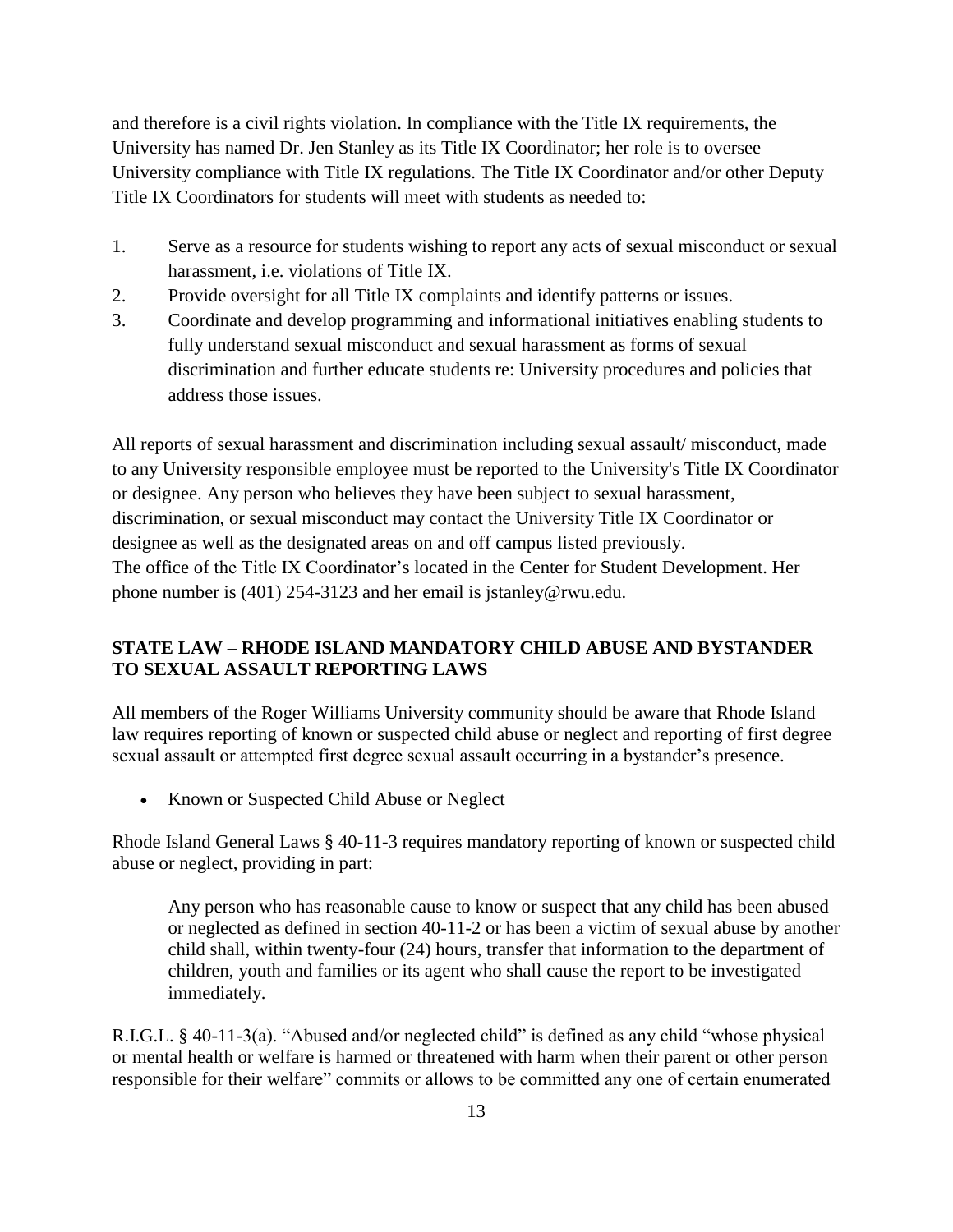offenses, including sexual assault. R.I.G.L. § 40-11-2(1) and (1)(ix). "Person responsible for child's welfare" is defined as "the child's parent, guardian, any individual, eighteen (18) years of age or older, who resides in the home of a parent or guardian and has unsupervised access to the child, foster parent, an employee of a public or private residential home or facility, or any staff person providing out-of-home care (out-of-home care means child day care to include family day care, group day care, and center-based day care)." R.I.G.L. § 40-11-2(9).

# **Information about known or suspected child abuse or neglect should be reported to the Rhode Island Child Abuse Hotline: 1-800-RI-CHILD (1-800-742-4453).**

• First Degree or Attempted First Degree Sexual Assault Occurring in Bystander's Presence

Rhode Island General Laws § 11-37-3.1 requires that a bystander to first degree sexual assault or attempted first degree sexual assault immediately report such offense to the police:

Any person, other than the victim, who knows or has reason to know that a first degree sexual assault or attempted first degree sexual assault is taking place in their presence shall immediately notify the state police or the police department of the city or town in which the assault or attempted assault is taking place of the crime.

#### R.I.G.L. § 11-37.3.1.

# **IV. ROGER WILLIAMS UNIVERSITY SCHOOL OF LAW POLICY PERTAINING TO CONFIDENTIALITY OF STUDENT RECORDS / ANNUAL NOTICE TO STUDENTS REGARDING EDUCATION RECORDS**

The Family Educational Rights and Privacy Act (FERPA) affords eligible students certain rights with respect to their education records. An "eligible student" under FERPA is a student who is 18 years of age or older or who attends a postsecondary institution. These rights include:

- 1. The right to inspect and review the student's education records within 45 days after the day Roger Williams University School of Law ("School") receives a request for access. A student should submit to the registrar, dean, head of the academic department, or other appropriate official, a written request that identifies the record(s) the student wishes to inspect. The School official will make arrangements for access and notify the student of the time and place where the records may be inspected. If the records are not maintained by the School official to whom the request was submitted, that official shall advise the student of the correct official to whom the request should be addressed.
- 2. The right to request the amendment of the student's education records that the student believes is inaccurate, misleading, or otherwise in violation of the student's privacy rights under FERPA.

A student who wishes to ask the School to amend a record should write the School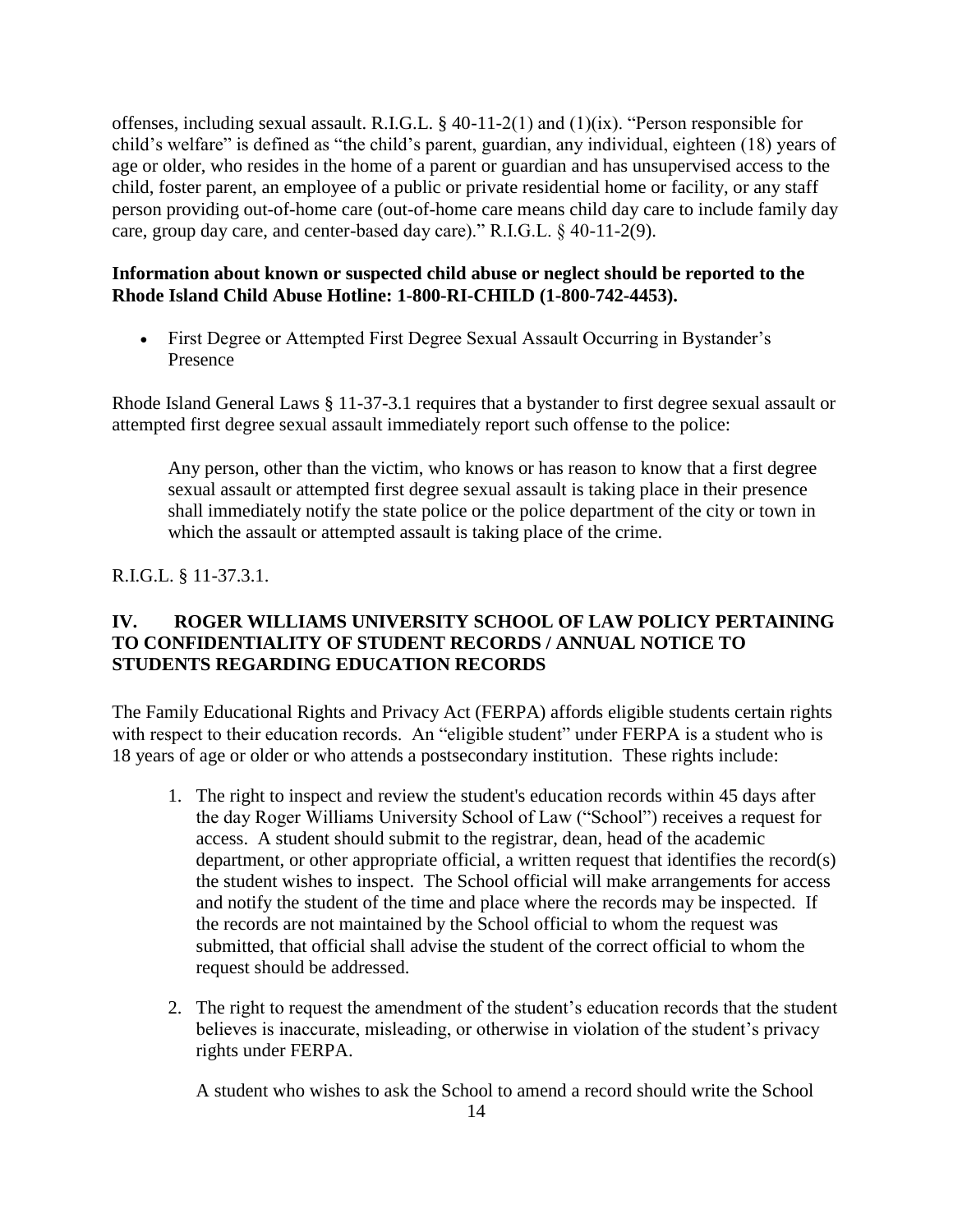official responsible for the record, clearly identify the part of the record the student wants changed, and specify why it should be changed.

If the School decides not to amend the record as requested, the School will notify the student in writing of the decision and the student's right to a hearing regarding the request for amendment. Additional information regarding the hearing procedures will be provided to the student when notified of the right to a hearing.

3. The right to provide written consent before the School discloses personally identifiable information (PII) from the student's education records, except to the extent that FERPA authorizes disclosure without consent.

The School discloses education records without a student's prior written consent under the FERPA exception for disclosure to School officials with legitimate educational interests. A School official is a person employed by the School in an administrative, supervisory, academic, research, or support staff position (including law enforcement unit personnel and health staff); a person serving on the board of trustees/directors; or a student serving on an official committee, such as a disciplinary or grievance committee. A School official also may include a volunteer or contractor outside of the School who performs an institutional service of function for which the school would otherwise use its own employees and who is under the direct control of the school with respect to the use and maintenance of PII from education records, such as an attorney, auditor, or collection agent or a student volunteering to assist another School official in performing his or her tasks. A School official has a legitimate educational interest if the official needs to review an education record in order to fulfill his or her professional responsibilities for the School.

Upon request, the School also discloses education records without consent to officials of another school in which a student seeks or intends to enroll.

4. The right to file a complaint with the U.S. Department of Education concerning alleged failures by the School to comply with the requirements of FERPA. The name and address of the Office that administers FERPA is:

> Family Policy Compliance Office U.S. Department of Education 400 Maryland Avenue, SW Washington, DC 20202

FERPA permits the disclosure of PII from students' education records, without consent of the student, if the disclosure meets certain conditions found in §99.31 of the FERPA regulations. Except for disclosures to School officials, disclosures related to some judicial orders or lawfully issued subpoenas, disclosures of directory information, and disclosures to the student, §99.32 of FERPA regulations requires the institution to record the disclosure. Eligible students have a right to inspect and review the record of disclosures. A postsecondary institution may disclose PII from the education records without obtaining prior written consent of the student: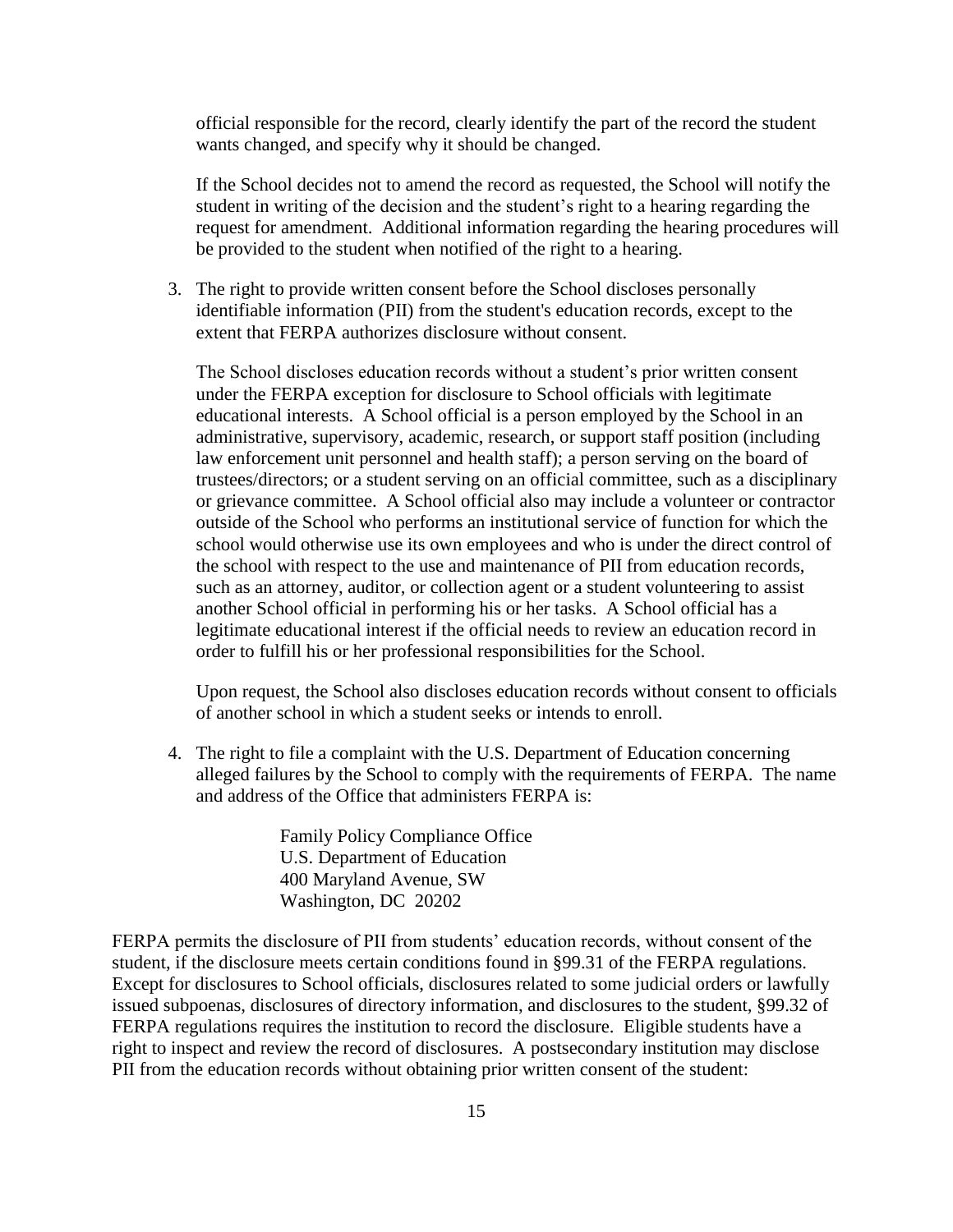- To other School officials, including teachers, within the School whom the School has determined to have legitimate educational interests. This includes contractors, consultants, volunteers, or other parties to whom the school has outsourced institutional services or functions, provided that the conditions listed in  $\S99.31(a)(1)(i)(B)(I) - (a)(1)(i)(B)(2)$  are met. ( $\S99.31(a)(1)$ )
- To officials of another school where the student seeks or intends to enroll, or where the student is already enrolled if the disclosure is for purposes related to the student's enrollment or transfer, subject to the requirements of §99.34. (§99.31(a)(2))
- To authorized representatives of the U. S. Comptroller General, the U. S. Attorney General, the U.S. Secretary of Education, or State and local educational authorities, such as a State postsecondary authority that is responsible for supervising the university's State-supported education programs. Disclosures under this provision may be made, subject to the requirements of §99.35, in connection with an audit or evaluation of Federal- or State-supported education programs, or for the enforcement of or compliance with Federal legal requirements that relate to those programs. These entities may make further disclosures of PII to outside entities that are designated by them as their authorized representatives to conduct any audit, evaluation, or enforcement or compliance activity on their behalf. ( $\S$ §99.31(a)(3) and 99.35)
- In connection with financial aid for which the student has applied or which the student has received, if the information is necessary to determine eligibility for the aid, determine the amount of the aid, determine the conditions of the aid, or enforce the terms and conditions of the aid.  $(\frac{699.31(a)(4)}{4})$
- To organizations conducting studies for, or on behalf of, the School, in order to: (a) develop, validate, or administer predictive tests; (b) administer student aid programs; or (c) improve instruction.  $(\S 99.31(a)(6))$
- To accrediting organizations to carry out their accrediting functions.  $((\S 99.31(a)(7)))$
- To parents of an eligible student if the student is a dependent for IRS tax purposes.  $(\$99.31(a)(8))$
- To comply with a judicial order or lawfully issued subpoena.  $(\frac{899.31(a)(9)}{99.31(a)(9)}$
- To appropriate officials in connection with a health or safety emergency, subject to  $§99.36.$  ( $§99.31(a)(10)$ )
- Information the school has designated as "directory information" under §99.37.  $(\$99.31(a)(11))$
- To a victim of an alleged perpetrator of a crime of violence or a non-forcible sex offense, subject to the requirements of §99.39. The disclosure may only include the final results of the disciplinary proceeding with respect to that alleged crime or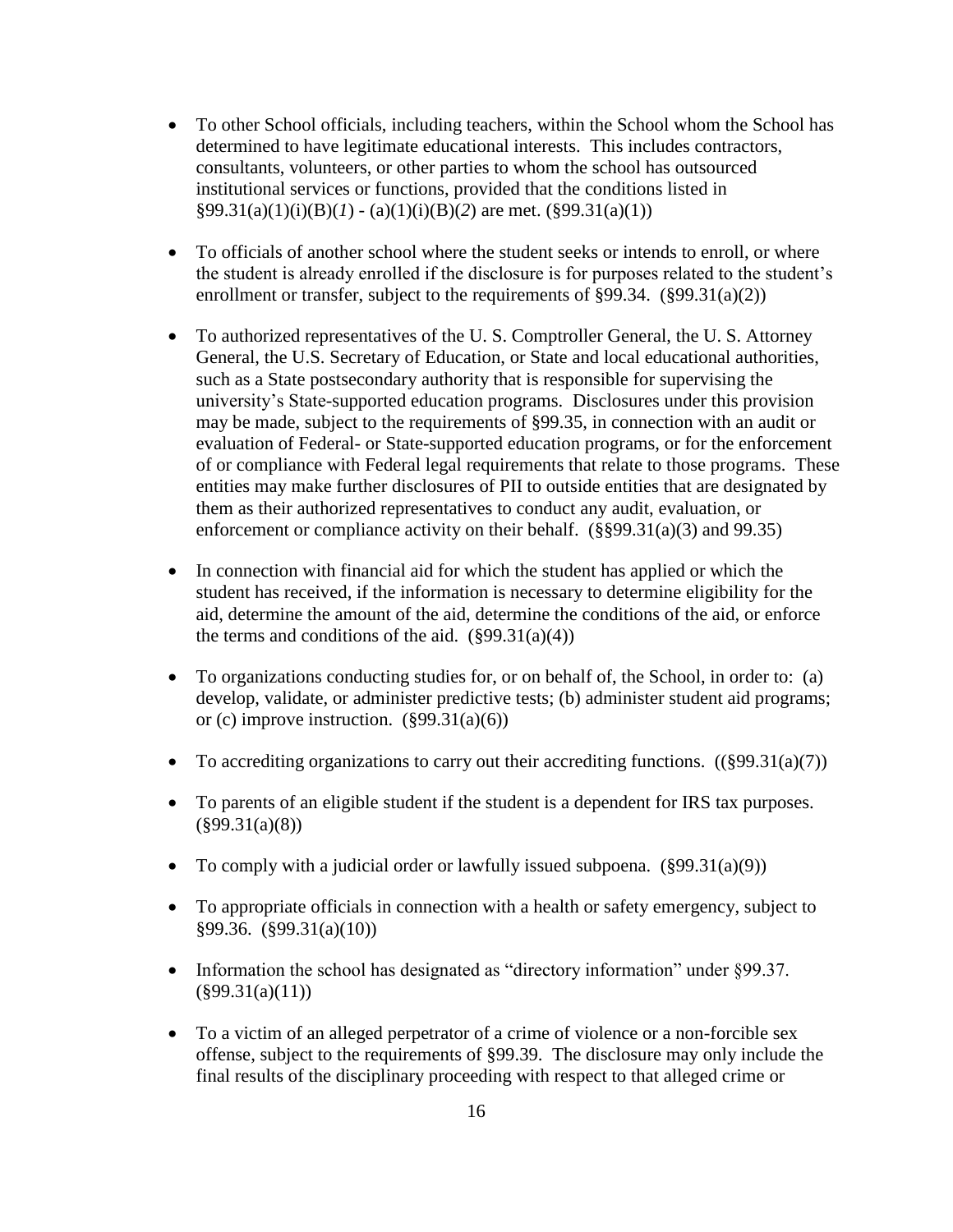offense, regardless of the finding. (§99.31(a)(13))

- To the general public, the final results of a disciplinary proceeding, subject to the requirements of §99.39, if the school determines the student is an alleged perpetrator of a crime of violence or non-forcible sex offense and the student has committed a violation of the school's rules or policies with respect to the allegation made against him or her.  $(\frac{699.31(a)(14)}{2})$
- To parents of a student regarding the student's violation of any Federal, State, or local law, or of any rule or policy of the school, governing the use or possession of alcohol or a controlled substance if the school determines the student committed a disciplinary violation and the student is under the age of  $21. (§99.31(a)(15))$

Directory Information - At its discretion, the School may provide directory information in accordance with the provisions of FERPA to include, but is not limited to:

- Student's Name
- Address
- Telephone Listing
- Electronic Mail Address
- Photograph
- Date and Place of Birth
- Major Field of Study
- Grade Level
- Enrollment Status
- Dates of Attendance
- Participation in Officially Recognized Activities and Sports
- Weight and Height of Members of Athletic Teams
- Degrees, Honors and Awards Received
- Most Recent Educational Agency or Institution Attended

Students wishing to withhold this information from public disclosure must complete a Request To Withhold Directory Information form with the Student Finance and Records Office within the first two weeks of the start of the fall semester.

# **V. ALCOHOL AND DRUG-FREE SCHOOL AND WORKPLACE POLICY**

# **Introduction:**

Roger Williams University, including Roger Williams University School of Law (the "University"), established this Alcohol and Drug-Free School and Workplace Policy (the "Policy") in response to and in conformity with the Drug-Free Workplace Act of 1988 (41 U.S.C. § 701) and the Drug-Free Schools and Communities Act Amendments of 1989 (20 U.S.C. § 1011i). Students and employees of the University shall receive a copy of this Policy on an annual basis.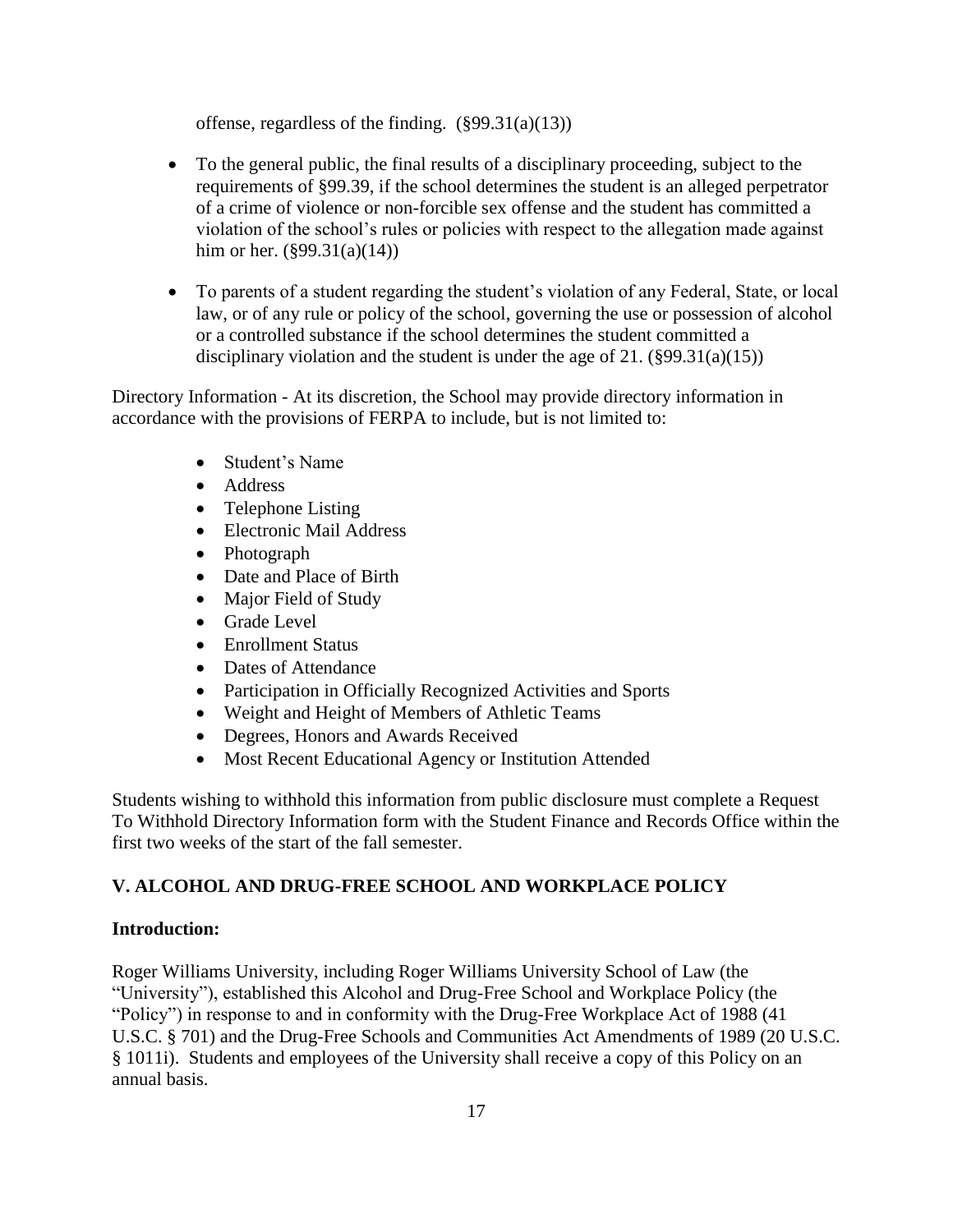#### **Standards of Conduct:**

The unlawful manufacture, distribution, dispensation, possession, or use of a controlled substance, illicit drug, or alcohol by any person, including visitors and vendors, is prohibited in or on the University premises, in vehicles owned, leased, or rented by the University, at any work site or location at which University duties are being performed by University employees or students, as part of any University activity, or at off-campus activities of student groups recognized by the University.

#### **Health Risks:**

Drinking alcohol has immediate effects that can increase the risks of many harmful health conditions. Excessive alcohol use can lead to increased risk of health problems such as liver disease or unintentional injuries. The use of illegal drugs also carries many serious health risks. Illegal drugs may be addictive and may lead to long-term damage to the body. Heavy or longterm use of some illegal drugs may cause the user to overdose, which may cause permanent damage to the body and can be fatal.

#### **Counseling Programs:**

Students and employees who may have a problem with the use of illegal drugs or the abuse of alcohol should be aware of resources at the University and the surrounding community that offer services to students and employees. The University resources listed below may not be available to all students and employees.

#### University Resources:

#### *Counseling Center*

#### Center for Student Development • (401) 254-3124

The Roger Williams University Center for Counseling and Student Development assists students through maintaining and enhancing their psychological and emotional well-being and promoting their normal development and maturation. Additionally, a wide offering of educational and support programs are designed to foster student development as healthy, thoughtful, responsible, respectful, and productive members of a diverse community who will be able to function at their full potential.

#### *Health Education Program*

#### Center for Student Development • (401) 254-3413

The Director of Health Education and the Student Health and Wellness Educators work together to provide education and support to students in maintaining a healthy lifestyle. They strive to motivate individuals to develop the physical, mental, social, intellectual, and spiritual dimensions of self and make choices toward a more successful and healthier existence. They offer one-onone assessment sessions and a BASICS Intervention (Brief Assessment in College Students).

#### *Health Services*

#### Center for Student Development • (401) 254-3156

Roger Williams University Health Services is committed to providing quality health care and disease prevention in a manner that exhibits compassion, professionalism, and excellence.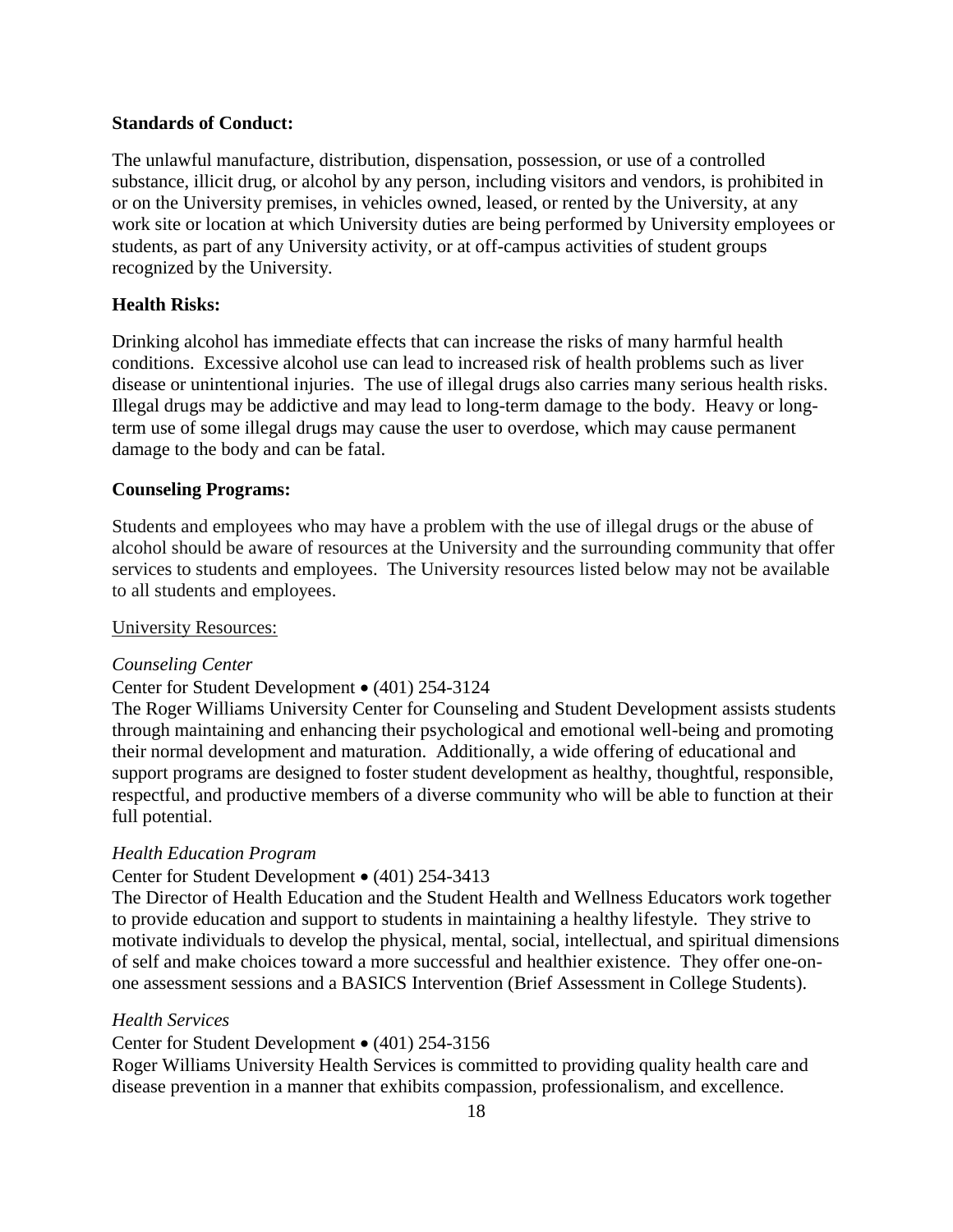#### *Wellness Work/LifeProgram* (Available to Employees)

(800) 828-6025 • [www.wellnessworklife.com](http://www.wellnessworklife.com/) • Company Registration Name: RWU The Wellness Work/Life Program is a no-cost, University-sponsored benefit for a variety of services, including counseling, referral, and resources for issues dealing with anxiety, depression, substance use/abuse, anger or stress, relationships, family issues, and more. This is a confidential service available to employees and eligible dependents on a national basis. Individuals residing with the employee and not a relative are also eligible for the program.

#### Outside Resources:

# *Al-Anon/Alateen*

106 Rolfe St., Cranston, RI 02910 • (401) 781-0044 • [www.riafg.org](http://www.riafg.org/)

Al-Anon is a worldwide fellowship of individuals whose lives have been deeply affected by another's drinking. The only requirement for membership is that there be a problem of alcoholism in a relative or friend. Members, who come from all walks of life, meet to share their experience, strength, and hope in order to solve their common problems.

#### *Alcoholics Anonymous*

# [www.rhodeisland-aa.org](http://www.rhodeisland-aa.org/)

410 North Broadway, East Providence, RI 02914 • (401) 438-8860 or 1-800 439-8860 2845 Post Road, Room 112, Warwick, RI 02886 • (401) 739-8777

P.O. Box 9342, Providence, RI 02840 • (888) 378-6561

Alcoholics Anonymous is a fellowship of men and women who share their experience, strength, and hope with each other that they may solve their common problem and help others to recover from alcoholism.

#### *Butler Hospital*

345 Blackstone Blvd., Providence, RI 02906 • (401) 455-6200 • [www.butler.org](http://www.butler.org/) Butler Hospital is Rhode Island's only private, nonprofit psychiatric and substance abuse hospital for adults, adolescents, children, and seniors. Butler is affiliated with The Warren Alpert Medical School of Brown University and is the flagship for its department of psychiatry which has been recognized by its peers as one of the top ten in the United States. Recognized as a national leader in the development of acute, short-term psychiatric and substance abuse treatment, Butler has a reputation for providing the best care available to patients.

#### *CODAC Behavioral Healthcare*

[www.codacinc.org-a.googlepages.com](http://www.codacinc.org-a.googlepages.com/)

1052 Park Ave., Cranston, RI 02910 • (401) 461-5056

349 Huntington Ave., Providence, RI 02909 • (401) 942-1450

93 Thames St., Newport, RI 02840 • (401) 846-4150

350 Columbia St., Wakefield, RI 02879 • (401) 789-0934

850 Waterman Ave., East Providence, RI 02914 • (401) 434-4999

CODAC, a non-profit organization, offers treatment and educational and prevention services. CODAC's goal is to help people lead a more productive, healthy life by learning to respond effectively to their own needs and the needs of the people they care for without the use of alcohol and other drugs, and free of violence.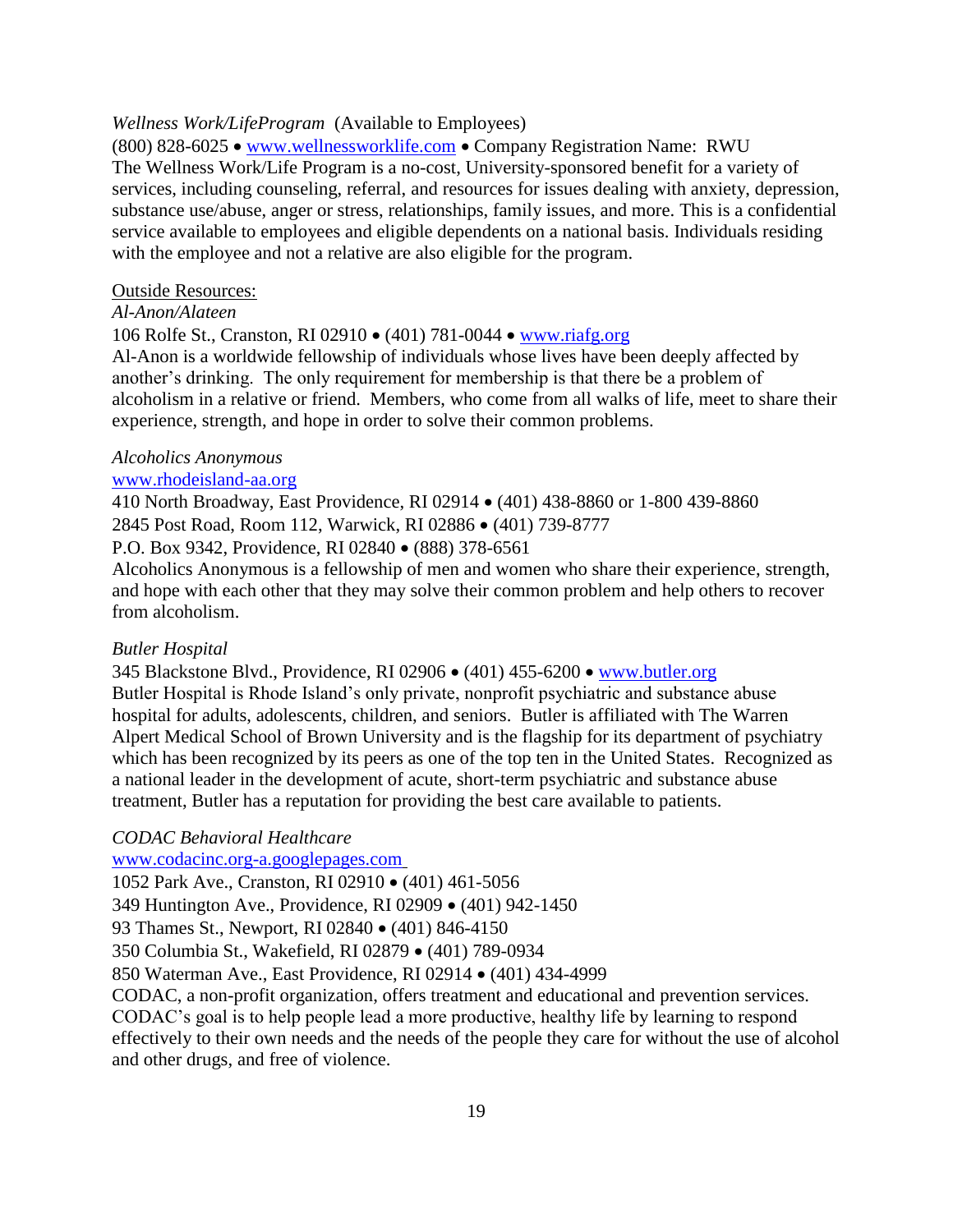#### *Narcotics Anonymous* [www.gpana.org](http://www.gpana.org/)

Narcotics Anonymous is a non-profit fellowship or society of men and women for whom drugs had become a major problem and is comprised of recovering addicts who meet regularly to help each other stay clean.

# **Disciplinary and Legal Sanctions:**

In addition to any action taken by law enforcement authorities as detailed below, the University will impose disciplinary sanctions on students and employees for violations of the standards of conduct required by this Policy, which may include referral for prosecution, mandatory participation in substance abuse treatment, counseling or education programs as a condition of reinstatement or continued employment, termination of employment, or expulsion of student.

Federal, state, and local drug and alcohol laws provide criminal penalties for the unlawful manufacture, distribution, dispensation, possession, or use of a controlled substance, illicit drug, or alcohol. Listed below are some examples of penalties for violations of Rhode Island's controlled substances and alcoholic beverages laws:

# Controlled Substances:

Any person who manufacturers, delivers, or possesses with the intent to manufacture or deliver a Schedule I or II controlled substance may be imprisoned to a term up to life, and/or fined \$10,000 to \$500,000. For Schedule III or IV controlled substances, such person may be imprisoned for up to twenty (20) years and/or fined up to \$40,000. For Schedule V controlled substances, such person may be imprisoned up to one (1) year and/or fined up to \$10,000. Any person who knowingly or intentionally possesses a Schedule I, II, III, IV, or V controlled substance in the absence of a valid prescription may be imprisoned for up to three (3) years, and/or fined \$500 to \$5,000. R.I.G.L. § 21-28-4.01.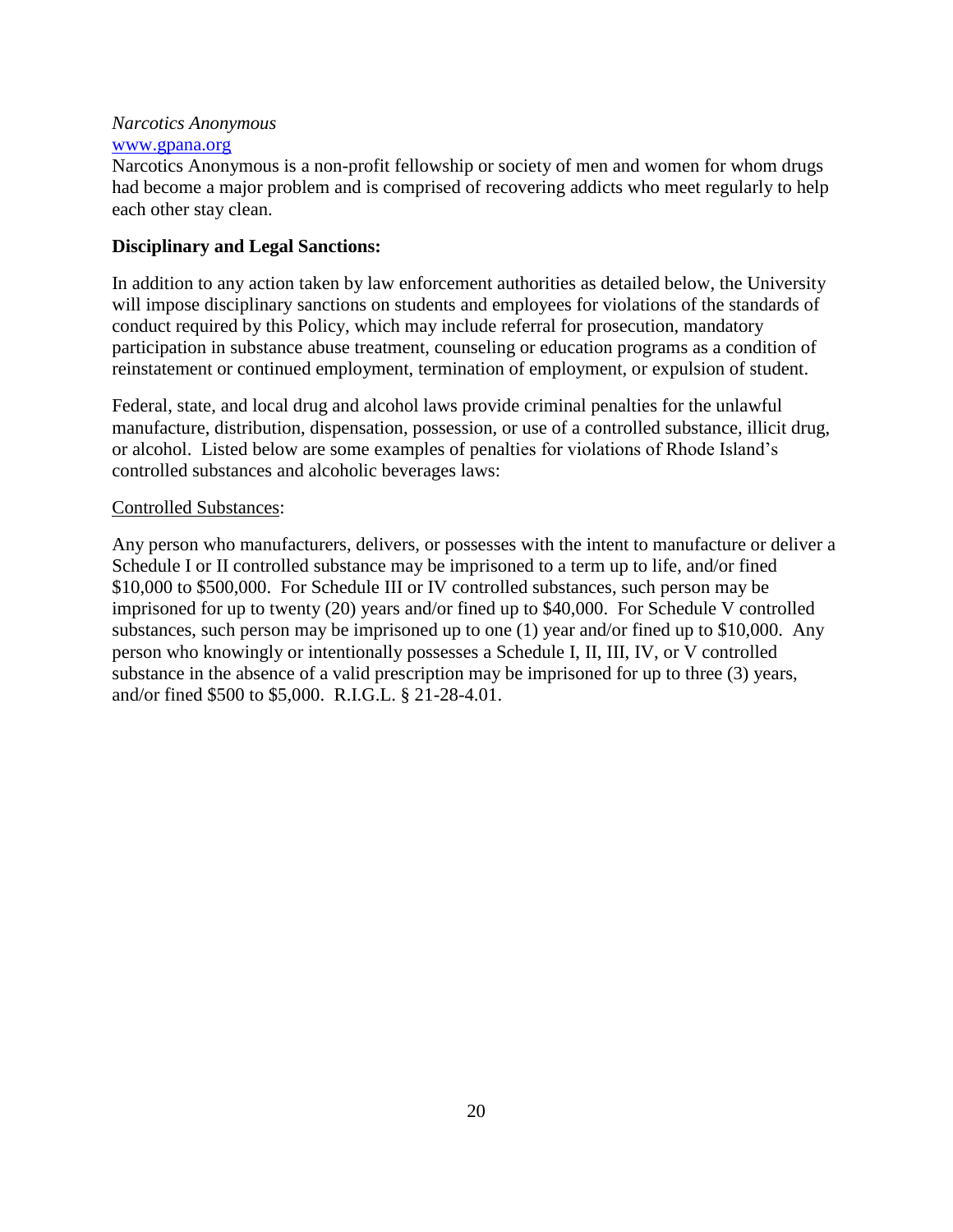#### Alcoholic Beverages:

Sanctions for misrepresentation of age include (i) a mandatory fine of \$100 to \$500, thirty (30) hours of community service, and suspension of driving privileges for thirty (30) days for the first offense; (ii) a mandatory fine of \$500 to \$750, forty (40) hours of community service, and suspension of driving privileges for three (3) months for the second offense; and (iii) a mandatory fine of \$750 to \$1,000, fifty (50) hours of community service, and suspension of driving privileges for one (1) year for the third and subsequent offenses. R.I.G.L. § 3-8-6.

Sanctions for possession of alcoholic beverages by underage persons include thirty (30) hours of community service, minimum sixty (60) day suspension of driving privileges, and (i) fines of \$150 to \$750 for the first offense, (ii) fines of \$300 to \$750 for the second offense, and (iii) fines of \$450 to \$950 for the third and subsequent offenses. R.I.G.L. § 3-8-10.

Sanctions for furnishing or procuring alcoholic beverages for underage persons include (i) fines of \$350 to \$1,000 and/or imprisonment up to six (6) months for the first offense, (ii) fines of \$750 to \$1,000 and/or imprisonment up to one (1) year for the second offense, and (iii) fines of \$1,000 to \$2,500 and/or imprisonment up to three (3) years for the third or subsequent offenses. R.I.G.L. §§ 3-8-11.1 – 3-8-11.2.

In addition to the examples listed above, additional criminal penalties for violations of federal, state, and local drug and alcohol laws may be found at the following websites. There may be other provisions of federal, state, and local laws related to drugs and alcohol that are not included in this list.

For a list of federal drug trafficking penalties, see [http://www.justice.gov/dea/druginfo/ftp3.shtml.](http://www.justice.gov/dea/druginfo/ftp3.shtml)

For a list of penalties for violations of the drug and alcohol laws of Rhode Island, see <http://webserver.rilin.state.ri.us/Statutes/TITLE3/INDEX.HTM> (alcoholic beverages); <http://webserver.rilin.state.ri.us/Statutes/TITLE11/INDEX.HTM> (criminal offenses); <http://webserver.rilin.state.ri.us/Statutes/TITLE21/INDEX.HTM> (food and drugs); and <http://webserver.rilin.state.ri.us/Statutes/TITLE31/INDEX.HTM> (motor and other vehicles).

For a list of penalties for violations of local drug and alcohol ordinances, see <http://www.municode.com/RESOURCES/gateway.asp?pid=10105&sid=39> (Bristol); <http://www.portsmouthri.com/ordinances/> (Portsmouth); and <http://www.municode.com/resources/gateway.asp?pid=11458&sid=39> (Providence).

# **Condition of Employment:**

As a condition of employment, all employees must (i) agree to abide by this Policy, and (ii) notify the University of any criminal drug statute conviction for a violation occurring in the workplace no later than five (5) days after such conviction. Notices should be sent to the Assistant Vice President of Human Resources.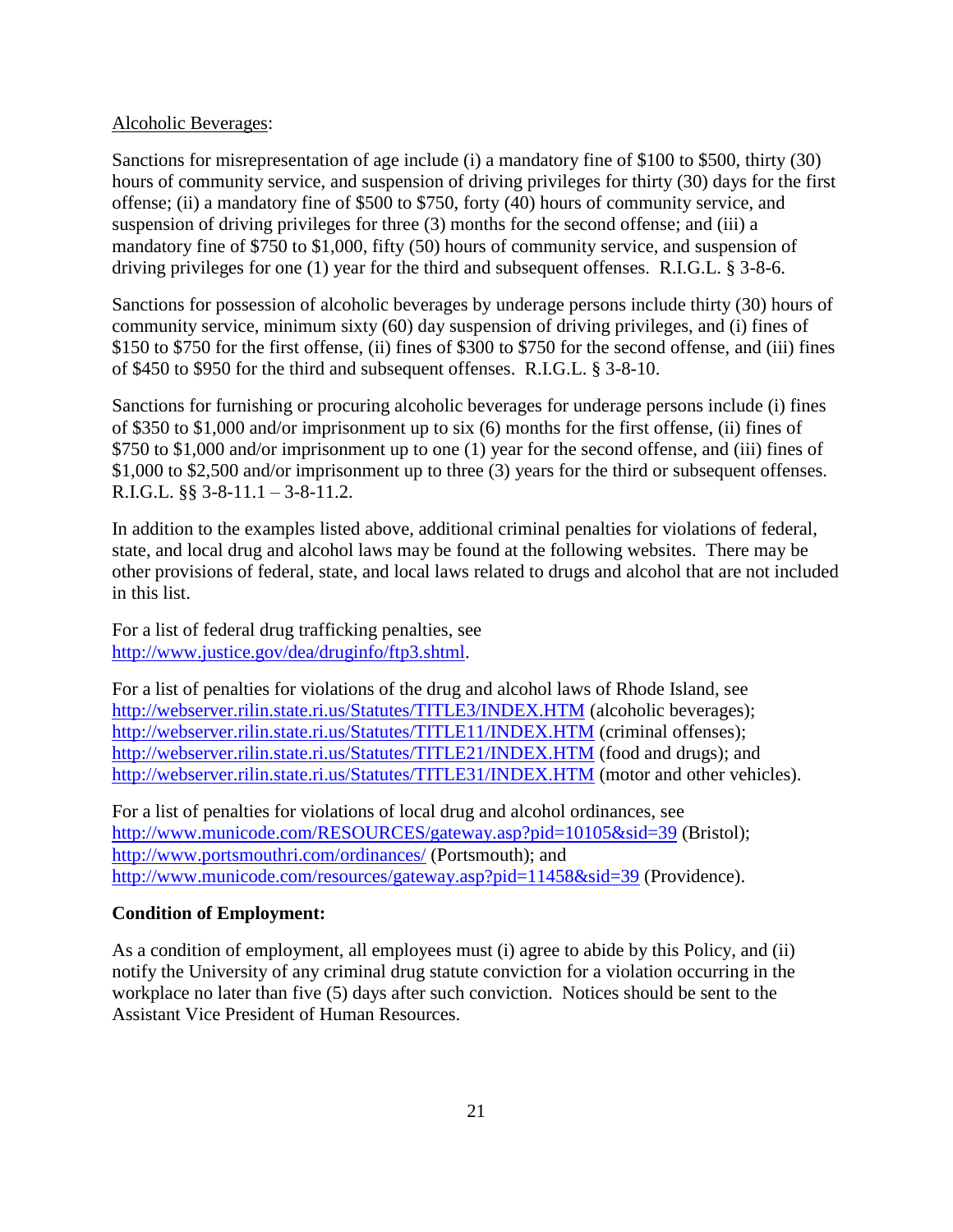# **Requirement for Students Receiving Federal Grants:**

Students who receive Pell and certain other federal grants must report any conviction of a drugrelated offense to the United States Department of Education within ten (10) days of the conviction if the offense occurred during the period covered by the grant.

# **Biennial Review:**

The University shall conduct a biennial review of this Policy by December 31<sup>st</sup> of each evennumbered calendar year to (i) determine the Policy's effectiveness and implement any needed changes to the Policy, and (ii) ensure that the sanctions required by the Policy are consistently enforced.

Revised 5/3/2013

# **VI. ALCOHOLIC BEVERAGES POLICY**

# **Purpose and Applicability:**

This policy governs the service and/or consumption of alcoholic beverages at Roger Williams University, including Roger Williams University School of Law ("University"), and applies to events on the University's Bristol, Portsmouth (Baypoint), and Providence (150 Washington Street) campuses and off-campus University-sponsored events. For purposes of this policy, an off-campus University-sponsored event is an event occurring at any off-campus location where alcoholic beverages are served and/or consumed and the event is hosted and/or paid for in whole or in part by the University, including but not limited to any school, department, office, group, club, or team of the University.

Examples of events that are governed by this policy include, but are not limited to, the following:

- University-sponsored conferences, dinners, events, meetings, and receptions;
- Department, faculty, or staff meetings and receptions, including those occurring after business hours; and
- Third party conferences, events, meetings, and receptions.

This policy does not apply to the following:

- The possession or consumption of alcoholic beverages by University students or their guests which does not occur at a University-sponsored event (governed by the Student Handbook);
- The possession or consumption of alcoholic beverages by Coordinators of Residential Education ("CORE") or their guests over the age of 21 in CORE apartments (governed by the CORE Staff Manual);
- The possession or consumption of alcoholic beverages by University employees who reside in University apartments or their guests over the age of 21 in their assigned University apartments; or
- The possession or consumption of alcoholic beverages at the University Residence by the President, his family, or his personal guests, or to events at the University Residence of ten or fewer persons.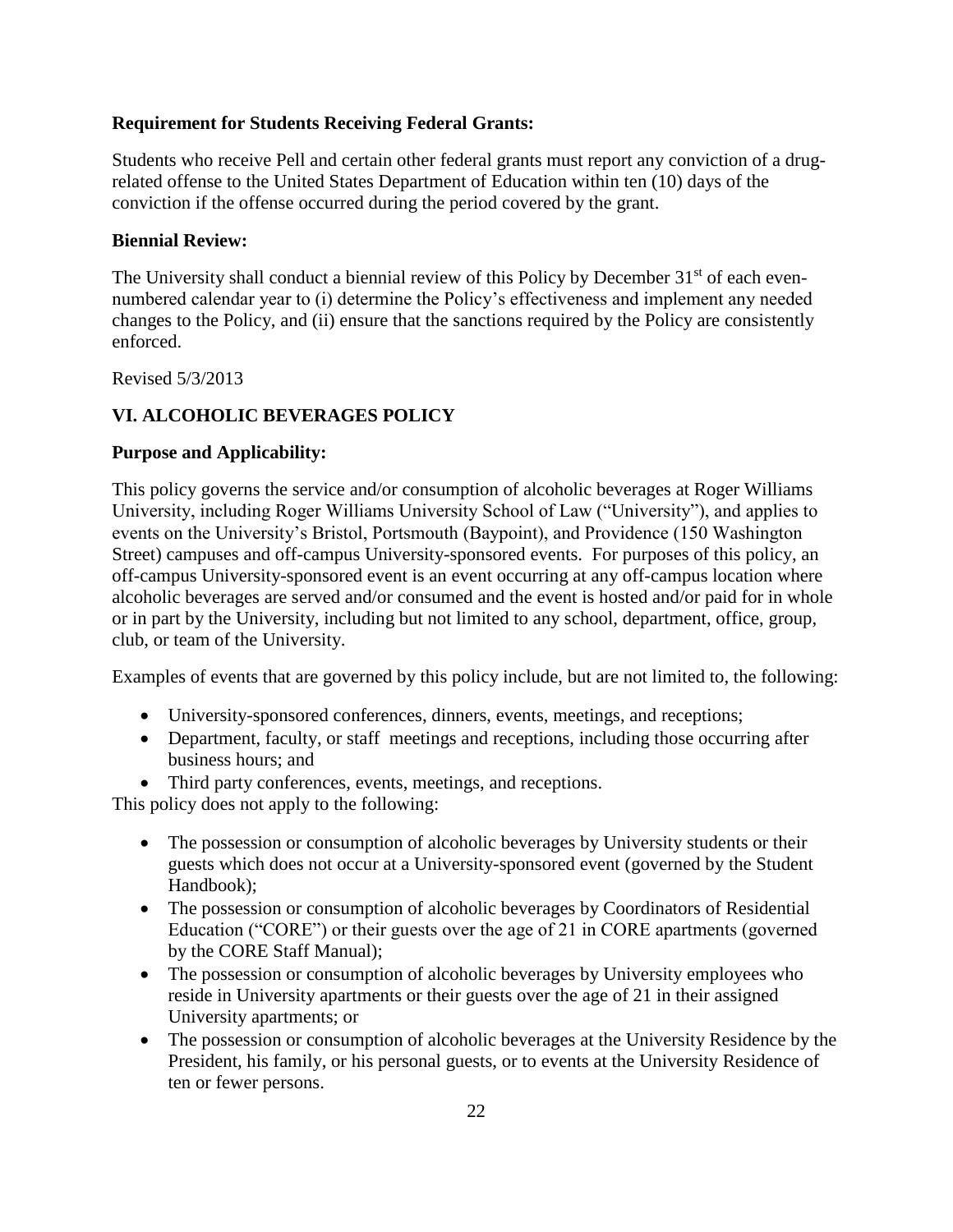# **Written Approval Required:**

Written approval is required for each event at which alcoholic beverages will be served and/or consumed at the University, as well as for off-campus, University-sponsored events as noted below. The organizer of the event must use the attached Alcoholic Beverages Policy Approval Form to obtain such approval.

| Type of Event                                                                      | Necessary Approval $(s)^*$                |
|------------------------------------------------------------------------------------|-------------------------------------------|
|                                                                                    |                                           |
| School of Law Events occurring within the                                          | EVP for Finance and Administration; and   |
| SOL building, on the Providence campus,                                            | Dean of the School of Law                 |
| or off-campus                                                                      |                                           |
|                                                                                    |                                           |
| School of Law Events other than those                                              | EVP for Finance and Administration;       |
| captured above (i.e., occurring on the                                             | Vice President for Student Affairs; and   |
| Bristol campus but not within the SOL<br>building or on the Portsmouth campus)     | Dean of the School of Law                 |
|                                                                                    |                                           |
| University Student Events on the Bristol<br>campus within a building or off-campus | Vice President for Student Affairs        |
|                                                                                    |                                           |
| University Student Events other than those                                         | EVP for Finance and Administration; and   |
| captured above (i.e., occurring on the                                             | Vice President for Student Affairs        |
| Bristol campus but not within a building or                                        |                                           |
| on the Portsmouth or Providence                                                    |                                           |
| campuses)                                                                          |                                           |
| All Other Events on the Bristol or                                                 |                                           |
|                                                                                    | EVP for Finance and Administration; and   |
| Portsmouth campuses                                                                | Vice President for Student Affairs        |
|                                                                                    |                                           |
| All Other Off-Campus University-                                                   | <b>EVP</b> for Finance and Administration |
| Sponsored Events or Events on the                                                  |                                           |
| Providence campus                                                                  |                                           |

\* Or the specifically appointed management designee in the event of an extended absence of the approving authority.

# **Use of Approved Caterers and Certified Alcohol Servers:**

The service of alcoholic beverages at the University must be arranged through Bon Appetit Management Company, the University's approved caterer, or an approved third party caterer. Third party caterers must hold a valid Rhode Island Class P liquor license, comply with the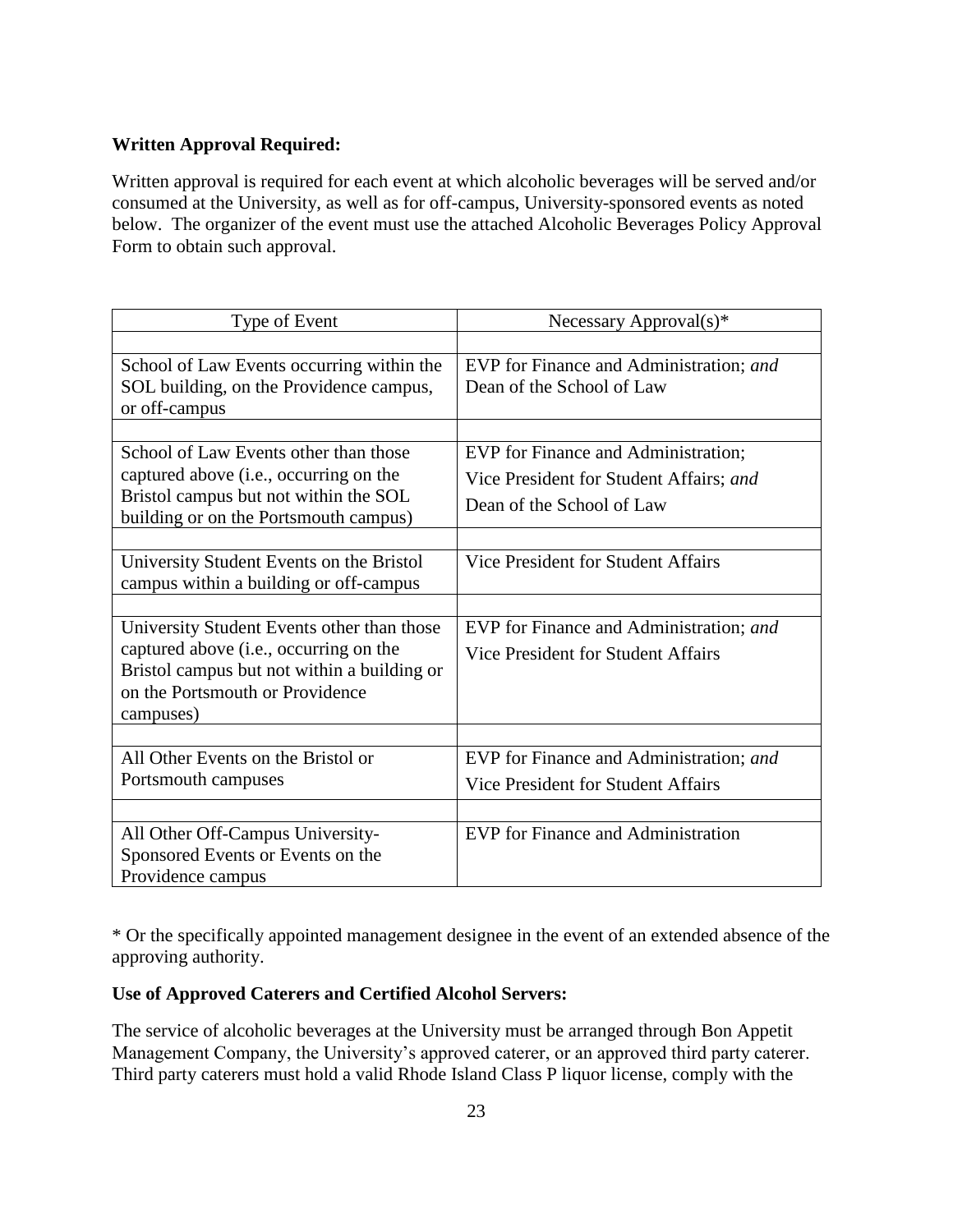University's liability insurance requirements, and receive the prior written approval of the Office of General Counsel through a written agreement signed by the third party caterer and the University. Additionally, all alcoholic beverages must be served by a person holding a valid certificate of completion from an alcohol server training program approved by the Rhode Island Department of Business Regulation.

# **Sale of Alcoholic Beverages (Cash Bars):**

Bon Appetit Management Company: Bon Appetit Management Company, on behalf of the University, must obtain a Class F (beer and wine only) or Class F1 (beer, wine, and spirits) liquor license to sell alcoholic beverages on the Bristol or Providence campuses. Class F and Class F1 liquor licenses may be obtained through the Town of Bristol or the City of Providence. A Class F or Class F1 liquor license is not required for Bon Appetit Management Company to sell alcoholic beverages on the Portsmouth campus, as the University maintains a Class B-H, Class B-T, and Class B-V liquor license with the Town of Portsmouth.

Third Party Caterers: Approved third party caterers must hold a valid Rhode Island Class P liquor license to sell alcoholic beverages on the Bristol, Portsmouth, or Providence campuses. Third party caterers are not eligible to obtain Class F or Class F1 liquor licenses.

# **Regulations:**

In addition to the regulations below, the service of alcoholic beverages at the University must comply with state and local laws and regulations.

Alcoholic beverages may not be served to or consumed by persons under the age of 21. Proper identification of age must be produced to a certified alcohol server upon service of the alcoholic beverage.

Under no circumstances may alcoholic beverages be served to visibly intoxicated persons.

Any event offering alcoholic beverages must also offer a comparable quantity of food and nonalcoholic beverages.

Alcoholic beverages may not be consumed outside the confines of the event.

Self-service bars are prohibited; all alcoholic beverages must be served by a certified alcohol server.

Alcoholic beverages served at undergraduate student events shall be limited to beer and wine.

Organizers of student events should consider mandating that students over the age of 21 wear University-approved wrist bracelets before they are served alcoholic beverages, and requiring an increased public safety/security presence at the event.

# **Violations:**

Penalties for violations of this policy may include discipline up to and including termination of employment for employees, expulsion from the University for students, and removal from the University for third parties.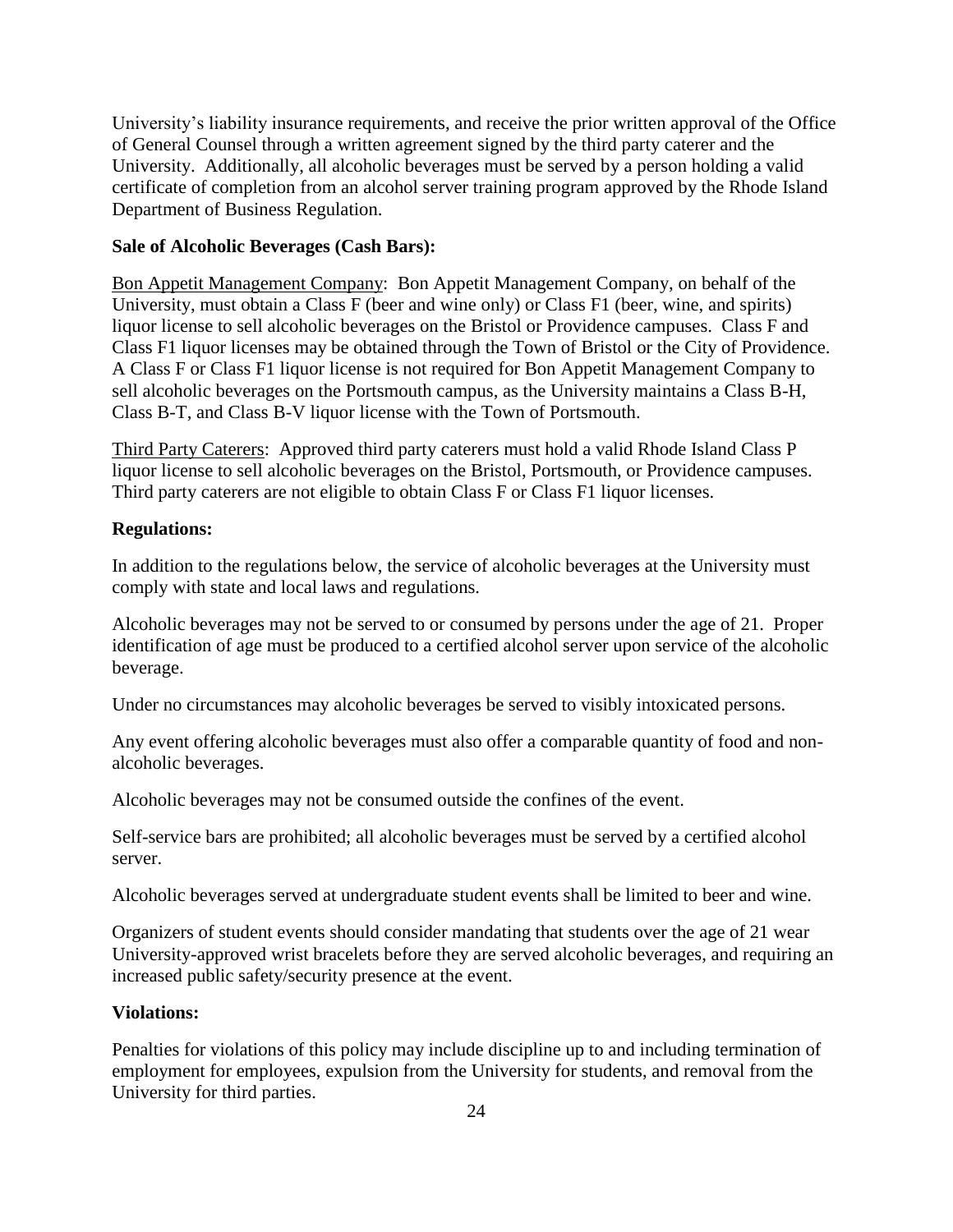Roger Williams University students who violate this policy may be subject to discipline under the Code of Student Conduct, and any such violation will be adjudicated through the Office of Student Conduct and Community Standards. Roger Williams University School of Law students who violate this policy may be subject to discipline under the Honor Code, and any such violation will be adjudicated through the Honor Board.

Employees and students should also refer to the University's Alcohol and Drug Free School and Workplace Policy, available at [http://www.rwu.edu/depository/hr/policies/Drug-FreePolicy.pdf.](http://www.rwu.edu/depository/hr/policies/Drug-FreePolicy.pdf)

The sale, service, and consumption of alcoholic beverages is regulated by federal, state, and local laws and regulations. Violations of alcohol laws and regulations will be handled by law enforcement authorities.

#### **Off-Campus University-Sponsored Events:**

Off-campus University-sponsored events must comply with the following provisions:

- If the event will be held at a facility that is properly licensed to serve alcoholic beverages, all alcoholic beverages must be served by that facility.
- If the event will be held at a facility that is not properly licensed to serve alcoholic beverages, all alcoholic beverages must be served by a caterer that is properly licensed to serve alcoholic beverages or Bon Appetit Management Company. The caterer must receive the prior written approval of the Office of General Counsel through a written agreement signed by the caterer and the University. Additionally, a copy of the caterer's license to serve alcoholic beverages must be provided to the Office of General Counsel prior to the event.
- If the event will be held at a personal residence, please contact the Office of General Counsel prior to the event to discuss licensing and liability issues.

# **VII. STATEMENT ON MARIJUANA**

Rhode Island law currently permits with certain restrictions (e.g. prohibited on any school grounds) the use of marijuana for persons possessing a lawfully issued medical marijuana card. In addition, effective April 1, 2013, Rhode Island law was amended to decriminalize a limited amount (one ounce or less) of marijuana from a misdemeanor to a civil offense for the first and second violations in an 18 month period (the entire statute is available here: <http://webserver.rilin.state.ri.us/Statutes/TITLE21/21-28/21-28-4.01-1.HTM> ). It is important to note, however, that federal law still prohibits the use, possession, distribution, sale or cultivation of marijuana.

The use of marijuana can negatively impact learning, impair clear thinking and mental alertness, and conflicts with the educational mission of Roger Williams University. As an educational institution that receives federal funds, Roger Williams University must comply with federal law under the Drug- Free Schools and Communities Act Amendments of 1989 (20 U.S.C. Section 1011i). Accordingly, the use, possession, distribution, sale or cultivation of marijuana remains prohibited for all students on and off campus via the RWU Student Handbook and the Student Code of Conduct. However, students who possess a lawfully issued medical marijuana card and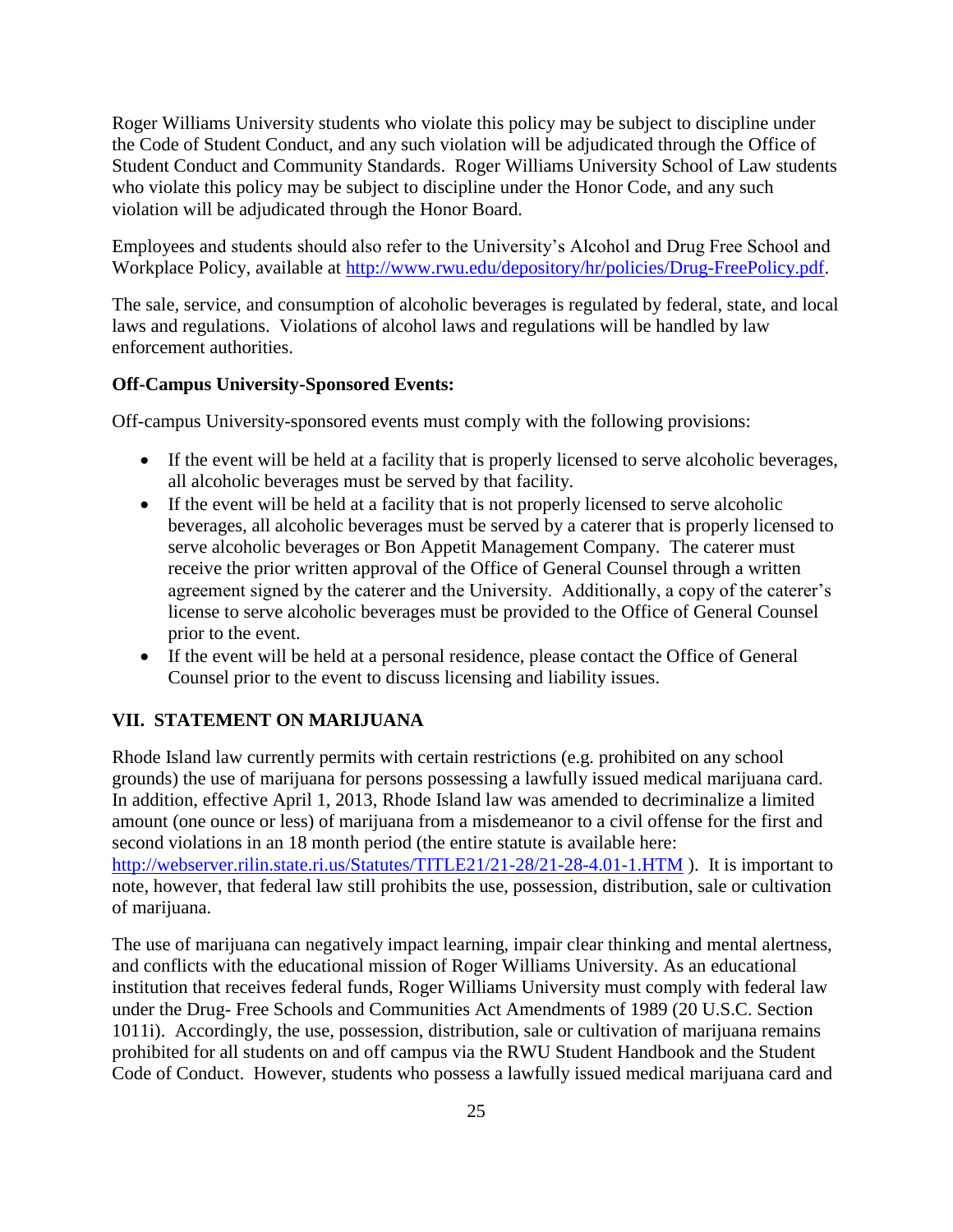use marijuana for that purpose in *private, off-campus residences* will be exempt from University policy in that regard.

# **VIII. WEAPON-FREE CAMPUS POLICY**

#### **Purpose:**

Roger Williams University and Roger Williams University School of Law (collectively referred to as the "University") have adopted this Weapon-Free Campus Policy (the "Policy") to provide for a weapon-free environment for students, employees, vendors, and visitors of the University.

#### **Definitions:**

Prohibited Weapon: includes any object or substance designed to inflict a wound, cause injury, or incapacitate, including but not limited to all (i) firearms, firearm ammunition, machine guns, pistols, rifles, shot guns, air guns, blank guns, BB guns, pellet guns, zip guns, dart guns, stun gun, tasers, and paint ball guns; (ii) daggers, dirks, stilettos, swords-in-canes, bowie knives, switchblade knives, metal-tip darts, razors or knives of any description having a blade of more than three (3) inches in length measuring from the end of the handle where the blade is attached to the end of the blade, or other similar weapon designed to cut and stab another; (iii) instruments or weapons of the kind commonly known as blackjacks, slingshots, billy clubs, sandclubs, sandbags, metal knuckles, slap gloves, bludgeons, and so-called "Kung-Fu" weapons; (iv) chemicals such as mace or tear gas, except for normally available over-the-counter self-defense repellents such as pepper spray; (v) fireworks, fire crackers, sparklers, rockets, or any propellantactivated device whose intended purpose is primarily for illumination, except for firework displays officially recognized and sanctioned by the University; and (vi) any dynamite, nitroglycerin, black powder, or other similar explosive material, including plastic explosives, or any breakable container that contains a flammable liquid with a flash point of 150 degrees Fahrenheit or less and has a wick or similar device capable of being ignited.

University Property: includes (i) the University's Bristol and Providence campuses, the Baypoint Inn and Conference Center in Portsmouth, and all other University owned or leased properties, including but not limited to all buildings, parking areas, grounds, structures, residence hall rooms, offices, workspaces, and lockers; (ii) all motor vehicles located on University property and all motor vehicles owned, leased, or rented by the University regardless of location; (iii) any work site or location at which University duties are being performed by University employees, students, or vendors as part of any University activity; and (iv) off-campus activities of student groups recognized by the University.

#### **Weapon-Free Policy:**

No student, employee, vendor, or visitor on University Property shall carry a Prohibited Weapon on or about his or her person, whether visible or concealed, or possess a Prohibited Weapon. Those possessing permits to carry concealed weapons in public are subject to this Policy and are prohibited from bringing Prohibited Weapons onto University Property. Participants in the ROTC program shall be permitted to carry unloaded firearms for ROTC activities on University Property when the activities are officially recognized and sanctioned by the University. The use of blank guns shall be permitted in theatrical and athletic events held on University Property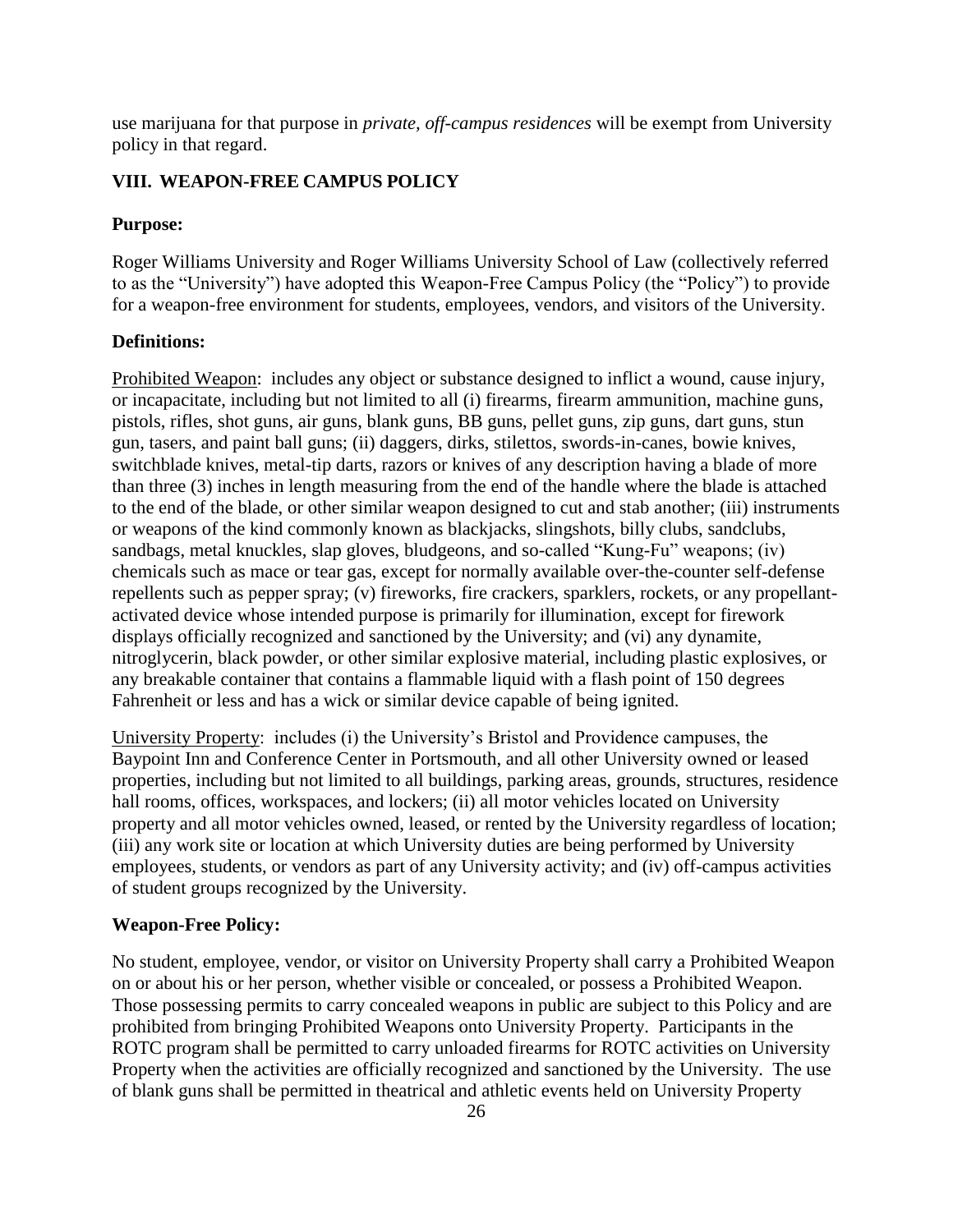when such events are officially recognized and sanctioned by the University. The Department of Public Safety reserves the right to prohibit the possession of and confiscate knives of any kind at University events. This Policy shall not apply to University equipment provided to employees or students for University business. The application of this Policy to law enforcement officers is addressed below.

#### **Application to Law Enforcement Officers:**

Law enforcement officers carrying firearms who are on University Property in an official capacity and in the performance of their duties shall be exempt from the provisions of this Policy. Law enforcement officers meeting the criteria of Rhode Island General Laws § 11-47-9 who are off duty shall be permitted to possess a firearm while attending classes, meetings, or seminars on University Property, provided that (i) a firearm carried by a uniformed law enforcement officer may be visible or concealed; (ii) a firearm carried by a non-uniformed law enforcement officer must be concealed; and (iii) a non-uniformed law enforcement officer carrying a firearm must possess and be carrying a valid and official badge and credentials to carry the firearm. Firearms carried by law enforcement officers on University Property shall be carried on the law enforcement officer's person at all times.

#### **Violation of Weapon-Free Campus Policy:**

In addition to any action taken by law enforcement authorities, the University will impose disciplinary sanctions on students and employees for violations of this Policy, which may include expulsion of student or termination of employment. Any vendor or visitor who violates this Policy may be barred from entering upon University Property. The University also reserves the right to refer any violations of this Policy to appropriate law enforcement agencies to investigate for possible violations of federal, state, or local laws.

# **IX. LICENSURE AND ACCREDITATION INFORMATION AND COMPLAINT PROCESS**

The United States Department of Education, pursuant to 34 CFR § 668.43(b), requires institutions of higher education authorized under Title IV of the Higher Education Act to make available for review to any enrolled or prospective student, upon request, a copy of the documents describing the institution's licensure and accreditation. The institution must also provide its students or prospective students with contact information for filing complaints with its accreditor and with its state approval or licensing entity and any other relevant state official or agency that would appropriately handle a student's complaint. Roger Williams University and Roger Williams University School of Law (collectively, "University") provide the following information in accordance with the above requirements.

#### **State Licensure and Accreditation Information:**

The University was originally chartered in 1956 and is licensed by the State of Rhode Island as an institution of higher education.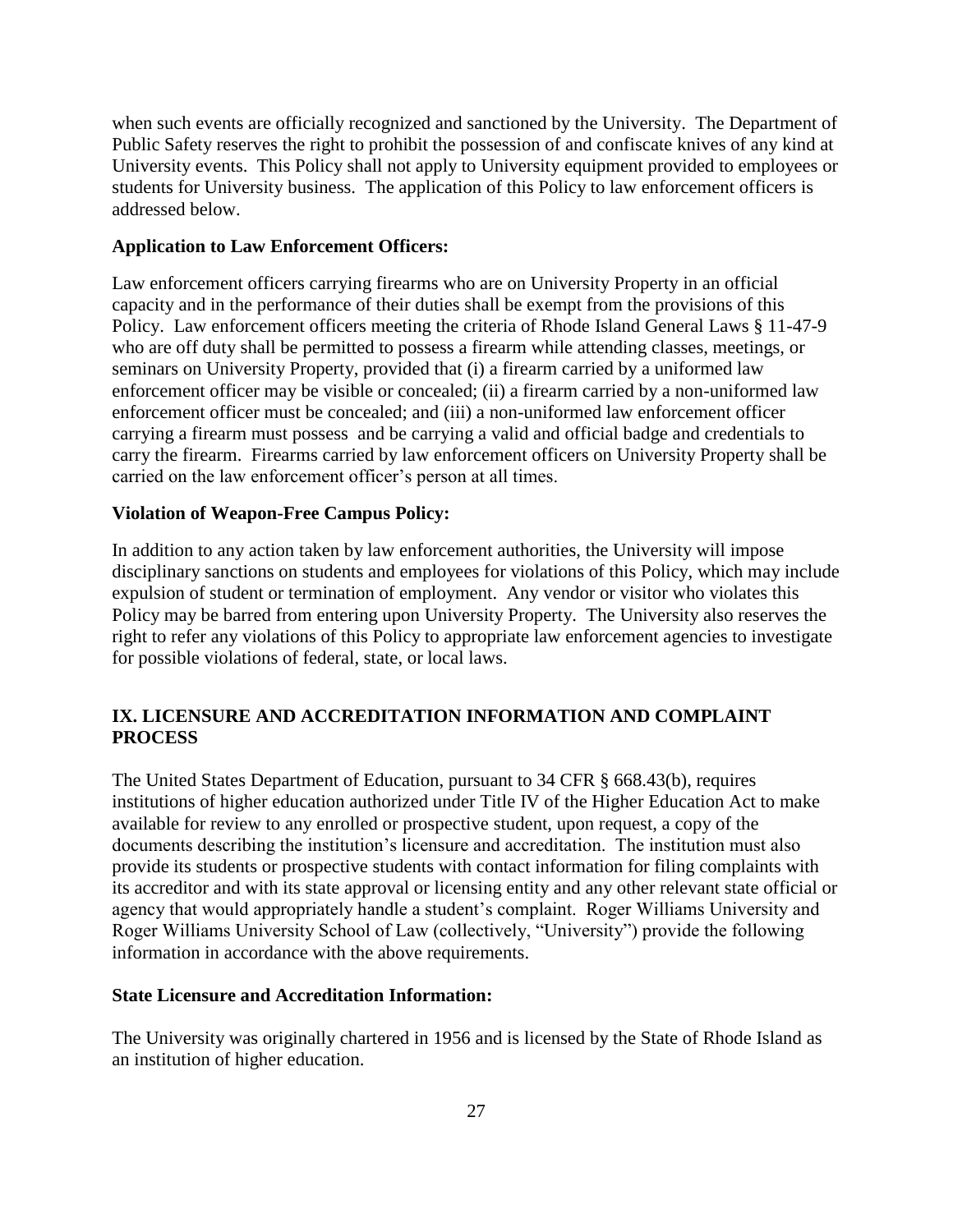The University is accredited by the New England Association of Schools & Colleges, Inc. ("NEASC") and has been since 1972. In addition, Roger Williams University School of Law is accredited by the American Bar Association ("ABA"). Other University schools and programs hold various other accreditations, a comprehensive list of which is available at [http://www.rwu.edu/about/accreditation.](http://www.rwu.edu/about/accreditation)

Copies of the documents describing the University's licensure and accreditation may be obtained by contacting the University's Office of General Counsel, One Old Ferry Road, Bristol, RI 02809.

#### **Complaint Process:**

#### *Recommended Content of Complaints*

A complaint should contain the complainant's contact information, including name, address, telephone number, and email address and specify whether the complainant is a prospective, current, or former student. Complaints should contain as much detail as possible, including the names of individuals involved, dates, supporting documentation, and requested remedy.

#### *Internal Complaint Process*

The University recommends that students and prospective students first file complaints internally before resolution is sought from the University's state licensing entity or accreditor. Internal complaints may be filed with the University administrators referenced below. Complainants who are unsure where to file internal complaints may contact Robert Cole, Interim Provost, or the Office of General Counsel, One Old Ferry Road, Bristol, RI 02809.

#### *Prospective Student Complaints*

Roger Williams University prospective students may report all complaints to the Vice President for Enrollment Management, One Old Ferry Road, Bristol, RI 02809. Roger Williams University School of Law prospective students may report all complaints to the Assistant Dean of Admissions, 10 Metacom Avenue, Bristol, RI 02809.

#### *Roger Williams University Student Complaints*

Roger Williams University students may report complaints to the applicable vice president, dean, or department head having jurisdiction over the matter. For example, academic matters may be reported to the dean of the applicable school and student matters may be reported to the Dean of Students. Contact information for vice presidents, deans, and department heads is located on Roger Williams University's website [http://www.rwu.edu/.](http://www.rwu.edu/)

#### *Roger Williams University School of Law Student Complaints*

Roger Williams University School of Law students may report complaints to the applicable dean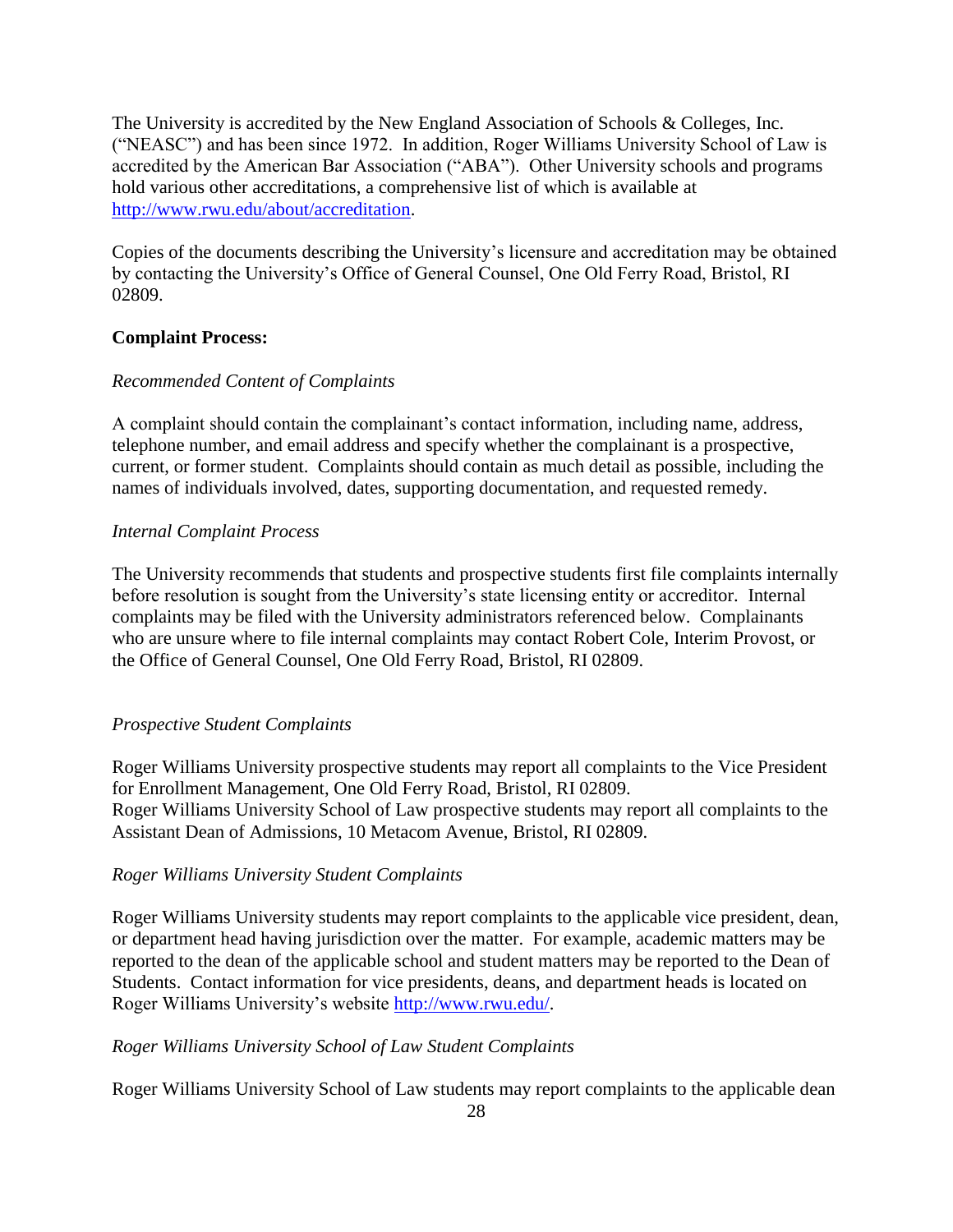or department head having jurisdiction over the matter. For example, academic matters may be reported to the Associate Dean for Academic Affairs and student matters may be reported to the Assistant Dean of Students. Contact information for deans and department heads is located on the School of Law's website [http://law.rwu.edu/.](http://law.rwu.edu/) Student accreditation standards complaints may be reported pursuant to the procedures specified in Section 716 of the School of Law Student Handbook.

#### *External Complaint Process*

If a complaint is not resolved satisfactorily internally or if the internal complaint process is not utilized, a student or prospective student may file a complaint with the University's state licensing entity and/or accreditor.

#### *State of Rhode Island Complaint Process*

The Rhode Island Department of Attorney General has established the following complaint process related to receiving and resolving complaints for all institutions that are legally authorized to provide post-secondary higher education in Rhode Island that are not subject to regulation by the Rhode Island Department of Education or other state agency:

- Violations of state consumer protection laws (e.g., laws related to fraud or false advertising) will be referred to the Consumer Protection Unit within the Department of Attorney General and shall be reviewed and handled by that Unit.
- Violations of state laws or rules related to approval to operate or licensure of postsecondary institutions will be referred to the appropriate Division within the Department of Attorney General and shall be reviewed and handled by that Division.
- Complaints relating to quality of education or accreditation requirements shall be referred either to NEASC, the entity with primary responsibility for accreditation of Rhode Island institutions of higher education, or a specialized accreditor with oversight of particular programs.

| Contact information: Rhode Island Department of Attorney General |
|------------------------------------------------------------------|
| 150 South Main Street                                            |
| Providence, RI 02903                                             |
| Telephone: (401) 274-4400                                        |
| Web: http://www.riag.ri.gov                                      |

#### *Accreditor Complaint Process*

NEASC responds to complaints regarding allegations of institutional conditions that raise significant questions about the institutions' compliance with the NEASC *Standards for Accreditation*. NEASC's *Policy and Procedures for the Consideration of Complaints against Affiliated Institutions* is available at [http://cihe.neasc.org/downloads/POLICIES/Pp11\\_Consideration\\_of\\_Complaints.pdf.](http://cihe.neasc.org/downloads/POLICIES/Pp11_Consideration_of_Complaints.pdf)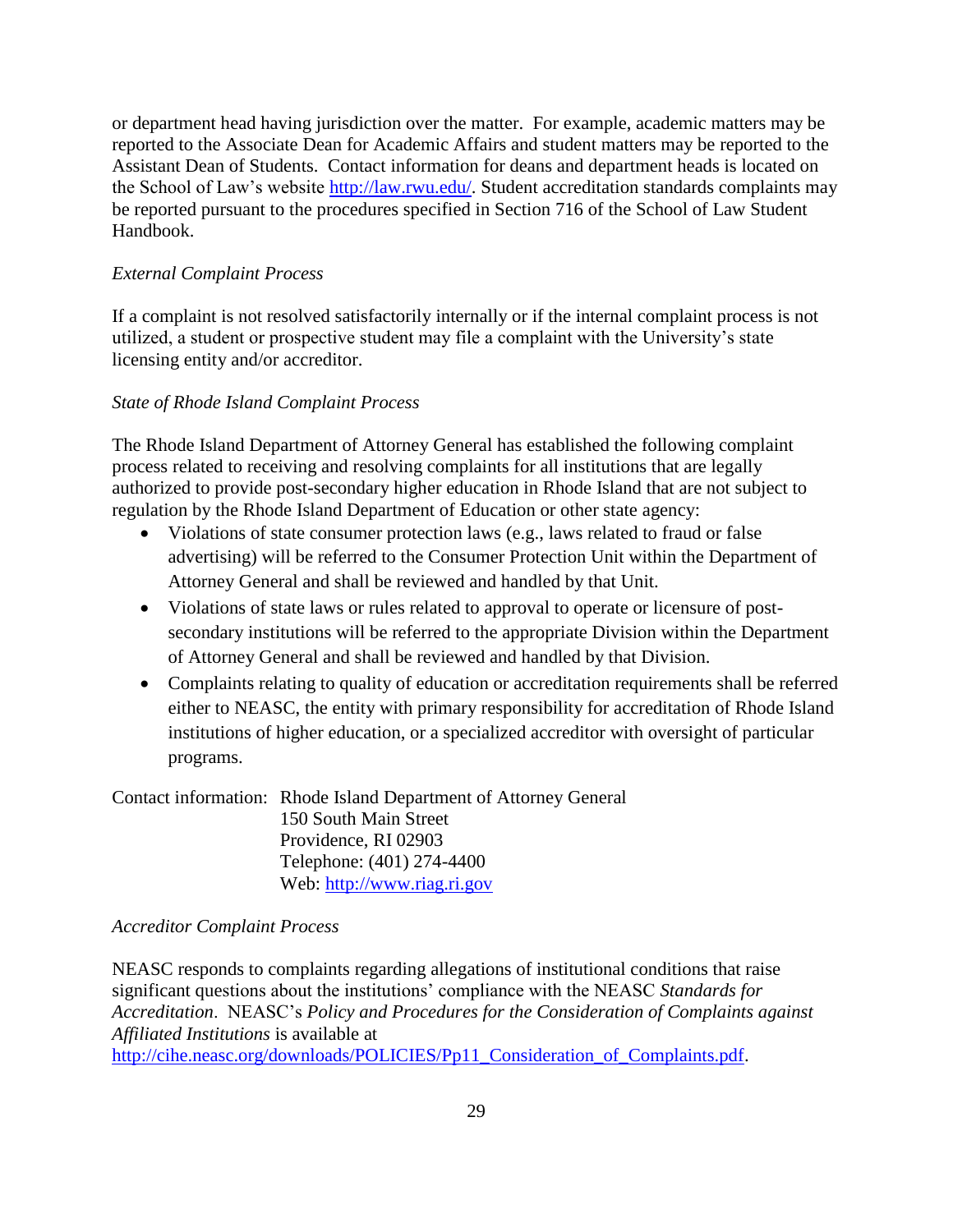Contact information: New England Association of Schools and Colleges Commission on Institutions of Higher Education 3 Burlington Woods Drive, Suite 100 Burlington, MA 01803-4514 Telephone: (781) 425-7785 Facsimile: (781) 425-1001 Web: [http://cihe.neasc.org](http://cihe.neasc.org/)

The ABA has designed a complaint process to bring to the attention of the ABA any facts and allegations that may indicate that an approved law school is operating its programs of legal education out of compliance with the *ABA Standards for the Approval of Law Schools*. Information on how to file a complaint is available at [http://www.americanbar.org/groups/legal\\_education/resources/accreditation/complaint\\_proceedu](http://www.americanbar.org/groups/legal_education/resources/accreditation/complaint_proceedures.html) [res.html.](http://www.americanbar.org/groups/legal_education/resources/accreditation/complaint_proceedures.html)

Contact information: Office of the Consultant on Legal Education American Bar Association 321 N. Clark Street, 21<sup>st</sup> Floor Chicago, IL 60654 Telephone: (800) 285-2221 Web: [http://www.americanbar.org](http://www.americanbar.org/)

*Online Learning Complaint Information for Students and Prospective Students Residing Outside of Rhode Island*

Students and prospective students that reside outside of Rhode Island and are enrolled in or have contacted the University requesting information concerning admission to the University's Online Learning Program may also file complaints with their state approval or licensing entity and any other relevant state official or agency that would appropriately handle a student's complaint. Contact information for out-of-state agencies is available at [http://www.sheeo.org/sites/default/files/Complaint%20Process%20Links%2012-2012.pdf.](http://www.sheeo.org/sites/default/files/Complaint%20Process%20Links%2012-2012.pdf)

# **X. COPYRIGHT INFRINGEMENT POLICY FOR THE UNIVERSITY'S COMPUTER NETWORK**

Roger Williams University, including Roger Williams University School of Law ("University"), has developed this Copyright Infringement Policy for the University's Computer Network to effectively combat the unauthorized distribution of copyrighted materials by users of the University's network, without unduly interfering with educational and research use of the network.

#### **What is copyright?**

Copyright is legal protection of intellectual property, in whatever medium, that is provided for by the laws of the United States to the owners of copyright. Types of works that are covered by copyright laws include, but are not limited to, literary, dramatic, musical, artistic, film, and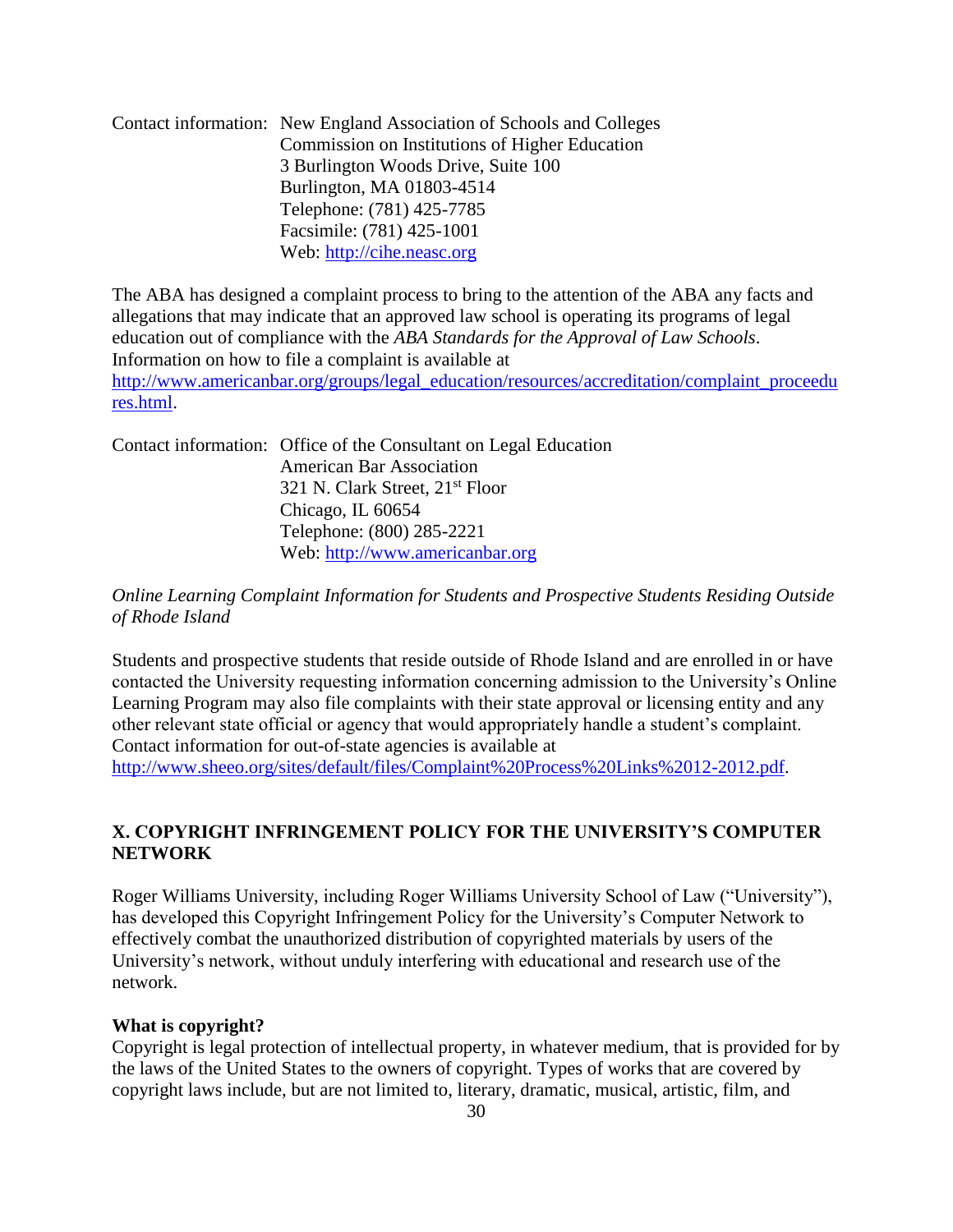multi-media works. Many people understand that printed works, such as books and magazine articles, are covered by copyright laws. However, they are not aware that the protection extends into software, digital works, and unpublished works and it covers all forms of a work, including its digital transmission and use.

#### **What is the current law concerning digital copyright?**

The Digital Millennium Copyright Act ("DMCA"), signed into law in 1998, recognizes that digital transmission of works adds complexity to the copyright laws. The DMCA provides nonprofit educational institutions with some protections if individual members of the community violate the law. However, for the University to maintain this protection the University must expeditiously take down or otherwise block access to infringing material, whenever it is brought to the University's attention and whether or not the individual who is infringing has received notice.

It is important to note that the DMCA contains serious implications with respect to infringing activities of faculty, graduate students, undergraduate students, or staff who are performing teaching or research functions if the University has received more than two notices of infringement against an individual within a three-year period.

The unauthorized distribution of copyrighted material, including peer-to-peer file sharing, may subject an individual to civil and criminal liabilities. Copyright infringement is the act of exercising, without permission or legal authority, one or more of the exclusive rights granted to the copyright owner under section 106 of the Copyright Act (Title 17 of the United States Code). These rights include the right to reproduce or distribute a copyrighted work. In the file-sharing context, downloading or uploading substantial parts of a copyrighted work without authority constitutes infringement. Penalties for copyright infringement include civil and criminal penalties. In general, anyone found liable for civil copyright infringement may be ordered to pay either actual damages or "statutory" damages affixed at not less than \$750 and not more than \$30,000 per work infringed. For "willful" infringement, a court may award up to \$150,000 per work infringed. A court can, in its discretion, also assess costs and attorneys' fees. For details, see Title 17, United States Code, Sections 504, 505. Willful copyright infringement can also result in criminal penalties, including imprisonment of up to five years and fines of up to \$250,000 per offense. For more information, please see the Web site of the U.S. Copyright Office at [www.copyright.gov,](http://www.copyright.gov/) especially their FAQ's at [www.copyright.gov/help/faq.](http://www.copyright.gov/help/faq)

#### **Why is it an important issue right now?**

Copyright is an issue of particular seriousness because technology makes it easy to copy and transmit protected works over the University's network. While the University encourages the free flow of ideas and provides resources such as the network to support this activity, the University does so in a manner consistent with all applicable state and federal laws. The University does not condone the illegal or inappropriate use of material that is subject to copyright protection and covered by state and federal laws.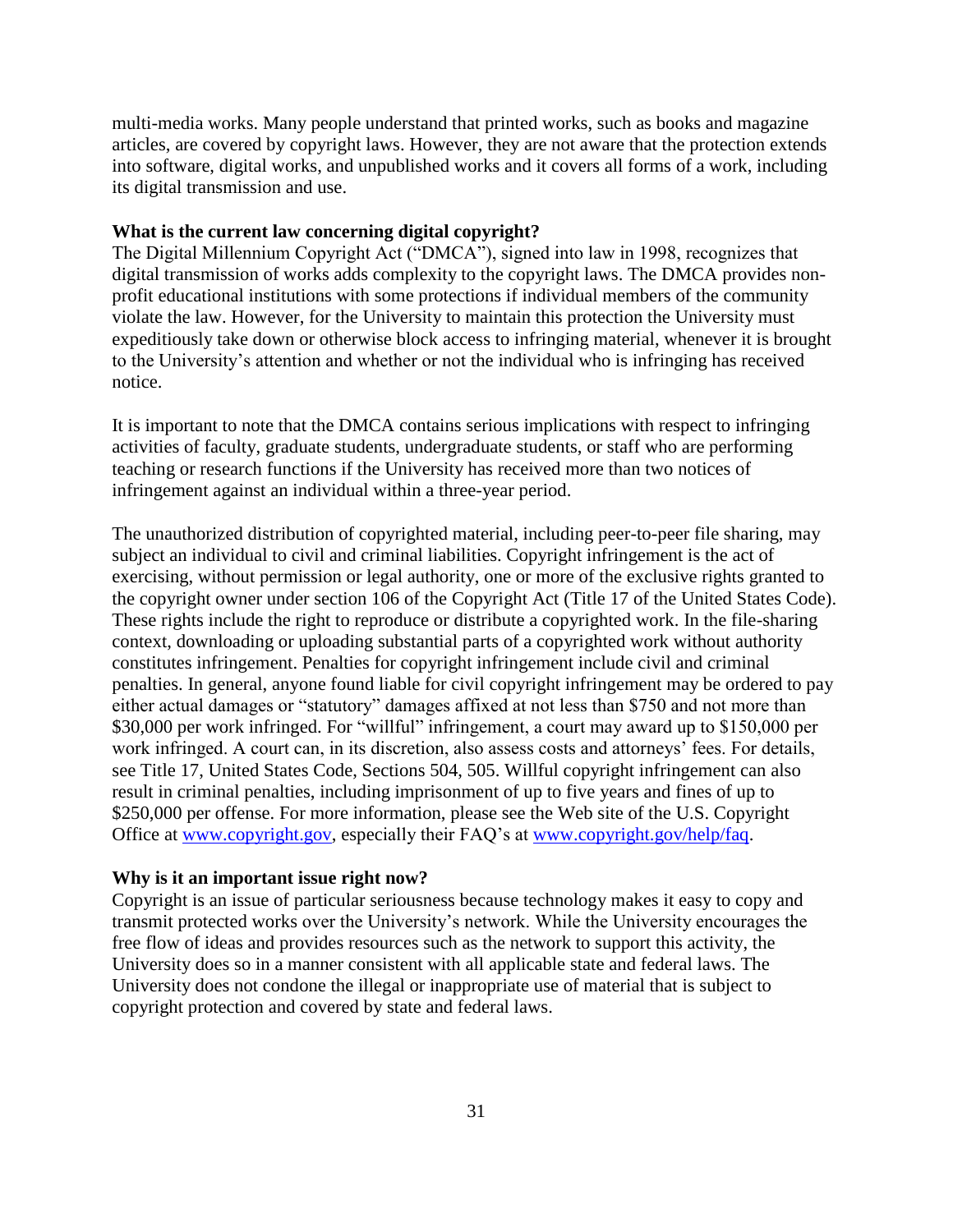### **What kinds of activities violate federal law?**

Following are some examples of copyright infringement that may be found in a university setting:

- Downloading and sharing MP3 files of music, videos, and games without permission of the copyright owner;
- Using corporate logos without permission;
- Placing an electronic copy of a standardized test on a department's web site without permission of the copyright owner;
- Enhancing a departmental web site with music that is downloaded and artwork that is scanned from a book without attribution or permission of the copyright owners;
- Scanning a photograph that has been published and using it without permission or attribution as the background of a web site;
- Placing a number of full-text articles on a course web page that is not password protected, thereby making the web page accessible to anyone who can access the Internet;
- Downloading licensed software from non-authorized sites without the permission of the copyright or license holder; and
- Making a movie file or a large segment of a movie available on a web site without permission of the copyright owner.

#### **Specifically, is sharing and downloading MP3 files and videos illegal?**

It is true that some copyright holders give official permission to download MP3 files and you might be able to find a limited number of videos that are not copyright protected. It is also true that some MP3 files are copyright free and some MP3 files can be legally obtained through subscription services. However, most MP3 and video files that are shared do not fall into any of these categories.

U.S. copyright laws allow you to create MP3s only for the songs to which you already have rights; that usually means you purchased the CD or tape. U.S. copyright laws also allow you to make a copy of a purchased file only for your personal use. Personal use does not mean that you can give a copy to other people or sell a copy of it.

### **How do you get caught violating copyright law?**

Copyright holders represented by organizations such as the Recording Industry Association of America, the Business Software Association, and the Motion Picture Association of America are applying serious efforts to stop the infringing downloads of copyrighted music, movies, and software. The companies or their agents locate possible copyright infringements by using automated systems or "bots" that search the networks looking to see if any of the common music, movie, or software sharing programs are active on a port (e.g. KaZaA, Gnutella). The bot then asks the sharing program if it has a music title by a particular artist. If the sharing program answers positively, the bot reports the particular IP address and title to an authority, who then sends out a violation notice to the owner of the IP address.

The University's network has a range of IP addresses, and all computers connected to the University's network have an IP address. When the University receives a violation notice, the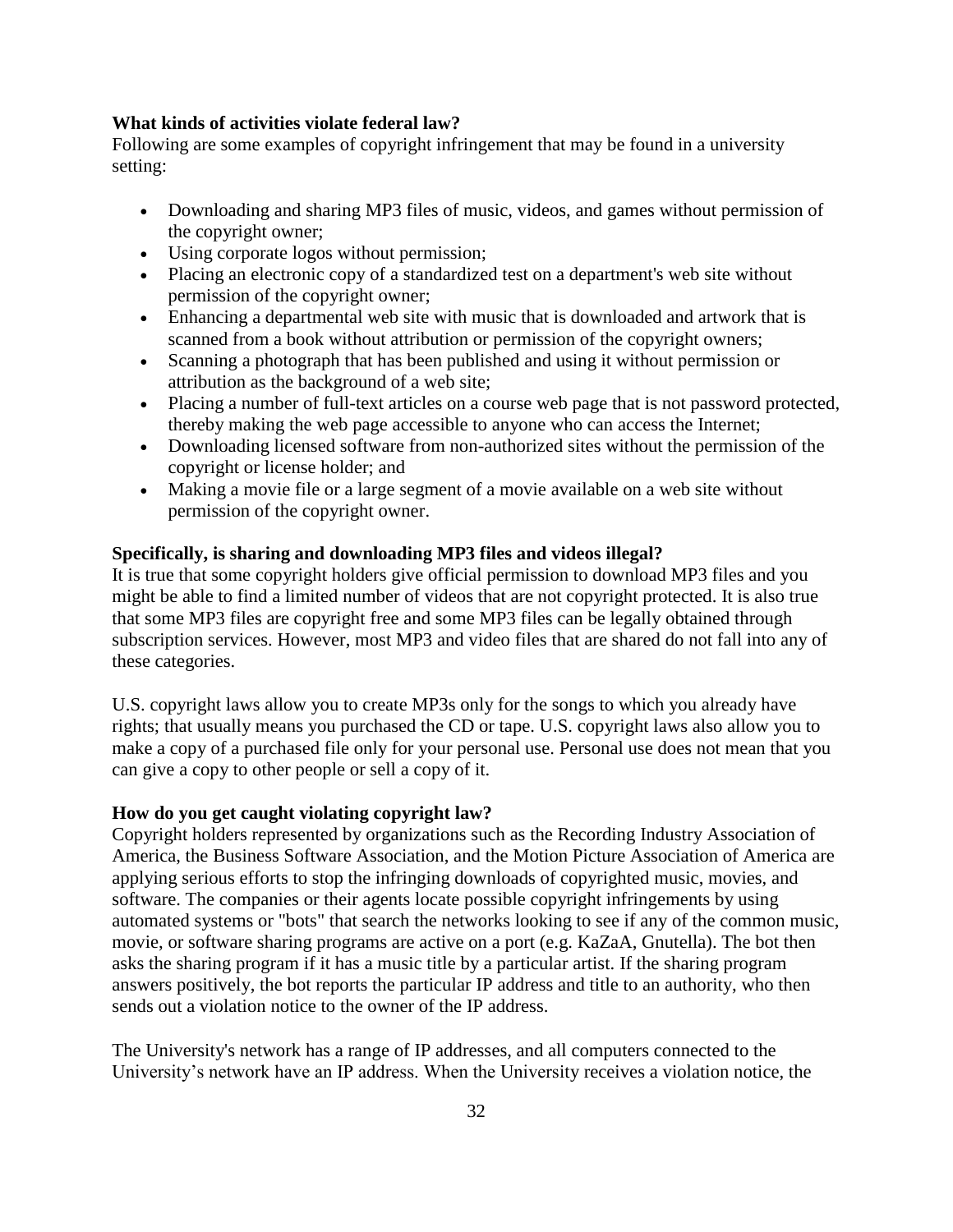University locates the IP address and whenever possible the user of that address. At that point, the University is required to act on the notification.

#### **If the IP address leads to my computer, what happens next?**

Violation notices come to the University's Director of Information Technology from organizations that represent the artists and copyright holders. When the University receives such a notice, staff in IT look up the network IP address and stop network services to the port that is connected to the computer where the infringing material resides. At this point, the computer cannot use any University resources or Internet resources. Once the identity of the individual is known, the individual is notified that he or she must remove the infringing material from his or her computer and inform IT and the Office of Student Conduct and Community Standards if the individual is a Roger Williams University student, or the Dean of Students for the School of Law if the individual is a Roger Williams University School of Law student, of its removal before network access will be reinstated.

**First-time Notifications:** If this is the first notification that the University has received on an individual, IT will temporarily disable the network port of the offending PC. The offending individual must verify that the infringing material has been removed from the computer and sign a certification document. Once this is done, the network connection will be reinstated and the computer can return to the network. A report about the violation of copyright will be sent by IT to the Office of Student Conduct and Community Standards if you are a Roger Williams University student; the Dean of Students for the School of Law if you are a Roger Williams University School of Law student; to your senior administrator and Human Resources if you are staff; and to your department chair and Dean or Provost if you are faculty.

**Second Notification Process for Students:** If students are found in violation a second time, their privileges to access the network from their personal computers, either through a wired port or through wireless, will be denied for two weeks. If it is subsequently determined that a student did not violate a copyright, the network connection will be allowed. When second infringements have occurred, the Office of Student Conduct and Community Standards will be notified if the student is a Roger Williams University student and the Dean of Students for the School of Law will be notified if the student is a Roger Williams University School of Law student. Appropriate action may also be taken within the University's disciplinary process, and a letter of disciplinary action may be entered into the student's record. If the student tries to connect his/her computer to the Internet from a University port that is assigned to someone else, through an open port in a classroom, or through the wireless service, further disciplinary action may take place. During this two week period, students will be allowed to access the Internet only from University computers.

**Subsequent Notification Process for Students:** If students are found in violation a third time, their privileges to access the network from their personal computers will be denied for a full semester. If it is determined that a student did not violate a copyright, the network connection will be allowed. These subsequent infringements also will be reported to the Office of General Counsel, the Office of Student Conduct and Community Standards if the student is a Roger Williams University student, and the Dean of Students for the School of Law if the student is a Roger Williams University School of Law student, and will result in action taken within the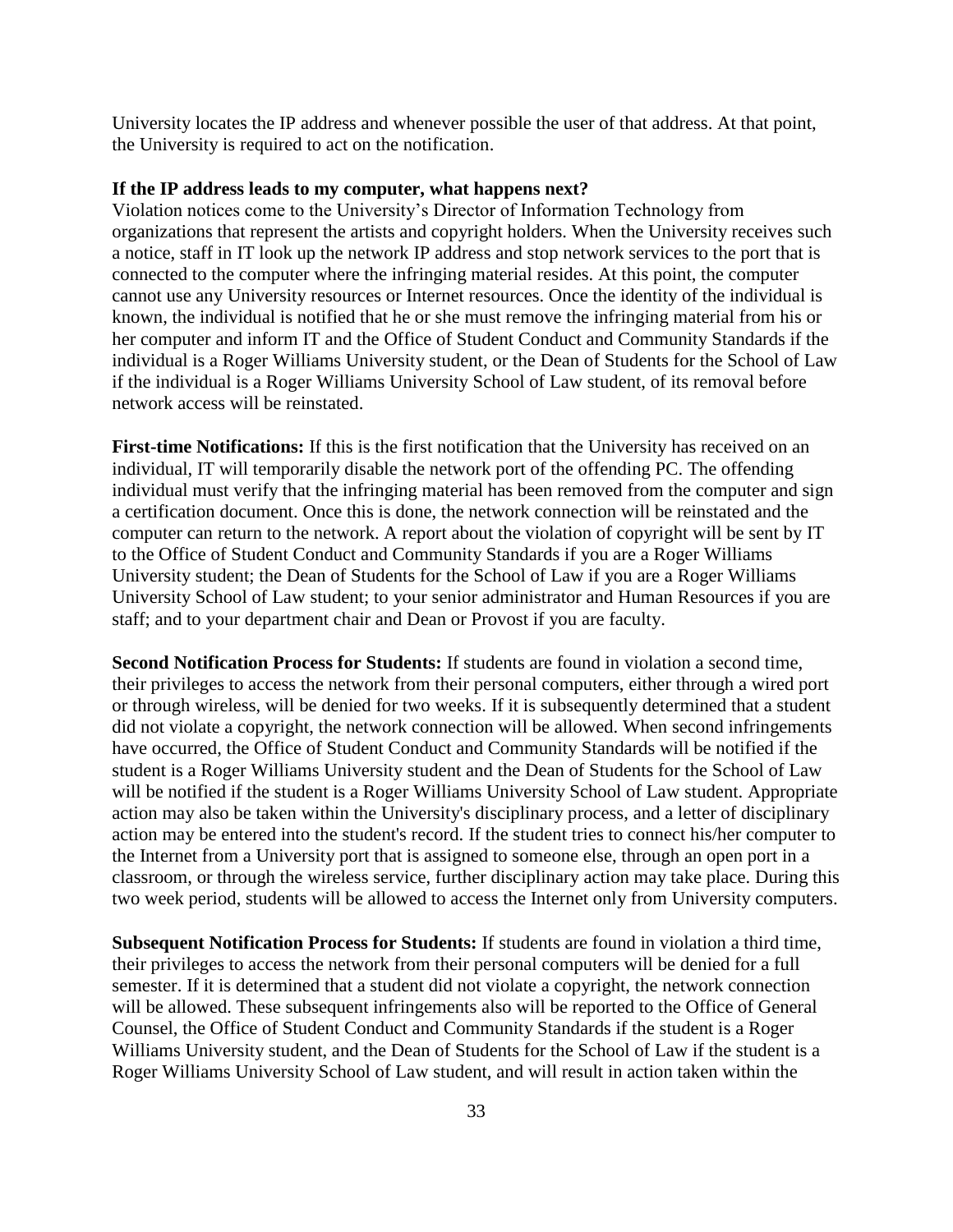University's disciplinary process. If the student tries to connect to the Internet from a University port that is assigned to someone else, through an open port in a classroom, or through the wireless service, further disciplinary action may take place. During the period when students cannot connect a personal computer to the network, students will be allowed to access the Internet only from University computers. Additional infringements will result in permanent loss of network privileges and/or referral of the student's name to the appropriate authorities for civil or criminal prosecution.

**Second Notification Process for Faculty and Staff:** Faculty and staff who are engaged in teaching and research functions are expected to understand and act in accordance with applicable copyright laws. The University is obligated to exercise greater responsibility to address instances of repeated infringing activity by these individuals. There are potentially serious implications for both the individual and the University if the University receives more than two notices of infringement against an individual within a three-year period. For this reason, in an instance of a second notification of an individual's infringing activities the University's Office of General Counsel is also notified of the infringement, and a meeting with the relevant administrators will be held to determine the action(s) to be taken.

## **What are some legal alternatives for downloading or otherwise acquiring copyrighted material?**

The Internet offers a variety of legal alternatives for downloading or otherwise acquiring copyrighted material, including Amazon, iTunes, and Pandora. The following website contains links to legitimate online services: [http://www.educause.edu/legalcontent.](http://www.educause.edu/legalcontent)

The University will, in consultation with its Chief Information Officer or other designated officer, periodically review the legal alternatives for downloading or otherwise acquiring copyrighted material, make available the results of the review to students, and to the extent practicable offer legal alternatives for downloading or otherwise acquiring copyrighted material.

#### **What are the University's procedures for reviewing the effectiveness of this Policy?**

The University will periodically review the effectiveness of this Policy using relevant assessment criteria. Such criteria shall include an inquiry into whether the University is following best practices, as developed by similarly situated institutions that have devised effective methods to combat the unauthorized distribution of copyrighted material.

### **XI. BULLETIN BOARD POLICY**

Officially recognized Law School student organizations may place posters and announcements on Administrative/Student Announcement bulletin boards within the Law School. Posters that are commercial in nature or those posted by outside organizations are permitted only on the boards designated General Announcements. General Announcement boards are located in the locker room on the ground level of the Law School. Individual boards assigned to administrative offices, generally located behind glass outside of administrative offices, are not covered by this policy.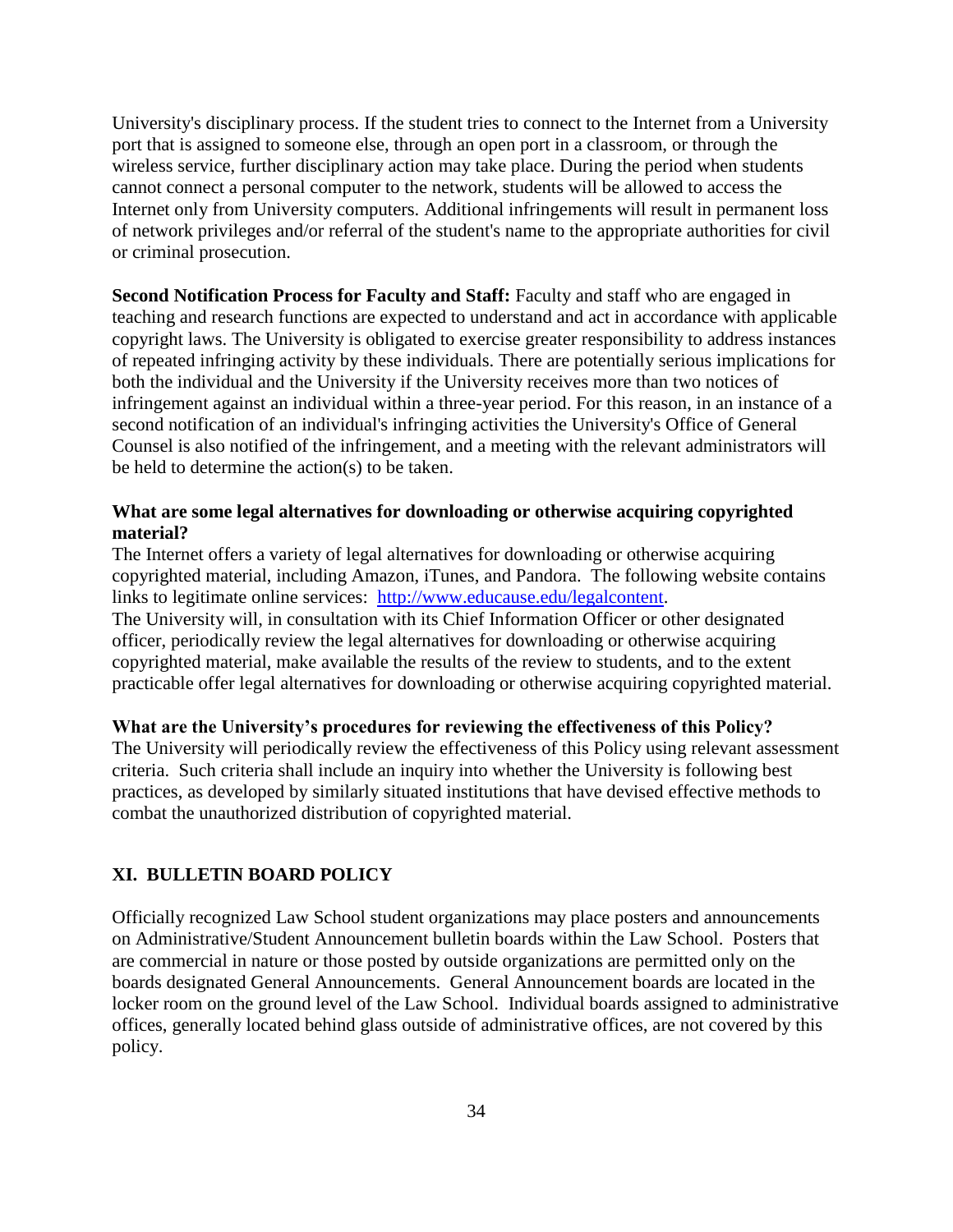Outside organizations may request permission from the Assistant Dean of Students or the Associate Dean to post on Administrative/Student Announcement bulletin boards. Permission will be granted on a case by case basis.

# LIMITATIONS

- All postings must list the name of the sponsoring organization and contact information (such as a contact person's email address). Posters which do not include identifying information will be removed.
- No posting may exceed 11 by 17 inches in size.
- Posters are limited to one per bulletin board. Posters should be affixed to bulletin boards with thumbtacks, push pins or magnets and should be placed so they do not block or otherwise interfere with adjacent posters.
- Posting is limited to designated bulletin boards and is prohibited on the exterior of any building, on windows, doors and walls and may not interfere with any public exit.
- Advertisements and posters should not contain language relating to alcohol specials or promotions (e.g. drink or pitcher specials, kegs).
- Advertisements must not contain vulgar, obscene, and/or discriminatory statements as determined by the Assistant Dean of Students and/or the Associate Dean of Academic Affairs.
- Notices and announcements should not be posted for longer than two weeks.
- All forms of advertising are subject to the approval and revision by the Assistant Dean of Students and/or the Associate Dean of Academic Affairs.
- Notices that do not conform to these guidelines may be removed.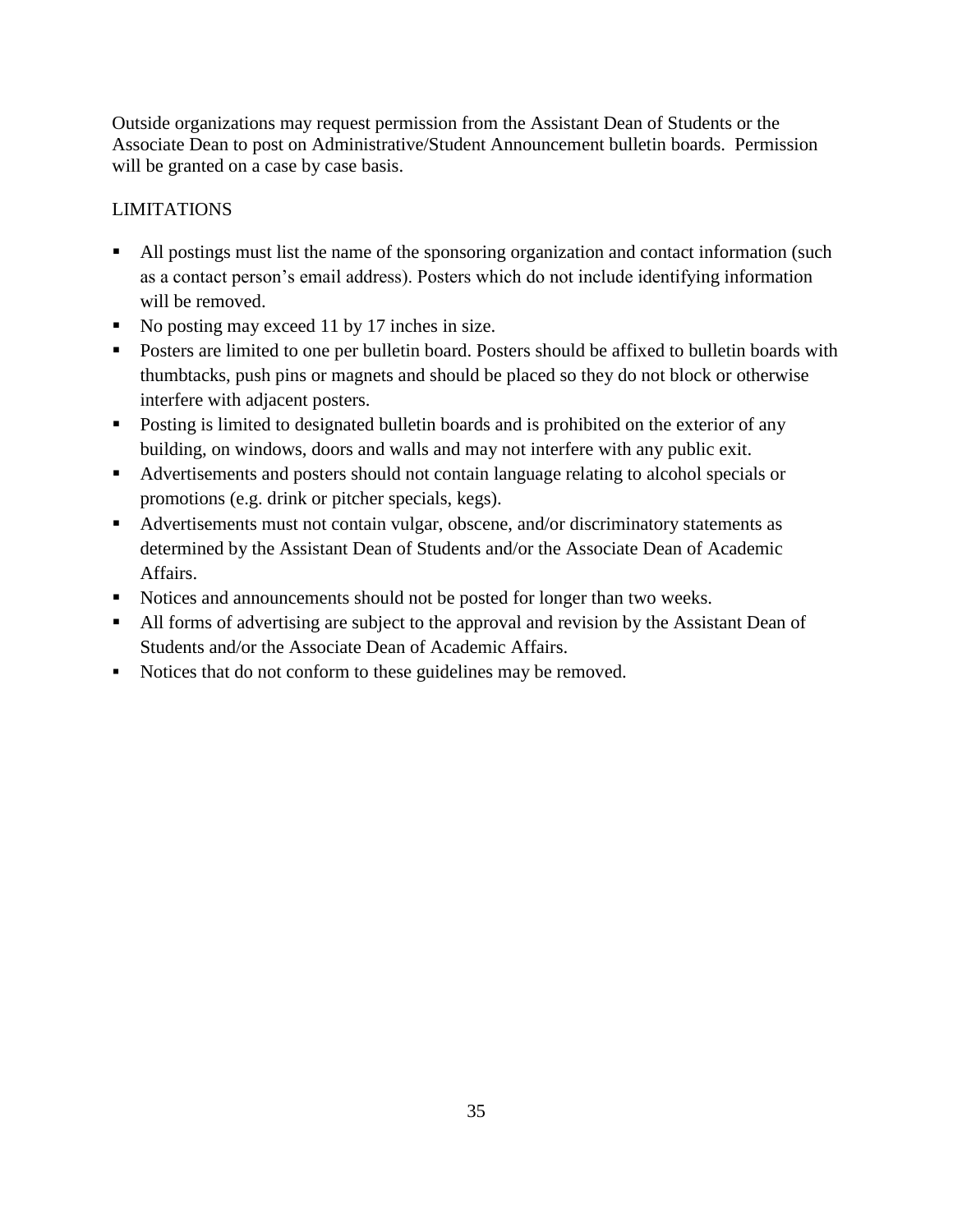# **PART TWO. ACADEMIC CODE OF ROGER WILLIAMS UNIVERSITY SCHOOL OF LAW**

### **ARTICLE ONE. DEFINITIONS AND COURSE LOAD REQUIREMENTS**

### **Section 101. Definitions.**

As used in this Code:

(a). "Academic Standards Committee" means the Academic Standards Committee of the School of Law as appointed by the Dean.

(b). "Associate Dean" means the Associate Dean for Academic Affairs or her/his delegate.

(c). "Dean" means the Dean or her/his delegate.

(d). "Law school" or "School of Law" means Roger Williams University School of Law.

(e). "Full time student" means any student who is enrolled and who devotes substantially all of her/his working hours to the study of law and is enrolled in twelve or more semester hours of course work.

#### **Section 102. Course Load.**

(a). Full-Time Enrollment. A full-time student is not permitted without advanced approval from the Associate Dean to register for more than 16 credits nor fewer than 12. Permission may not be granted to register for more than 18 credits per semester. Normally, full-time students will enroll in 14 to 16 credit hours per semester.

(b). Part-time Enrollment. A part-time student is not permitted without advanced approval from the Associate Dean to register for more than 11.5 or less than 6 credits. Normally, part-time students will enroll in 6 to 9 credits per semester.

#### **Section 103. Other Academic Programs.**

A student is not allowed to take course work in another academic program (including a joint degree program) or become a visitor or auditor or enroll in any other school, college, university, institute, law school, or other program without the advanced written permission of the Associate Dean. Students may only receive academic credit for courses taken at the graduate level.

#### **Section 104. Employment.**

First year full time students are strongly encouraged not to undertake employment outside of the law school and in no event more than twenty hours of employment per week during the academic year, including employment both inside and outside of the law school. Upper level full time students are strongly encouraged not to undertake employment of more than 20 hours per week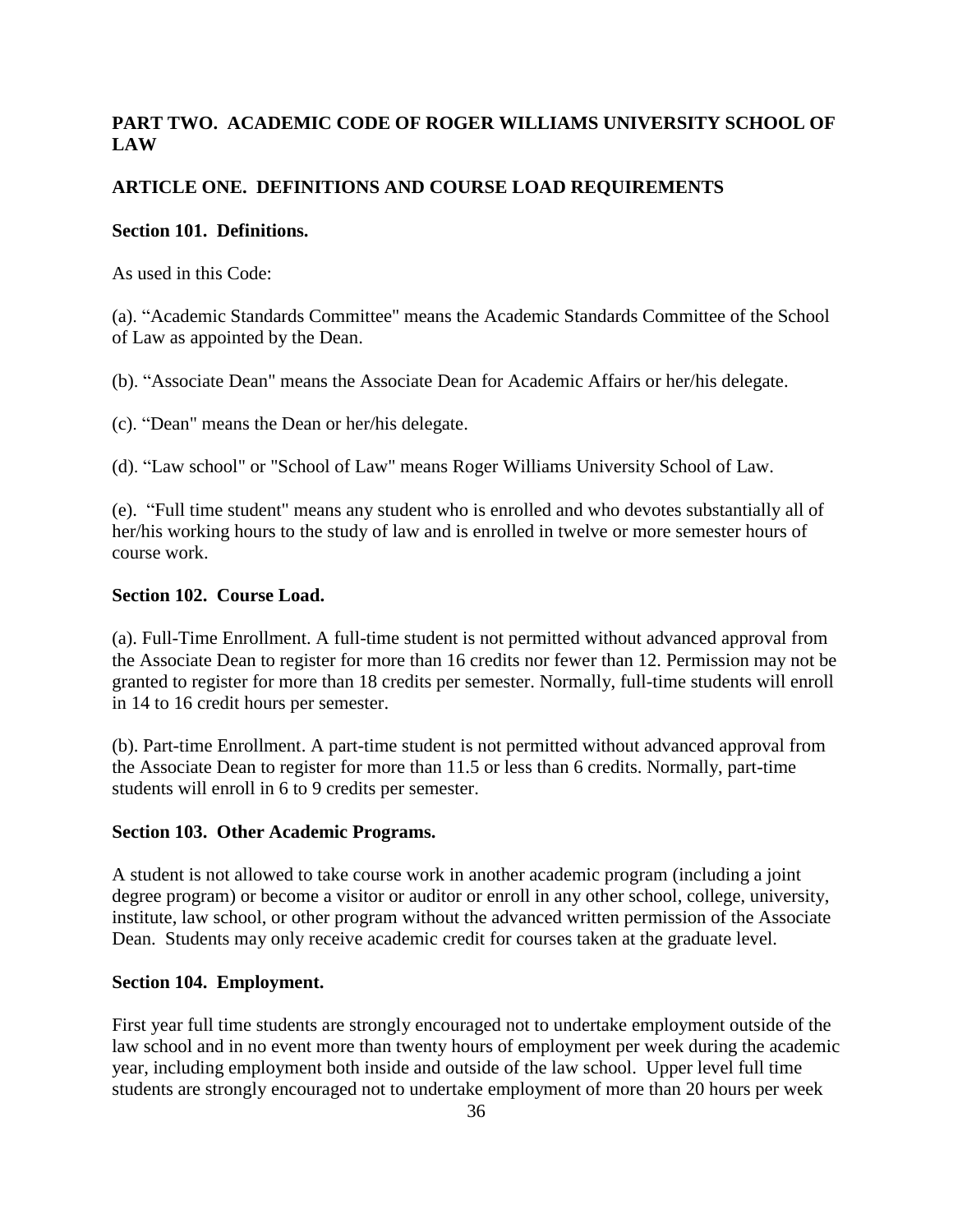during the academic year, including employment both inside and outside of the law school.

# **Section 105. Years Allowed for Completion of Degree Requirements.**

Under normal circumstances, full time students must complete all degree requirements within three years after initial matriculation. Any petition for variance from the normal time limit must be approved by the Associate Dean. All degree requirements must be completed no earlier than 24 months and no later than 84 months after a student has commenced law study at the law school or a law school from which the school has accepted transfer credit.

# **Section 106. Credit Hours Required for Graduation.**

Ninety (90) semester hours of satisfactory credit must be completed by students in order to be eligible to receive the Juris Doctor degree.

## **Section 107. Summer Term.**

The School of Law conducts a summer term. A normal academic course load for any student in summer school is three to six academic credits. A student is not permitted to register for more than six academic credits, not including credits for the fieldwork component of a clinical externship, without the prior approval of the Associate Dean. A student on academic probation may not register for the summer term without prior approval of the Associate Dean.

# **ARTICLE TWO. WITHDRAWALS, LEAVES OF ABSENCE, SUSPENSIONS.**

# **Section 201. Withdrawal From School and Tuition Refund Policy.**

(a). *Notice of Withdrawal.* A student who wishes to withdraw must submit a withdrawal form to the Office of Student Records & Finance. No student may withdraw after the examination period begins or while consideration of his or her academic standing is pending. Students are responsible for notifying the School of Law if they plan to withdraw. Non-attendance or nonpayment does not constitute official withdrawal or course drop.

(b). *Withdrawal Presumed.* A student who does not attend any of her or his regularly scheduled classes for a period of more than the permitted number of absences and who has not been granted leave of absence is presumed to have withdrawn from the School of Law and is ineligible to return to the School of Law.

(c). *Law School Tuition Refund Policy.* Students who withdraw from school will have their tuition (less non-refundable deposits) adjusted in accordance with the schedules set forth below. All fees charged by the law school are non-refundable.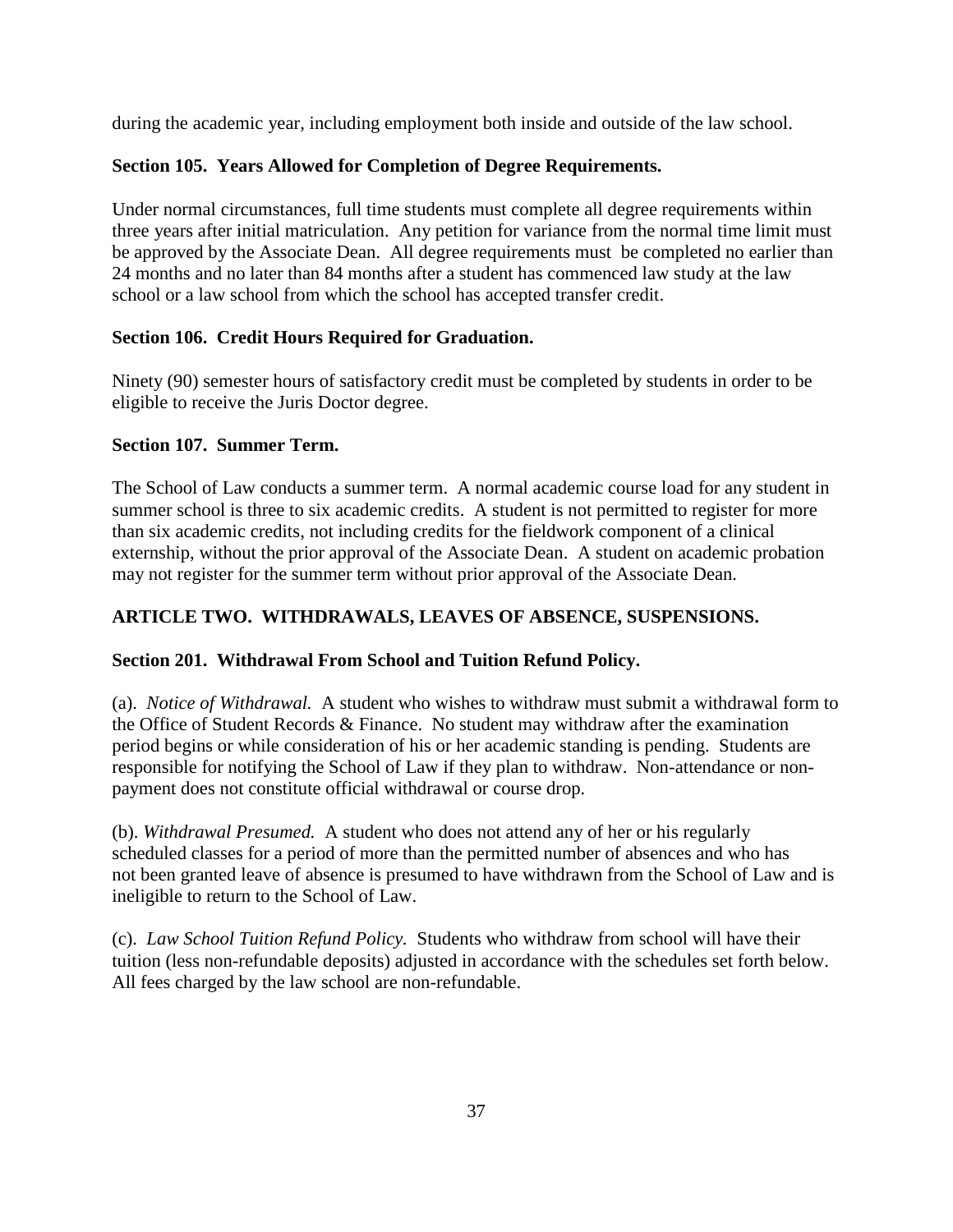#### Tuition Refund During the Fall or Spring Semester

| Before Orientation for the student's entering class |       |
|-----------------------------------------------------|-------|
| By the end of the first week of classes             |       |
| By the end of the second week of classes            |       |
| By the end of the third week of classes             | 40%   |
| By the end of the fourth week of classes            | 20%   |
| After the fourth week of classes                    | $0\%$ |
| During the Summer Session                           |       |
| Prior to the first class meeting                    | 100%  |
| Prior to the second class meeting                   | 75%   |
| Prior to the third class meeting                    | 50%   |
| Prior to the fourth class meeting                   | 25%   |
| After the fourth class meeting                      | $0\%$ |

#### **Section 202. Leave of Absence.**

(a). *Leave of Absence.* A student who must drop all classes for good cause, including illness of the student, death or illness of a family member, job change, active duty assignment in the armed forces, or for other reasons, may request permission for a Leave of Absence from the Associate Dean on a Dean's Variance Form. Supporting documentation will be required. In granting a Leave of Absence, the Associate Dean may impose requirements for a student's return to classes. A Leave of Absence will normally be granted for a period of one academic semester. A student may submit a written request for an extension for an additional consecutive semester.

(b). *Ineligible to Take Course While on Leave.* A student may not register for any course work while on leave of absence, but he or she may make up any deferred final examinations or complete any deferred incomplete seminar papers, course papers, or directed research papers outstanding on the date he or she is granted a leave. Students on leave are not considered actively enrolled for institutional purposes and reporting.

#### **Section 203. Emergency Suspension from the School of Law.**

In emergency situations, the Dean, the Associate Dean for Academic Affairs, or the Assistant Dean of Students or, in their absence, their designees, may suspend a student on an interim basis. Such suspension will occur if, in the judgment and sole discretion of the applicable Dean or designee, the student constitutes a danger to him/herself, others, or property.

If an interim suspension is imposed, the School will notify the student of this fact and of his/her right to appear before the applicable Dean or designee to demonstrate that his/her presence in the School of Law does not constitute a danger. Such a meeting shall be scheduled as soon as practical after receiving the student's request. The applicable Dean or designee, in his/her judgment and sole discretion, may maintain or lift the suspension.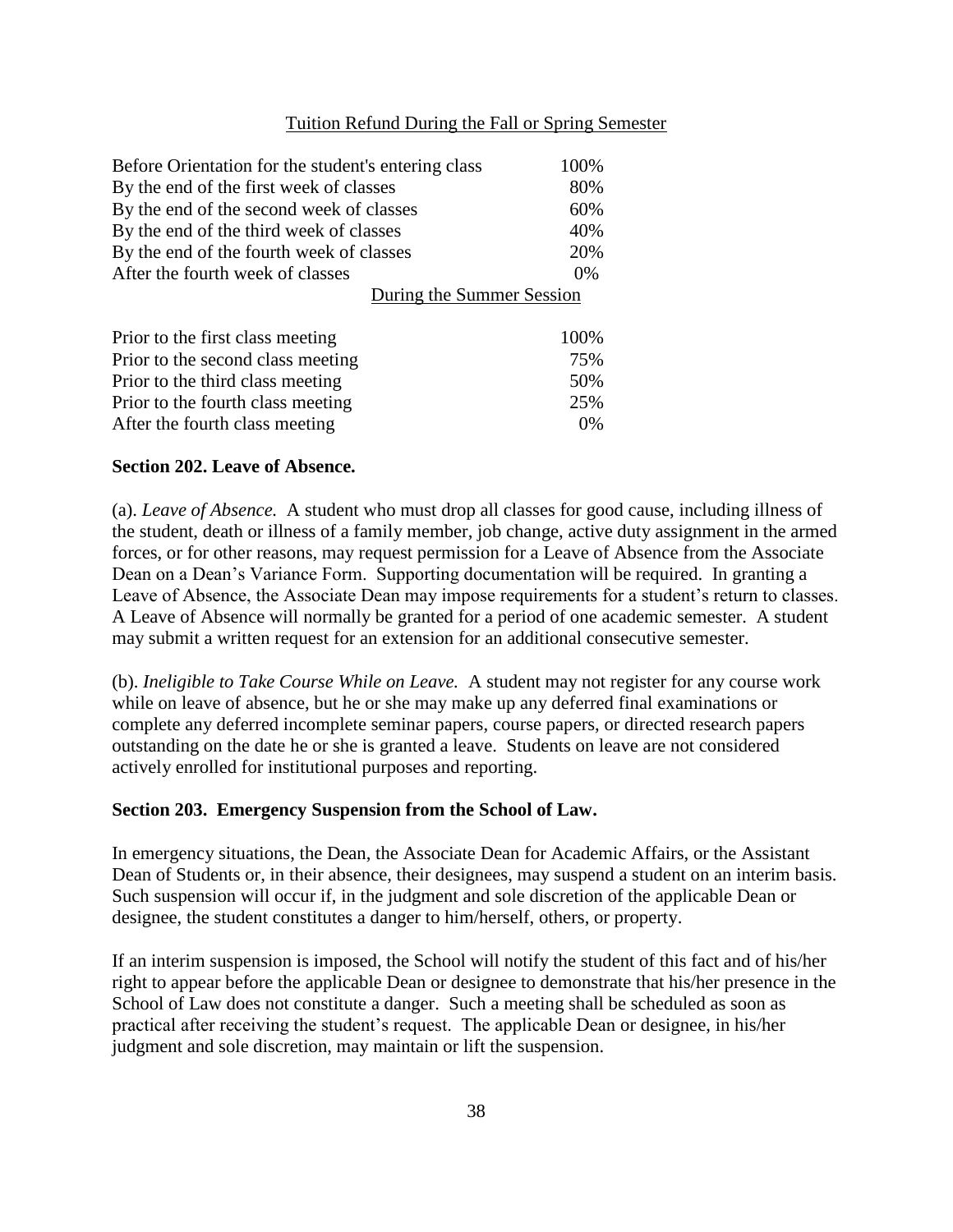#### **Section 204. Reactivation of Enrollment.**

(a). *General*. A student who has withdrawn from the law school may petition for Reactivation of Enrollment by submitting a letter to the Associate Dean of Academic Affairs.

(b). *Form and Style of Petition*. The Petition shall be by letter to the Associate Dean of Academic Affairs and shall include an explanation of the reason for withdrawal, information about the candidate's time away from the law school, and reasons for seeking to return. The candidate must provide an updated Character and Fitness disclosure to his/her original application for admissions and shall include academic transcripts for any course work completed. The petitioner may include supporting documents as appropriate and relevant.

(c). *Time for Filing Petition*. The application for Reactivation shall be received at least 45 days prior to the academic term for which reactivation is sought.

(d). *Reactivation Committee*. Petitions for Reactivation shall be evaluated by a Reactivation Committee that will evaluate the candidate for Reactivation, including a determination regarding academic standing and scholarship. The Committee reserves the right to have the candidate complete the full admissions process for new or transfer students. The Reactivation Committee shall include the Associate Dean of Academic Affairs, the Assistant Dean of Students, The Dean of Admissions or designee, Faculty Chair of the Admissions Committee, and the Registrar.

(e). *Eligibility*. Only students in good academic standing at the time of withdrawal are eligible for Reactivation of Enrollment. A student who was academically dismissed or who had a cumulative GPA below the standard for academic advancement is ineligible for Reactivation of Enrollment and must apply for Reinstatement under Section 312 or 313 or Readmission under Section 321 as appropriate.

### **ARTICLE THREE. ADVANCEMENT, DISMISSAL, AND REINSTATEMENT.**

This article describes the academic standards students must achieve in order to advance to the next year of legal education or to be recommended for the Juris Doctor degree. A student who fails to satisfy the standards for advancement or graduation is academically disqualified and may not re-enroll.

### **Section 301. Reporting of Grades.**

The cumulative grade point average of any student is determined by multiplying each grade given for every graded course by the total number of semester hours assigned to that course, then dividing the product by the number of graded credits attempted. The grades are as described in Section 501 of this code. Grade point averages are calculated to the third or thousandths decimal place and are not rounded upward or downward. Grade point averages are calculated for every student upon the submission of course grades for each semester and summer term, where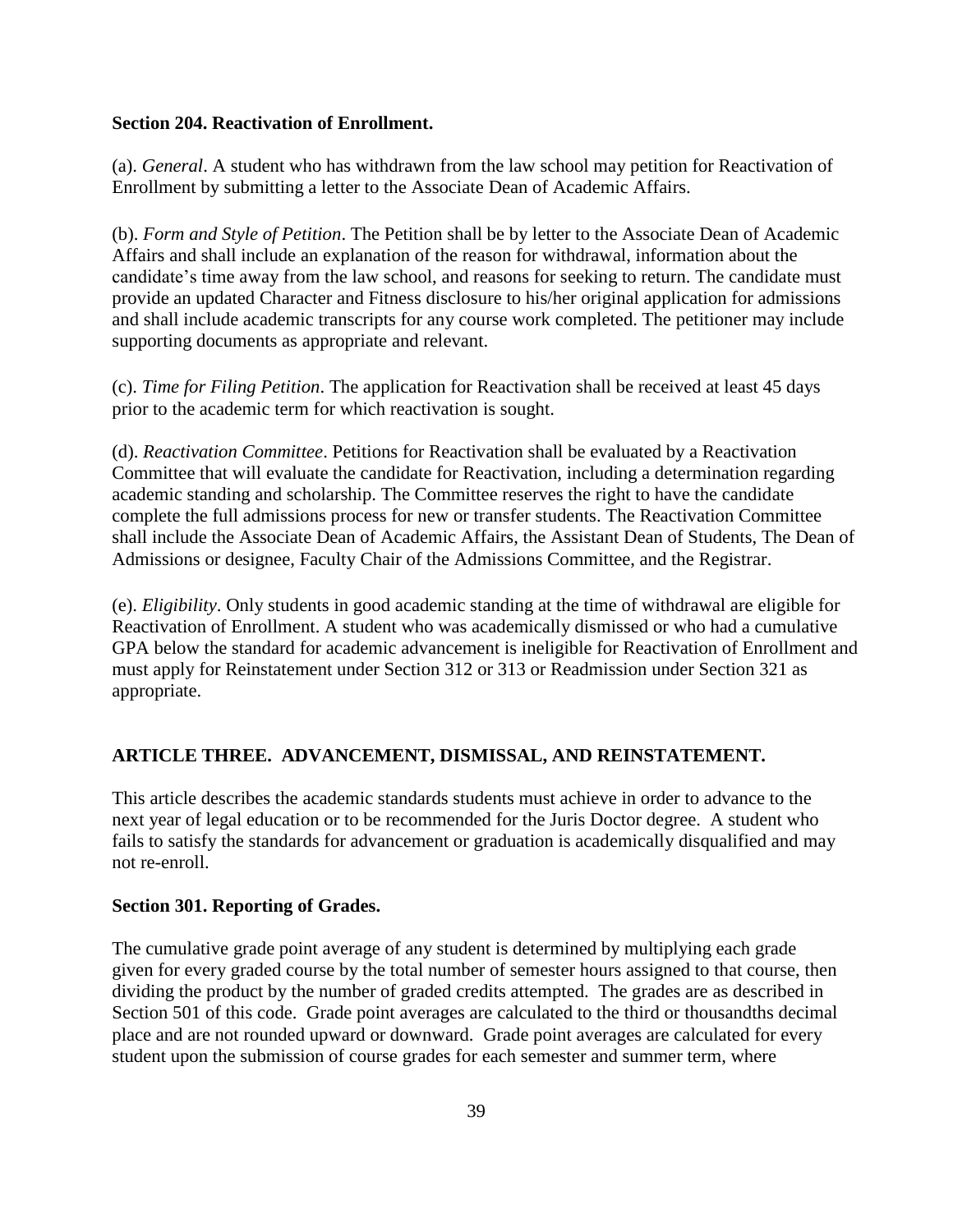applicable. Courses taken on a pass-fail basis that are passed shall not be considered in computing a student's grade point average.

# **Section 302. Academic Supervision and Academic Probation**

*(a). Academic Supervision.* A student with a cumulative GPA below 2.5 will be placed on Academic Supervision.

*Academic Supervision Requirements.* Students on academic supervision must complete the following requirements:

1. Review exam and course performance with each professor from the previous semester or academic term.

2. Enroll in the appropriate Academic Success course. Students on academic supervision after their fall semester in their first year must enroll in the spring semester Legal Analysis and Writing (LAW). Students on academic supervision after their first year must enroll in the fall semester Legal Reasoning course.

3. Meet individually with the Academic Success Program to receive recommendations to improve academic performance and skills development. Recommendations from this meeting could include, but are not limited to:

a. Meeting regularly with the Academic Success department, writing fellows and/or teaching assistants;

b. Meeting with the Associate Director of Academic Success or Writing Specialist to diagnose writing issues; and

c. A reduced course load or part-time status.

4. Prior to course registration each semester, attend a mandatory course advising meeting with the student's faculty advisor or with the Director of Academic Success. Among other recommendations, the Director of Academic Success strongly recommend that the student enroll in bar-tested courses, courses that focus on increasing a student's writing and analytical skills, and to participate in in-house clinics rather than externships.

*(b). Academic Probation.* A student with a cumulative GPA below 2.20 will be placed on Academic Probation. Any student on probationary status is not in good academic standing and may not register for summer courses or for a directed research without the Associate Dean's prior approval. Students on Academic Probation may not register for clinics or externships and are ineligible for graduation as detailed in Handbook Section 308.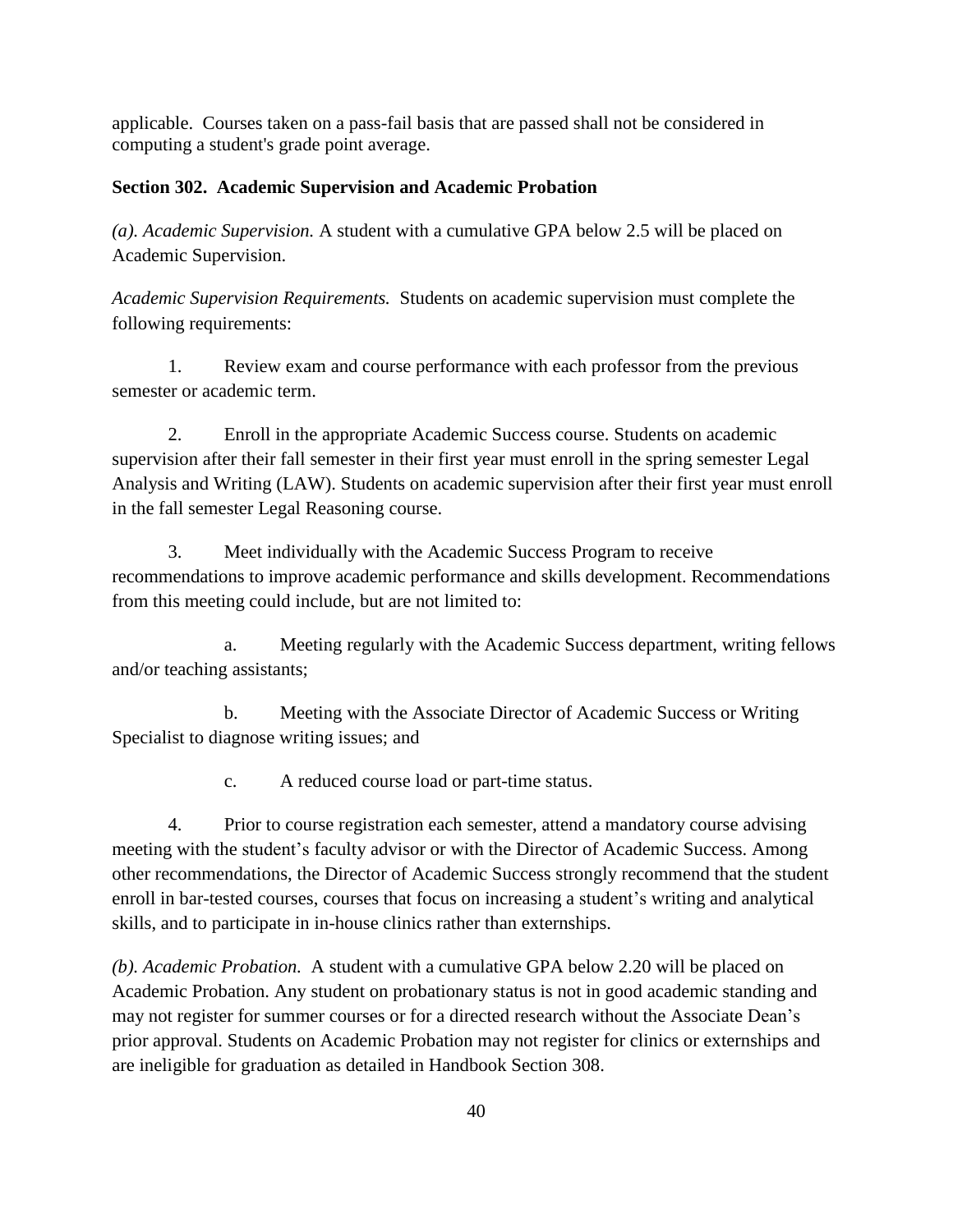*Academic Probation Requirements.* Students on academic probation must complete all requirements for students on Academic Supervision, as detailed above. Additionally, students on Academic Probation must meet with either the Associate Dean for Academic Affairs or the Assistant Dean of Students, either of whom will review with the student all factors impacting the student's academic success and direct the student to appropriate resources and support. The Associate Dean or Assistant Dean of Students may impose any of the following conditions on enrollment:

- a. Reduction in academic course load;
- b. Reduction in or eliminating outside employment for a full time student;
- c. Repetition of specified courses;
- d. Limitations on courses or programs that the student may take;

e. Any other course of action the Associate Dean or Dean of Students deems appropriate to maximize the student's chance of academic and bar success.

### **Section 303. Period of Review.**

Each student will be evaluated for academic advancement at the end of the spring semester regardless of the number of credits that he or she has completed at that time. In extraordinary circumstances, such as an extended leave of absence, the Associate Dean in consultation with the Assistant Dean of Students may postpone the evaluation until a student completes 24 credits.

### **Section 304. Advancement Standards: Required Courses**.

To be eligible to advance to the next year of legal education or to graduate, a student must have completed all courses required of the student's class with passing grades (i.e., grades higher than "F"). This requirement may be waived by the Associate Dean for good cause for advancement, but not for graduation.

### **Section 305. Advancement Standards: Cumulative GPA.**

The minimum cumulative standard for advancement to the second year is a cumulative GPA of 2.00. The minimum standard for advancement to the third year of is a cumulative GPA of 2.00.

### **Section 306. Annual GPA.**

The "Annual GPA" is the grade point average for work undertaken at the School of Law during the immediately preceding year. For the purpose of determining eligibility for advancement under Sections 304, 305, and 307, the preceding year includes the previous summer session and the fall and spring semesters. It does not include the current summer session.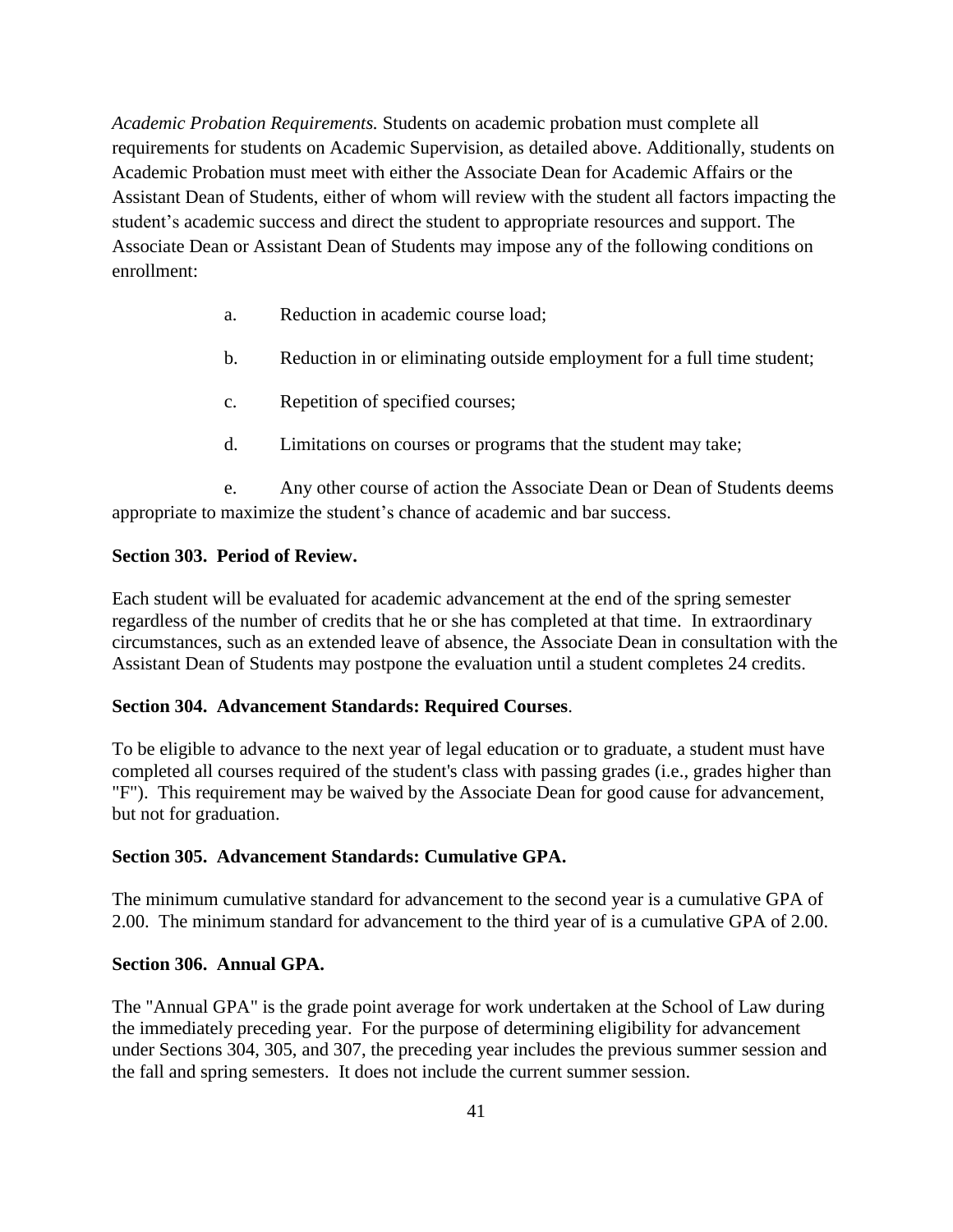## **Section 307. Advancement Standards: Annual GPA.**

The minimum annual standard for advancement to the third year is an annual GPA of 2.00.

### **Section 308. Graduation GPA.**

(a) For students who began the J.D. program before Fall 2019. a 2.00 cumulative grade point average is required for graduation; (b) For students who began the J.D. program in Fall 2019 or thereafter, a 2.20 cumulative grade point average is required for graduation. Other requirements that must be met in order for a student to be recommended for the Juris Doctor degree are listed in Section 703.

### **Section 309. Notice of Automatic Dismissal.**

Any student who fails to meet academic standards shall be dismissed automatically. Each student dismissed shall be notified in writing by the Associate Dean by regular mail of her or his dismissal. The notice will be accompanied by a statement of the Academic Code provisions relating to dismissal and reinstatement and an outline of the procedure for filing a petition for reinstatement.

### **Section 310. Definition of Notice.**

Dismissal notices will be sent by regular mail to the student's last known address. Each student is required to provide and keep current her or his mailing address(es) with the Office of Student Finance and Records. Notice will be deemed effective five days after the date of mailing.

### **Section 311. Effect of Academic Dismissal.**

If a student receives notice of dismissal while she or he is in attendance at the law school during the summer session, she or he is ineligible to take any final examinations or submit any papers or projects for grades for that session unless that student is reinstated upon petition pursuant to the provisions of Sections 312 or 313. Immediate removal from courses may be waived by the Associate Dean.

## **Section 312. Procedure Relating to Petition for Reinstatement After Academic Failure at the End of the First Year.**

(a). *Time for Reinstatement***.** A student dismissed for academic failure at the end of the first year may petition for reinstatement immediately following dismissal.

(b). *Time for Filing Petition***.** The dismissed student may file a petition for reinstatement at any time up to May  $1<sup>st</sup>$  of the year following dismissal. In any case, the petition for reinstatement must be filed no later than 45 days prior to the term for which reinstatement is sought. The petition shall be filed with the Associate Dean for Academic Affairs.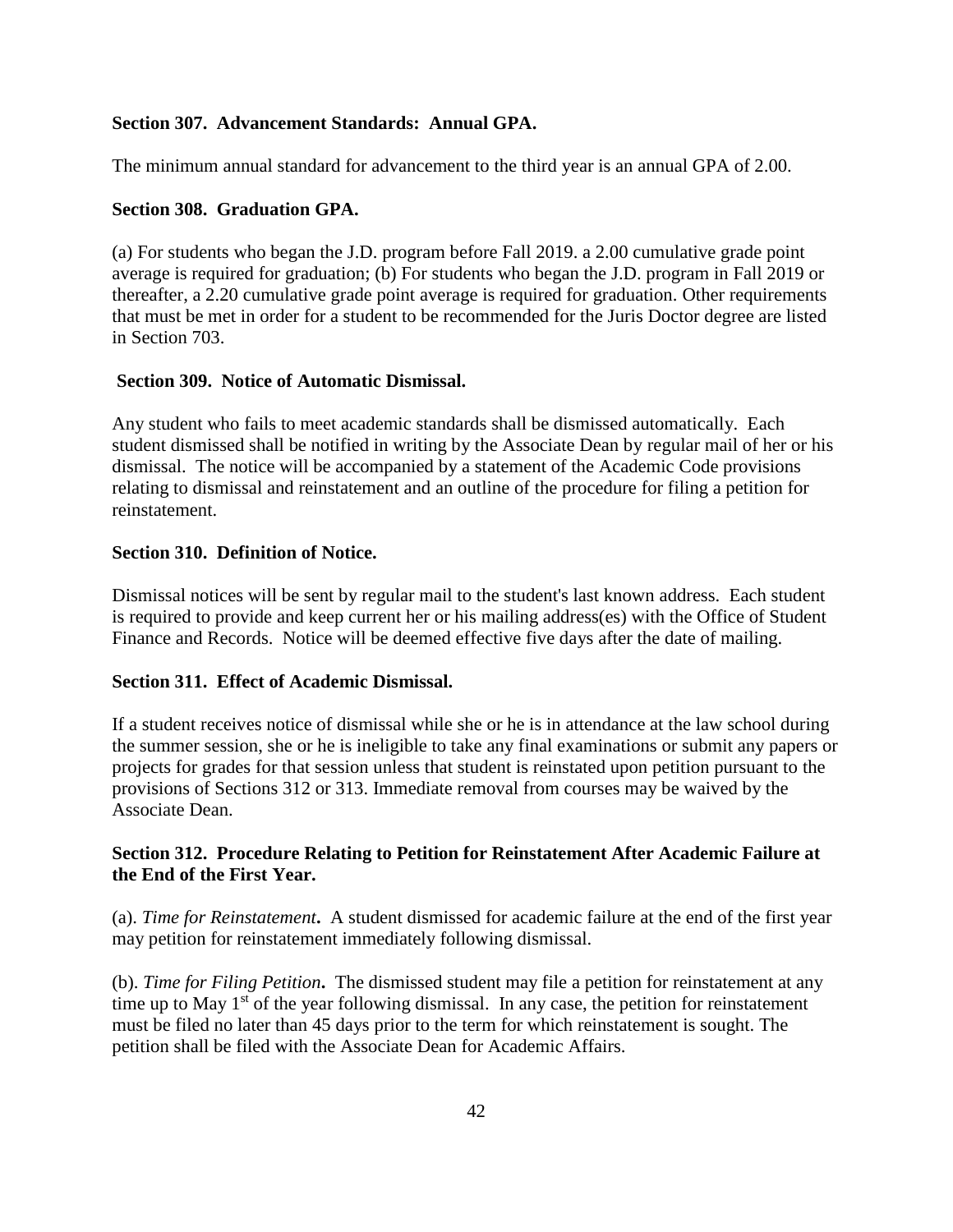(c). *Form and Style of Petition***.** A petition for reinstatement shall be typewritten and shall conform substantially to Form AC One. It shall be headed "Petition for Reinstatement After Academic Failure at the End of the First Year."

# **Section 313. Procedure Relating to Petition for Reinstatement After Academic Failure Beyond the First Year.**

(a). *Time for Reinstatement***.** A student dismissed for academic failure beyond the first year may petition for reinstatement immediately following dismissal.

(b). *Time for Filing Petition***.** The dismissed student must file a petition for reinstatement within fifteen (15) days of his or her dismissal. The petition shall be filed with the Associate Dean for Academic Affairs.

(c). *Form and Style of Petition***.** A petition for reinstatement shall be typewritten and shall conform substantially to Form AC One. It shall be headed "Petition for Reinstatement After Academic Failure Beyond the First Year."

# **Section 314. Guidelines for Review.**

(a). *General***.** The Associate Dean for Academic Affairs shall review and decide any petition for reinstatement filed under Section 312 or 313. In reaching her or his determination, she or he shall be guided by the considerations in subsections (b) through (d) below.

(b). *Specification of Reason for Academic Failure***.** The petitioner must rebut the presumption that she or he does not possesses the requisite ability to achieve satisfactory performance in law school and that her or his disqualification does not indicate a lack of capacity to complete her or his legal studies at the law school but was rather the result of a specific issue or issues.

(c). *Extraordinary Circumstances Caused Failure***.** The petitioner must also allege and prove that any issues specified for having caused her or his academic failure, as required by subsection (b) above, have been adequately resolved and will no longer be an impediment to her or his academic success.

(d). *Medical or Psychological Causes***.** If extenuating circumstances raised by the petitioner are related to physical or psychological incapacity in the course of a semester or before or during an examination, convincing medical proof of the existence of the condition must accompany the petition.

## **Section 315. Scope of Relief.**

The Associate Dean for Academic Affairs may:

(a). deny the petition; or

(b). reinstate the student upon terms and conditions.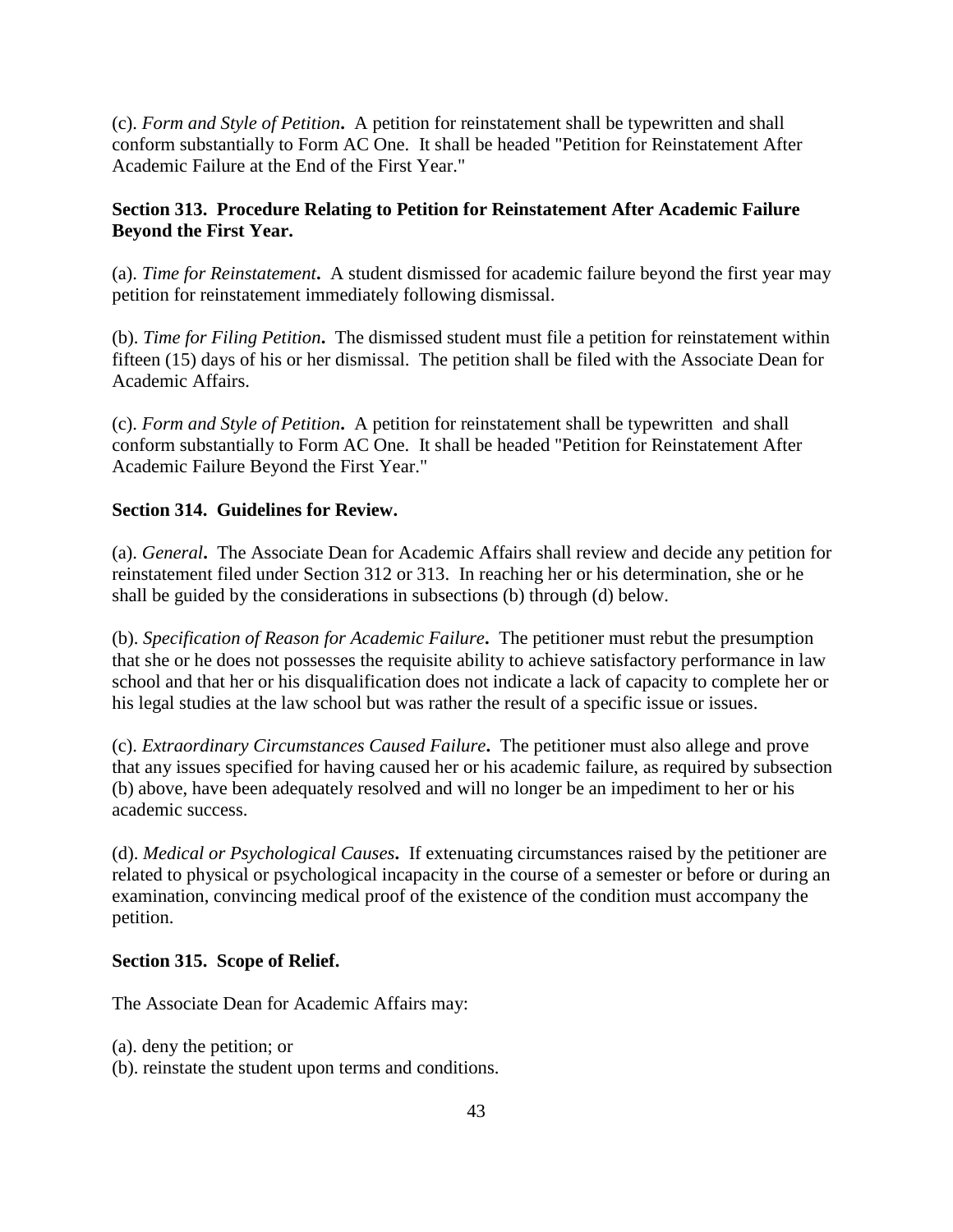# **Section 316. Reinstatement on Condition That the Student Repeat All First Year Courses.**

Under extraordinary circumstances, the Associate Dean for Academic Affairs may, in his or her discretion, reinstate a first year student on condition that the student repeat the first year.

If the Associate Dean for Academic Affairs determines to reinstate a student under this section, the following rules apply to that student.

(a). *Effect on Transcript and GPA.* If a student is granted permission to repeat all first year courses:

1. the earlier grades he/she received will not be removed from the transcript; and

2. the new grades will be shown on the transcript as repeat work; and

3. only the new grades (whether higher or lower than the earlier grades) will be considered for determining the GPA; and

4. a notation shall appear on the student's transcript indicating dismissal for academic reasons and reinstatement.

(b). Those students who are required to repeat all first year courses must attain a 2.00 GPA for the repeat year.

# **Section 317. Reinstatement on Condition That the Student Repeat Some But Not All First Year Courses.**

Under extraordinary circumstances, the Associate Dean for Academic Affairs may, in his or her discretion, reinstate a first year student on condition that the student repeat some but not all first year courses. If the Associate Dean for Academic Affairs determines to reinstate a student under this section, the following rules apply to that student.

(a). *Effect on Transcript and GPA.* If a student is required to repeat some but not all first year courses:

1. grades received prior to academic dismissal will not be removed from the transcript; and

2. grades in repeated courses will be shown on the transcript as repeat work; and

3. only grades earned after reinstatement will be considered for determining GPA and whether the student meets the minimum requirements for advancement and graduation; and

4. a notation shall appear on the student's transcript indicating dismissal for academic reasons and reinstatement.

5. Courses that the Associate Dean does not require the student to repeat shall count towards the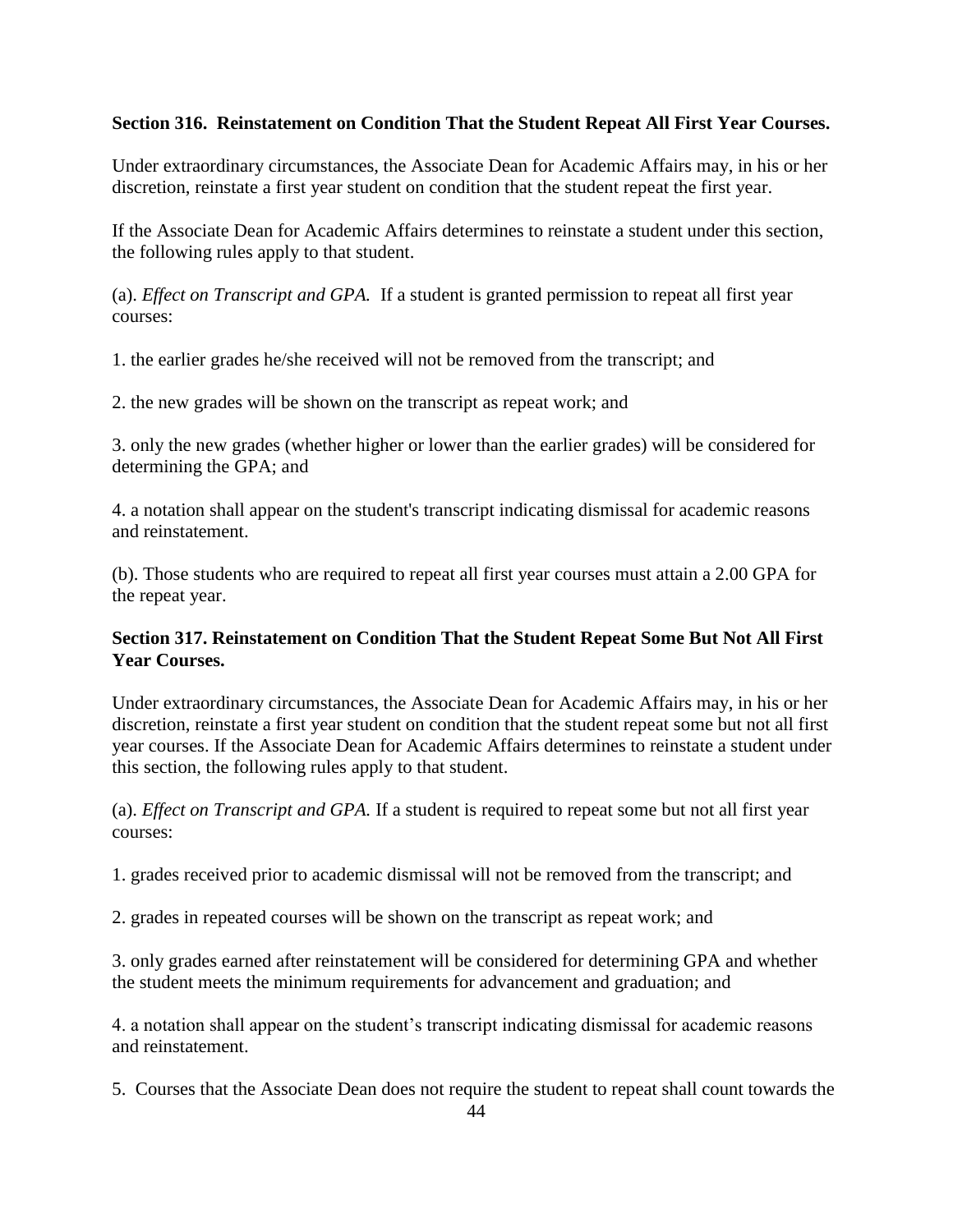graduation requirement of 90 credits but will not be included in any GPA calculation.

(b). Those students who are required to repeat some but not all first year courses must attain a cumulative 2.00 GPA at the end of the academic year of reinstatement.

## **Section 318. Reinstatement on Condition Beyond the First Year.**

Under extraordinary circumstances and upon petition, the Associate Dean for Academic Affairs may, in his or her discretion, reinstate a second or third year student on condition.

If the Associate Dean for Academic Affairs determines to reinstate a student upon condition under this section, the following rules apply to that student.

(a). *Effect on Transcript and GPA.* If a student is granted permission to repeat one or more courses:

1. the earlier grades he/she received will not be removed from the transcript; and

2. the new grades will be shown on the transcript as repeat work; and

3. both the original grades and the new grades (whether higher or lower than the earlier grades) will be considered for determining the GPA; and

4. a notation shall appear on the student's transcript indicating dismissal for academic reasons and reinstatement.

(b). Students who are reinstated under this section must attain a 2.00 GPA for any repeat course(s) and for the year.

### **Section 319. Results of Petition.**

The Associate Dean for Academic Affairs shall render a written decision. The Associate Dean for Academic Affairs shall deliver one copy to the student and place one copy in the student's file.

### **Section 320. Appeal to the Dean.**

The decision of the Associate Dean for Academic Affairs may be appealed to the Dean. This appeal shall be limited to a written statement.

The Dean shall render a written decision and deliver one copy to the Associate Dean for Academic Affairs, one copy to the student, and one copy to the student's file.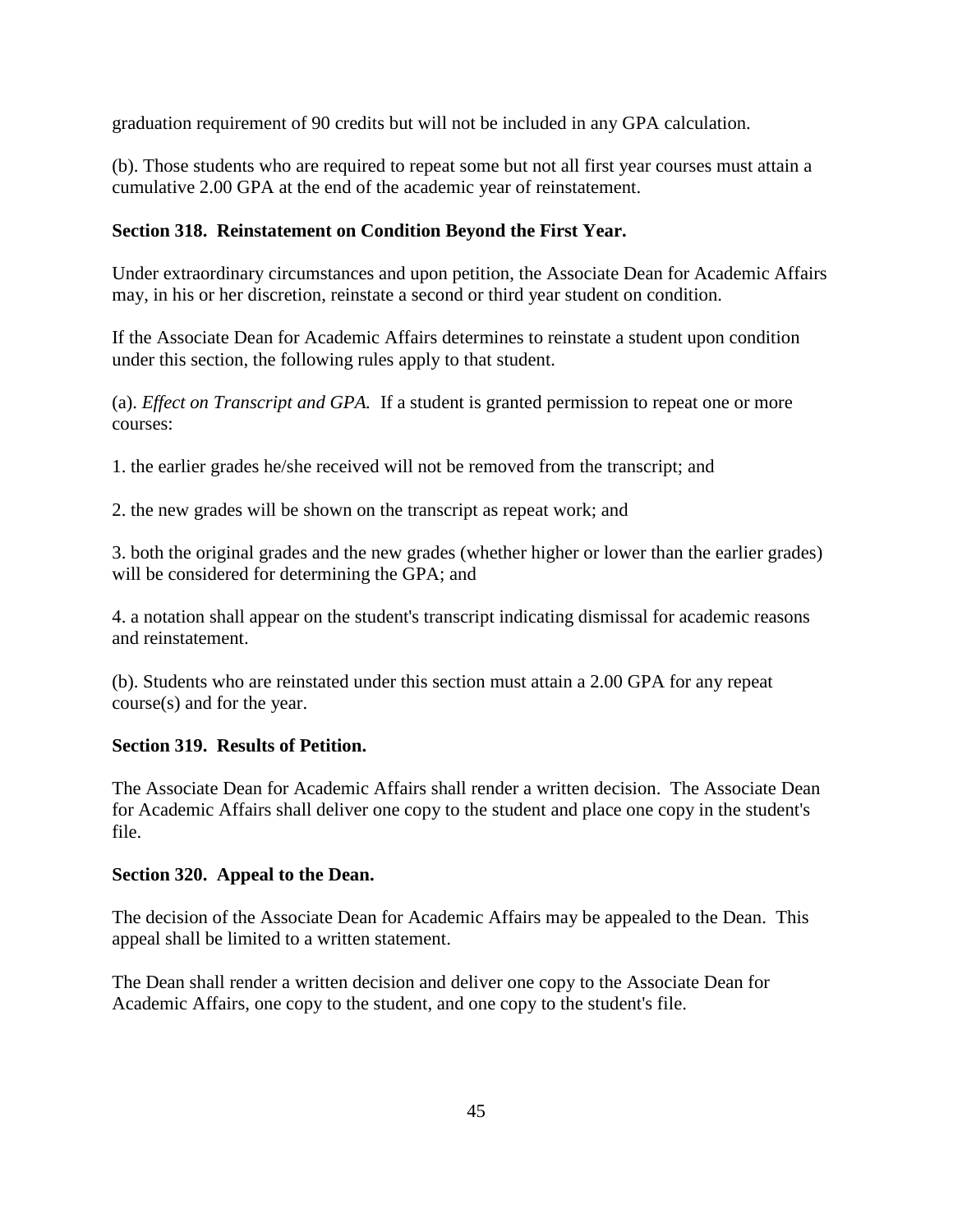### **Section 321. Readmission after Disqualification for Academic Reasons.**

Any student dismissed for academic failure and not reinstated following dismissal pursuant to Section 315 may apply for readmission and shall be readmitted only if the Dean and the Admissions Committee determine that the student possesses the requisite ability to complete the course of study. This section shall also apply to those students seeking admission to Roger Williams University School of Law from another law school after academic disqualification.

(a). *Filing Date.* Under this section, the student shall submit an application to the Dean of Admissions of the law school in conformity with regular application deadlines.

(b). *Cause for Readmission.* The student must show, based on her or his application, that the nature of the former student's work, activity, or studies during the interim indicates a stronger potential for law study than that which existed upon dismissal.

(c). *Form*. The admissions application shall be the same as that prescribed for all students applying to the law school.

## **ARTICLE FOUR. VISITING STUDENTS.**

#### **Section 401. Permission to Visit.**

A student enrolled in the School of Law may request permission to attend another law school approved by the American Bar Association as a visiting student. Permission may be granted by the Associate Dean only when the circumstances necessitating the request are extraordinary and beyond the control of the student and where denial of the request would result in substantial personal or family hardship.

#### **Section 402. Approval of Visitation.**

A student who wishes to visit during summer session or during the academic year must file a written petition to visit with the Associate Dean. Except for emergency situations, the petition must be filed at least sixty (60) days prior to the date of the first date of classes of an academic year or fourteen (14) days prior to the summer session in which the student wishes to visit. Permission shall not be granted to take a course required for graduation from Roger Williams University School of Law.

#### **Section 403. Visiting Status.**

(a). *Course Loads During Visitation*. A student may not take a course load in another law school upon visitation that exceeds the maximum course load authorized by Section 102 of this Code. (b). *Unapproved Visitation*. Transfer credits from any period of visitation that was not approved in advance by the School of Law will not be allowed toward residency or toward the required number of credit hours for graduation.

(c). *Reporting of Grades for Visiting Students*. The School of Law will accept transfer credits for courses only if approved in advance and only if the grade is a C or above All passing grades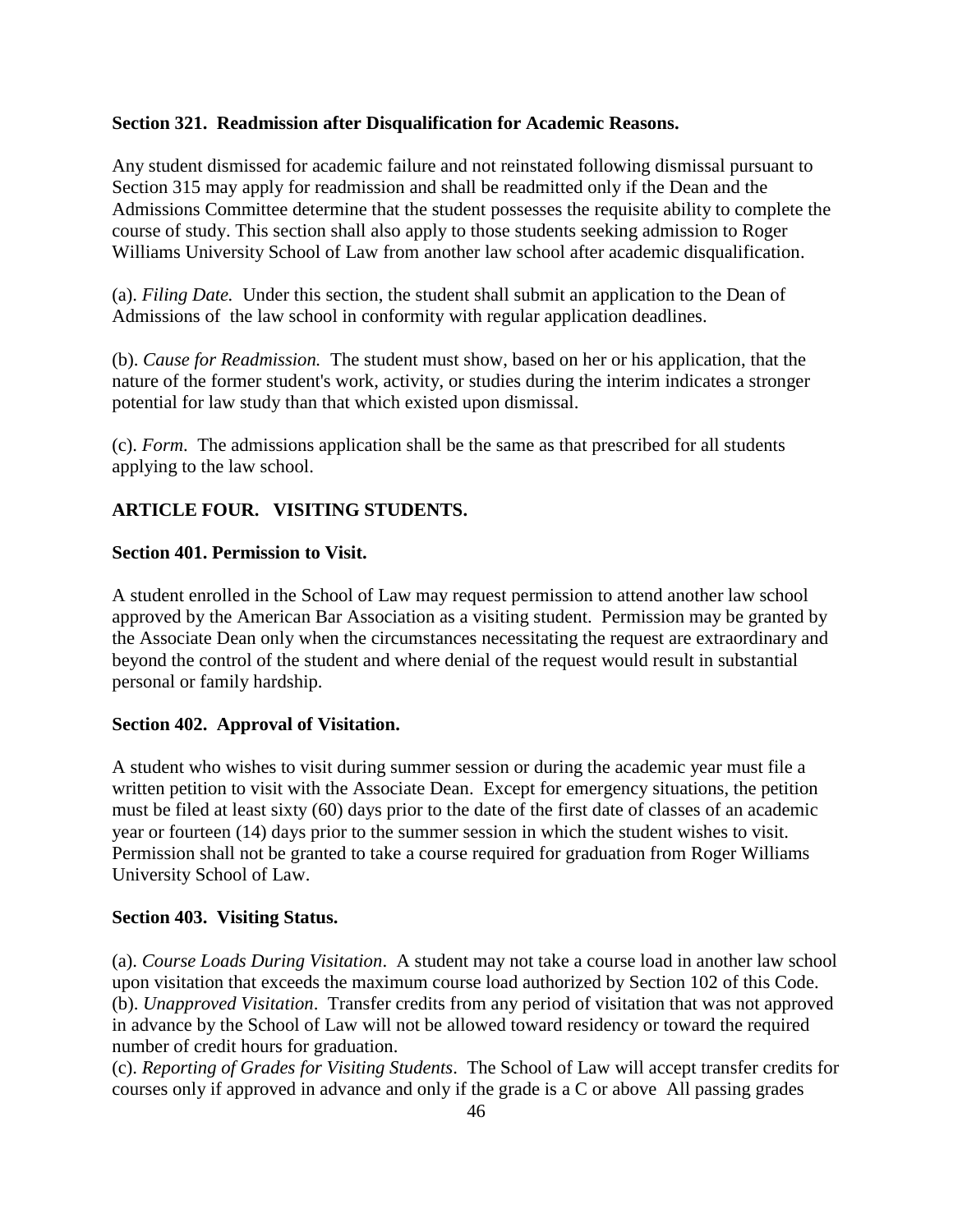received from other law schools relating to work performed by visiting students from the School of Law will be reported as "Pass" for purposes of students at this School of Law. All failing grades will be reported as "F" or failing for purposes of students at this School of Law. These Pass/Fail grades will not be counted toward the limitation on Pass/Fail grades (section 707).

## **ARTICLE FIVE. EXAMINATION AND GRADING.**

#### **Section 501. Grading System – J.D. Program**

(a). The School of Law grade structure for all course work is as follows:

| $A = 4.00$     | $C = 2.00$     | $NC = no credit$         |
|----------------|----------------|--------------------------|
| $A = 3.67$     | $C_{-} = 1.67$ | $W =$ withdraw           |
| $B_{+} = 3.33$ | $D_{+} = 1.33$ | $WF =$ withdraw/fail     |
| $B = 3.00$     | $D = 1.00$     | $AU = \text{audit only}$ |
| $B - = 2.67$   | $D = 0.67$     | $I = incomplete$         |
| $C_{+} = 2.33$ | $F = 0.00$     | $P = pass$               |

(b). *Grade Normalization.* The law faculty have adopted a two-tiered grade normalization policy for graded courses. Under this policy, a faculty member who is teaching one of the primary required courses (Civil Procedure, Contracts, Property, Torts, Criminal Law, Legal Practice I and II) must distribute grades so that the mean or average grade for the class falls within the range of 2.65 to 2.85. A faculty member teaching one of the secondary required courses (Constitutional Law, Criminal Procedure: Investigation, Evidence, Professional Responsibility, Legal Practice III) must distribute grades so that the mean or average grade for the class falls within the range 2.80 to 3.10. Faculty whose grades fall outside those limits are required to request a variance from the Associate Dean before grades are distributed.

(c). *Pass-Fail Courses.* In certain courses, a grade of "P" (Pass) is assigned if the student satisfactorily completes the course. A grade of "P" in a pass-fail course does not have a grade point value, but is intended to reflect work equivalent to the letter grades of "A" through "C". "NC" means that no credit is received for the course. A grade of "NC" in a pass-fail course is intended to reflect work equivalent to the letter grades "C-" through "D-". A grade of "F" (Fail) in a pass-fail course is treated as if it were a letter grade of "F".

(d). *Incomplete*. A grade of "I" (Incomplete) may be assigned for a good cause as determined by the instructor. The instructor must submit a letter grade reflecting the completed work by the final grading deadline for the subsequent semester or session or the incomplete will automatically convert to the grade of "F."

(e). *Repetition of Required Course*. If a student fails a required course, she or he must repeat the course until successfully completed. If a student fails a course that is a prerequisite to an advanced course, she or he must successfully repeat the prerequisite before she or he may take the advanced course.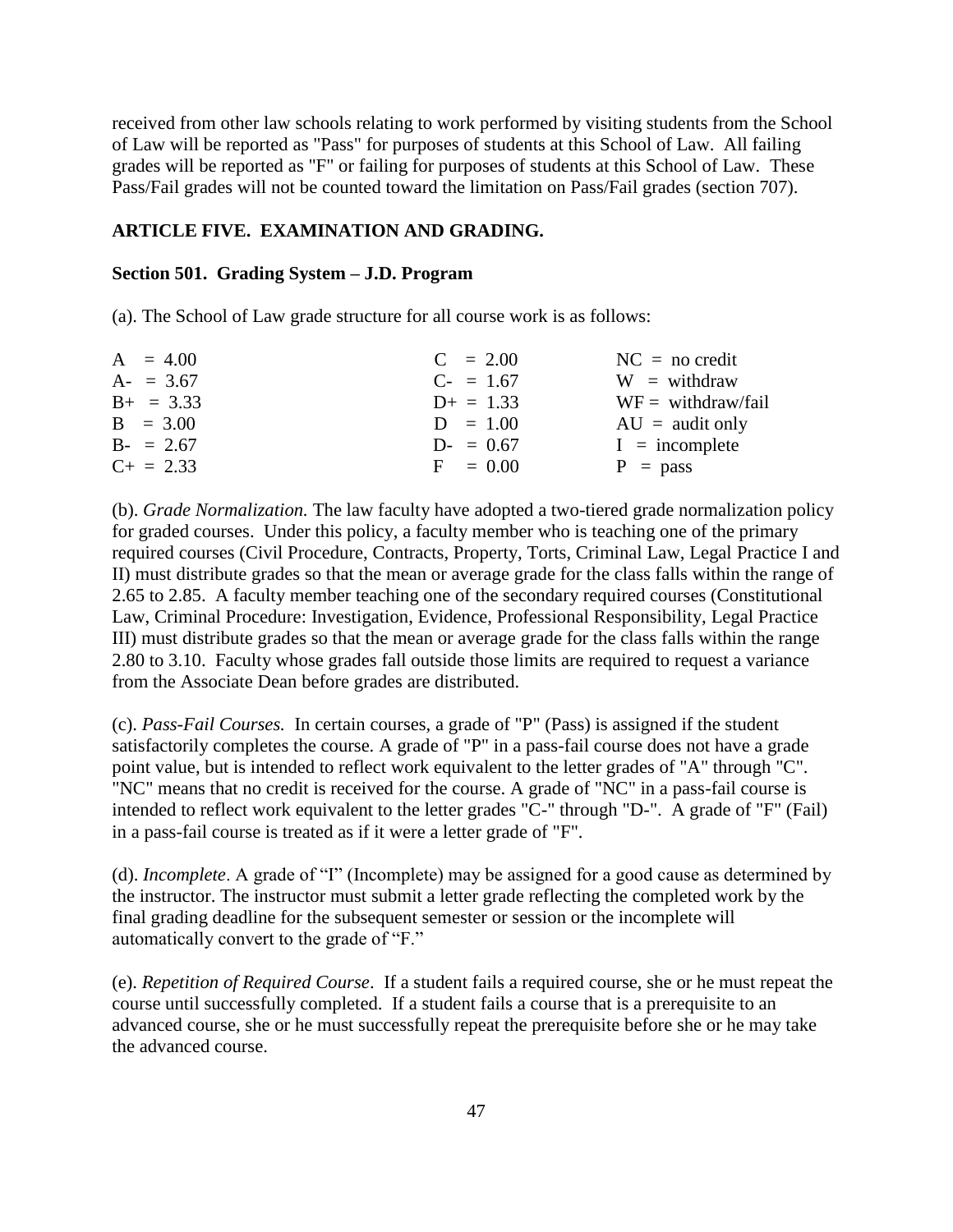### **Section 502. Grading System – M.S.L. Program**

(a). Course work for students in the Master of Studies in Law program will be graded separately from J.D. students, using an Honors/ Good/Proficient/Unsatisfactory system.

(b). The Faculty contemplates that work completed by students in the program will ordinarily be sufficient to earn a grade of "Good," while recognizing that an individual's performance in a given course may fall above or below that standard.

(c). To obtain the M.S.L. degree, a student must earn a grade of "Proficient" or better in 30 credits worth of course work. M.S.L. students who complete at least nine credits of course work with a grade of "Honors" and the rest "Good" shall receive the M.S.L. degree *cum laude;* those who complete at least 15 credits of course work with a grade of "Honors" and the rest "Good" shall receive the M.S.L. degree *magna cum laude;* and those who complete at least 24 credits with a grade of "Honors" and the rest "Good" shall receive the M.S.L. degree *summa cum laude.*"

(d). A faculty member will receive a separate roster for MSL students in the class. When reporting the final grade, the faculty member will enter a grade of Honors, Good, Proficient, or Unsatisfactory and submit those grades to the Office of Student Finance and Records. The Office will then translate the grade for the student's transcript: Honors = A; Good = B+; Proficient  $=$  B $-$ ; Unsatisfactory  $=$  F. The transcript will reflect that the student received those letter grades, but there will be a notation at the bottom of the transcript indicating that  $A =$ Honors,  $B_+$  = Good,  $B_+$  = Proficient, and  $F =$  Unsatisfactory.

### **Section 503. Withdrawal from Courses.**

Permission to withdraw from one or more courses is not automatic. A student should not stop attending classes because he or she believes that he or she will or should be granted permission to withdraw.

(a). *Required Course.* A student may not withdraw from a required course without permission from the Associate Dean.

(b). *Elective Course*. A student may not withdraw from an elective course if the withdrawal will take her or him below 12 credit hours. If the withdrawal will not take the student below the minimum, a student may withdraw from an elective course at any time within the time period for dropping classes, or in the case of a course that begins beyond that date within three days of the first class meeting, by filing a notice of withdrawal with the Office of Student Finance and Records. After the add/drop period, a student must file a petition with the Associate Dean for approval to withdraw from any elective course without academic penalty.

(c). Subsections (a) and (b) notwithstanding, in a course in which students are assigned substantial presentations, simulations or group work, a student may withdraw only with the permission of both the instructor and the Associate Dean. Normally, such permission will not be given.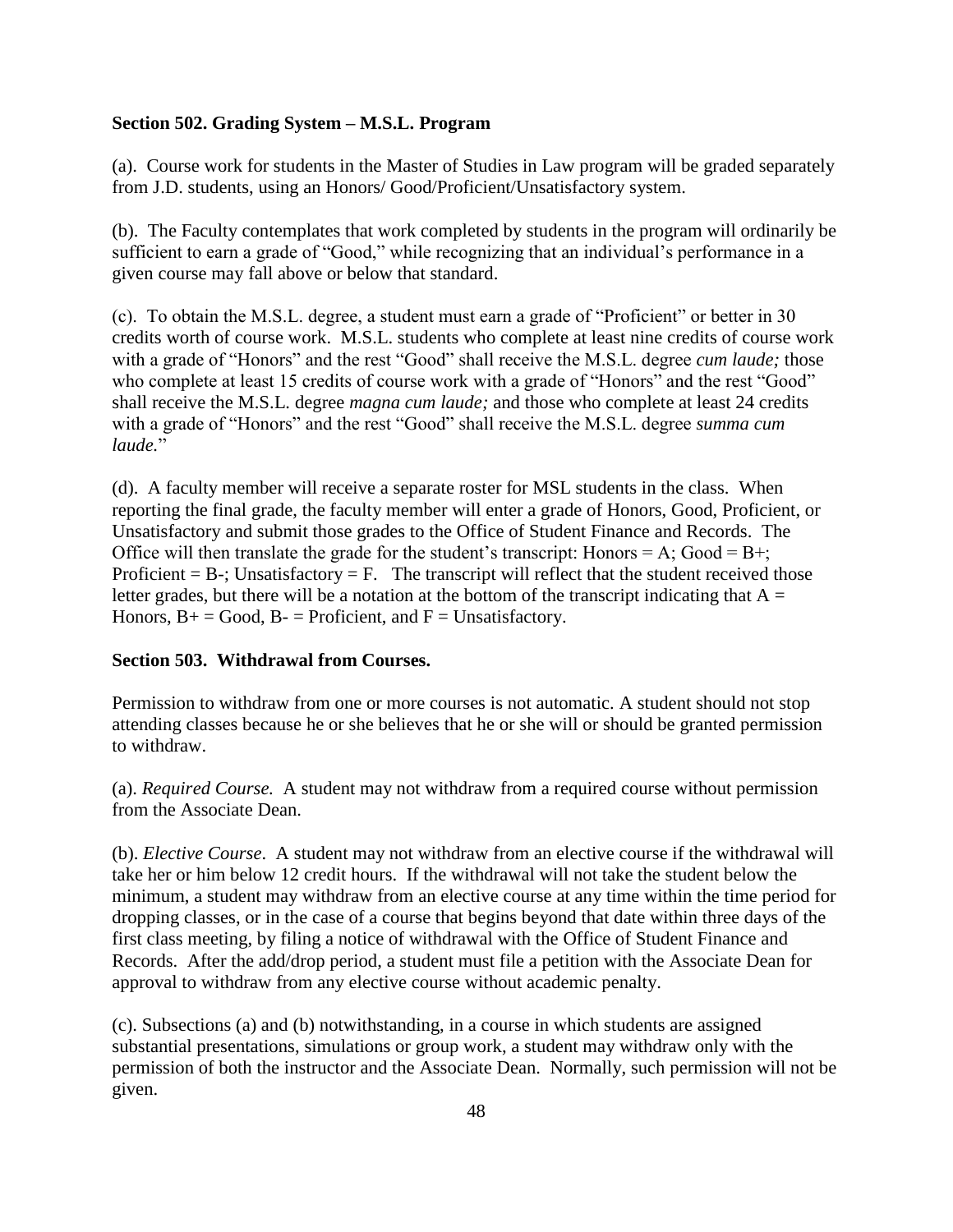(d). Subsections (a) and (b) notwithstanding, in an externship or clinical course, a student may withdraw only with the permission of the both the instructor and the Associate Dean. The rights of clients will be a paramount consideration.

(e). *Consequences of Withdrawal.* Ordinarily, a course from which a student has been permitted to withdraw shall remain on the student's transcript with an entry of "W."

(f). *Appeal*. If the Associate Dean denies a request for withdrawal from any course, the student may file a written petition with the Dean not later than five days following the date of the Associate Dean's denial. The petition should substantially conform to Form AC Three.

(g). *Report of "W/F" for Unauthorized Withdrawal.* The Associate Dean shall cause to be recorded a "W/F" for any course dropped by any student without approval after the end of the drop-add period.

### **Section 504. Auditing Courses.**

(a). *Registration*. Prior to the end of Drop-Add, a student may register to audit an elective course with permission of the instructor if the Associate Dean certifies that space is available and an overload for the student would not result. The Associate Dean may grant a written request for a change from a credit to an audit enrollment at any time after Drop-Add and within six weeks of the beginning of the term. A student may not change a course from a credit to an audit enrollment if the change will take her or him below 12 credit hours. Tuition for auditing is calculated on the same basis as courses taken for credit.

(b). *Course Requirements*. Attendance requirements must be met or a grade of "W/F" will be entered. An audited course may not subsequently be taken for credit. A grade of "AU" "Audit" will be awarded. Audited courses are not included in calculating graduation requirements.

### **Section 505. Examination Process and Grading Policies.**

(a). *Necessity of Evaluation*. The scholastic achievement of students shall be evaluated from the inception of their studies. As part of the testing of scholastic achievement, a written examination of suitable length and complexity shall be required in every course for which credit is given except clinical work, legal practice courses, experiential education courses, and courses involving extensive written work such as legal drafting courses, seminars, and individual research projects.

(b). *Materials Permitted at an Examination*. Each instructor should define the materials permitted in the examination in her or his course by the end of the second week of classes. An instructor may conduct an "open book" examination. Students must bring their own writing instruments, or computer if permitted, to examinations. Other than materials defined by the instructor and writing instruments, students may not bring any item into an examination room without permission of the Associate Dean. The immediately preceding sentence prohibits the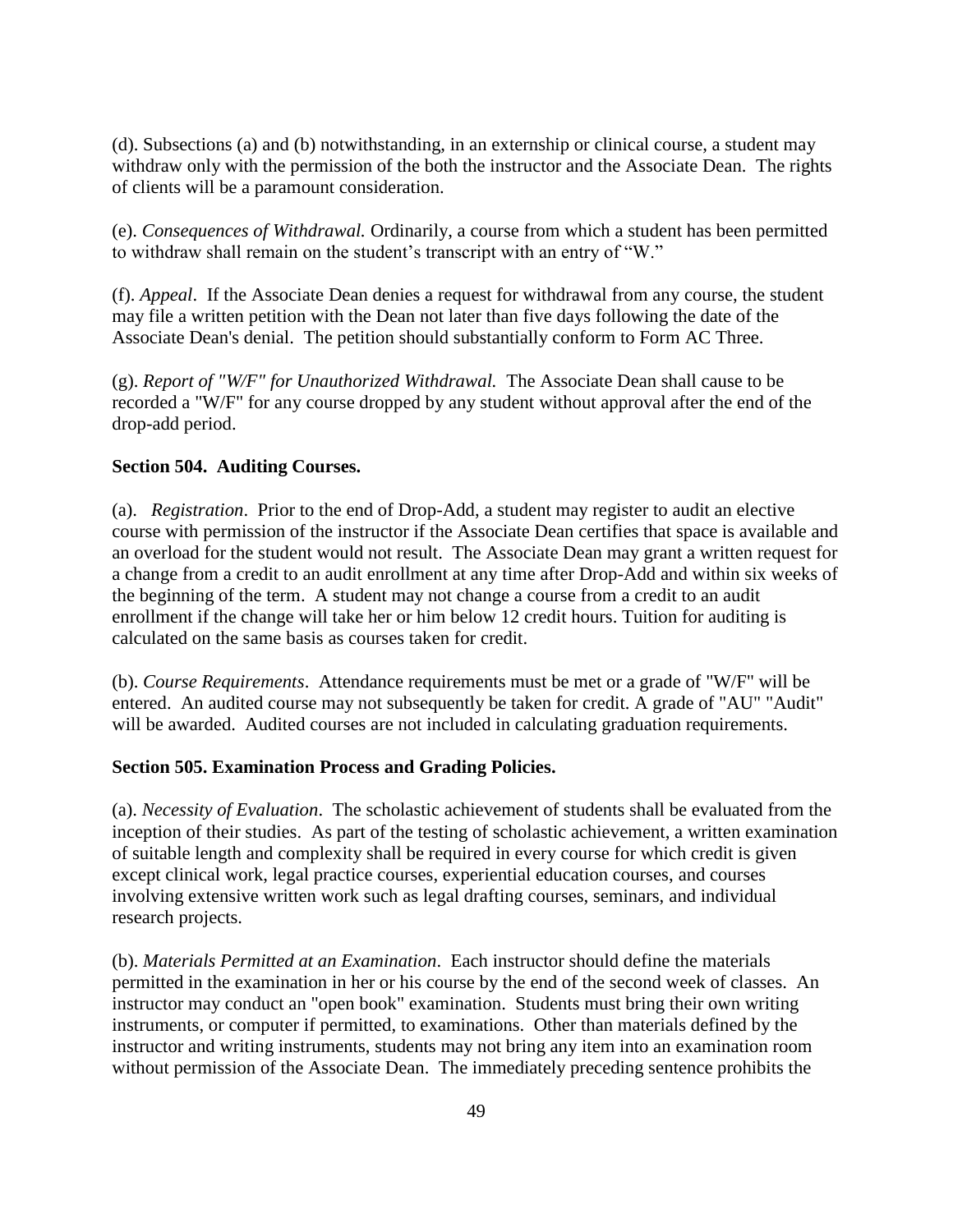presence of briefcases, bookbags, notebooks, purses, or pocketbooks in the examination room. Students are to use their lockers for the storage of such items during examinations.

(c). *Take Home Examinations*. With the permission of the Associate Dean an instructor may also give a take home examination.

(d). *Anonymous Grading*. All examinations are graded anonymously. Papers submitted for credit in a course, seminar, or directed research project and work involving evaluation of student performance during the course of the semester need not be graded anonymously.

(e). *Grade for Classroom Performance*. An instructor may give a grade of plus or minus for each student's classroom performance during any course. Such grade is in addition to any examination grade, grade derived from papers or projects, or other graded course work. The instructor wishing to grade classroom performance under this subsection must announce the criteria for such grading within two weeks of class. After submitting the examination grade anonymously, the instructor will receive a grade adjustment sheet for all students in the course, which shall contain the names of the students, matched with the numbers assigned to them, and their anonymously submitted grades. If the instructor has complied with this subsection, she or he may enter a "Plus" or "Minus" for any student. No student may be minused into an "F." No student may be plussed beyond an "A.*"* For courses designated as seminars, and those that involve substantial simulations, drafting exercises or presentations of research, classroom performance may be graded at the discretion of the instructor with no limitation on the percentage of the final grade represented by said classroom performance*.* However, a plus or minus for mere classroom performance unrelated to a simulation, drafting exercise or presentation of research is otherwise subject to the limitations of this section.

(f). *Attendance Policy.* Above and beyond the mandatory provisions of Academic Code Section 601, an instructor may reduce a student's grade or impose a failing grade for what the instructor deems to be inadequate attendance during any course. An instructor wishing to consider classroom attendance under this subsection in assigning a final grade for the course must announce the grading policy in writing within the first two weeks of class. At the conclusion of the course, the instructor will receive a grade adjustment sheet for all students in the course. If the instructor has complied with this subsection, she or he may enter any grade for any student consistent with the announced policy. A reduction of grade under this subsection shall not preclude the entering of a grade of "W/F" on account of excessive absence under Section 601.

(g). *Submission of Papers in Lieu of Final Examination*. With the permission of the Associate Dean before the registration period, an instructor may use one or more papers for a portion of the final grade in an elective course or the entire grade in a seminar.

(h). *Certification of Honor Code Compliance.* Students certify compliance with all requirements of the law school Honor Code by sitting for and submitting examinations.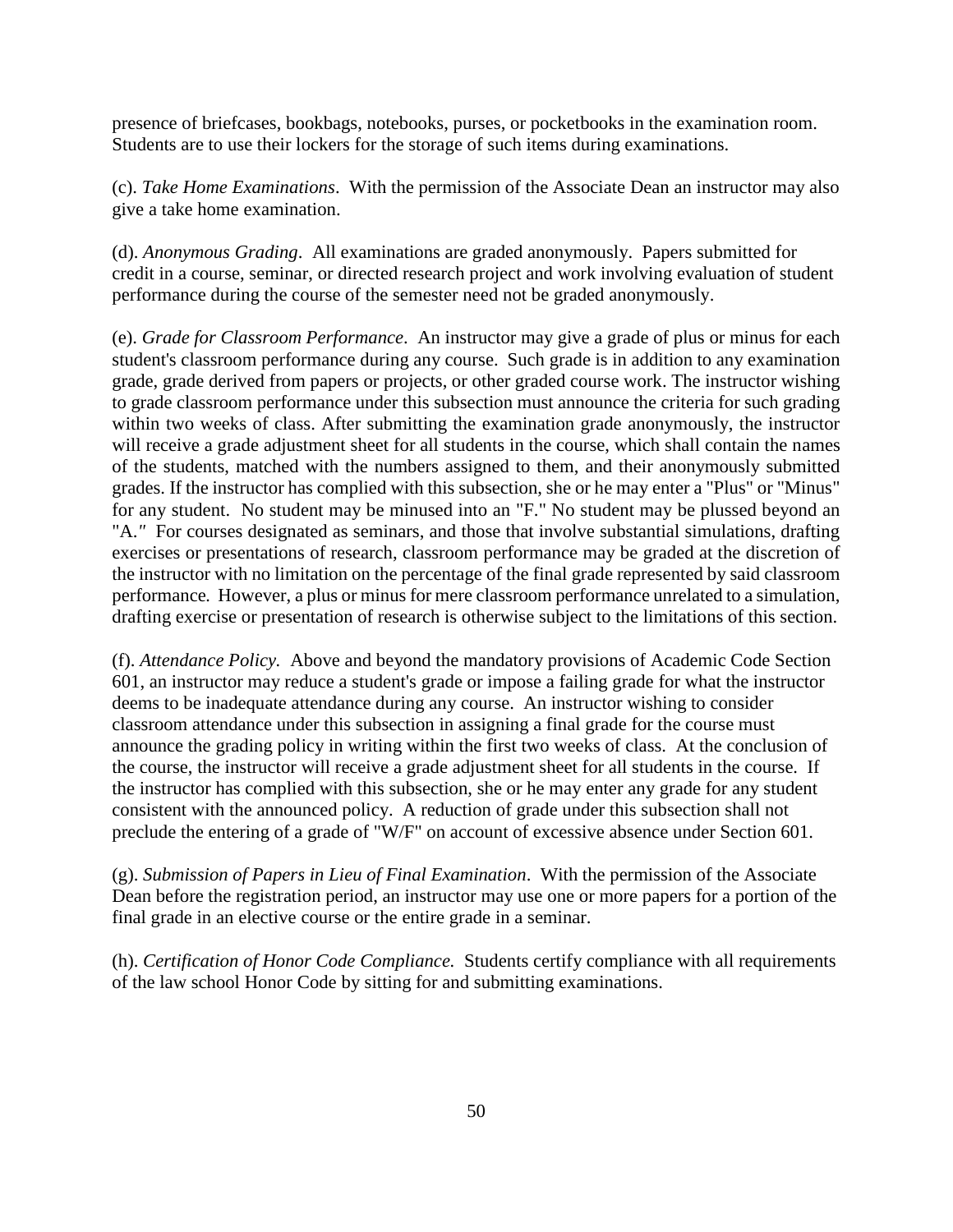### **Section 506. Conflict in Examination Schedule.**

A student may request relief from the examination schedule from the Office of Student Finance and Records if he or she has two examinations within a twenty-four hour period. This request must be made at least 30 days prior to the examination period.

#### **Section 507. Rescheduled Examination.**

(a). *Scope*. This section applies to all final examinations, including any take home examinations, whether administered during the final examination period or not.

(b). *No Right to Reschedule*. No student has a right or privilege to reschedule an examination. A student who fails to take an examination when scheduled to do so will receive an "F" for the examination, unless the examination has been rescheduled according to the procedure outlined in this section. Relief from this provision may be obtained only by petition to the Associate Dean.

(c). *Procedure for Requesting Rescheduled Examination.* No professor can grant an examination reschedule. Students are not to approach a professor about rescheduling an examination because of the potential to breach anonymity. Students are not to disclose to a professor the fact that an examination reschedule request has been granted by the Associate Dean.

If a student desires to request reschedule of an examination, the student should file a written petition requesting reschedule of a final examination with the Associate Dean as early as possible and at least 24 hours prior to the scheduled time for the examination for which the student seeks reschedule.

(d). *Emergency Rescheduled Examination*. If a student is unable to take an examination for good cause that arises within 24 hours immediately prior to the final examination time, the student may contact the Assistant Dean of Students or the Associate Dean for permission to reschedule the examination.

(e). *Confirming Emergency Reschedule*. The student must submit a formal written request in confirmation of the emergency reschedule within forty-eight (48) hours from its grant. This request must be supported by persuasive evidence of some extraordinary event beyond the student's control that led the student to miss the examination. The extraordinary event must be the cause in fact of the student missing the examination.

(f). *Illness During Exam.* If a student becomes ill during an examination or is otherwise unable to continue and complete the examination, the student should notify the proctor and leave the examination "response book(s)" and any other examination materials with the proctor. The proctor should write down the name, year, and course of the student who leaves the examination and notify the Office of Student Finance and Records as soon as possible.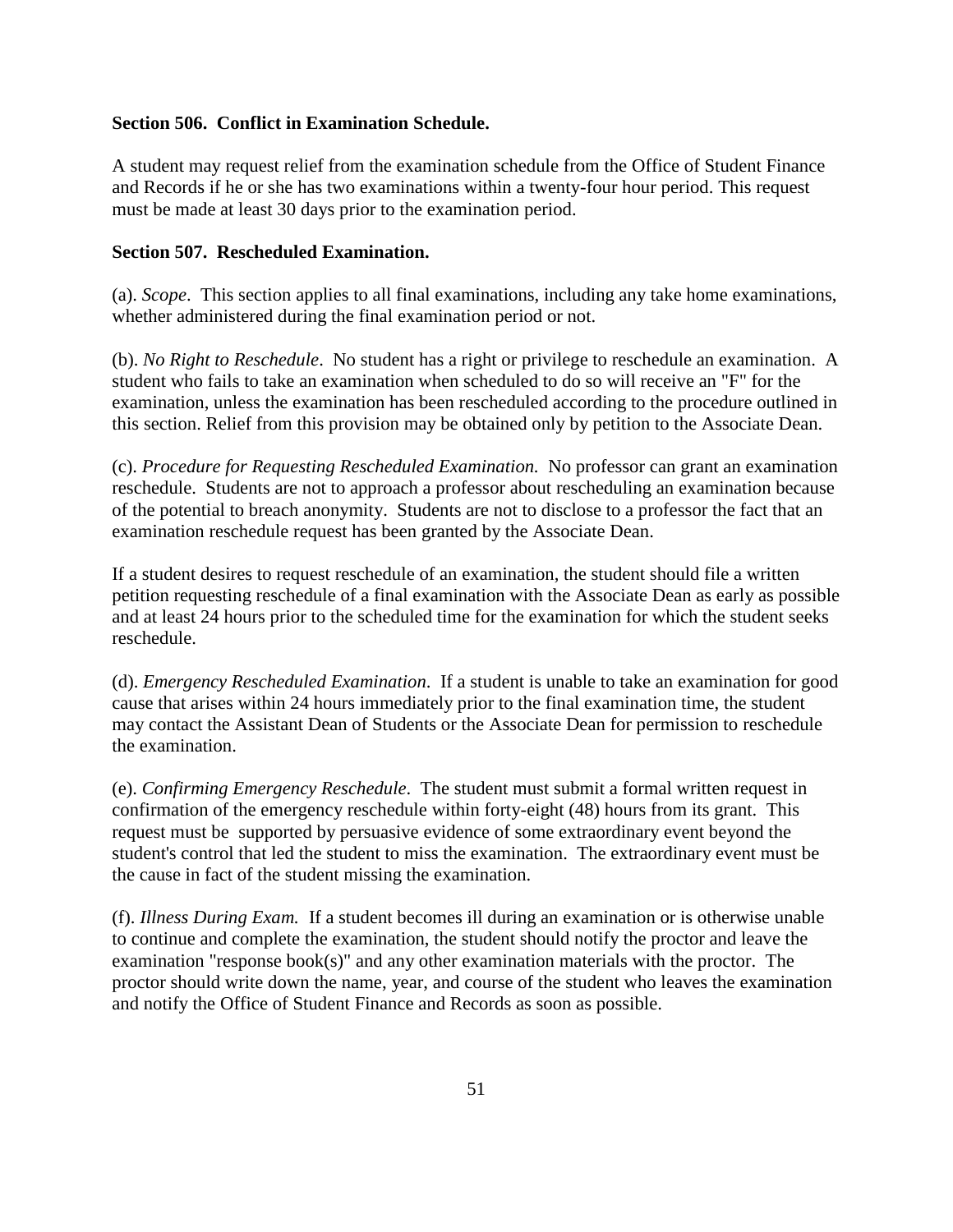(g). *Required Medical Form*. When a student requests a rescheduled examination or obtains an emergency reschedule for medical reasons, the student must file verification of the medical condition which necessitated reschedule of the examination.

### **Section 508. Regulations Concerning Examinations.**

(a). *Faculty Available During Examinations*. Faculty shall be available for contact during the administration of their examinations unless excused by the Dean or Associate Dean.

(b). *Proctors*. Faculty members should not proctor their own examinations. The Director of Student Finance and Records will ensure that an adequate number of qualified examination proctors are available for each final examination. Proctors will pass out examinations, response books, and other materials and receive and record examinations by anonymous number at the end of every examination. Proctors will also monitor the activities of students during the examination.

(c). *End of an Examination.* Each student shall indicate on each response book the number of response books the student is turning in to the proctor.

(d). *Honor Code*. Students certify compliance with all requirements of the Honor Code on all examinations by sitting for and submitting such examination.

(e). *Reporting Grades*. Instructors shall report all course grades to the Office of Student Finance and Records within thirty (30) days of the date of the administration of the course examination, except for the grades of students whose anonymous numbers have been identified as graduating students which grades shall be completed by the date established by the School of Law for submission of grades for graduating students for that term.

## **Section 509. Grading of Retaken Courses Due to Grade of "F".**

(a). *Required Courses*. When a student fails a required course, that "F" is recorded and becomes part of the Grade Point Average calculations. The student must repeat the course and obtain a passing grade. The "F" will not be removed from the transcript. The new grade for the failed course will be shown on the transcript as repeat work and will be used as the grade for the course to calculate the Grade Point Average.

(b). *Elective Courses.* When a student fails an elective course, an "F" is recorded and becomes part of the Grade Point Average calculations. If the student elects to repeat the course, the "F" will not be removed from the transcript and the new grade for the failed course will be shown on the transcript as repeat work.

### **Section 510. Retention of Examinations.**

Examinations that are not returned to students will be retained for a period of one year. At that point, examinations will be destroyed.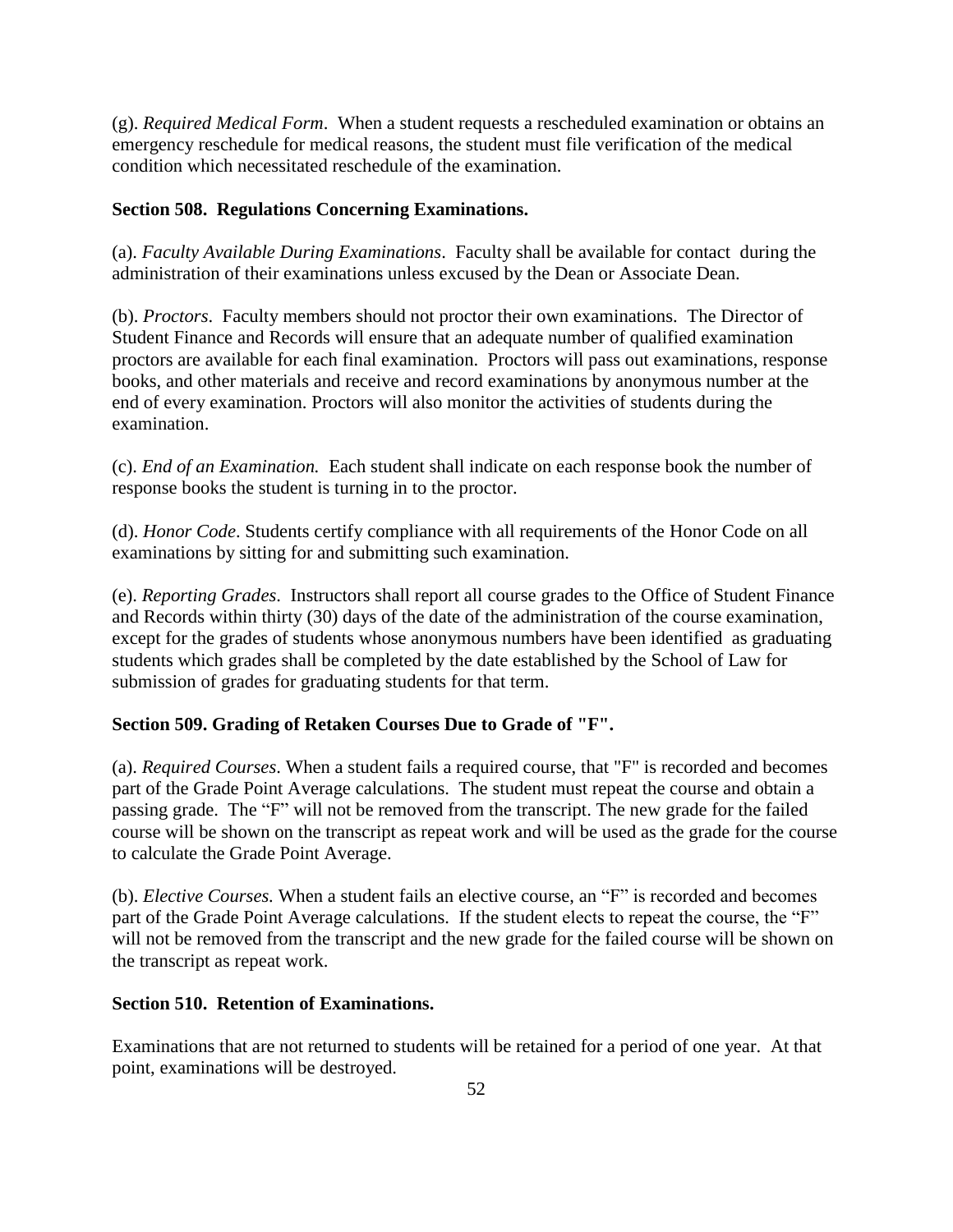# **ARTICLE SIX. ATTENDANCE.**

All ABA accredited law schools are required to abide by the Standards for Approval of Law Schools of the American Bar Association, including the rule that,

"A law school shall adopt, publish, and adhere to sound academic standards, including those for regular class attendance . . . ."\*

Consistent with this directive, the School of Law faculty believes that dependability is an essential characteristic of a good lawyer. The Law School's objective is not only to ensure academic success, of which attendance is a major component, but also the development of good professional habits.

\* Standard 308(a), Standards for Approval of Law Schools of the American Bar Association.

# **Section 600. COVID-19 Attendance Policy—Applicable for Fall 2021 Academic Semester**

(a) As set forth in Section 601, the law school has adopted an attendance policy under which a student cannot miss 20% or more of a course's class meetings. Ordinarily, a "class meeting" means a class that is taught live—either an in-person class or a synchronous class taught online. For courses that include asynchronous components, each instructor will explain what counts as attendance for that course.

(b) Students who are experiencing any covid-like symptoms, have tested positive for covid, or are required to isolate or quarantine, must not attend in-person classes.

(c) A student who is experiencing any covid-like symptoms, has tested positive, or is required to isolate or quarantine, may attend class remotely via zoom. If they cannot attend a class remotely, they should notify their professor, who will make available alternative means of attendance. Attendance through alternative means under this section shall not count as an absence for purposes of the law school's attendance policy in Section 601.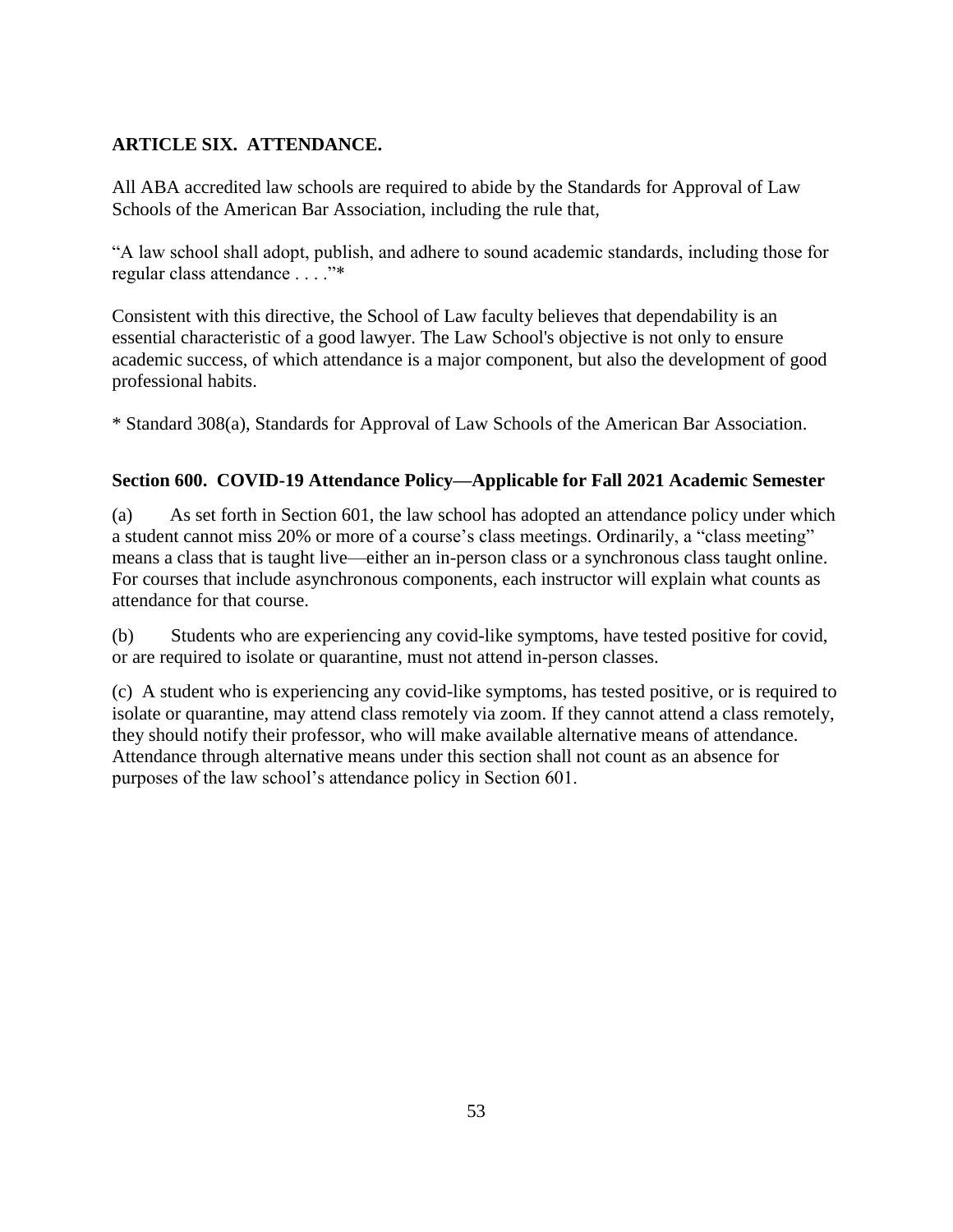#### **Section 601. Attendance Policy**

- (a) *General Principles.* Attending class is an essential part of legal education. During class, students learn from the instructor, from class discussion, and from each other. While students will at times have legitimate reasons to miss a class, students should endeavor whenever possible to attend and should not miss class without an excuse for non-attendance that would be acceptable in a professional setting.
- (b) *Student Responsibility:* Students are responsible for monitoring their own compliance with the Attendance Policy and for keeping their own documentation of reasons for any absences. Students need not inform an instructor in advance of an absence unless a particular instructor has requested to be so informed.
- (c) *Faculty Duty.* Faculty should routinely record attendance at individual class sessions.
- (d) *Maximum Absences (20% Absence Rule).* A student exceeds the absences permitted under the Attendance Policy if the student is absent for 20% or more of the total class meetings (the "20% absence rule").
	- **(i)** Examples:
		- 1) A class that meets three times each week meets a total of 42 times throughout the semester. A student will exceed the permissible absences when the ninth class is missed.
		- 2) A class that meets two times each week meets a total of 28 times throughout the semester. A student will exceed the permissible absences when the sixth class is missed.
		- 3) A class that meets once each week meets a total of 14 times throughout the semester. A student will exceed the permissible absences when the third class is missed.
	- **(ii)** The 20% absence rule is intended to be sufficient to cover all absences, including absences due to illness; intentional, negligent or accidental class cuts; religious days not included in our schedule or calendar; personal needs; family needs; and emergencies. A student's reasons for missing class will be reviewed by the law school for purposes of the Attendance Policy only insofar as may be necessary if a student exceeds the 20% absence rule in a class, as detailed in (e) below, or if a student requests an advance ruling related to the Attendance Policy, as detailed in (g) below.
	- **(iii)** Individual instructors have no authority to excuse absences or to allow more absences than the Attendance Policy permits.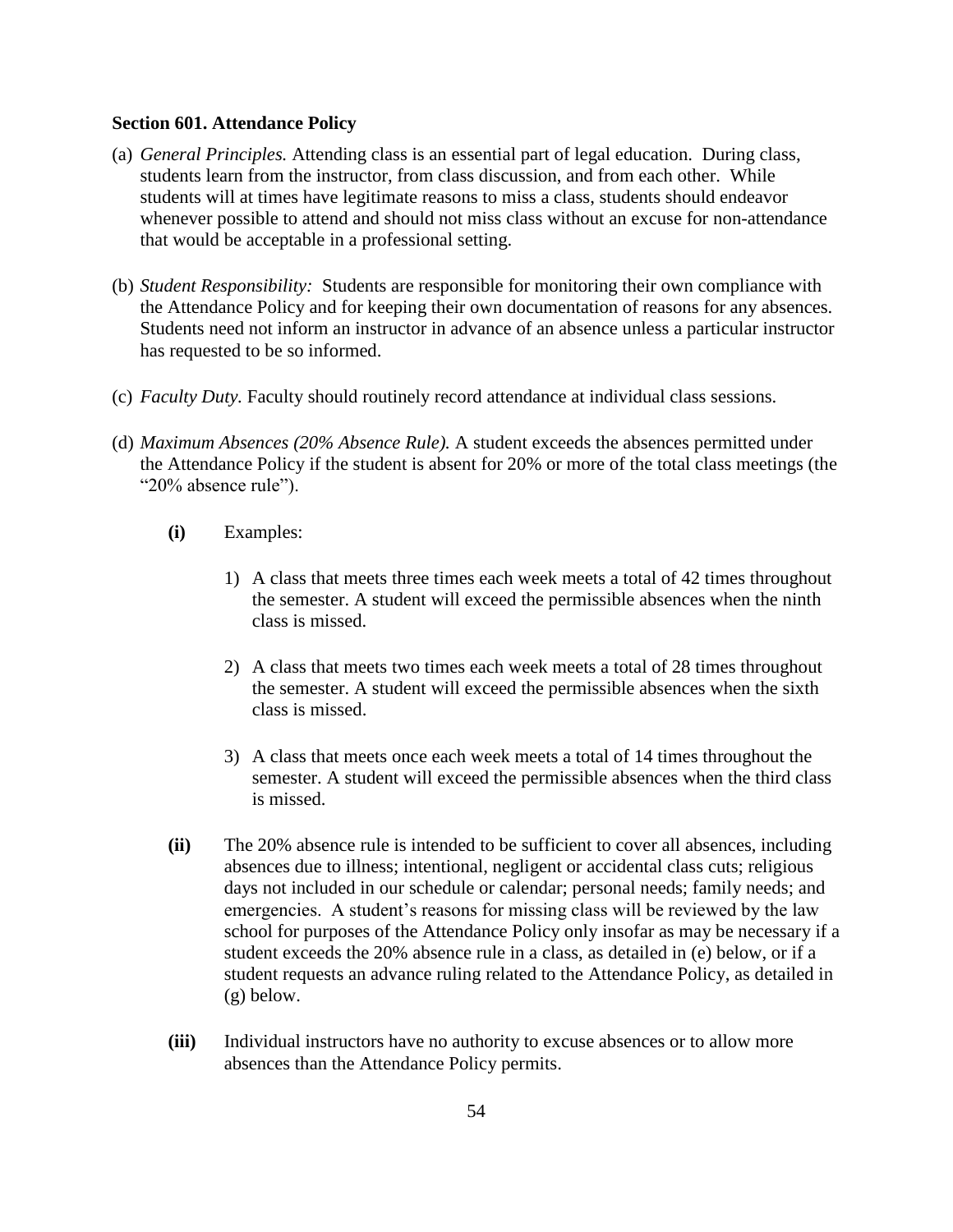- **(iv)** A student who is unprepared in class but present may be counted as absent if the instructor announces at the beginning of the semester that unprepared students will be counted as absent.
- **(v)** Punctual class attendance is required. A student who enters class late or leaves class early maybe counted as absent at the professor's discretion. Unless stated otherwise by the professor, an absence under this subsection shall count as an absence for the entire class period (and NOT as an absence for a fraction of the class period).
- **(vi)** Nothing in this section shall prevent an instructor from taking into account student professionalism when submitting final grades, including student preparation for and participation in class and, when requested by the instructor, advance notice from the student of any absences.
- **(vii)** Falsification of attendance records constitutes a violation of the RWU School of Law Honor Code.
- **(viii)** Absences during the add/drop period shall not count toward the 20% absence rule when a student is not yet formally enrolled in the course.
- **(ix)** Absences from classes that are rescheduled for the convenience of the instructor shall not count toward the 20% absence rule, except for first year classes rescheduled during one of the official first year "make-up" periods, Legal Practice I & II classes rescheduled according to the syllabus, and classes rescheduled by the law school administration due to inclement weather or some other emergency situation.
- (e) *Consequence of Exceeding Maximum Absences.* If a student exceeds the maximum absences in a course, the instructor shall notify the Associate Dean in writing and provide the dates of the absences. Upon receiving such notice, the Associate Dean shall promptly notify the student in writing and provide an opportunity for the student, within seven (7) calendar days, to submit a "Petition for Relief from the Rules on Attendance," conforming substantially to Form AC Four, that explains, and provides suitable documentation of, the circumstances of each absence. The Associate Dean may extend this time period for good cause. The Associate Dean may, as appropriate, solicit the views of the instructor as to whether the student could proficiently complete the course if allowed to remain enrolled. If application of the Attendance Policy to the petition is unclear, the Associate Dean may refer the petition to the Academic Standards Committee for decision. The student should continue to attend the course while the petition is pending.
- (f) Based on the information received, the Associate Dean, or, upon referral from the Associate Dean, the Academic Standards Committee, shall promptly issue a decision as to which of the following consequences is most appropriate: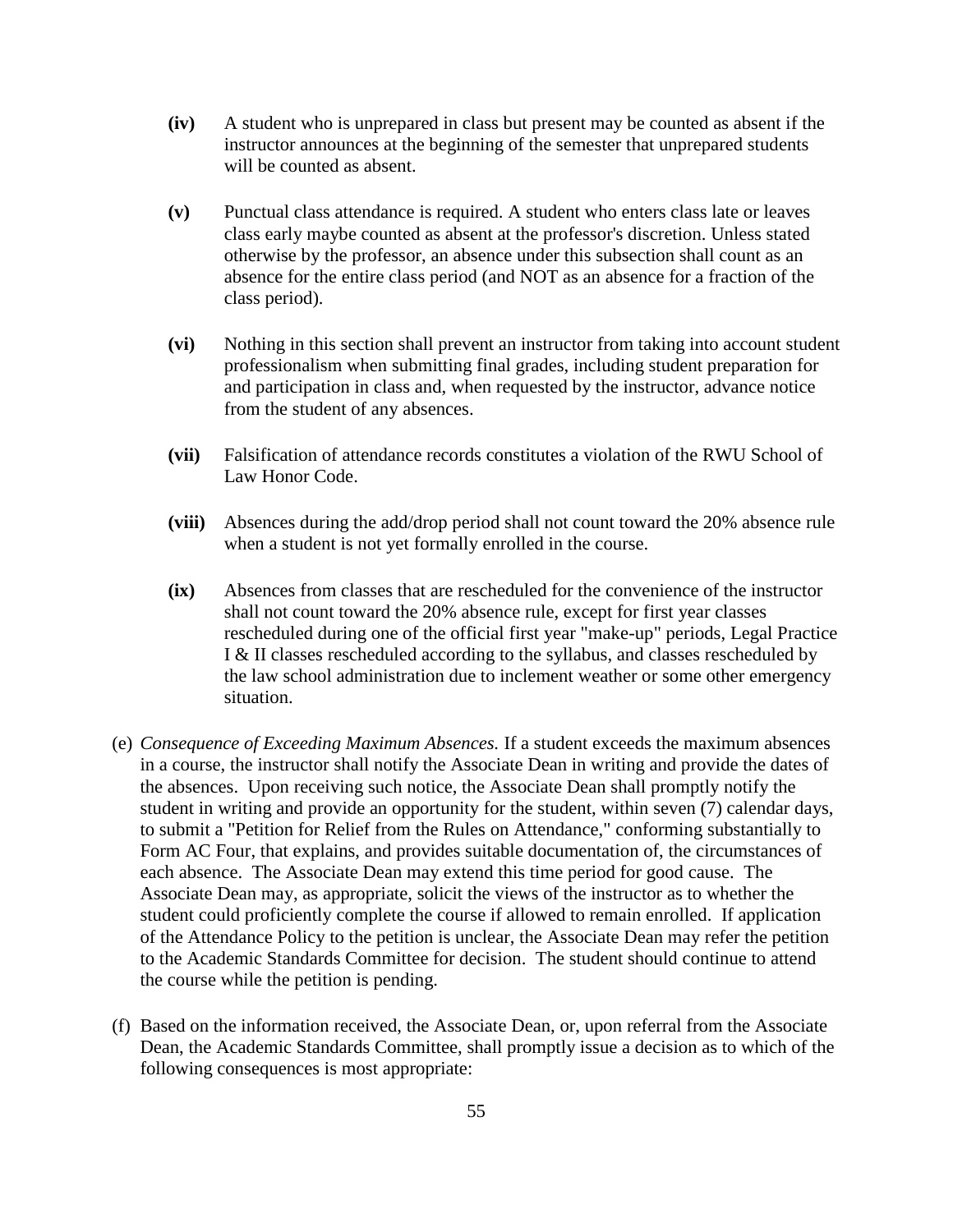- **(i)** *Continued enrollment.* The student shall be allowed to stay in the course if (1) most of the student's total absences are for professionally acceptable reasons, as defined in (f) below; and (2) the student can proficiently complete the course if permitted to remain enrolled. Any subsequent absences by the student in that course shall be grounds for reporting the student to the Associate Dean for excessive absences.
- **(ii)** *Entry of "W" Grade.* A grade of "W" shall be entered if continued enrollment is not appropriate but good cause exists to allow the student to withdraw rather than fail the course (for example, the student has continuing health or medical issues or there are other extenuating circumstances justifying withdrawal). A student's poor performance in early assessments or fear of failing an exam does not, by itself, constitute "good cause" for withdrawal.
- **(iii)***Entry of "W/F" Grade.* A grade of "W/F" shall be entered for a student who fails, without good cause, to timely respond to the Associate's Dean's inquiry about absences. A grade of "W/F" may be entered in exceptional cases when neither continued enrollment nor withdrawal is a sufficient consequence (for example, where a student has missed numerous classes without offering professionally acceptable reasons and there is no issue of mental or physical illness).
- (g) *Professionally acceptable reasons for absence.* Students should schedule non-class matters so as not to conflict with class times. At the same time, emergencies and conflicts arise that cannot be avoided by advance planning, such as illness, death in the family, school closures for students with children, court appearances, and the like. When a student's absences in a class exceed the 20% absence rule, the Associate Dean or, upon referral from the Associate Dean, the Academic Standards Committee, shall review the reasons for the absences and treat as excusable those absences attributable to reasons that would be generally acceptable in a professional setting. To reiterate a critical aspect of the standard in section  $601(e)(i)$ , most of the student's absences must have been for professionally acceptable reasons.
	- (i) Examples of professionally acceptable reasons for an absence include:
		- Illness or physical or mental condition of student that precludes in-person attendance in class (e.g., contagious or debilitating illness)
		- Medical condition of child, parent, or household member that precludes attending class (e.g. need to care for sick child)
		- Non-elective surgical procedures or urgent medical appointments
		- Death of family member, household member, or person in a comparable relationship with the student
		- Religious observance that precludes attendance in class and is not accommodated by law school schedule
		- Birth of child (student or partner)
		- Sudden cancellation of student's daycare arrangement or closure of child's school
		- Job interview that could not be scheduled at another time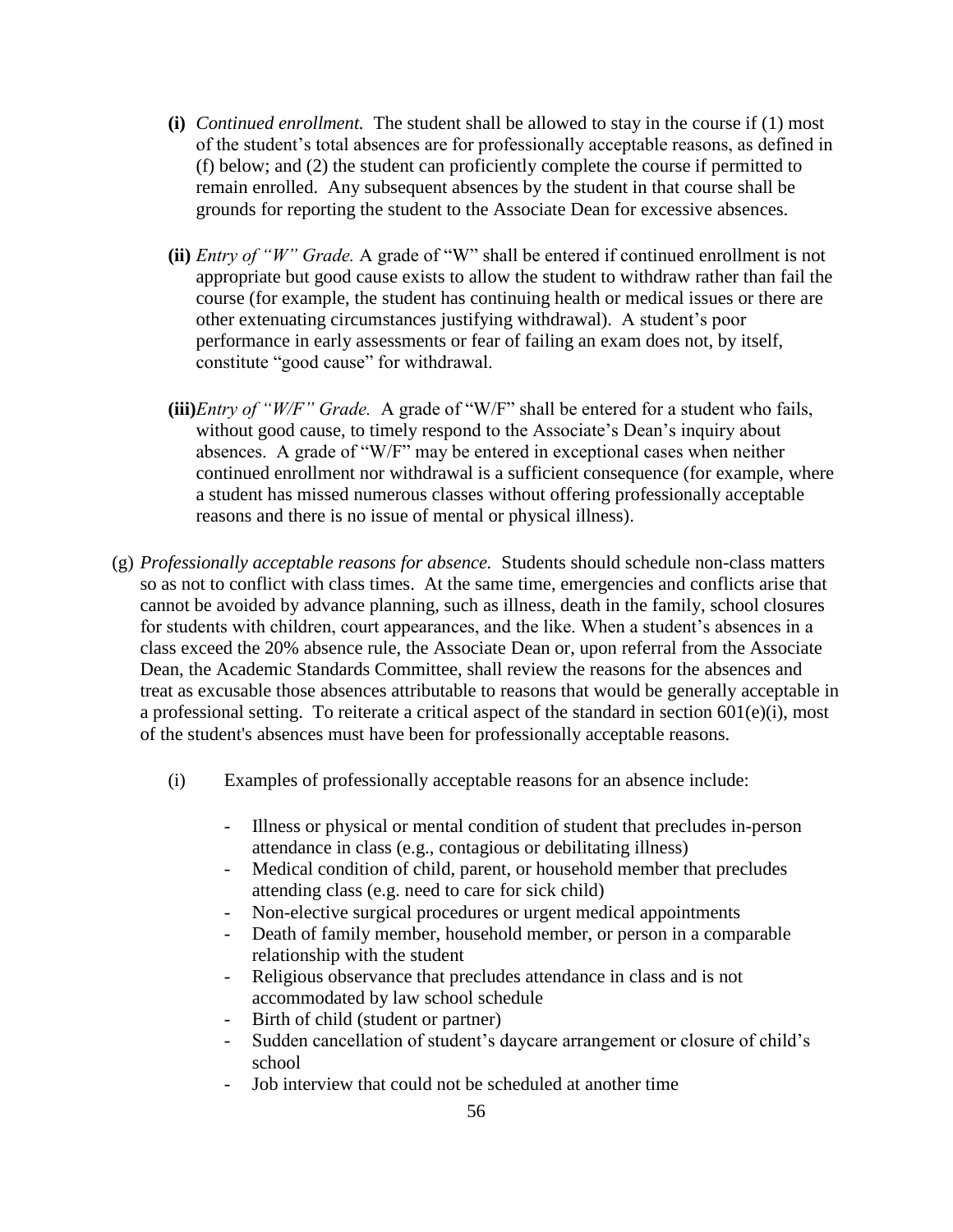- Court appearance that could not be scheduled at another time
- Military service obligations
- Essential family-related events that the student lacks control in scheduling (e.g., child's graduation or school orientation)
- Weather conditions that make travel dangerous
- (ii) Examples of reasons that would *not* generally be professionally valid reasons for an absence include:
	- Vacation plans
	- Leaving early for a long weekend
	- Social engagements
	- Non-emergency personal appointments
	- Sleeping in, alarm failure
	- Failure to prepare for class
	- Failure to adequately plan for timely arrival
- (h) *Advance Ruling Concerning Attendance.* When a student knows, in advance, of circumstances that will require missing a week or more of classes during the semester, the student may write to the Associate Dean explaining the circumstances and the dates and classes likely to be affected and seeking an advance ruling as to whether the absences will be treated as professionally valid reasons for missing class (for example, if the student or the student's partner is expecting a baby). The Associate Dean will either provide a ruling in advance as to whether the planned absences will be treated as professionally valid reasons for missing class or, if the application of the Attendance Policy is unclear, seek such an advance ruling from the Academic Standards Committee. The ruling shall be promptly provided to the student and will bind the law school in any subsequent proceedings related to the attendance at issue. The number of classes excused under such a ruling shall be appropriate to the circumstances and shall not ordinarily exceed more than two weeks of classes.

#### **Section 602. Petition for Relief from Associate Dean's Decision Under Section 601(e).**

(a) *Petition Process:* If a student is dissatisfied with a decision rendered by the Associate Dean of Academic Affairs under section 601(e), the student may file a "Petition for Relief from Associate Dean's Decision under Section 601(e)" with the Academic Standards Committee of the faculty. Such petition must be filed within seven (7) calendar days of the Associate Dean's notice of decision to the student. The petition for relief from the Associate Dean's decision under section 601(e) must include as an attachment the student's original Petition for Relief from the Rules on Attendance filed under 601(e) and must offer reasons why the Academic Standards Committee should grant relief from the decision of the Associate Dean.

(b) *Standard for Relief:* The Academic Standards Committee shall apply the standards set out in §§601(e) and (f) above in ruling on the petition.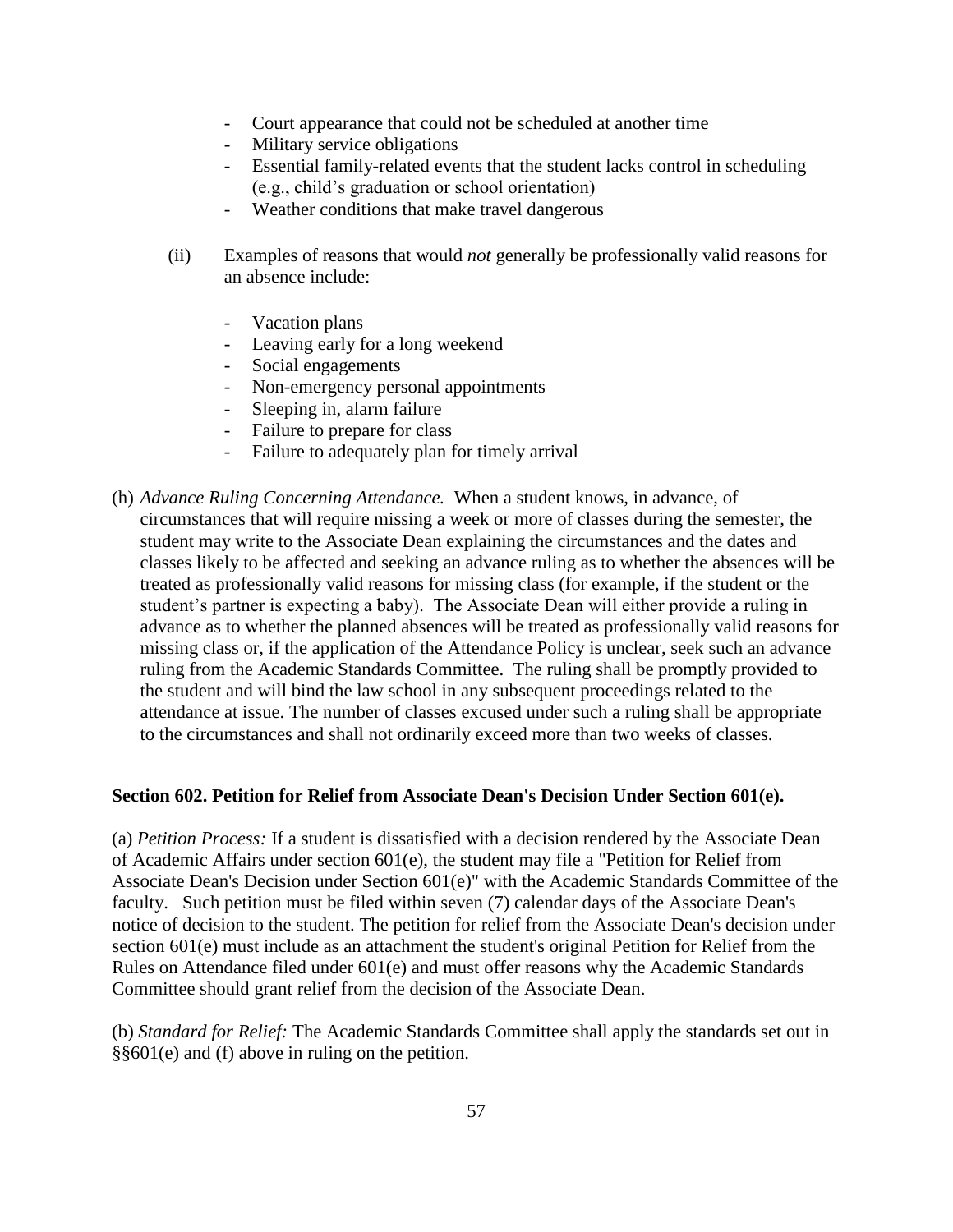(c) *Attend Classes Pending Review:* The student should continue to attend the course while the petition is pending.

# **Section 603. Temporary Class Recording and Access Policy—Applicable for Fall 2021 Academic Semester**

(a) *Recording Obligation.* Each instructor shall create recordings of each class and preserve those recordings until at least the end of the Fall 2021 semester. This duty to record shall be subject to the limited exceptions below:

(1) Recordings shall not be made of any part of a class that involves discussion of confidential client information;

(2) Instructors may, in their discretion, not record those parts of a class dedicated to discussing topics so sensitive or personal that recording is likely inhibit the conversation.

(3) An instructor may apply to the Associate Dean for exemption from the recording policy in special circumstances that make recording inappropriate (e.g., for classes in a simulation course that consist only of individual students' performances).

(b) *Access to Class Recordings:* An instructor shall, upon request, provide a student who has missed a class access to the recording of that class without inquiring into the reasons for the absence.

(c) A student shall use the recordings only for purposes of the class and may not copy, download, or share any part of a class recording except by express permission of the instructor.

(d) Instructors may choose, in their discretion, to make class recordings available more broadly than this policy requires.

# **ARTICLE SEVEN. MISCELLANEOUS PROVISIONS.**

### **Section 701. Petitions.**

Unless otherwise specified, petitions authorized by this Code must be filed with the Associate Dean on a Dean's Variance Form. Unless otherwise specified, appeals from the denial of such petitions shall be heard by the Dean.

# **Section 702. Class Rank.**

(a). *Timing of Ranking***.** Students will be ranked after spring semester grades are finalized. Students who have earned more than 30 academic credits will be ranked in the rising 3L class. Students who have earned between 24 and 30 academic credits will be ranked in the rising 2L class. Students who have earned fewer than 24 academic credits will not be ranked. July and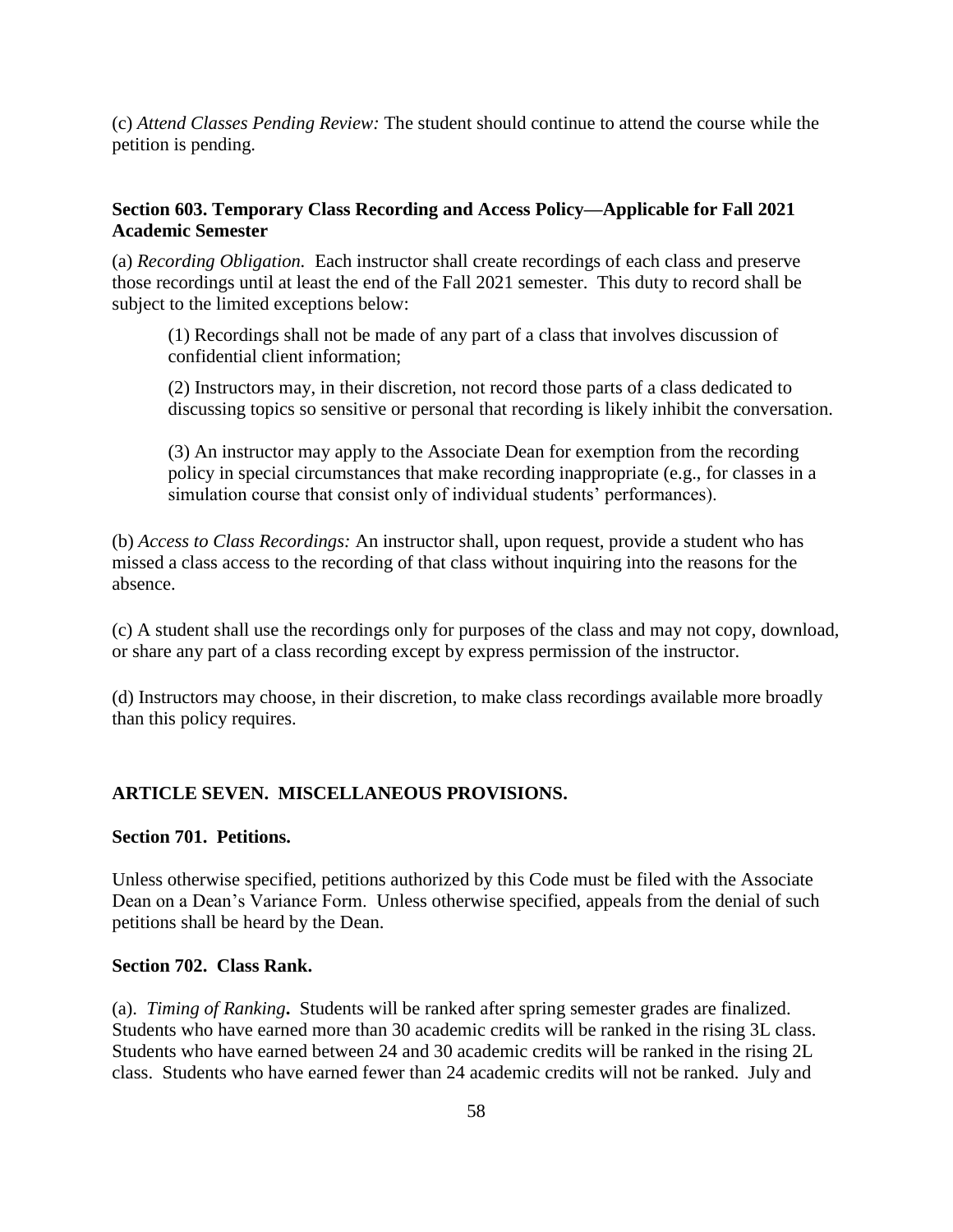December graduates will be assigned a final class rank with the graduating class in the following spring.

(b). *Ranking Process***.** Only students in the top half of each class will receive an official class rank that will appear on academic transcripts. The grade point average for the  $50<sup>th</sup>$  percentile will be published at the time that rankings are released.

### **Section 703. Graduation Requirements – J.D. Program**

The academic requirements for graduation from the J.D. Program can be divided into eight categories: Grade Point Average, Required Courses, Bar-Tested Elective Courses, Experiential Education Requirement, Credit Hours, Writing Requirement, the Pro Bono Experiential Learning Requirement, and Preliminary Bar Examinations.

(a). *Grade Point Average*. (i) For students who began the J.D. program before Fall 2019. a 2.00 cumulative grade point average is required for graduation; (ii) For students who began the J.D. program in Fall 2019 or thereafter, a 2.20 cumulative grade point average is required for graduation.

(b). *Required Courses*. Candidates for graduation must have successfully completed each course required for graduation. Absent extraordinary circumstances, required courses are to be taken in the order set forth below. The courses required for graduation are:

LAW 600 Civil Procedure I LAW 601 Civil Procedure II LAW 604 Contracts I LAW 605 Contracts II LAW 623 Criminal Law LAW 627 Criminal Procedure: Investigation LAW 610 Legal Practice I LAW 611 Legal Practice II LAW 646 Legal Practice III\* LAW 622 Property LAW 616 Torts I LAW 617 Torts II LAW 639 Constitutional Law I LAW 760 Constitutional Law II LAW 645 Evidence LAW 655 Professional Responsibility LAW 825 Race and the Foundations of American Law LAW 889 Applied Legal Reasoning\*\*

\*Students who began the J.D. Program in Fall 2018 or thereafter are not required to take Legal Practice III if they have a class rank in the top 25%, as determined at the end of their first semester or at the end of their first year.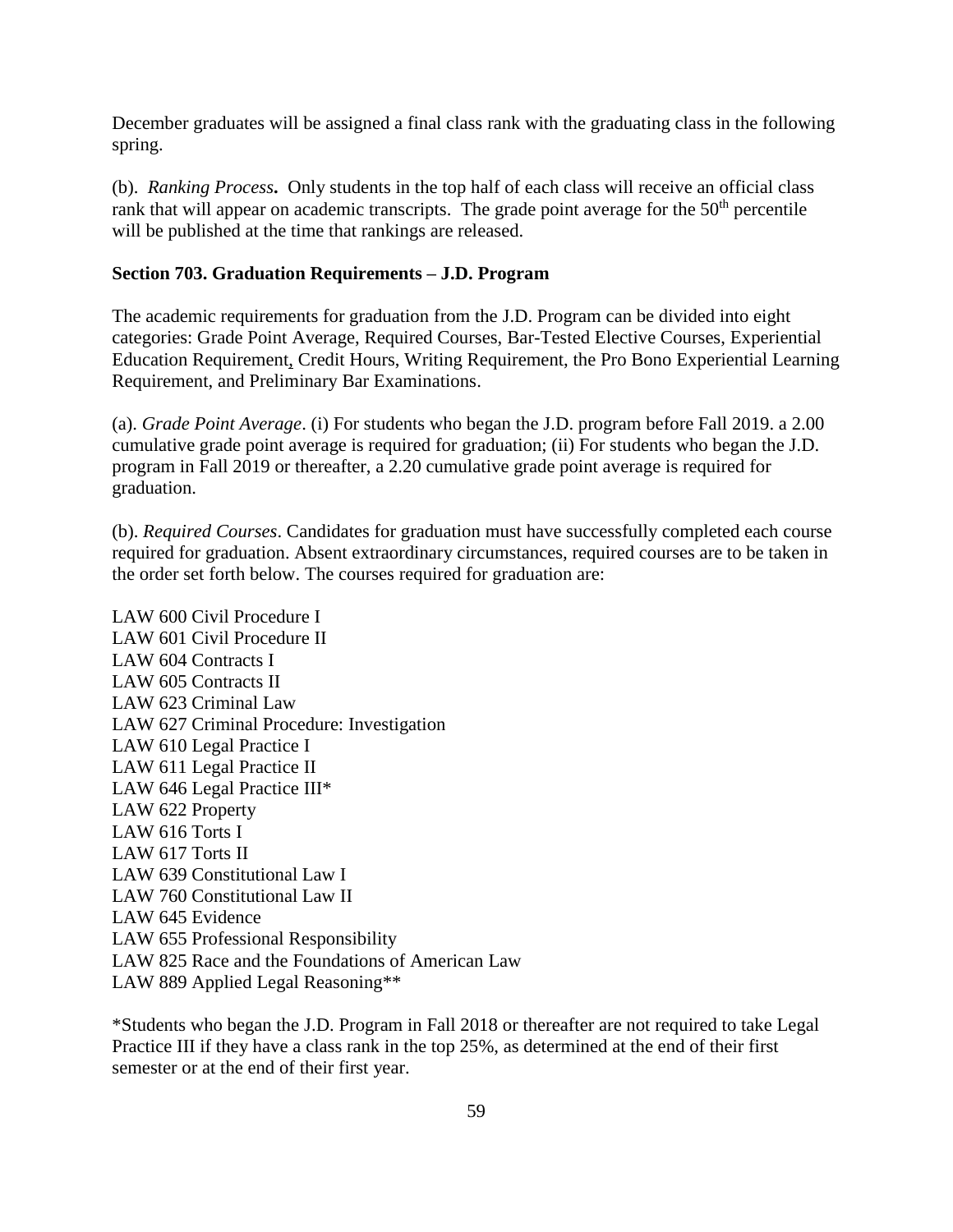\*\*Upon petition, the requirement to take Applied Legal Reasoning can be waived by the Associate Dean.

(d). *Upper Level Elective Courses Tested on the Bar.* For students who begin the J.D. Program in Fall 2019 or thereafter, each student must successfully complete at least four upper-level courses that are designated by the law school as courses addressed to bar-tested subjects. Students may choose which four of the bar-tested elective courses to take to satisfy this requirement. In addition to any other courses that the law school may designate, these courses include the following:

LAW 635 Business Organizations LAW 652 Sales LAW 738 Remedies LAW 749 Wills and Trusts LAW 722 Family Law LAW 653 Secured Transactions LAW 737 Conflict of Laws

*Exception:* The requirement that students take at least four upper-level courses tested on the bar does not apply to students enrolled in joint degree programs.

(e). *Experiential Education Requirement.* In addition, each student must complete the Experiential Education Requirement, which may be satisfied by taking any course or courses designated as "Experiential Education" for a total of at least six credits. For purposes of satisfying this requirement, Legal Practice III shall be designated as an Experiential Education course and be counted toward the six credit requirement. In addition, an in-house clinical program, a field clinic, the fieldwork component of a clinical externship program, and any additional course designated by the Associate Dean as an Experiential Education course shall be counted as toward the six credit requirement.

(f). *Credit Hours*. Ninety (90) semester hours of passing course work are required for graduation.

(g). *Writing Requirement.* Must be completed as required under section 711.

(h). *Pro Bono Experiential Learning Requirement.* Must be completed as required under Section 711.

(i). *Preliminary Bar Examinations.* Each student must take the following preliminary bar examinations: The 1L preliminary bar examination; and the 2L preliminary bar examination.

(1) *1L Bar Exam.* The 1L preliminary bar examination shall be taken at the end of the Spring exam period in the first year of law school for full-time students (and at the end of the Spring exam period in the second year of law school for part-time students).

(2) *2L Bar Exam.* The 2L preliminary bar examination shall be taken at the end of the Spring exam period in the second year of law school for full-time students (and at the end of the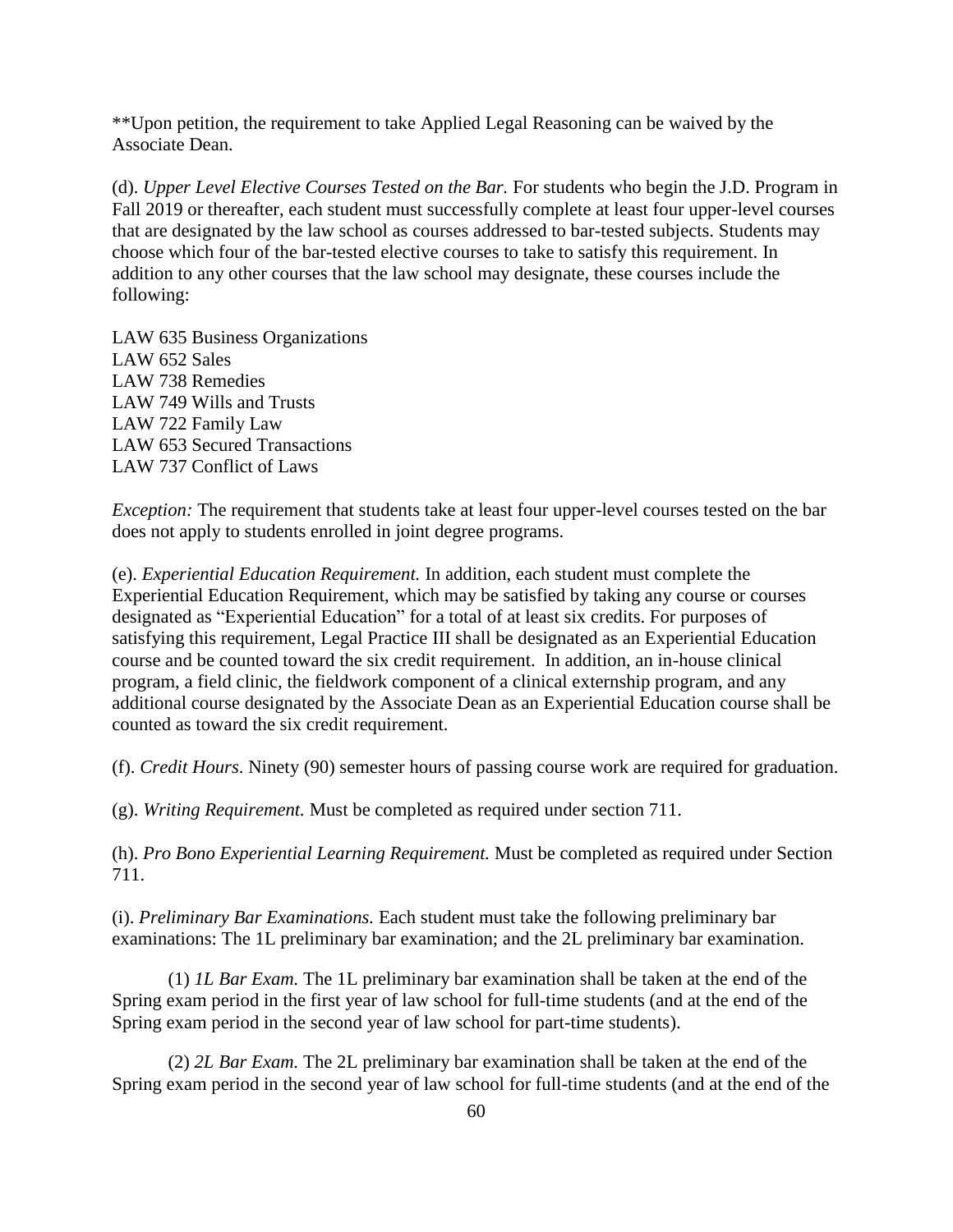Spring exam period in the third year of law school for part-time students).

(3) *Exam Results.* The preliminary bar exams shall be scored and the results tabulated in reports for the benefit of each student and the law school. Exam scores shall not be included on a student's transcript, and shall not carry any credit. Each student's transcript shall simply indicate that or she has satisfied the 1L and 2L preliminary bar exam requirements.

(4) *Passing.* A student who does not receive a passing grade on a preliminary bar examination (as set by the Academic Standards Committee in consultation with the Academic Success staff), shall be required to meet with the Associate Dean, the Director of Academic Success, or their designee to design a course of study. The course of study may include a variety of measures, such as requirements that the student retake the preliminary bar exam, take specific bar-tested electives, enroll in programs offered by the Academic Success Department, take a reduced credit load, meet with Academic Success staff on a regular basis, or implement other specific measures to improve that student's bar readiness.

## **Section 704. Graduation Requirements – M.S.L. Program**

(a). *Required Courses*. The following courses are required for completion of the Master Of Studies in Law:

- Introduction to the Study of Law;
- One First Year Required Course
- Capstone Seminar/Directed Research.

(b). *Credits*. To obtain the MSL degree, a student must earn a grade of "Proficient" or better in thirty credits worth of course work.

## **Section 705. Non-Classroom Credit.**

(a). *Roger Williams Law Review*. A member of the Roger Williams Law Review may earn either one or two ungraded "pass" academic credits per semester up to a cumulative total of four academic credits for satisfactory participation in the work of the Law Review. The Faculty Advisor to the Law Review must certify the award of academic credit to a member for any particular semester.

(b). *Competitions*. A student who competes in an external competition representing the law school may earn either one or two academic ungraded (pass) credits per semester up to a cumulative total of three academic credits for satisfactory participation in external competitions. The Director of Competitions, after consulting with the faculty coach, must certify the award of academic credit to a competitor for any particular semester.

(c). *Directed Research.* Directed Research is a type of non-classroom credit included within the limitations set forth in subsections (e) and (f) hereafter.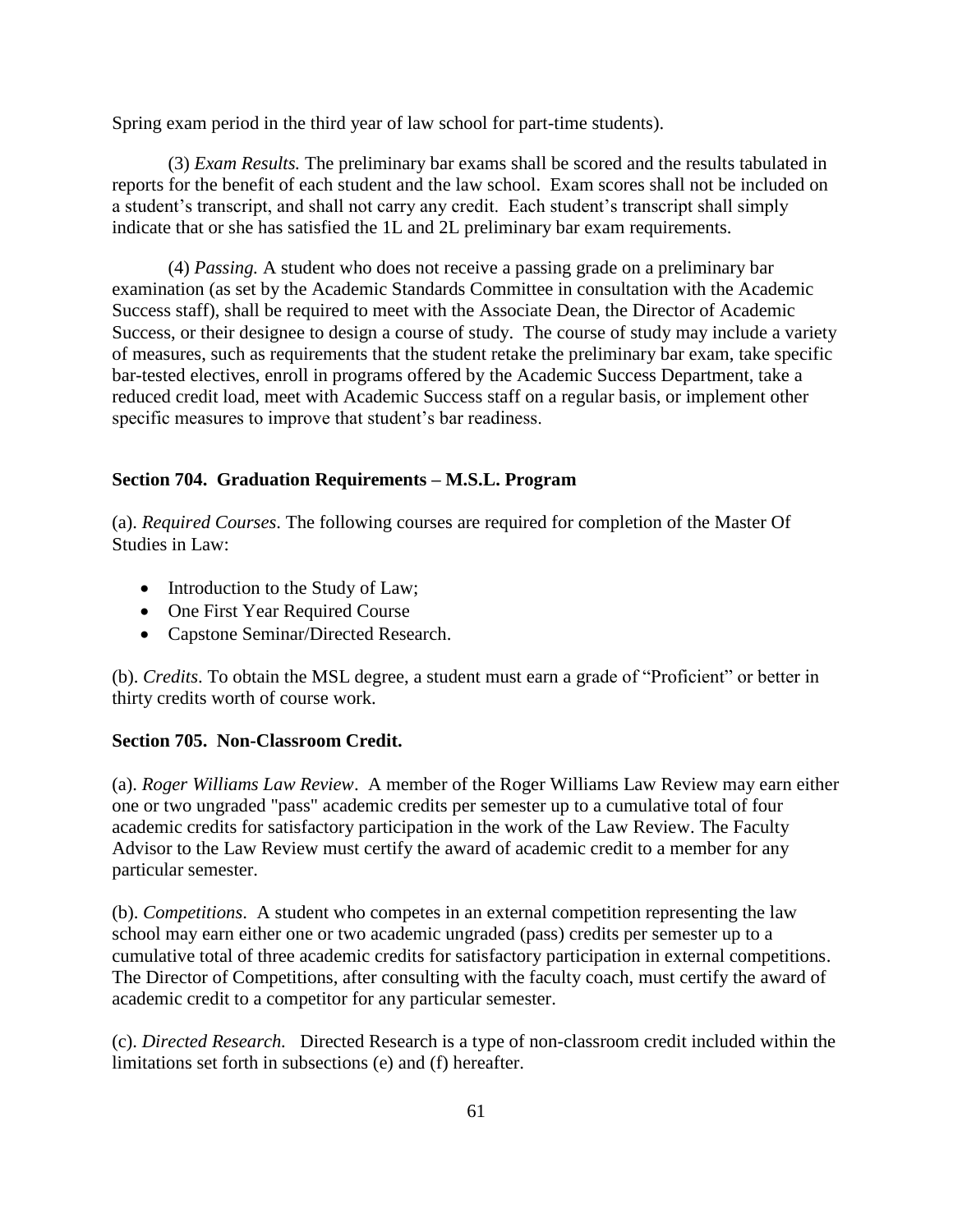(d). *Clinical Externship Program.* The fieldwork component of a clinical externship program is a type of non-classroom credit included within the limitations set forth in subsections (e) and (f) hereafter.

(e). *Minimum Grade Point Average*. Any student whose cumulative grade point average is less than 2.00 may not register for non-classroom credit.

(f). *Limitations.* A student may receive no more than nineteen credits for non-classroom credit.

### **Section 706. Directed Research.**

A student may earn up to two units of academic credit per semester and up to four units of academic credit in total through a directed research project under the supervision of a full-time faculty member or a director of an institute. To earn directed research credit, a student must submit an individually authored paper to the supervising professor or director. As a general rule, one credit may be awarded for a paper that is at least 3000 words long; two credits may be awarded for a paper that is at least 5500 words long.

With the approval of the supervising professor or director, students may write more than one shorter paper to receive these credits, as long as each paper is at least 1500 words long and the total word count of the papers meets the 3000 or 5500 word requirement.

The student and supervising professor or director must agree in advance on the number of credits to be earned for any semester and on other details of the project. The student must then register for the number of directed research credits to be earned for that semester. The supervising professor or director is to submit a letter grade for the student upon completion of the project.

### **Section 707. Clinical Credit.**

(a). *Total Number of Clinical Credits*. A student may receive up to twenty credits for participating in a School of Law clinical program. These credits may include credits for participating in an in-house clinical program, an advanced clinic, or the fieldwork component of a clinical externship program. A student may enroll in two traditional clinical externships in separate semesters, in two in-house clinics in separate semesters, in one traditional clinical externship and one in-house clinic in separate semesters, or in one Semester-in-Practice Clinical Externship (for twelve credits of fieldwork) and one in-house clinic in separate semesters. If he or she can do so without exceeding the twenty credit limitation imposed by this rule, a student may also earn two credits in an advanced clinic.

(b). *Clinical Externship Program*. No student may receive more than twelve credits for the fieldwork component of a clinical externship program.

(c). *In-House Clinical Program*. No student may receive more than sixteen academic credits for participating in an in-house clinical program, nor more than two academic credits for participating in an advanced clinic.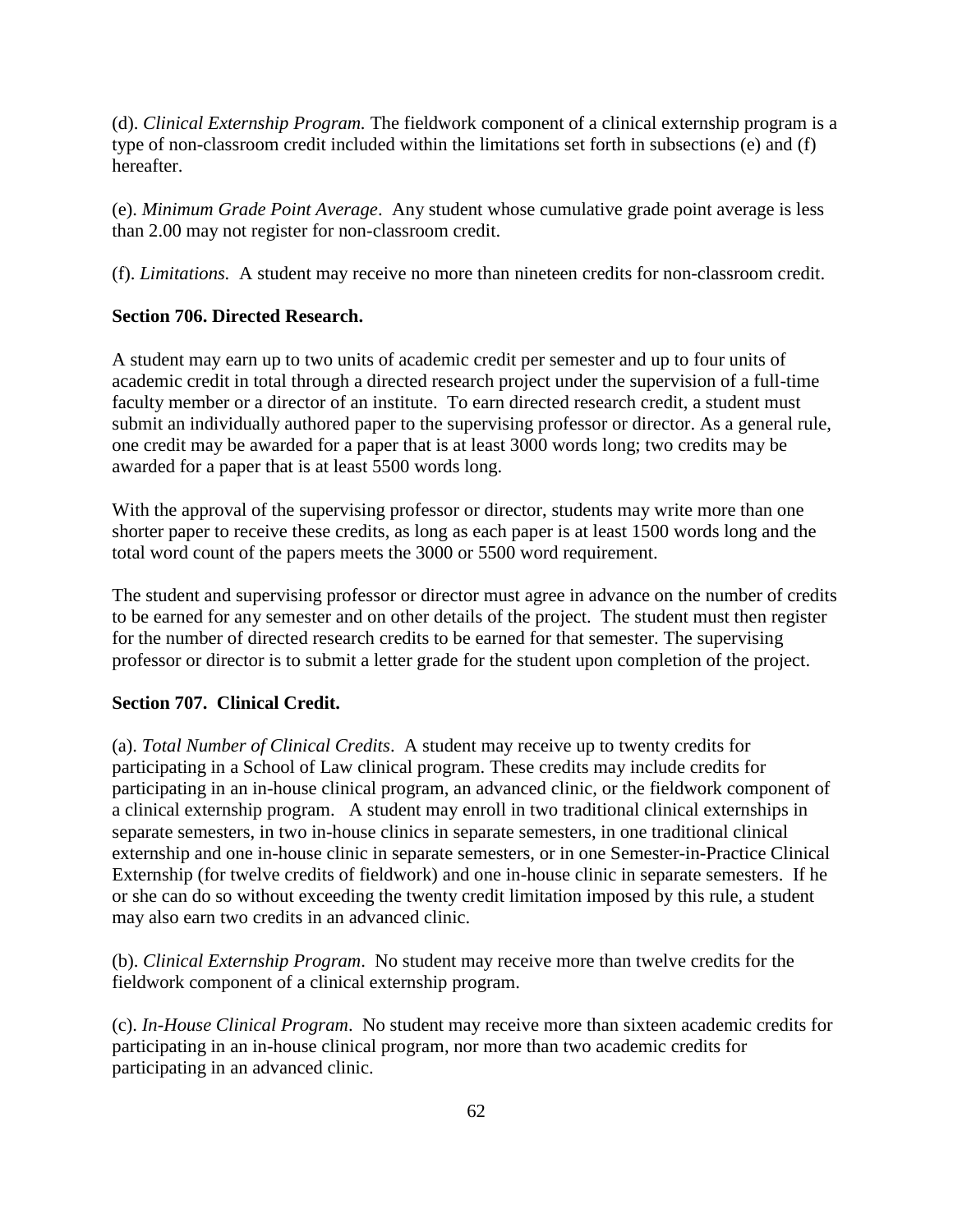(d). *Eligibility*. Any student whose cumulative grade point average is less than 2.00 may not register for any clinical program.

(e). *Grading.* Clinical courses will be graded in accordance with the grade structure set forth in Section 501(a) of this Code. The fieldwork component of a clinical externship program will be graded on a pass/fail basis with a "P" for pass or an "F" for failure.

## **Section 708. Limitation On Pass/Fail Grades.**

A student may not undertake more than nineteen credits of coursework with Pass/Fail grading.

### **Section 709. Grade Changes.**

(a). *General Rule*. Final course grades submitted by an instructor are final when received by the Office of Student Finance and Records and may not be changed by the instructor except as prescribed below.

(b). *Exceptions*. A grade given by an instructor in a course, seminar or directed research may be changed by the instructor if the original grade was "Incomplete." The instructor must submit the letter grade reflecting the completed work at the conclusion of the semester or session following the semester or session for which the "Incomplete" was recorded. The Office of Student Finance and Records will automatically convert the "I" grade to the grade of "F" if a change of grade has not been submitted by the instructor on or before the last day that grades are due for the semester or session following the semester or session for which the "Incomplete" was recorded.

(c). *Instructor's Application for Change of Grade*. An instructor may apply to the Associate Dean for change of grade for good cause. Good cause is limited to clerical error in recording a grade, egregious error in grading, or other like circumstances.

(d). *Student's Application for Change of Grade*. A presumption of regularity and impartiality attaches to the grades recorded by instructors at the School of Law, particularly in a course in which a grade was assigned on the basis of an anonymous grading system. A student may apply for a change of grade only on the grounds that a grade was awarded on a basis other than the work done by the student in the course. The burden of proof is on the student to prove the allegations. A student desiring to petition for a grade change must complete a petition substantially in accordance with Form AC Two, contained in the Appendix. A petition under this section must be filed within 30 days of the report of the grade in question. In any instance in which the Associate Dean for Academic Affairs receives a student's petition for change of grade, the Associate Dean will promptly notify the instructor who submitted the original grade.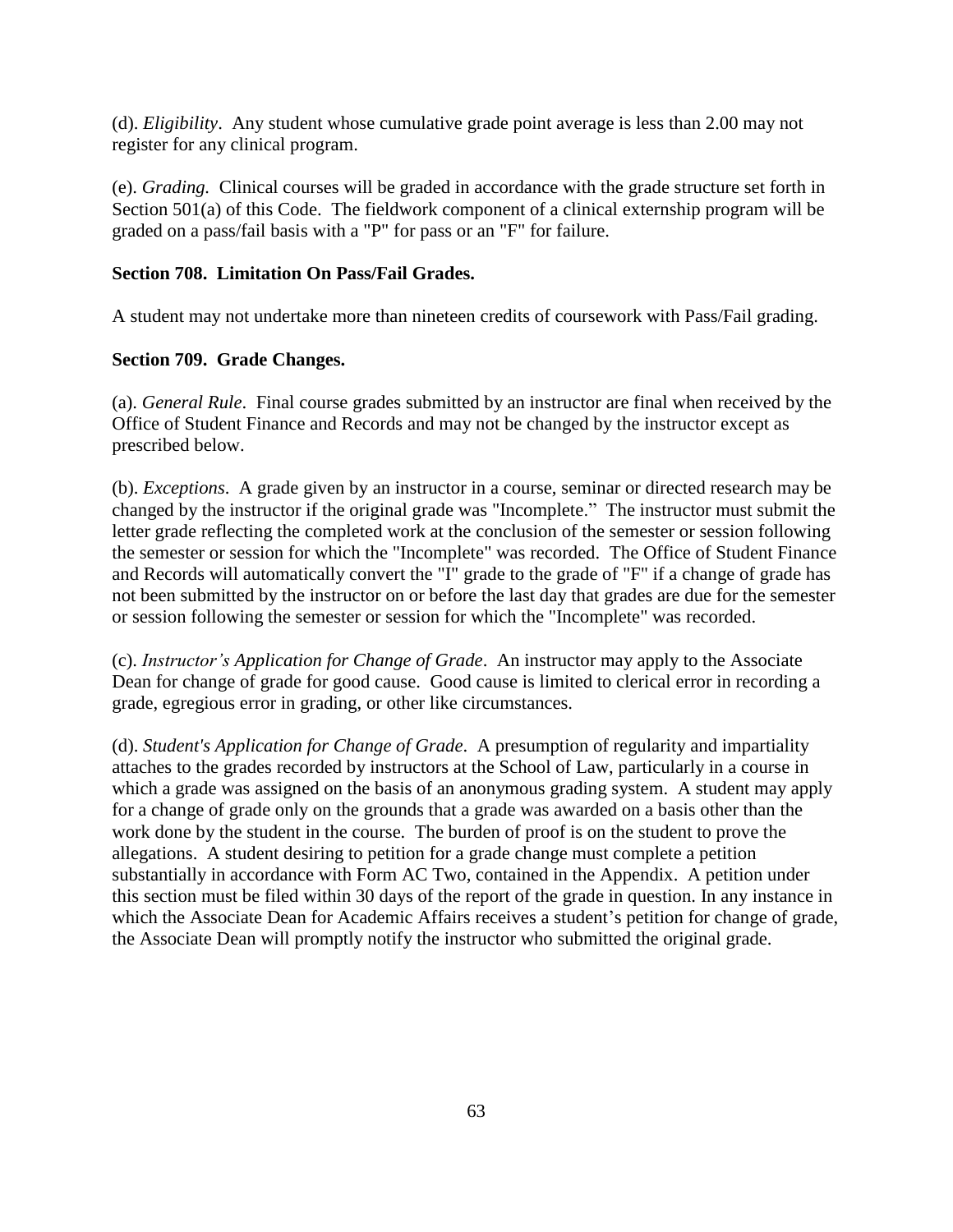### **Section 710. Graduation Honors**

### • **J.D. Program**

(a). *Summa Cum Laude*. A summa cum laude graduate must have a cumulative grade point average of 3.75 or higher as of commencement and must have completed all academic work required for receipt of degree.

(b). *Magna Cum Laude*. A magna cum laude graduate must have a cumulative grade point average of at least 3.50 but less than 3.75 as of commencement and must have completed all academic work required for receipt of degree.

(c). *Cum Laude*. A cum laude graduate must have a cumulative grade point average of at least 3.25 but less than 3.50 as of commencement and must have completed all academic work required for receipt of degree.

(d). *Valedictorian.*In order to qualify as class valedictorian, a student must have earned at least 70 graded credits at Roger Williams University School of Law.

### • **M.S.L. Program**

To obtain the M.S.L. degree, a student must earn a grade of "Proficient" or better in 30 credits worth of course work. M.S.L. students who complete at least nine credits of course work with a grade of "Honors" and the rest "Good" shall receive the M.S.L. degree *cum laude;* those who complete at least 15 credits of course work with a grade of "Honors" and the rest "Good" shall receive the M.S.L. degree *magna cum laude;* and those who complete at least 24 credits with a grade of "Honors" and the rest "Good" shall receive the M.S.L. degree *summa cum laude.*"

## **Section 711. Graduation Writing Requirement.**

In order to graduate, every student, under the direct supervision of a professor or director of an institute, must write an individually authored paper that reflects substantial legal research; presents a legal argument that is well-developed, organized, and supported; is at least 5500 words long; and is of sufficient quality to earn a grade of "C" or higher. With the approval of the supervising professor or director, students may also submit shorter papers totaling 5500 words, as long as each paper is at least 1500 words long and meets these requirements.

Students should work closely with the supervising professor or director in completing this paper or papers, submitting preliminary drafting stages, such as a thesis statement, an outline, and a first draft. At each stage, the supervising professor or director should provide thorough feedback on the student's work.

The graduation writing requirement may be fulfilled by: (a) a directed research paper or papers under Section 705 of this Code, (b) a paper or papers submitted in a seminar or course in which the paper or papers in total count for at least one-half of the final course grade, or (c) a paper supervised by a professor or director submitted to acquire or maintain Law Review membership.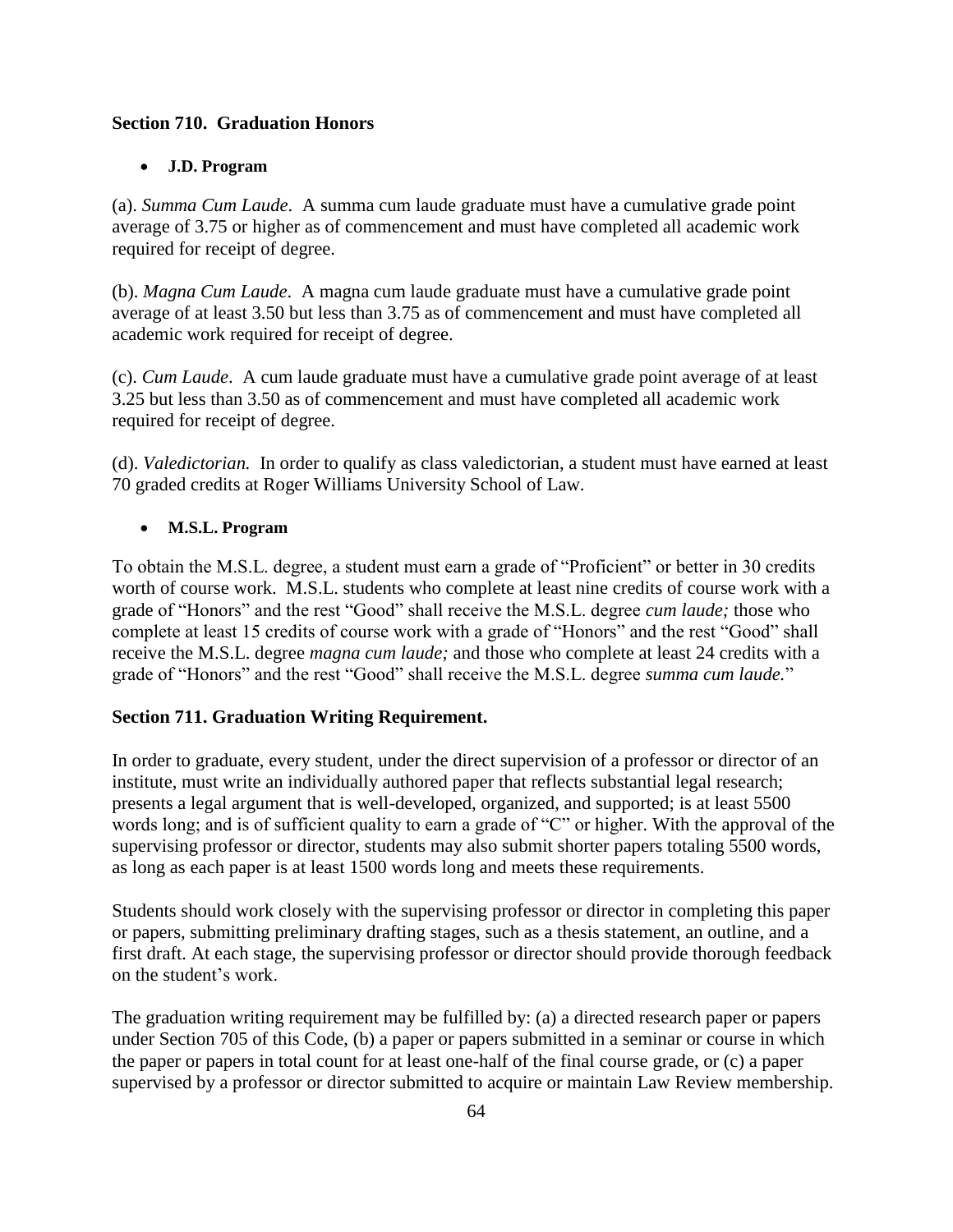Examples of formats that would fulfill the graduation writing requirement are an academic-style paper, a legal brief, a research or bench memo, or a judicial opinion.

Students must obtain written certification that they completed the graduation writing requirement from the supervising professor or director or, for papers supervised in an adjunct-taught seminar, from the Associate Dean. Students shall submit the Certification of Graduation Writing Requirement to the supervising professor or director at the same time they submit the final version of the paper or papers for which they seek to satisfy the requirement. Students are responsible for ensuring that a certification form signed by the supervising professor or director is delivered to the Office of Student Finance and Records well in advance of their graduation date. To assure uniformity in the treatment of the papers supervised by adjunct faculty in seminars, the Associate Dean will review the papers before they are certified as satisfying the requirement.

## **Section 712. Pro Bono Experiential Learning Requirement.**

Prior to graduation each student must engage in fifty (50) hours of law-related pro bono work. All work satisfying this requirement must be donated; neither monetary compensation nor academic credit may be exchanged for this work. Pro bono work, as used in this section, means working with indigent clients, non-profit organizations (including, but not limited to  $501(c)(3)$ ) organizations), public interest groups, the judiciary, government, and private practitioners handling pro bono cases. The law school's Associate Director of Pro Bono Programs will oversee the placement of students in pro bono opportunities and will certify satisfactory completion of this requirement. Every graduating student must complete his or her pro bono work no later than thirty (30) days in advance of the anticipated graduation date in order to allow for processing.

### **Section 713. Taping Classes.**

No student may record a class without the express permission of the professor teaching the class.

### **Section 714. Scholarship Review Policies.**

(a). *Review Process.* Adjustments in scholarship awards will be determined by the Scholarship Review Committee, which is comprised of the Associate Dean for Academic Affairs, the Assistant Dean of Students, the Assistant Dean of Admissions, and others that the Dean may designate. All scholarship awards are reviewed at the end of each spring semester. At the end of a student's first year of law school, he or she will be evaluated for a possible increase or decrease in scholarship funding based upon academic performance. Students will not be evaluated for increased scholarship funding beyond the end of the first year. Scholarships that require a student to maintain a specified class rank or grade point average will be evaluated at the end of each spring semester.

(b). *First Year Students with Fewer Than 24 Credits.*All students will be evaluated for scholarship retention purposes at the end of the spring semester of the first year regardless of the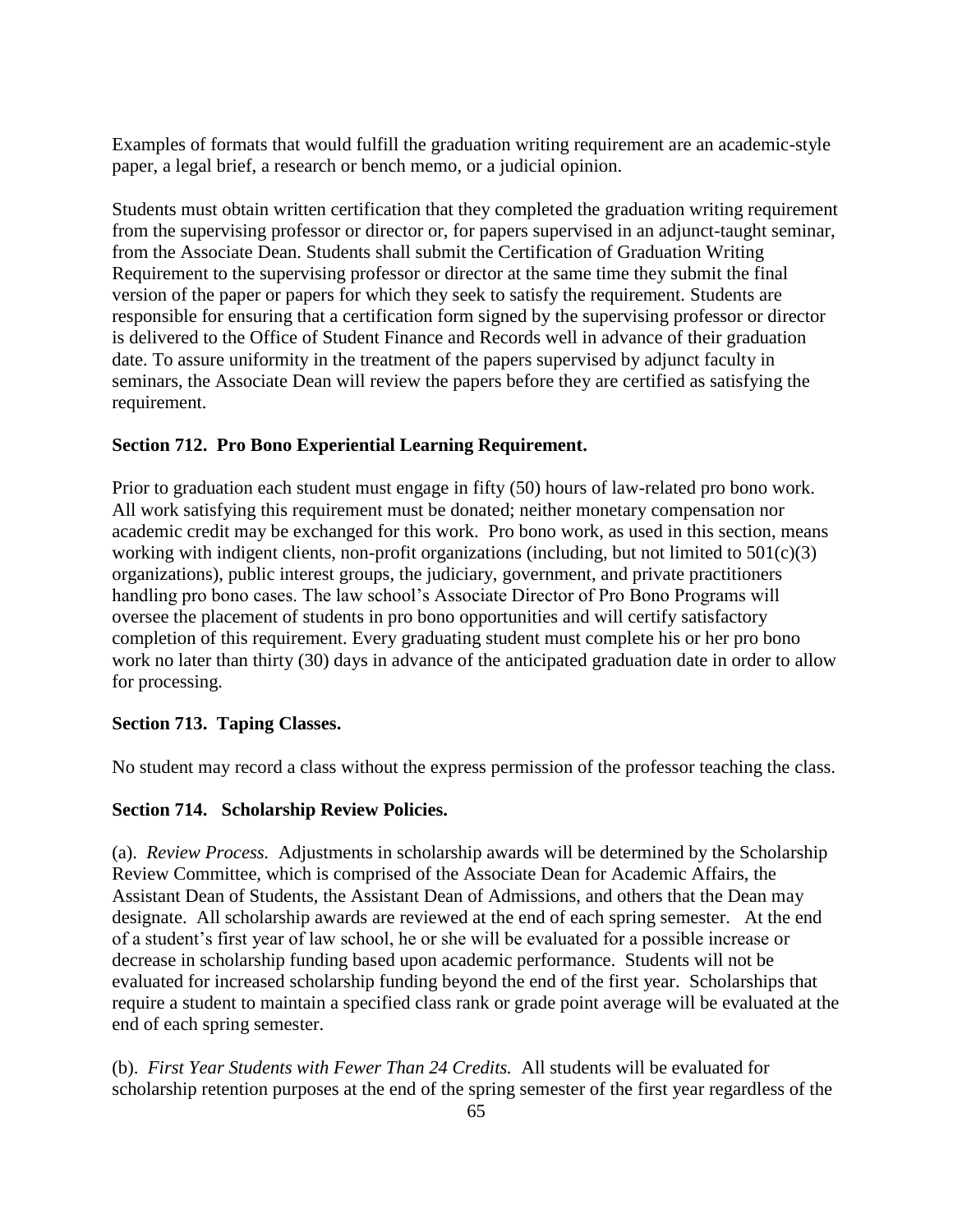number of academic credits that the student has completed at that time. Because students with fewer than 24 academic credits are not ranked, scholarship determinations for any such student will be based upon that student's grade point average and a determination of where that student would place the student in the first year class had the student been ranked. The Scholarship Review Committee may postpone a scholarship decision, including a decision on increasing a scholarship award, until the completion of the semester in which the student earns the 24th credit, including summer semesters. Any decision to postpone a scholarship decision will be communicated to the student.

(c).*Impact of Scholarship Adjustment.* When a scholarship is adjusted based upon a review at the end of the spring semester, that scholarship award will go into effect beginning in the following fall semester.

(c). *Appeal Process.* A student may file an appeal of a scholarship adjustment to the Scholarship Review Committee. An appeal must be filed in writing with the Associate Dean for Academic Affairs within 30 days of the notification of the adjustment. The Scholarship Review Committee will notify the student in writing of its decision on the appeal.

#### **Section 715. Honors Program Policies.**

Students are evaluated for retention of Honors Program membership and associated scholarship awards at the end of each spring semester. If a student enrolled in the Honors Program is not ranked in the top one-third of his or her class at the end of the spring semester, that student will forfeit his or her membership in the Honors Program. A student may not earn reinstatement to the Honors Program once it has been forfeited.

At the end of a student's first year of law school, a student may earn an invitation to join the Honors Program based upon superior academic performance. In the case of truly exceptional academic performance, a student may earn an invitation to join the Honors Program at the end of the student's first semester of law school. A student may not earn an invitation to join the Honors Program beyond the end of the first year.

#### **Section 716. Student Accreditation Standards Complaints.**

The School of Law is interested in hearing student concerns about significant problems that directly implicate its program of legal education and its compliance with the ABA's Accreditation Standards.

(a). *Reporting a Formal Complaint.*Any student at the School of Law who wishes to bring a formal complaint to the administration of the law school should hand deliver a written and signed complaint to the Associate Dean for Academic Affairs. The writing should describe in detail the behavior, program, process or other matter that is the subject of the complaint and should explain how the matter implicates the law school's program of legal education and its compliance with a specific, identified ABA standard or standards. The writing must provide the name, phone number, email address and mailing address of the complaining student for further communication about the complaint.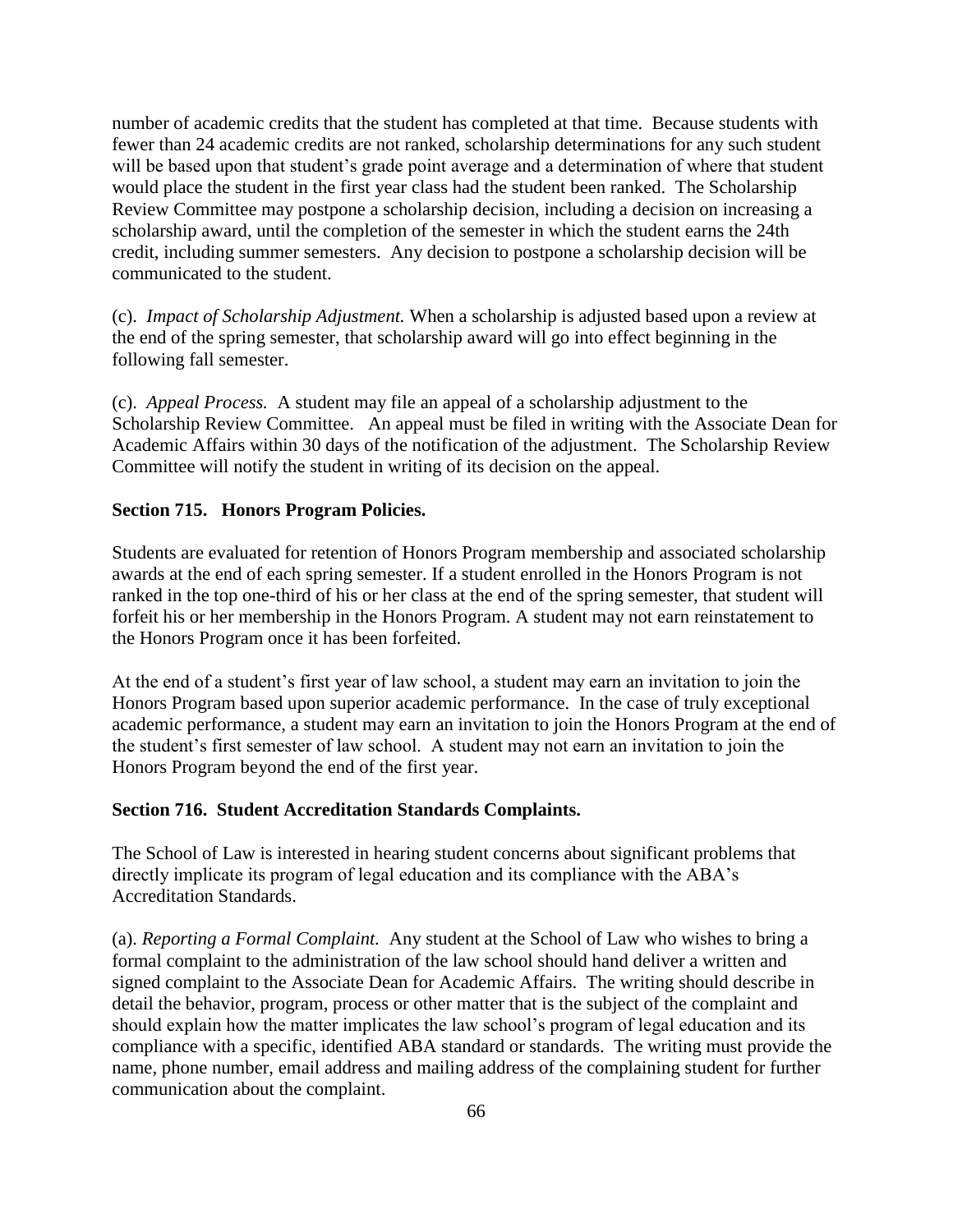(b). *Procedures for Resolving a Complaint***.** When a formal written complaint has been made in accordance with section (a), the Associate Dean for Academic Affairs or his or her designee shall acknowledge receipt of the complaint to the mailing address or email address provided within five business days. Within 20 business days, the Associate Dean for Academic Affairs or his or her designee must either meet with the student to discuss the resolution of the complaint or send a written response to the complaint. The written response must either state a decision regarding the substance of the complaint with an explanation of that decision or explain the steps that the School of Law will take to resolve or further investigate the complaint. If further investigation is required, the student shall be provided either a substantive response to the complaint or information about what steps are being taken by the School of Law to address the complaint within ten business days after completion of the investigation.

(c). *Appeal Process.* If the complainant is dissatisfied with the outcome or resolution, that individual has the right to appeal the decision. The complainant should submit his or her written comments in a timely manner to the Dean of the School of Law, but in no case more than two weeks after communication to the complainant of the findings of the investigation. The Dean's decision shall be communicated to the complainant and the investigator(s) within 20 business days and shall be final.

(d). *Maintenance of Records***.** The Associate Dean for Academic Affairs shall maintain a record of student complaints under this section, including resolutions and appeals, for a period of at least eight years from the date of final resolution of the complaint.

(e). *Protection Against Retaliation***.** The School of Law will not in any way retaliate against an individual who makes a complaint under this section, nor permit any faculty member, administrator, employee or student to do so.

(e). *Not Exclusive Complaint Policy or Procedure***.** Please note that the Roger Williams University School of Law School Student Handbook contains separate sections pertaining specifically to Sexual Harassment complaints and to those complaints that may fall within the parameters of the Honor Code. Jurisdiction over any student complaint is not exclusive to any single, or combination of, School of Law Policies.

## **Section 717. Class Cancellation Due to Emergencies or Adverse Weather.**

When it becomes necessary to cancel classes due to a late start or school closing due to emergencies or adverse weather conditions, the School of Law will give official notice to students through email and other appropriate means. This information will be made available to media outlets as early as feasible.

### **Section 718. Credit Hour Calculation Policy.**

Introduction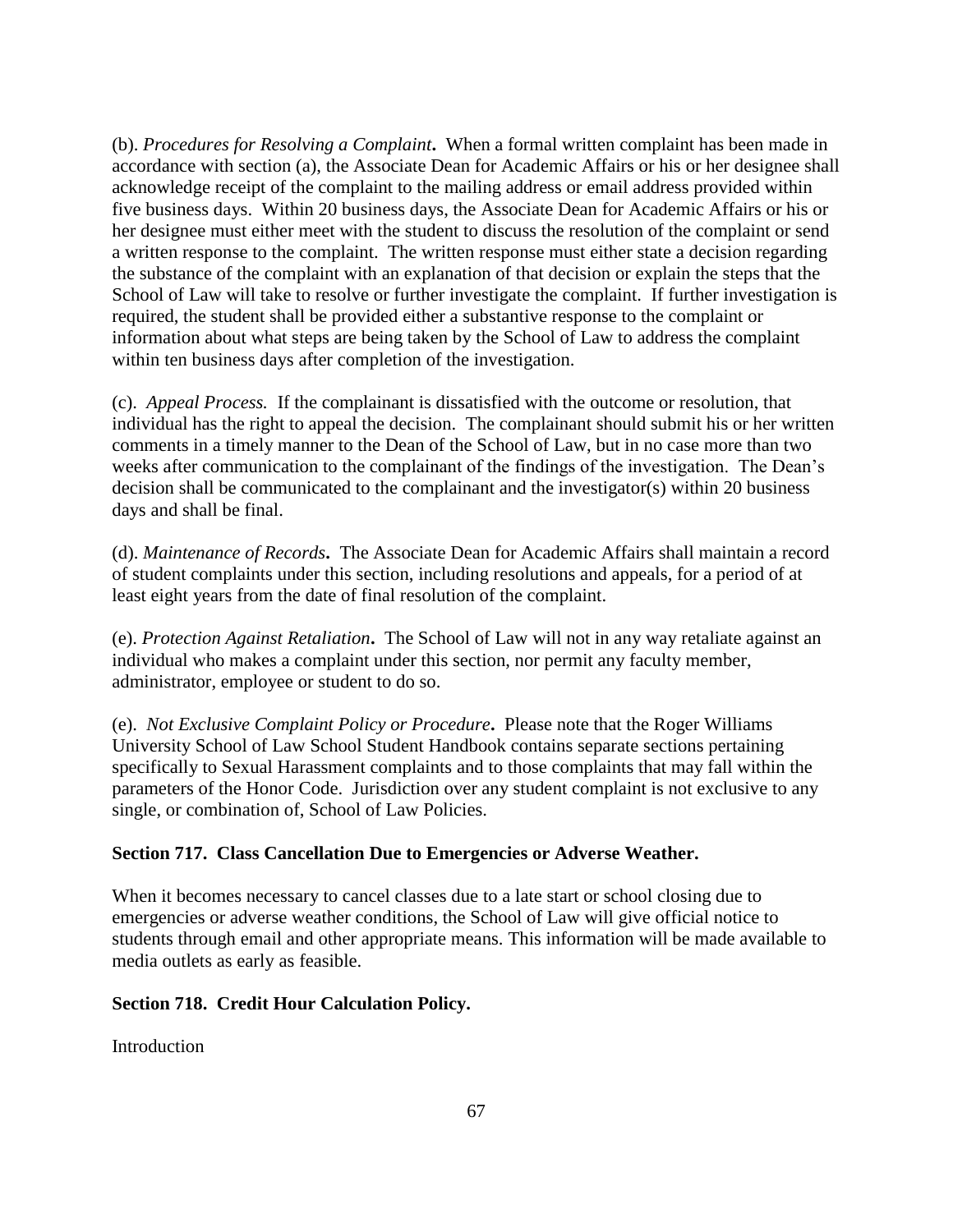Standard 310(a) of the American Bar Association Standards and Rules of Procedure for Approval of Law Schools requires that: "A law school shall adopt, publish, and adhere to written policies and procedures for determining the credit hours that it awards for coursework." The following policies and procedures are intended to comply with Standard 310.

The Law School shall determine credit hour for coursework and other academic activity in the manner set forth herein. The determination largely depends on the classification of the academic activity in question, in the manner described below.

I. Calculating Classroom Or Direct Faculty Instruction Credit Hours

(a). According to Standard  $310(b)(1)$ : A credit hour is an amount of work that reasonably approximates not less than one hour of classroom or direct faculty instruction and two hours of out-of-class student work per week for fifteen weeks, or the equivalent amount of work over a different amount of time.

(b). Fifty minutes suffices for one hour of classroom or direct faculty instruction. An "hour" for out-of-class student work is sixty minutes. The fifteen week period may include one week for a final examination. In-class time for the fifteenth week must be accounted for, either through time dedicated to a final examination or through time for additional instruction.

(c). The Law School may award credit hours for coursework that extends over any period of time, if the coursework entails no less than the minimum total amounts of classroom or direct faculty instruction and of out-of-class student work.

(d). If a comprehensive final exam is given (in class or take-home), it shall be scheduled during the examination period. Typically, the duration of an exam will be at least 60 minutes per credit. However, this is not an exact requirement. For example, several four credit courses finish the course with a three hour exam. This takes into account the additional time required for a student prepare for an exam in a four credit course. If multiple assessments are given throughout a course, the allotted time for the aggregate of the assessments, including the final examination, must total at least 60 minutes per credit or the reasonable equivalent. Faculty members may, at their discretion, require additional time for completion of an examination. For example, some three credit courses finish the course with a take-home exam 24 hours or more.

(e). Summary:

(i). In terms of total time, 42.5 hours per credit is required: 15 "hours" in class (50 minute "hours") and twice that  $-30$  hours  $-$  out of class (60 minute hours).

(ii). Classes in which a final exam is scheduled should include 42.5 hours per credit spent in class, preparing for class (reading or completing class assignments or assessments), and preparing for and taking an exam.

(iii). Classes in which a paper or papers is required should include 42.5 hours per credit of time spent in class, preparing for class (reading or completing class assignments or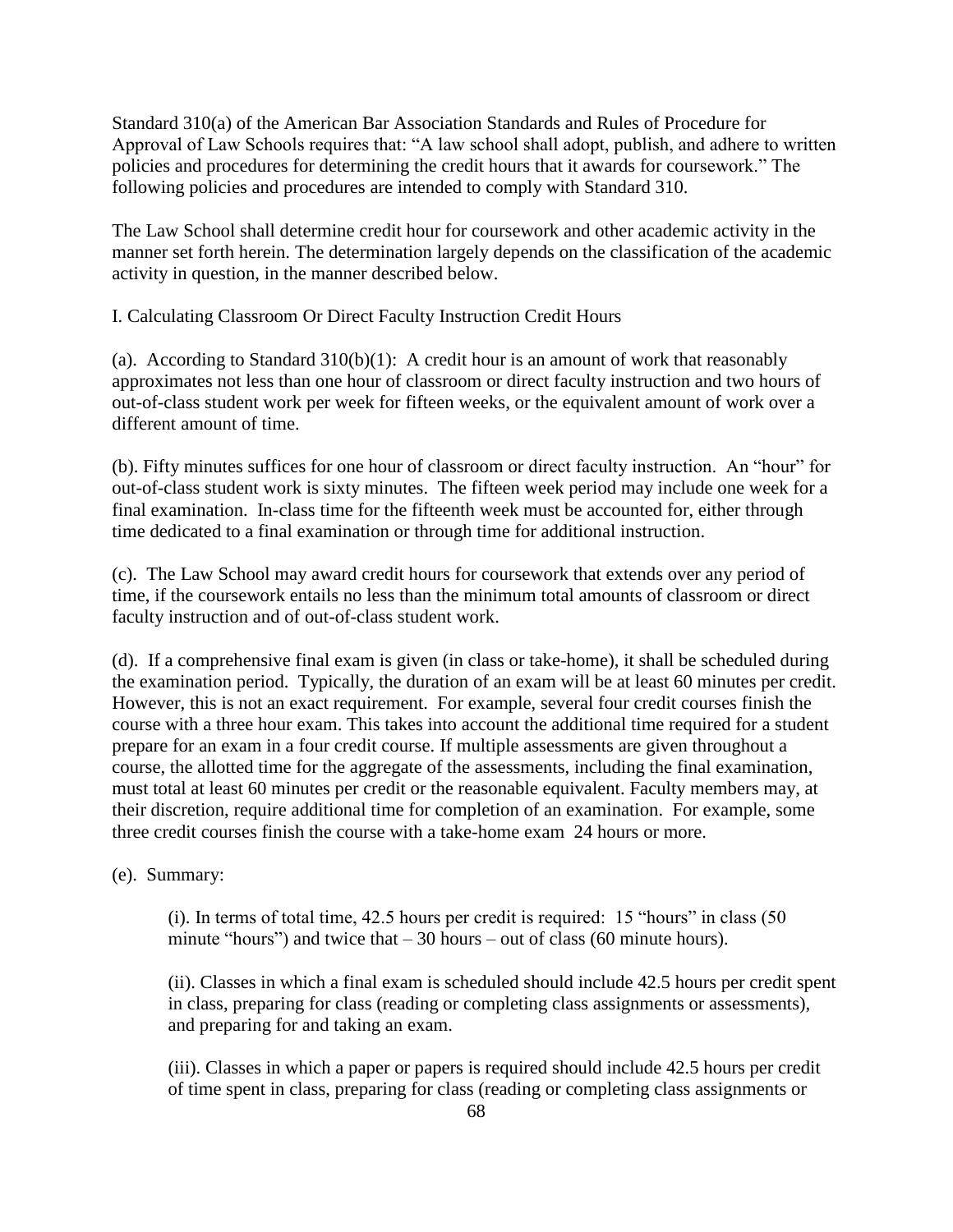assessments), and researching and writing the required paper(s). This includes seminar courses.

(iv). For courses that do not meet on a weekly basis, the total hours of classroom and out-of-class student work shall total at least 42.5 hours per credit.

(v). Any faculty member who must miss a regularly scheduled class session for any reason must schedule a make-up class of equal time, live or on-line.

II. Calculating Out-Of-Class Student Work Hours

(a). Out-of-class student work may include, but is not limited to: reading assignments, additional reading of treatises and course related materials, case briefing, written assignments other than examinations, problem sets, participating in out-of-class simulations and role playing exercises, research assignments, posting to an on-line discussion board, court or other observations, meetings with the instructor, practice questions and practice exams, CALI exercises, participating in study groups, review sessions, and other work that assists in the comprehension of course content, such as outlining and studying for examinations. The criteria for estimating out of class work will be set by the Faculty.

(b). All faculty shall submit their syllabi to the Associate Dean. In so doing, the course instructor certifies that the class time and outside work reasonably approximates the requirements of Standard 310(b)(1).

(c). The Associate Dean shall keep all course syllabi on file and review them on a regular basis to determine whether assignments and outside work complies with Standard 310(b)(1).

III. Calculating Credit Hours For Online Learning Classes

(a). Students may receive credit to the extent allowed by ABA Standards for online learning courses that are in compliance with ABA Standards.

(b). Online learning courses shall require at least 42.5 hours of student work per credit, consistent with Standard 310(b)(1).

(c). The Associate Dean shall collect and review online learning course syllabi on a regular basis to determine whether such courses comply with Standard 310(b).

IV. Calculating Credit Hours for Clinics, Externships, and Semesters-in Practice

(a). According to Standard  $310(b)(2)$ : A credit hour is an amount of work that reasonably approximates not less than one hour of classroom or direct faculty instruction and two hours of out-of-class student work per week for fifteen weeks, or the equivalent amount of work over a different amount of time. However, there is no minimum requirement amount of in-class instruction required. Compliance with Standard 310(b)(2) requires instead "at least an equivalent amount of work as required in [Standard  $310(b)(1)$ ]."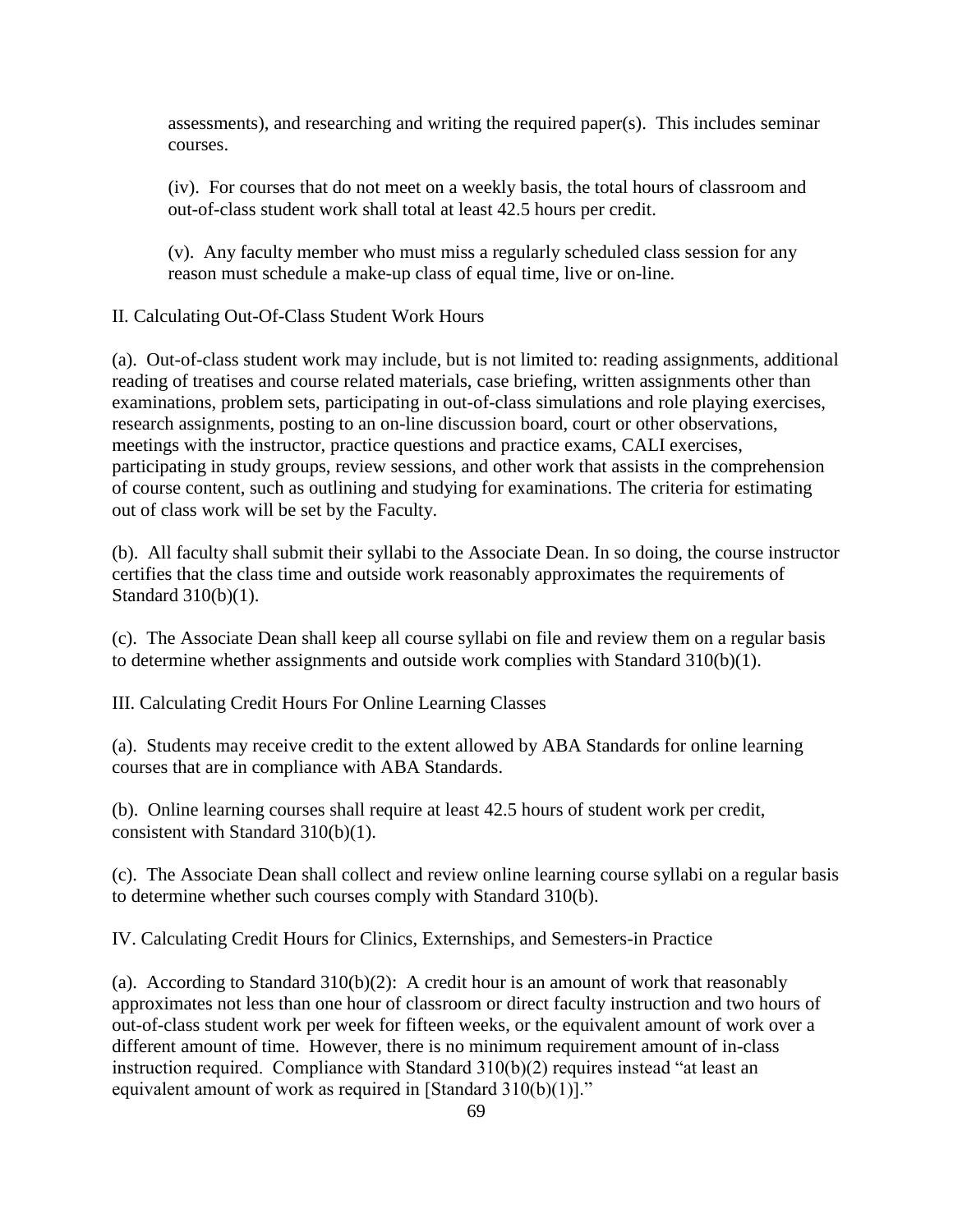(b). The requirement of 42.5 hours per credit may include time spent in class, performing field placement or clinic work, preparing for class or completing class assignments (e.g., reflective writing assignments), and preparing for and taking an exam, if applicable. Credit granted for such a course shall be commensurate with the time and effort required and the anticipated quality of the educational experience of the student.

(c). Students enrolled in clinical courses, externships, and semesters-in practice must complete required hours in accordance with established clinic, externship and semester-in practice policies. Credit may be withheld for any student who fails to comply with this requirement.

V. Calculating Credit Hours For Independent Research Projects or Directed Study

(a). A student may earn up to two units of academic credit per semester and up to four units of academic credit in total through a directed research project under the supervision of a full-time faculty member or a director of an institute. To earn directed research credit, a student must submit an individually authored paper to the supervising professor or director. Students must complete the equivalent of 42.5 hours of work per credit. As a general rule, one credit may be awarded for a paper that is at least 3000 words long; two credits may be awarded for a paper that is at least 5500 words long. With the approval of the supervising professor or director, students may write more than one shorter paper to receive these credits, as long as each paper is at least 1500 words long and the total word count of the papers meets the 3000 or 5500 word requirement. The student and supervising professor or director must agree in advance on the number of credits to be earned for any semester and on other details of the project. The student must then register for the number of directed research credits to be earned for that semester. The supervising professor or director is to submit a letter grade for the student upon completion of the project.

(b). For students undertaking an Independent Research Project or Directed Study, the supervising faculty member shall submit to the Registrar a form at the end of the project, certifying that based on the work product of the student, the faculty member estimates that the student worked at least 42.5 hours per credit awarded. The Registrar's office will retain the forms. Credit may be withheld for any student who fails to comply with this requirement.

VI. Calculating Credit Hours For Journal and Law Review Participation

(a). Students must complete a minimum of 42.5 hours of work per credit.

(b). The criteria for estimating Law Review work will be set by the Faculty Advisor(s) of the Law Review.

VII. Calculating Credit Hours For Co-Curricular Competitions (e.g., Moot Court, and Trial Advocacy Competitions)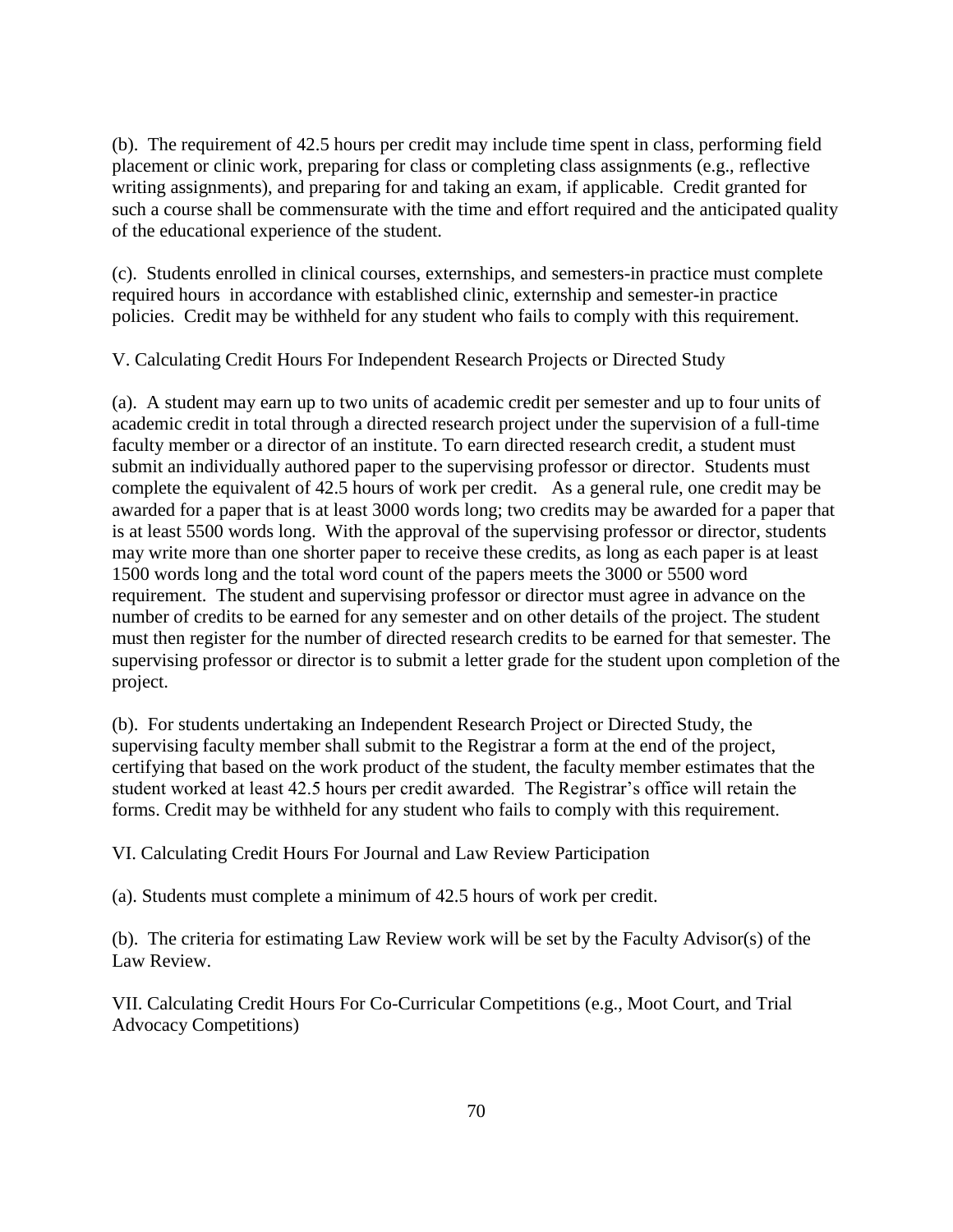(a). Students may participate in co-curricular competitions without receiving credit. If the student wishes to receive academic credit, the student shall do so through an Independent Research Project.

(b). Students must complete a minimum of the equivalent of 42.5 hours of work per credit. As in V.B, the supervising faculty member shall submit to the Registrar a form at the end of the competition, certifying that based on the work product of the student, the faculty member estimates that the student worked at least 42.5 hours per credit awarded. The Registrar's office will retain the forms. Credit may be withheld for any student who fails to comply with this requirement.

## VIII. Course Approval

(a). All proposals for new courses must include a paragraph justifying the number of credits to be awarded, including a description of both classroom hours and the estimate of out-of-class work. The Curriculum Committee must assess this information when determining how many credit hours should be granted for the course or other academic activity. In approving new courses, the Curriculum Committee will determine whether the number credits to be awarded complies with Standard 310(b).

(b). The Chair of the Curriculum Committee and the Associate Dean shall keep these forms on file.

## **ARTICLE VIII. DISABILITY POLICIES.**

#### **Section 801. Disability Accommodations.**

(a) *General.* The law school endeavors to assist students with disabilities to complete law school successfully and will permit students with documented disabilities reasonable accommodations necessary to enable students to undertake the prescribed course of study.

(b) *Availability of Accommodations.* The law school will permit suitable accommodations concerning class schedule, examinations, and other services, on an individual basis. Such accommodations will at all times be consistent with the school's educational mission.

(c). *Request for Accommodations.* All requests for accommodations must be filed with the Assistant Dean of Students no fewer than thirty (30) days in advance of the date for which accommodations are requested. The Assistant Dean of Students may approve those timely requested accommodations which are reasonable under the circumstances and consistent with the School's educational function. Accommodations provided for individuals with temporary disabling conditions may be subject to periodic review.

(d). *Documentation Requirements.* Students desiring academic accommodations on account of a disability must have an evaluation by a physician or state-licensed medical or psychological professional. Students requesting accommodations and/or support services must provide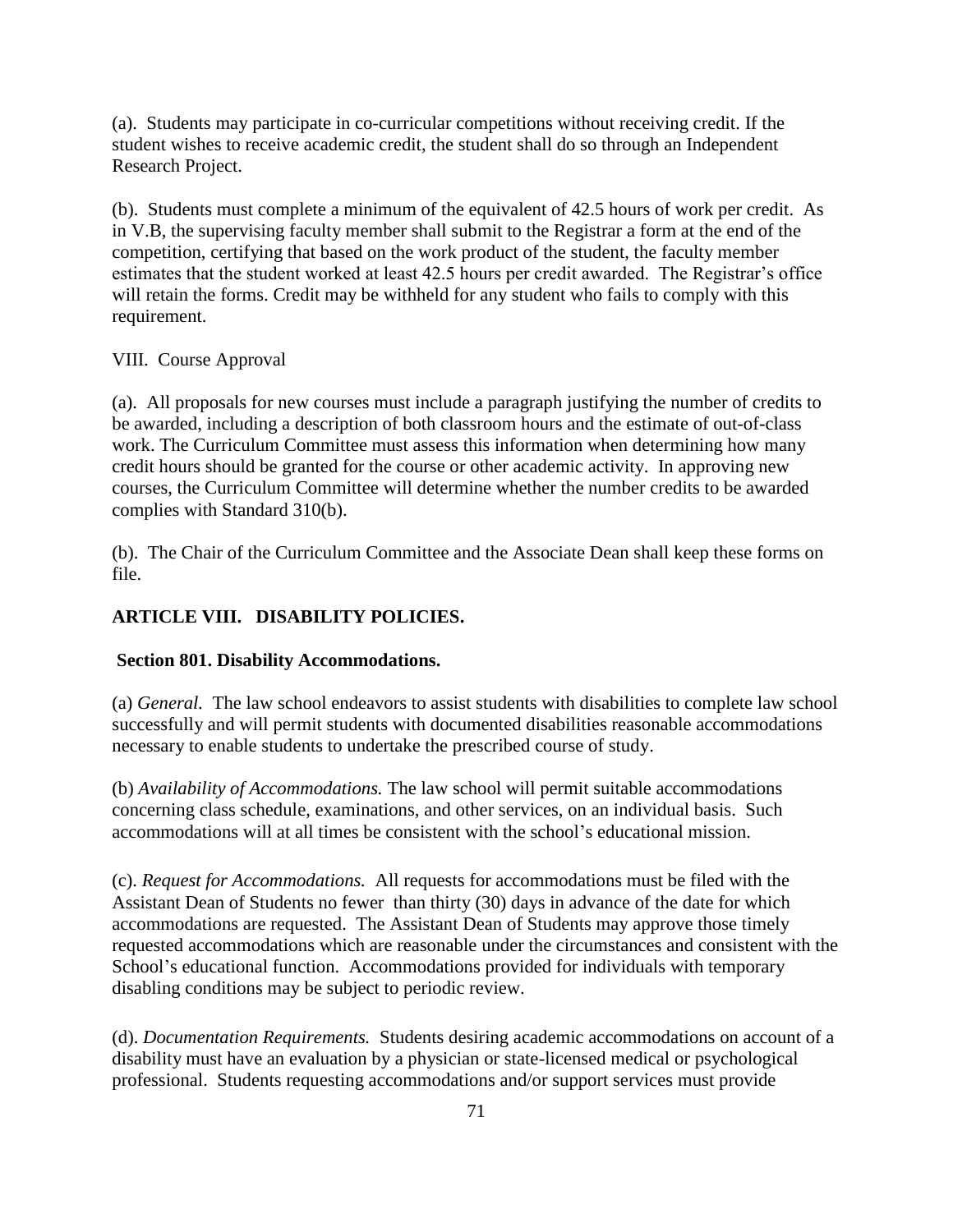documentation of the disability that substantially limits a major life activity. In order to accurately determine the appropriate accommodations, the documentation should be current and reflective of the student'ss current functioning. In all cases, the documentation should be appropriate to the anticipated setting. Documentation of disabilities must include, but not be limited to, the following:

(i). Name, title, and professional credentials of the evaluator: The evaluator should have training and expertise with the particular medical condition identified. The area of specialization as well as the state in which the individual practices must be included. All reports must be signed and dated.

(ii). Diagnosis/assessment: A current medical diagnosis including appropriate medical reports, relevant medical history, and a clinical summary should be provided. These assessments should validate the need for accommodations based on the impact of the student's disability and level of functioning in an educational setting.

For all psychiatric disabilities, including learning disabilities, a complete diagnosis must be provided with an accompanying description of the specific symptoms the student experiences. This diagnosis should be based upon a comprehensive clinical interview and psychological testing.

(iii). Evaluation of impact: Documentation should indicate a substantial limitation and should include any prior history of accommodations. A complete description of the impact on academic functioning of the student's symptoms must be provided. Descriptions of impact upon study skills, classroom behavior, test-taking, and organizing research would be examples of academic functioning.

(iv). Recommendations for Accommodations: Documentation should indicate reasonable accommodations specific to the diagnosed disability with an explanation as to why each accommodation is recommended. Academic accommodations which are recommended must be related to the diagnostic information and its impact upon student functioning.

#### **Section 802. Disability Discrimination Grievance Procedure.**

Roger Williams University, including its School of Law, ("University") has adopted this grievance procedure to assist in facilitating resolution of complaints alleging disability discrimination in violation of Section 504 of the Rehabilitation Act of 1973 ("Section 504"). The University has designated Diana Proto, Director of Student Conduct & Conflict Resolution, to coordinate its efforts to comply with Section 504. Contact information is as follows: Diana Proto, Director of Student Conduct & Conflict Resolution, Roger Williams University, One Old Ferry Road, Bristol, RI 02809, Telephone: 401-254-3533, dproto@rwu.edu.

#### Initial Discussion: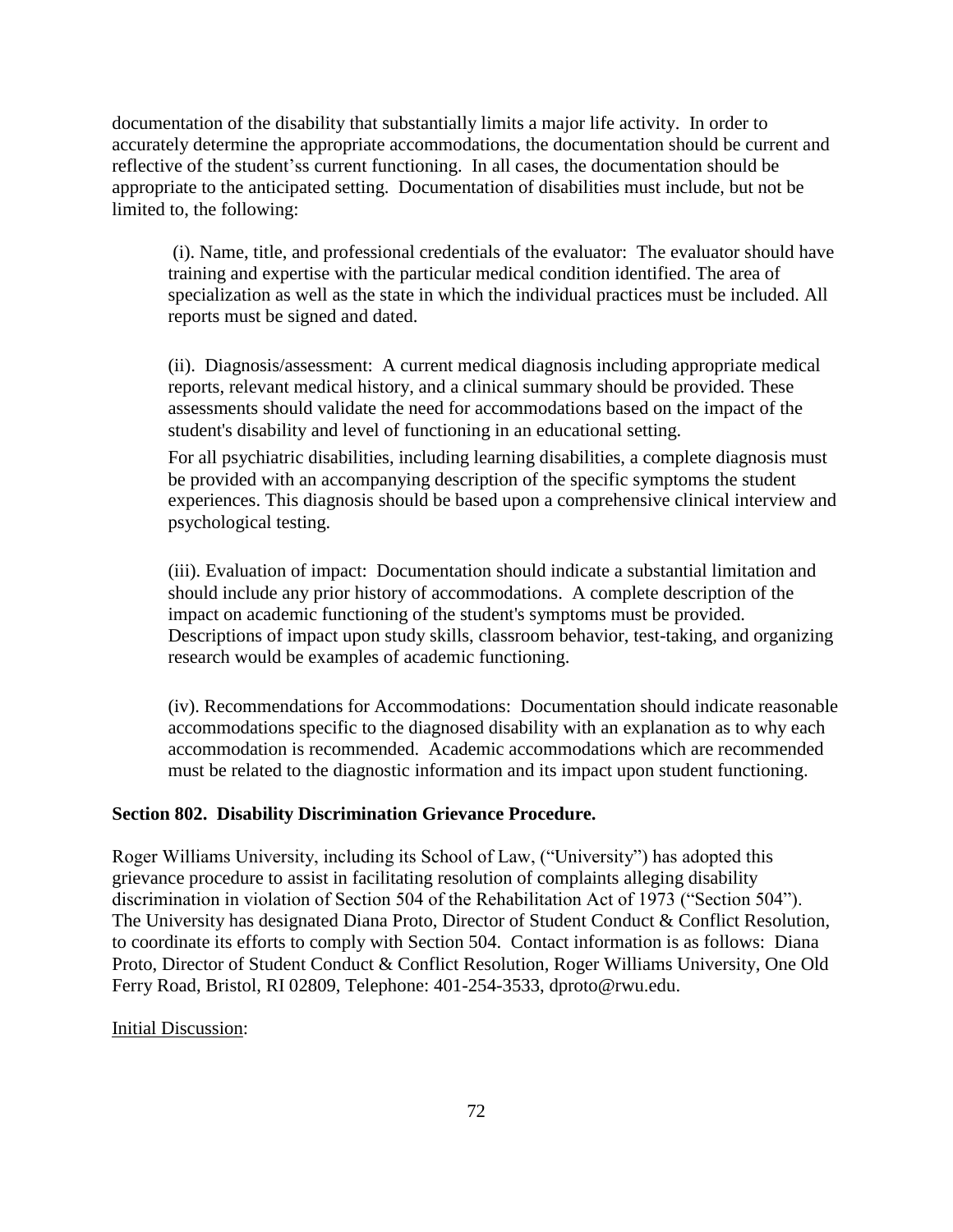An individual with a concern relating to his or her disability should first discuss the matter orally with the appropriate responsible department listed below that will attempt to resolve the individual's concern.

- Roger Williams University students should consult with Student Accessibility Services.
- Roger Williams University School of Law students should first consult with the Assistant Dean of Students of the School of Law. If the student is not satisfied with the resolution proposed by the Assistant Dean of Students, the student should then consult with the Associate Dean of Academic Affairs of the School of Law.
- University employees should consult with the Department of Human Resources.

### Informal Resolution:

If the individual is not satisfied with the resolution proposed by the appropriate responsible department listed above, the individual should discuss the matter orally with the Coordinator. Individuals who are not satisfied with the resolution proposed by the Coordinator may file a formal grievance following the procedures set forth below.

## Formal Grievance Procedure:

An individual may file a formal grievance with the Coordinator after attempting to resolve his or her concern orally with the appropriate responsible department listed above and the Coordinator. The formal grievance should be filed as soon as practicable. For example, students should file a formal grievance during the academic semester in which the concern arose, and employees should file a formal grievance within thirty (30) calendar days in which the concern arose. The grievance must be in writing and include the following: (i) the individual's name, address, email address, and telephone number; (ii) a full description of the individual's concern; (iii) a description of the efforts made to resolve the concern orally through the appropriate responsible department listed above and the Coordinator; and (iv) a statement of the remedy requested. Upon receipt of the grievance, the Coordinator will provide the individual with written notice acknowledging its receipt and promptly initiate an investigation. Upon completion of the investigation, the Coordinator will prepare and transmit a written reply to the individual and the party(ies) against whom the grievance is directed within thirty (30) calendar days of the filing of the grievance, unless additional time is needed, at which time the Coordinator will notify the individual and the party(ies) against whom the grievance is directed.

## U.S. Department of Education Contact Information:

Individuals may always contact the following regarding allegations of disability discrimination in violation of Section 504:

- Assistant Secretary for Civil Rights, U.S. Department of Education, Office for Civil Rights, 400 Maryland Avenue, SW, Washington, DC 20202-1100, Telephone: 1-800- 421-3481; or
- Boston Office, Office of Civil Rights, U.S. Department of Education, 33 Arch Street, Suite 900, Boston, MA 02110-1491, Telephone: 617-289-0111.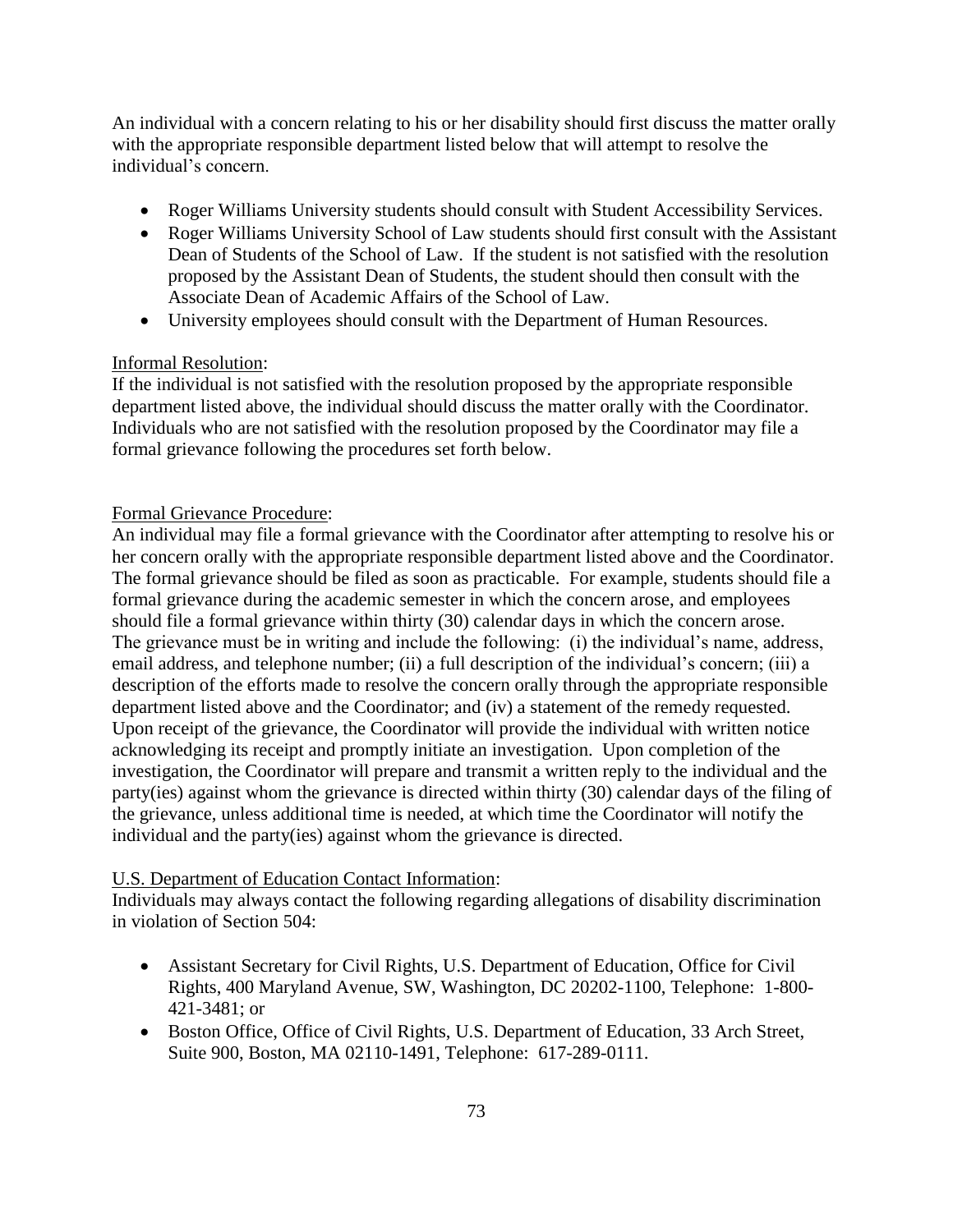## **FORMS**

# **FORM AC ONE**

# PETITION FOR REINSTATEMENT FOLLOWING ACADEMIC DISMISSAL

| IN THE MATTER OF                                                                                                              |        |
|-------------------------------------------------------------------------------------------------------------------------------|--------|
| (Student's Name, Petitioner)                                                                                                  |        |
| PETITION FOR REINSTATEMENT FOLLOWING ACADEMIC DISMISSAL:                                                                      |        |
|                                                                                                                               |        |
| (Name of student) (year)                                                                                                      | (term) |
| semester 20______ he or she had an academic average of ______ and was dismissed for poor                                      | (GPA)  |
| scholarship by the Office of the Dean by letter dated $\frac{20}{(month-day)}$ (year)                                         |        |
|                                                                                                                               |        |
| 2. Petitioner possesses the requisite ability to achieve satisfactory performance in law school for<br>the following reasons: |        |

(Here state the reasons for poor performance. If medical or psychological incapacity to take examinations or to finish a paper is claimed, petitioner must attach signed statements from attending physician, psychiatrist, or hospital records showing admission, etc. in support of medical or psychological claims.)

Date:\_\_\_\_\_\_\_\_\_\_\_\_\_\_\_\_\_\_\_\_\_\_\_\_, 20\_\_\_\_\_\_ (month-date) (year)

SIGNED:

(Petitioner)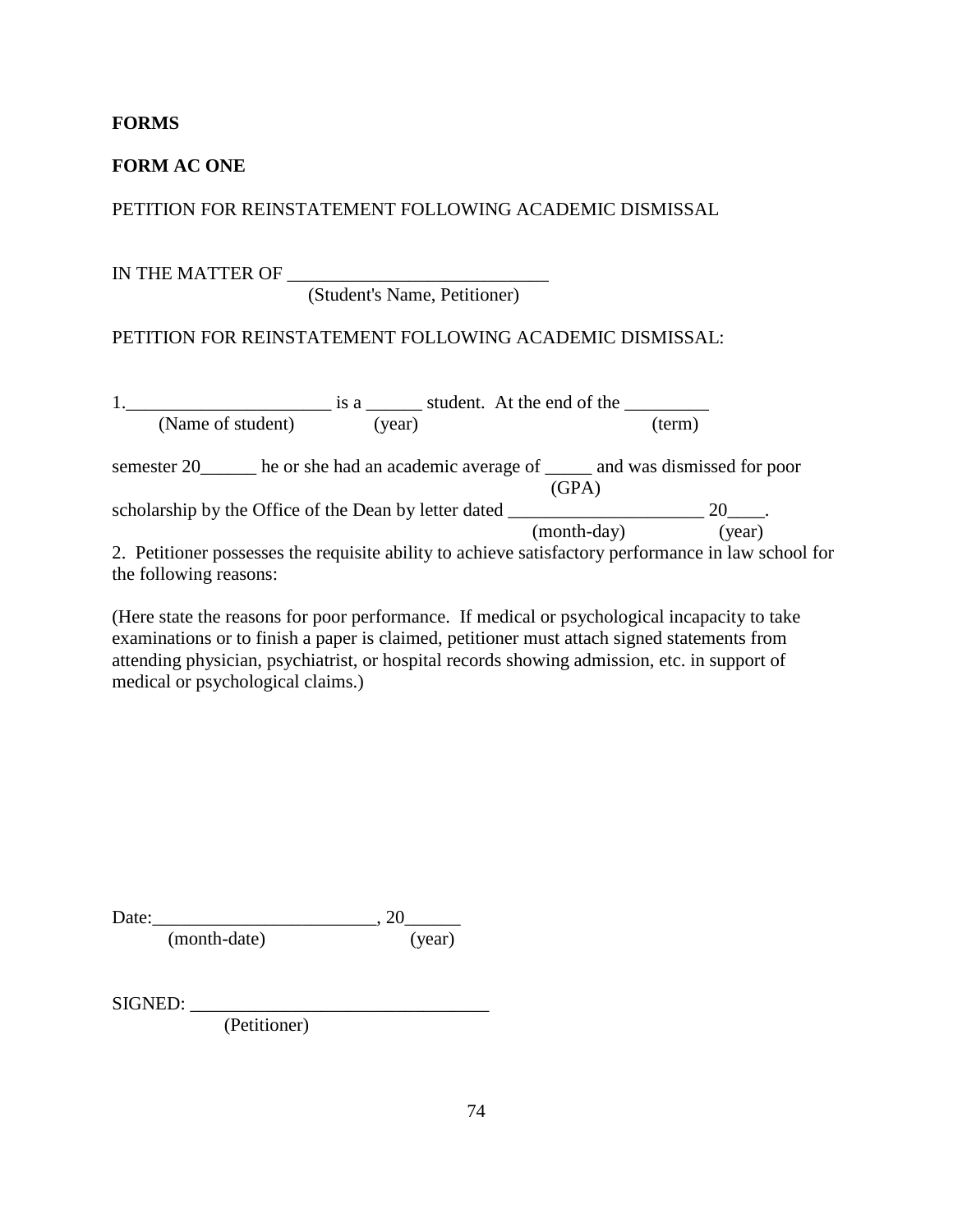# **FORM AC TWO**

PETITION FOR VARIANCE FROM ACADEMIC CODE

IN THE MATTER OF \_\_\_\_\_\_\_\_\_\_\_\_\_\_\_\_\_\_\_\_\_\_\_\_\_\_\_\_\_\_\_\_\_\_\_\_

(Student's Name, Petitioner)

PETITION FOR VARIANCE FROM ACADEMIC CODE

1. \_\_\_\_\_\_\_\_\_\_\_\_\_\_\_\_\_\_ is a \_\_\_\_\_\_\_\_\_\_ student. At the end of the \_\_\_\_\_\_\_\_\_\_\_\_\_ 20\_\_\_\_ , (Name of Student) (year) (semester) (year) he (she) had an academic average of \_\_\_\_\_\_\_ . (GPA)

2. Petitioner requests a variance from Section \_\_\_\_\_\_\_\_\_\_\_ of the Academic Code for the (Code Number)

following reasons:

(Here state such equitable factors as are necessary to support a variance from the Academic Code provision.)

3. The authority for this variance is Section \_\_\_\_\_\_\_\_\_ of the Academic Code. (Code Number)

DATED: \_\_\_\_\_\_\_\_\_\_\_\_\_\_\_\_20\_\_\_\_ SIGNED: \_\_\_\_\_\_\_\_\_\_\_\_\_\_\_\_\_\_\_\_\_\_\_\_\_\_\_\_\_\_\_ (month-date) (year) (Petitioner)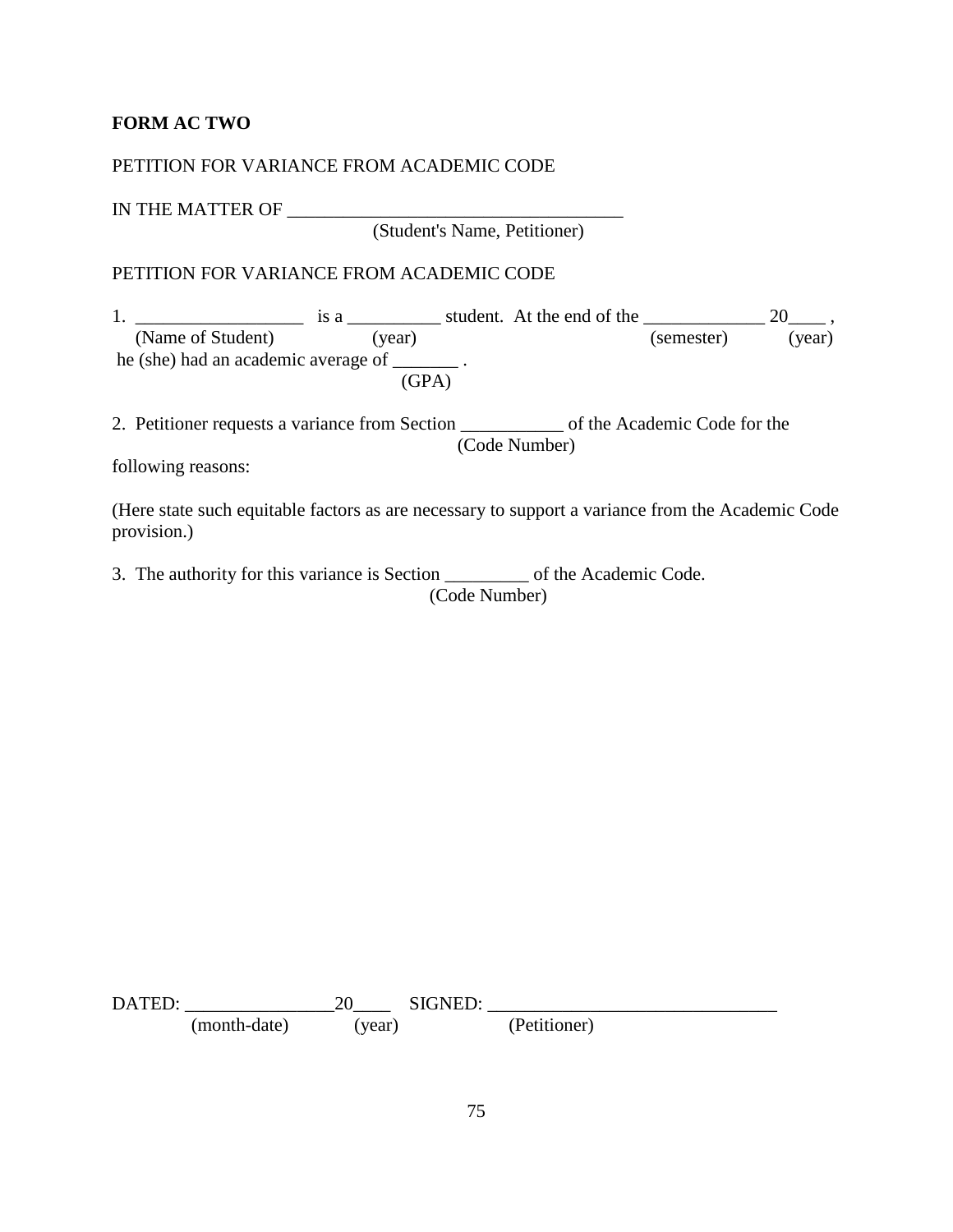# **FORM AC THREE**

## APPEAL FROM THE ASSOCIATE DEAN

IN THE MATTER OF \_\_\_\_\_\_\_\_\_\_\_\_\_\_\_\_\_\_\_\_\_\_\_\_\_\_\_\_\_\_

(Student's Name, Petitioner)

## PETITION FOR APPEAL FROM DECISION OF THE ASSOCIATE DEAN

|                        | is a  |        | student. At the end of the |            | he/she |
|------------------------|-------|--------|----------------------------|------------|--------|
| (Name of Student)      |       | (Year) |                            | (semester) | (vear) |
|                        |       |        |                            |            |        |
| an academic average of |       |        |                            |            |        |
|                        | (GPA) |        |                            |            |        |

2. On \_\_\_\_\_\_\_\_\_\_\_\_\_\_ 20\_\_\_\_ he/she appealed to the Associate Dean for the following relief: (date)

(Here state the nature of the relief requested from the Academic Code, citing the specific code provision).

3. On \_\_\_\_\_\_\_\_\_\_\_\_\_\_\_\_\_ 20\_\_\_\_ the Office of the Associate Dean issued the following decision. (date)

(Here describe the Associate Dean's decision and attach as an exhibit any letter from the Associate Dean).

4. The Associate Dean's decision should be overturned for the following reasons:

(Here set out specified code provisions that show that the Associate Dean's ruling should be overturned).

DATED:\_\_\_\_\_\_\_\_\_\_\_\_\_\_\_\_\_\_\_\_\_\_20\_\_\_\_\_\_ SIGNED:\_\_\_\_\_\_\_\_\_\_\_\_\_\_\_\_\_\_\_\_\_ (month-date) (year) (Petitioner)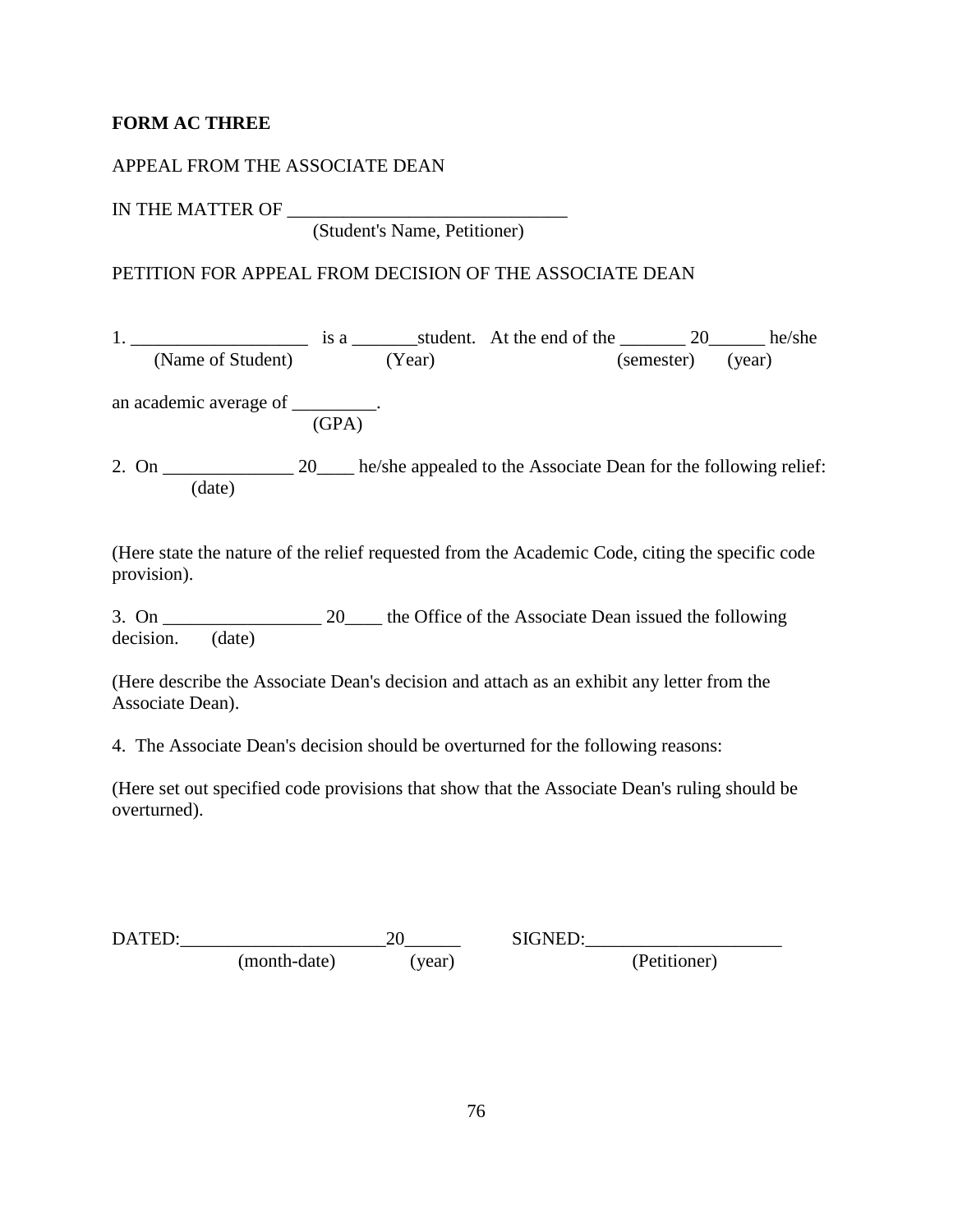# **FORM AC FOUR**

# PETITION FOR RELIEF FROM THE RULES ON ATTENDANCE

IN THE MATTER OF \_\_\_\_\_\_\_\_\_\_\_\_\_\_\_\_\_\_\_\_\_\_\_\_\_\_\_\_\_

## **PETITION**

1. \_\_\_\_\_\_\_\_\_\_\_\_\_\_\_\_\_\_ is a \_\_\_\_\_\_\_\_\_\_\_\_\_\_\_\_\_\_\_\_\_\_ student. In a letter dated \_\_\_\_\_\_\_\_\_\_, (Name of Student) (Year) the petitioner was advised that he or she was in violation of the rules on attendance established in Section 601 of the Academic Code. Specifically, the student missed more than twenty percent of the classes in Section \_\_\_\_\_\_\_\_\_ of \_\_\_\_\_\_\_\_\_\_\_\_\_\_\_\_\_\_\_\_\_\_\_\_\_\_\_\_, taught by Professor (Section #) (Course Name)

2. Petitioner violated the rules on attendance for the following reasons:

(Here state the reasons for each absence and attach suitable documentation of the reasons.)

Date: \_\_\_\_\_\_\_\_\_\_\_\_\_\_\_\_\_\_\_\_\_\_\_\_\_\_\_\_\_, 20\_\_\_\_\_ (Month - Date) (Year)

 $\frac{1}{2}$ 

 $SIGNED:$ 

(Petitioner)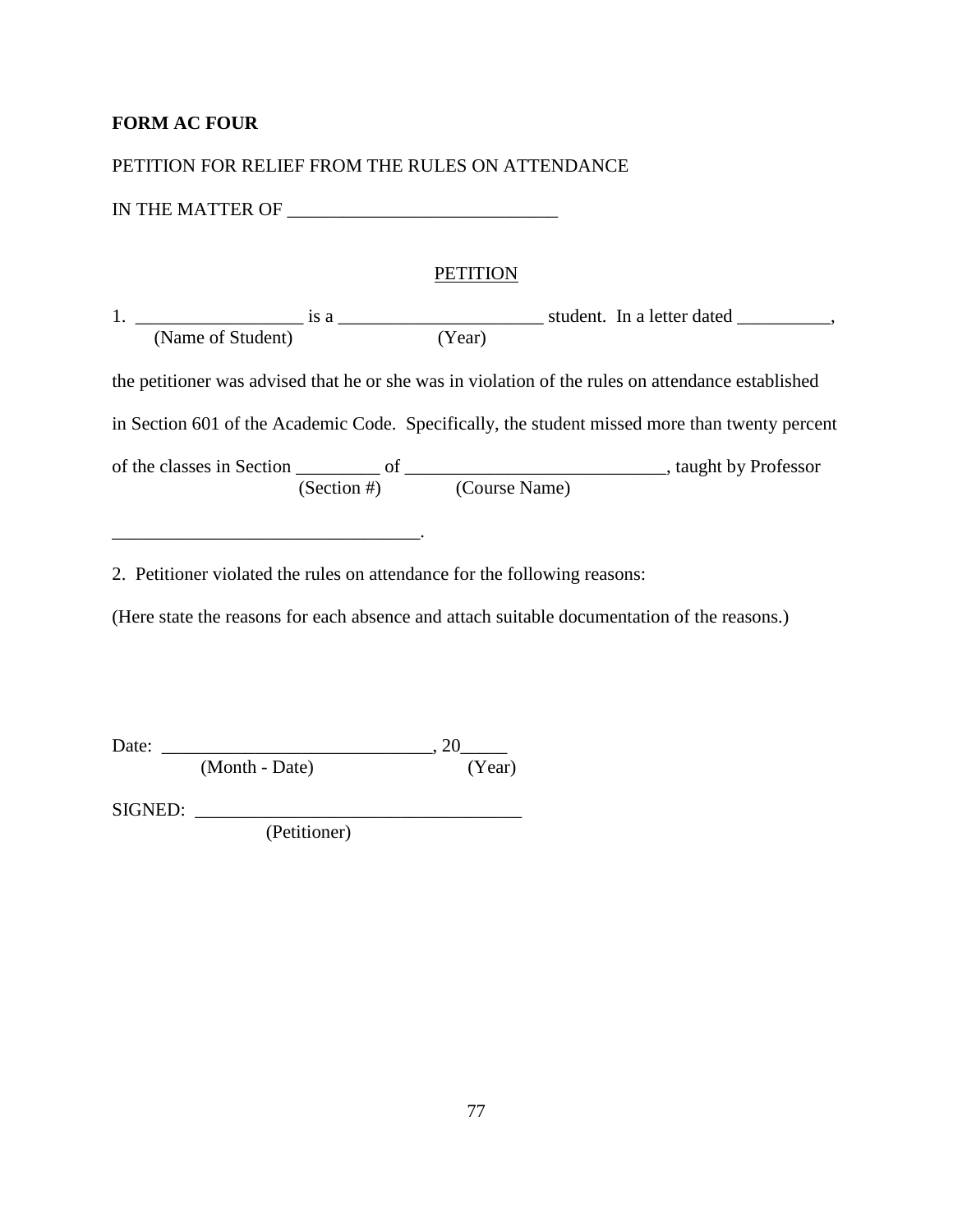# **ROGER WILLIAMS UNIVERSITY SCHOOL OF LAW HONOR CODE**

# **I. SCOPE**

This Honor Code ("Code") applies to any student who has received an offer of admission to Roger Williams University School of Law ("Law School"), or who has been accepted for enrollment in one or more classes offered by the Law School, and who has subsequently enrolled. This Code applies to conduct that occurs in connection with a student's application for admission to the Law School, through graduation, expulsion, voluntary withdrawal or academic dismissal not followed by reinstatement. It also applies to a student on a leave of absence, visiting another institution, or who, although still enrolled at the Law School, is not attending classes.

# **II. PROHIBITED CONDUCT**

- 1. **Prohibited Conduct:** The following conduct by a student is prohibited by the Code ("Prohibited Conduct") and serves as the basis for a complaint against, and sanction upon, a student, or a person who was a student when such conduct took place.
	- a) **Academic Dishonesty**: dishonesty in any academic pursuit. Examples of Academic Dishonesty include but are not limited to: giving or receiving unauthorized assistance in the preparation of work product for any course or program at, or under the auspices of, the Law School; giving or obtaining any unfair academic advantage; plagiarizing, misappropriating, or failing to acknowledge the ideas or written work of another; and destroying, removing, or defacing library materials or other materials intended to be made available to students.
	- b) **Misuse of Property**: destruction, theft, misappropriation, or misuse of property of the Law School or University, property belonging to any member of the Law School or University community, or property at any place where an activity under the auspices of the Law School or University is taking place, including but not limited to any place where a student may be working pursuant to a public interest placement, internship, externship or clinic.
	- c) **Disruption of Activities**: the intentional disruption of academic, co-curricular, or social activities conducted under the auspices of the Law School.
	- d) **Harassment**: any act committed recklessly, knowingly, or purposely to harass, threaten, frighten, cause physical injury, or cause severe emotional distress to any member of the Law School community or any community in which a student is studying or working under the auspices of the Law School, including but not limited to work at public interest placements, internships, externships and clinics.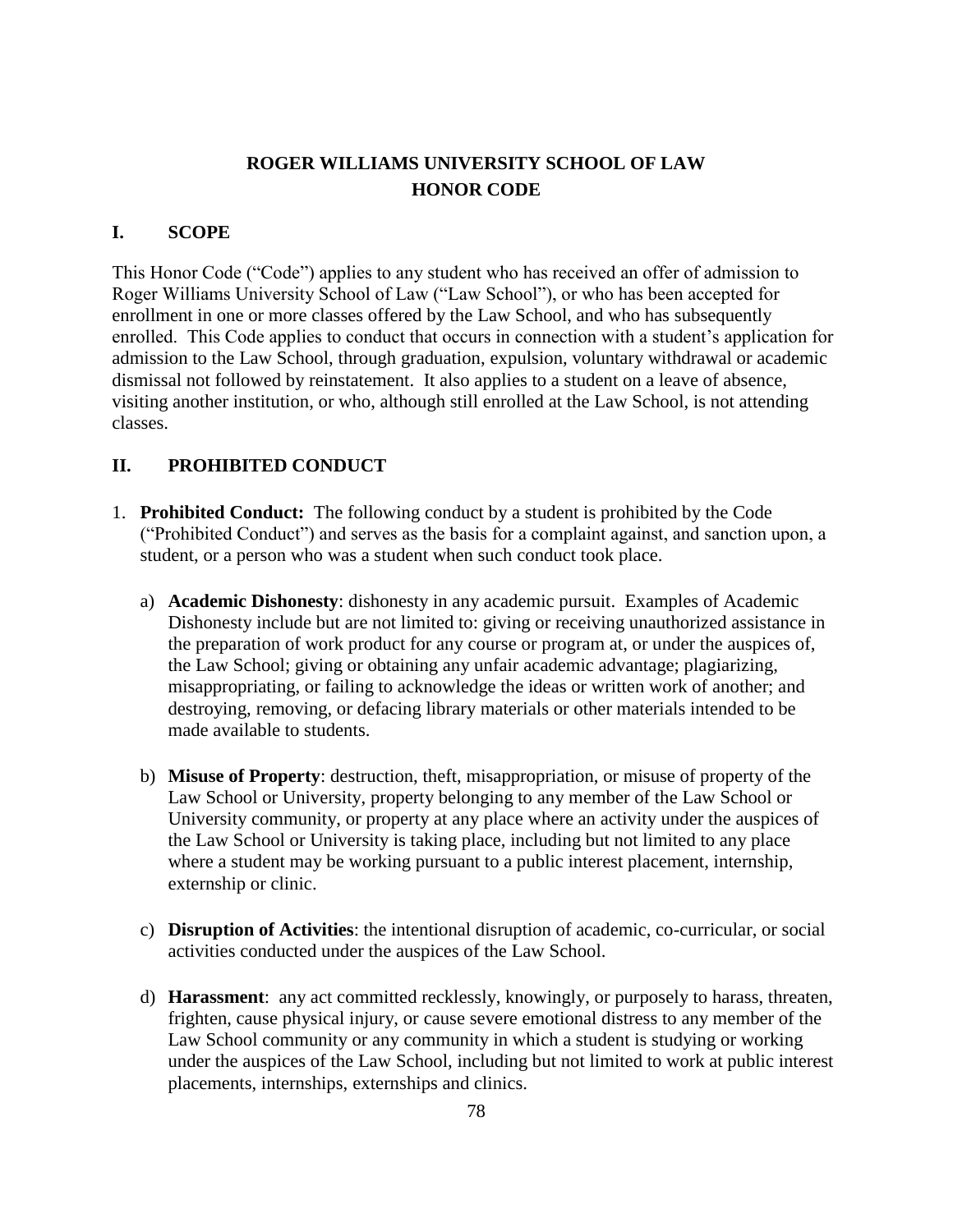- e) **Discrimination**: any action against any member of the Law School community on the basis of race, religion, sex, sexual orientation, gender identification, gender presentation, or disability.
- f) **Disclosure of Confidential Information**: the disclosure without proper authorization of any confidential information. Confidential information means information gained by a student through participation or involvement in any employment, course, or activity under the auspices of the Law School, including but not limited to work at public interest placements, internships, externships and clinics, which a student knows or should know to have been provided in confidence.
- g) **Misrepresentation**: any misstatement of a fact with the intent to deceive any person in connection with official business of the Law School, any officially recognized student organization, or any activity sponsored by the Law School, including but not limited to work at public interest placements, internships, externships and clinics. Intentionally falsifying any school document or record, including but not limited to an attendance record, constitutes misrepresentation.
- h) **Failure to Report**: (1) A student who has personal knowledge of Prohibited Conduct and fails to report it. **(2) Safe Harbor for Failure to Report.** If a student seeks advice from the Honor Board Chair or from the Associate Dean about whether a particular situation amounts to a violation of the Honor Code, and the Honor Board Chair or the Associate Dean answers in the negative, the student cannot be penalized for Failure to Report.
- i) **Refusal to Cooperate**: the failure of a student to cooperate with an investigation or hearing by a disciplinary panel when properly requested to do so.
- j) **Violation of Administrative Rules**: the failure of a student to comply with rules, regulations, and orders regarding student conduct authorized and publicized by the administration or faculty of the Law School or authorized and publicized at any place where a student may be working or studying under the auspices of the Law School, including but not limited to any place where a student may be working pursuant to a public interest placement, internship, externship or clinic.
- k) **Attempt to Engage in Prohibited Conduct**: any effort to engage in Prohibited Conduct.
- l) **Combination or Agreement to Engage in Prohibited Conduct**: any combined effort or agreement between two or more persons to engage in Prohibited Conduct.
- m) **Criminal Proceedings that Raise Questions About Character:** a conviction or plea of no contest by a student under federal or state law to a crime punishable by incarceration where such crime raises a substantial question regarding the student's honesty,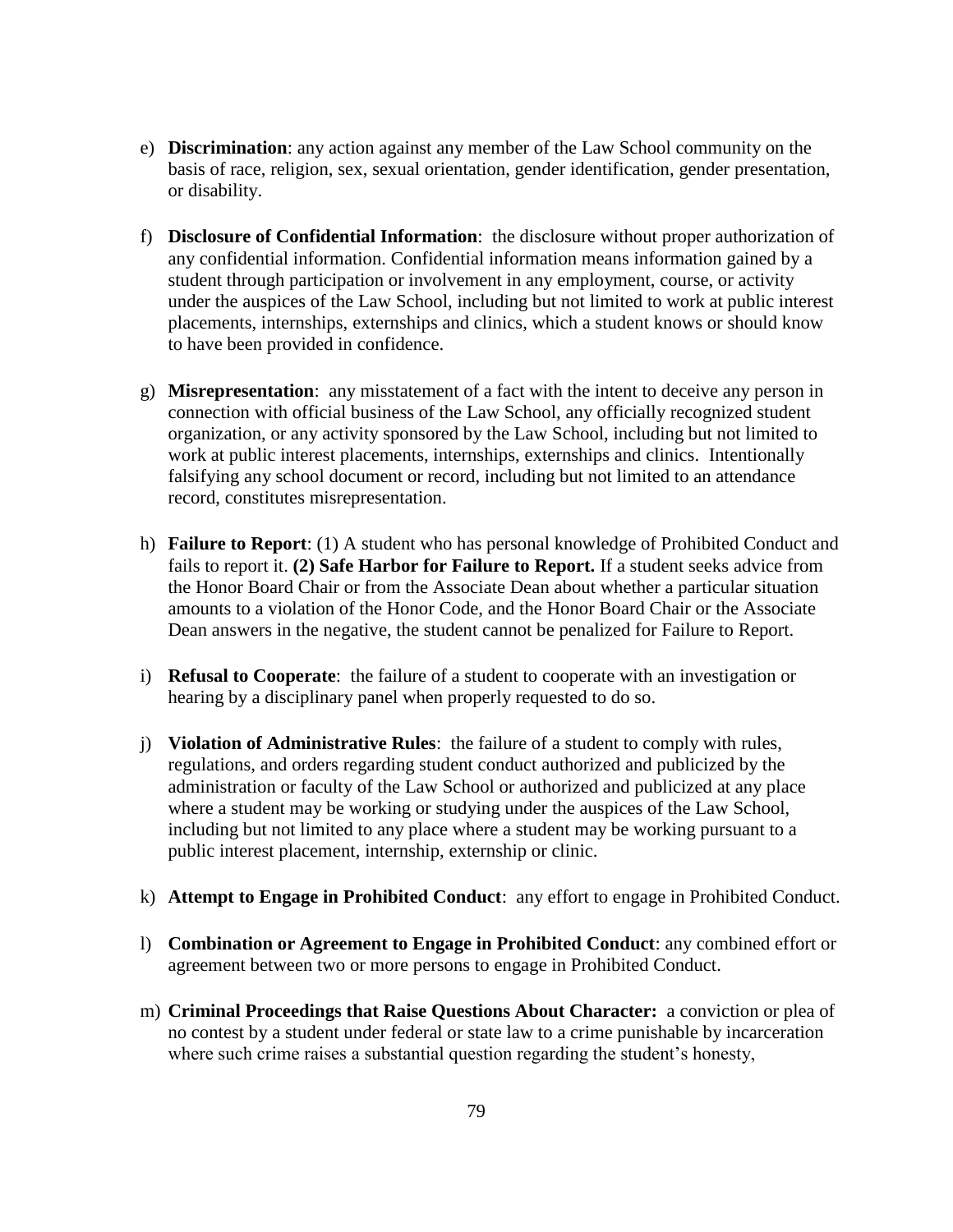trustworthiness, or fitness as a lawyer. Such conduct is prohibited whether or not a punishment of incarceration is actually imposed.

- n) **Abuse or Obstruction of Honor Board Process**: any action involving abuse or obstruction of the Honor Board process. Such action would include but is not limited to: (i) repeatedly filing complaints found to be frivolous by a unanimous decision by the Associate Dean, the Honor Board Advisor, and the Chair of the Honor Board; (ii) interfering with the panel's investigation; (iii) threatening or intimidating witnesses; (iv) failing to respond to correspondence from the panel; (v) concealing evidence; (vi) failing to comply with Honor Board rules or instructions from the panel; and (vii) not complying with an Honor Board sanction. A violation under this section generally requires a showing of a pattern of such prohibited conduct. However, a single event may constitute a violation, if that event has a substantial adverse impact on the integrity of the Honor Code process.
- 2. **Sexual Misconduct/Gender-Based Misconduct**: Sexual Misconduct/Gender-Based Misconduct by a student is expressly prohibited and subject to procedures and sanctions under the University Student Handbook and this Honor Code, as follows:
	- a) **University Procedures:** Any member of the Law School or University community who has been a victim of, or witnessed, Sexual Misconduct/Gender Based Misconduct by a student should follow the procedures in the University Student Handbook [\(https://www.rwu.edu/student-handbook/sexual-misconduct-gender-based-misconduct](https://www.rwu.edu/student-handbook/sexual-misconduct-gender-based-misconduct-procedures)[procedures\)](https://www.rwu.edu/student-handbook/sexual-misconduct-gender-based-misconduct-procedures), rather than the procedures set forth in the Honor Code.
	- b) **Finding of Misconduct Communicated to Law School:** Any finding by the University that a student is responsible for Sexual Misconduct/Gender-Based Misconduct will be communicated to the Law School Associate Dean for Academic Affairs ("Associate Dean").
	- c) **Notation of Misconduct:** The Associate Dean or the Dean of Student Finance and Records will note the finding of Sexual Misconduct/Gender-Based Misconduct both in the student's permanent file and on the student's transcript. The transcript notation may not be expunged or removed.
	- d) **Reporting:** The Dean or the Dean's designee will report any Sexual Misconduct/Gender-Based Misconduct to any jurisdiction responsible for review of the character and fitness of the defendant for admission to the bar. The Dean or the Dean's designee will also report any Sexual Misconduct/Gender-Based Misconduct to any other law school or other institution of higher learning to which the defendant may apply for admission. The Dean or the Dean's designee may report any Sexual Misconduct/Gender-Based Misconduct in other circumstances, as appropriate.
- 3. **Non-Exclusiveness of Code:** In addition to the provisions of this Code, other mechanisms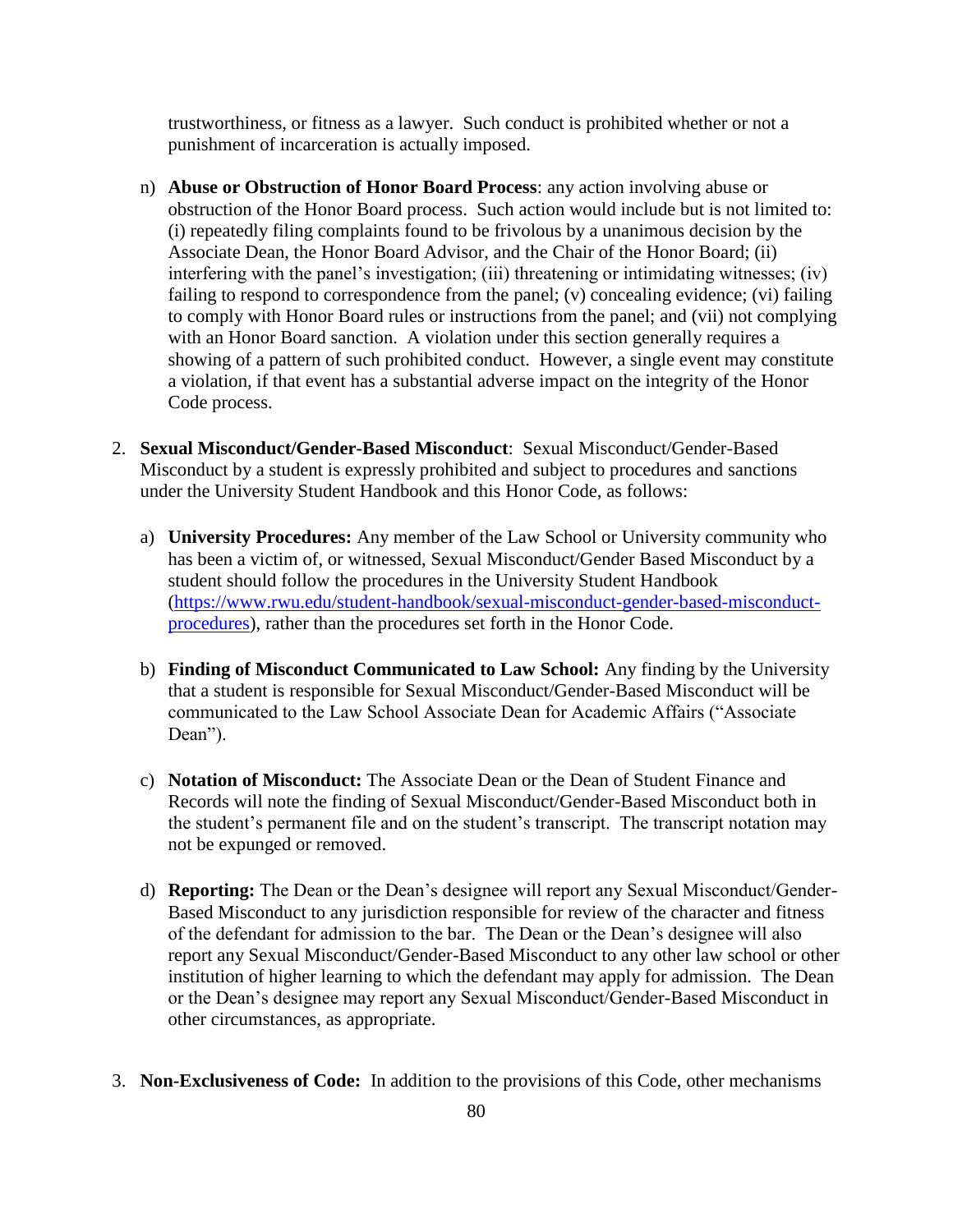and institutions may sanction various forms of Prohibited Conduct, as well as other misconduct by a student, including but not limited to the following:

- a) Failure to comply with course regulations or instructions may be sanctioned by the instructor of any course by a reduction in grade for an assignment or for the course, in addition to, or in place of, any sanctions pursuant to the Honor Code.
- b) Pursuant to Section 203 of the Academic Code, in emergency situations, the Dean, the Associate Dean, or the Dean of Students (or, in their absence, their designees) may suspend a student on an interim basis. Such suspension will occur if, in the judgment and sole discretion of the applicable Dean or designee, the student constitutes a danger to him/herself, to others, or to property, without regard to any proceedings pursuant to the Honor Code.
- c) Any violation of state or federal criminal law may subject the violator to arrest, trial, and punishment by the appropriate authorities, and any member of the Law School community who is victim of, or witness to, a criminal act by a student should contact the appropriate authority. Where such criminal acts are also Prohibited Conduct under the Code, the student is also subject to the Honor Code, and any victim or witness to criminal acts which are also Prohibited Conduct should also file a complaint pursuant to the Honor Code.
- d) Certain violations of common law, statutory, or regulatory duties may make the violator liable for damages, and any member of the Law School community harmed by the breach of a common law, statutory, or regulatory duty by a student may seek any available civil or administrative remedies against that student. Where such violations are also Prohibited Conduct under the Code, the student is also subject to the Honor Code, and such member of the Law School community should also file a complaint pursuant to the Honor Code.

### **III. SANCTIONS**

- 1. **Sanctions:** Sanctions for Prohibited Conduct will consist of one or more of the following:
	- a) Expulsion from the Law School;
	- b) Suspension from the Law School for a specific term;
	- c) Assignment of a lower grade, including F, in any course;
	- d) Involuntary withdrawal with prejudice from any course, seminar or special course;
	- e) Removal from any Law School program or activity or any program or activity under the auspices of the Law School;
	- f) A written reprimand;
	- g) An oral or written admonition; or
	- h) Continued attendance at the Law School with conditions.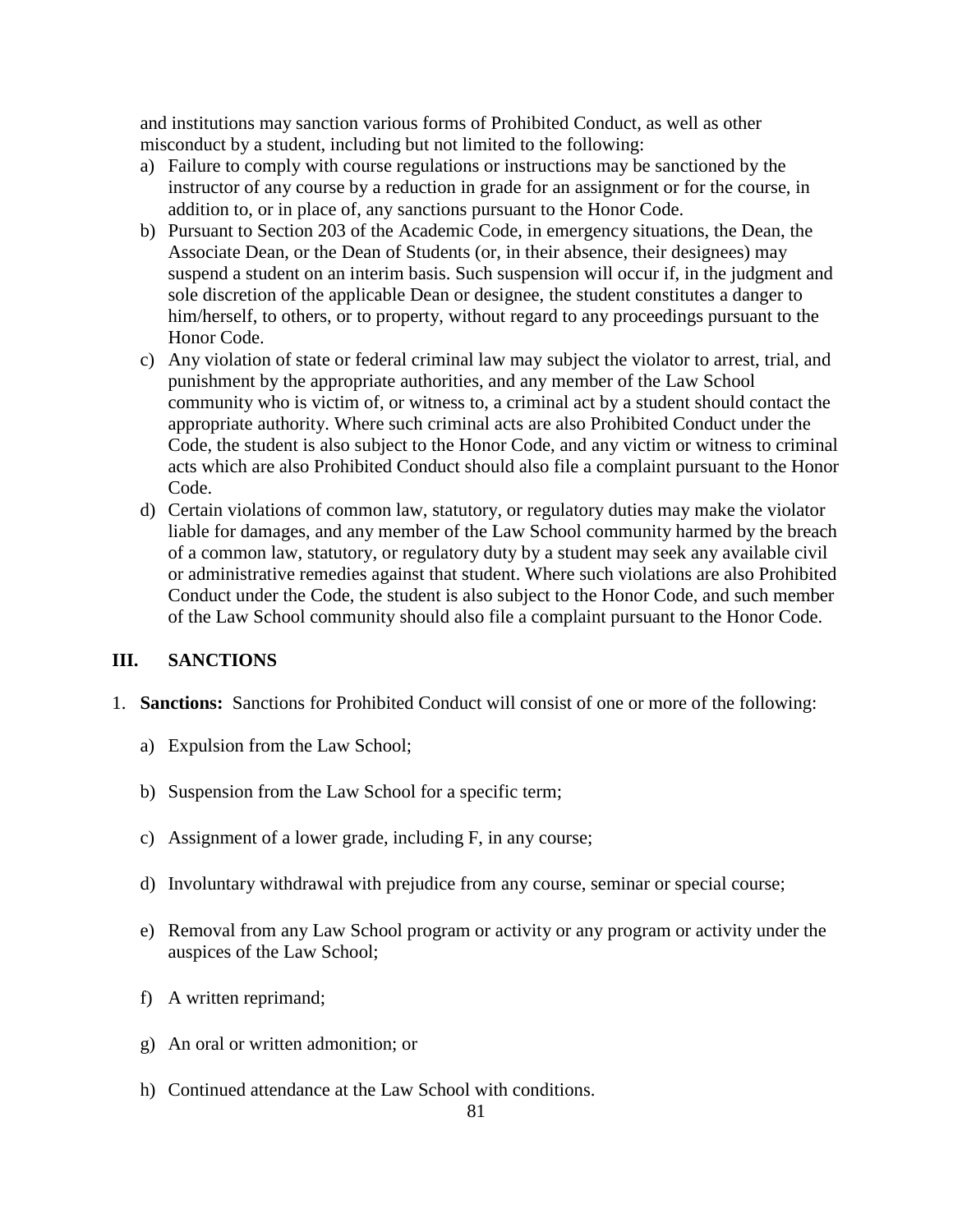- 2. **Non-Exclusive Factors to Consider in Assessing Sanction:** The disciplinary panel, or the Associate Dean in cases decided under Section IV.F., will consider the following nonexclusive factors in assessing the appropriate sanction for misconduct: the flagrancy of the violation, the seriousness of the misconduct, the harm caused by the misconduct, whether the misconduct involves dishonesty, the degree of premeditation of the misconduct, whether the violation was self-reported, the level of remorse of the student, and the student's candor and cooperation during Honor Board proceedings.
- 3. **Record of Violation:** A record of an Honor Code violation and associated sanction will be noted in the following manner:
	- a) **Student's Permanent File**: A finding that the defendant is guilty of specific Prohibited Conduct and the sanction imposed on a student will be noted in the student's permanent file.
	- b) **Transcript:** A finding that the defendant is guilty of specific Prohibited Conduct and the sanction imposed on a student will ordinarily be noted on a student's transcript. The transcript notation may not be expunged or removed. However, the disciplinary panel, or the Associate Dean in cases decided under Section IV.F., may decide that a violation should not be noted on a student's transcript if the disciplinary panel, or the Associate Dean in cases decided under Section IV.F., concludes, based on the factors for determining the appropriate sanction listed in Section III.2., that the violation was a minor one that does not warrant notation on the student's transcript. Notwithstanding the above, the disciplinary panel, or the Associate Dean in cases decided under Section IV.F., must note a finding of guilt and associated sanctions on a student's transcript if any of the sanctions identified in Section III.1.(a)-(d) are imposed.
	- c) **Sexual Misconduct/Gender-Based Misconduct:** A finding of Sexual Misconduct/Gender-Based Misconduct and the sanction imposed on a student will be noted in a student's permanent file and on a student's transcript, as described in Section  $II.2.$
- 4. **Reporting:** The Dean or the Dean's designee will report any Honor Code violation, or any finding of Sexual Misconduct/Gender-Based Misconduct, to any jurisdiction responsible for review of the character and fitness of the defendant for admission to the bar, to any other law school or other institution of higher learning to which the defendant may apply for admission, and in other circumstances, as appropriate.

## **IV. PROCEDURES AND PROCEEDINGS**

- A. The Complaint
	- 1. **Generally:** Any member of the Law School community with personal knowledge of Prohibited Conduct by a student or students should file a complaint by delivering it to the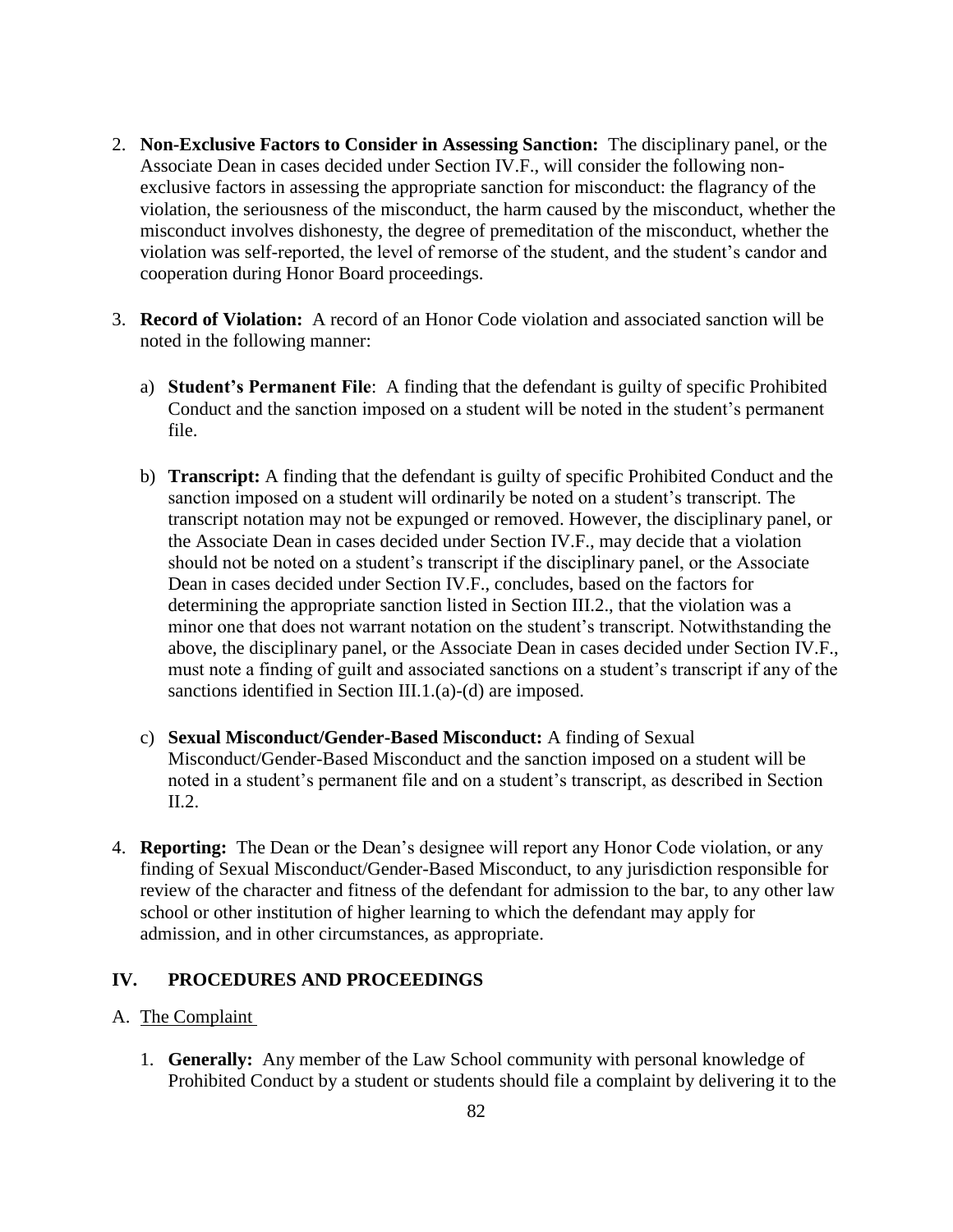student chair of the Honor Board. For the purposes of this Code, a person filing a complaint is referred to as the complainant.

- 2. **Form and Content.** The complaint must:
	- a) State that it is a complaint against a particular defendant or defendants, identified by name.
	- b) Give the date on which the complaint is filed.
	- c) Give the complainant's official email address.
	- d) Set forth all facts, as specifically as possible, that lead the complainant to believe that a student may have engaged in Prohibited Conduct. All facts set out in the complaint should be based on the personal knowledge of the complainant, or, if based on information and belief, the complaint should state with specificity the basis of the information and belief.
	- e) Be in numbered paragraphs with each paragraph setting out a discrete fact.
	- f) Identify any other persons that the complainant believes to have personal knowledge of the facts in the complaint, along with what the complainant believes to be the nature of that knowledge.
	- g) Contain any relevant supporting documentation.
	- h) State that the complainant affirms the truth of its contents.
	- i) Be signed by the complainant.

A sample complaint is provided in Appendix A.

- 3. **Review by Prosecution Advisor:** Complainants are strongly encouraged to consult with the faculty prosecution advisor prior to filing a complaint.
- 4. **Forwarding of Complaint for Review:** No later than one class day after receiving the complaint, the student chair of the Honor Board will deliver copies of the complaint to the Associate Dean and the faculty advisor to the Honor Board for review.

#### B. Initial Review of the Complaint

1. **Determining Whether the Complaint States a Claim:** After a complaint has been filed, the student chair of the Honor Board, the faculty advisor to the Honor Board, and the Associate Dean will review the complaint to determine whether it states a claim. A complaint states a claim when it presents a credible claim that a defendant has engaged in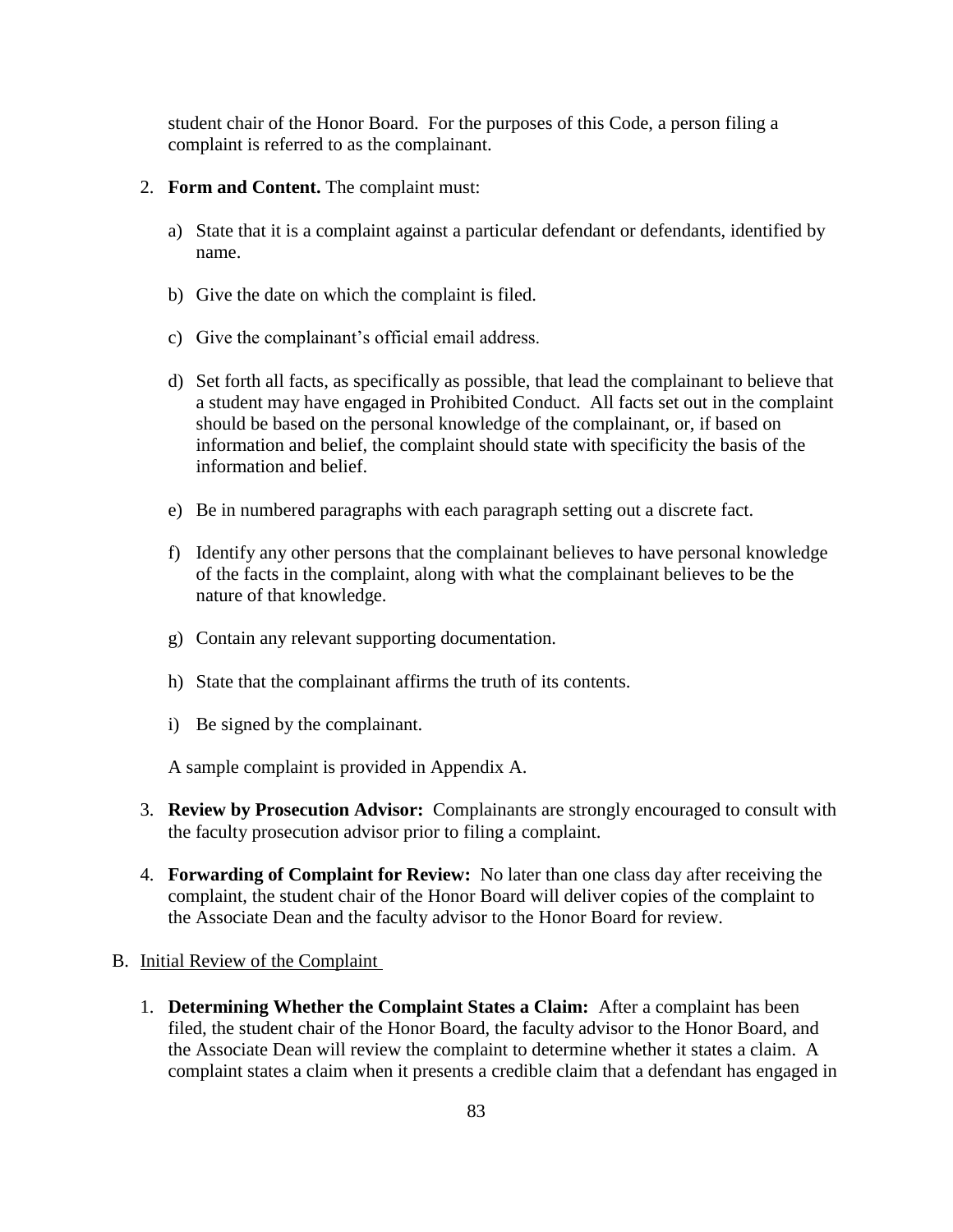Prohibited Conduct and that the Prohibited Conduct is not de minimus (i.e., of a trivial or minor nature as not to merit any sanction under the Code). The determination of whether a complaint states a claim should take place no later than two class days after the Associate Dean and faculty advisor to the Honor Board have received the complaint.

- 2. **Initial Review Decision:** If it is determined that the complaint states a claim, the Associate Dean will assemble a separate disciplinary panel and appoint a student prosecution counsel from members of the Honor Board. If it is determined that the complaint does not state a claim, the student chair of the Honor Board will issue a statement of dismissal. The statement of dismissal must provide a written explanation for its conclusion. The statement of dismissal must be provided to the complainant, the defendant, the faculty prosecution advisor, the faculty defense advisor, and the Dean.
- 3. **Amended Complaint:** Within five class days of the complainant receiving the statement of dismissal, the complainant may file an amended complaint, which will be treated as a new complaint.
- 4. **Dean's Discretion to Reverse Initial Determination:** The Dean will review any statement of dismissal and may reverse the decision to dismiss the complaint, in which case the Associate Dean will assemble a disciplinary panel. If the Dean reverses a dismissal, the Dean will provide a written explanation for that decision.
- 5. **Preparation of Notice:** If it is determined that the complaint states a claim, the Associate Dean, the faculty advisor to the Honor Board, and the student chair of the Honor Board will draft the notice of complaint referenced in Section IV.C.2., and provide such notice to the disciplinary panel.

### C. Notice of Proceedings and Obligation to Answer

- 1. **Notice of Complaint:** No later than one class day after the formation of a disciplinary panel and the selection of student prosecution counsel, the faculty chair of the disciplinary panel will deliver the complaint to the defendant along with a notice in the form set out in Appendix B to the Code. The faculty chair of a disciplinary panel shall also notify the Registrar of the filing of the complaint.
- 2. **Contents of Notice:** The notice will inform the defendant:
	- a) That the defendant is accused of Prohibited Conduct and the nature of the Prohibited Conduct with reference to the appropriate section(s) of this Code.
	- b) That the defendant will have five class days after the appointment of a student defense counsel to answer the complaint.
	- c) What the answer should contain.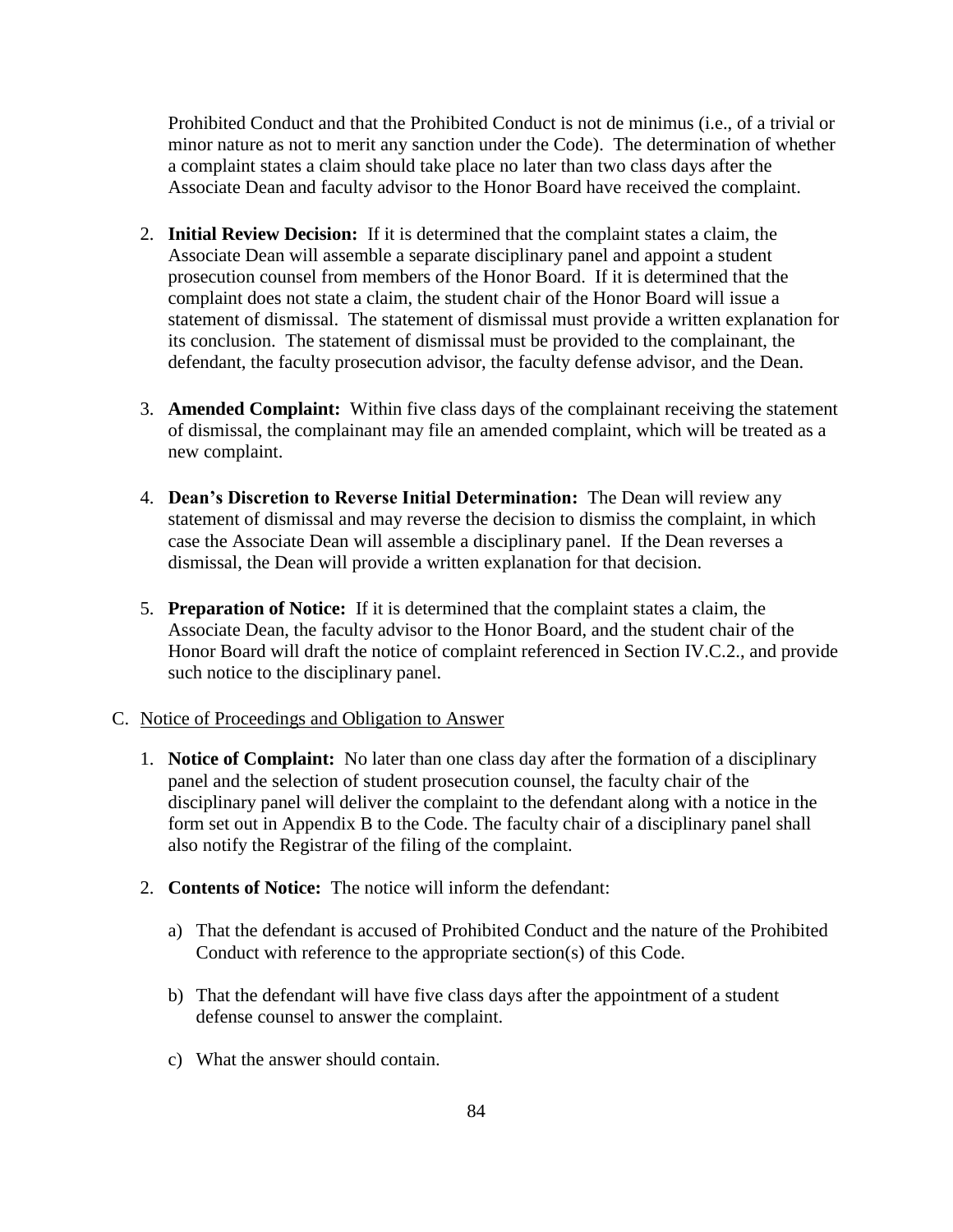- d) Of the names and official email addresses for the members of the disciplinary panel.
- e) Of the names and official email addresses for the complainant, the student prosecution counsel, the faculty prosecution advisor, and the faculty defense advisor.
- f) That the defendant has the right to a student defense counsel. The notice will provide the defendant with a list of the names of students from the Honor Board who could serve as the defendant's student defense counsel and a statement that the defendant may choose from among these students.
- g) That the defendant may seek to have any member(s) of the disciplinary panel recused.
- h) That, in certain circumstances, the defendant may petition for exemption from the disciplinary panel hearing, as outlined in Section IV.F.
- 3. **Selection of Student Defense Counsel:** Within two class days of receiving notice of disciplinary proceedings, the defendant may choose a student defense counsel by providing notice in writing to the chair of the disciplinary panel of the name of the requested student defense counsel. If a defendant does not choose a student defense counsel, the chair of the disciplinary panel immediately will notify the Associate Dean who will appoint a student defense counsel to the defendant, in accordance with section IV(D)(3). The Associate Dean immediately will provide notice in writing to the defendant and to the chair of the disciplinary panel of the identity of the student defense counsel.
- 4. **Answer:** No later than five class days after the defendant receives notice of the identity of the student defense counsel, and unless the defendant petitions for exemption from the disciplinary panel hearing under Section IV.F., the defendant or the student defense counsel must deliver an answer, in substantially the form contained in Appendix C, to the disciplinary panel, the complainant, the faculty prosecution advisor, and the student prosecution counsel. The answer must:
	- a) State that the answer is in regard to a specific complaint by the complainant.
	- b) Give the date on which the answer is filed.
	- c) Give the defendant's official email address.
	- d) Respond to each numbered paragraph in the body of the complaint with a statement that the defendant affirms the facts alleged, denies the facts alleged, or denies knowledge or information sufficient to affirm or deny the paragraph. A denial must fairly respond to the substance of the allegation. A defendant who intends in good faith to deny only part of an allegation must admit the part that is true and deny the rest.
	- e) In subsequent numbered paragraphs, with each paragraph setting out a discrete fact,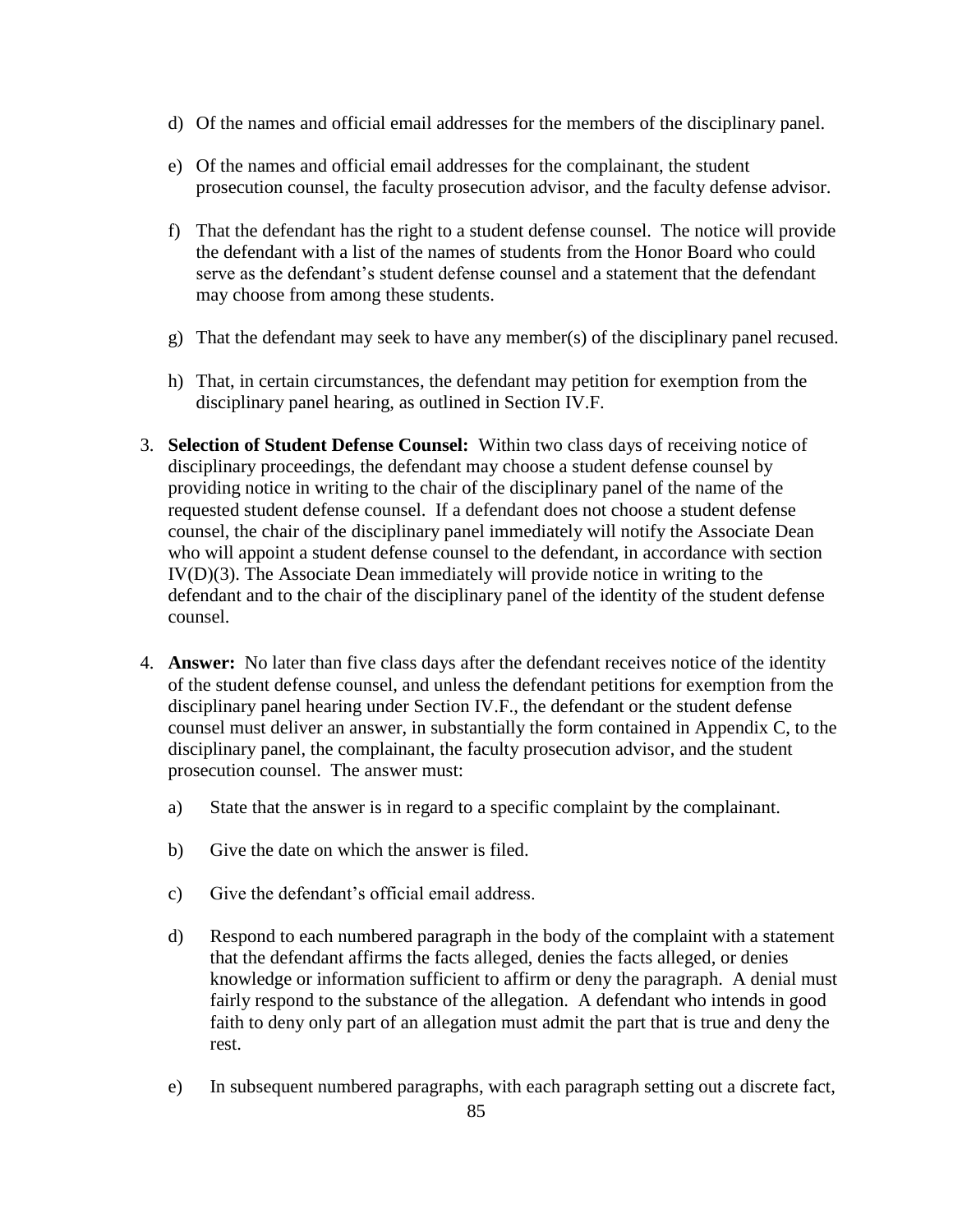set out any further facts, beyond those contained in the complaint and implicit in the defendant's responses, that are relevant to whether the defendant engaged in Prohibited Conduct.

- f) Contain any additional relevant facts. Such facts should be based on the defendant's personal knowledge, but if based on information and belief, should state specifically the basis of such information and belief.
- g) Contain, as an attachment, a copy of any document relied on by the defendant that was not included in the complaint.
- h) Identify any other persons not mentioned in the complaint that the defendant believes to have personal knowledge of the facts in the complaint along with a statement of what the defendant believes to be the nature of that knowledge.
- i) State that the defendant affirms the truth of its contents.
- j) Be signed by the defendant.
- 5. **Obligation to Answer**: A defendant has the obligation to file an answer with true responses to the allegations of fact in the complaint and to set out any additional relevant facts known to the defendant, even if such an answer were to expose the defendant to sanctions under the Code, other consequences imposed by the University or any other institution, including current and potential employers or professional organizations, or civil or administrative liability under federal, state, or municipal law.
- 6. **Adverse Inference from Asserting Privilege Against Self-Incrimination:** A defendant who reasonably believes that submitting a truthful answer will expose the defendant to criminal liability under state or federal law may assert a privilege against selfincrimination. The defendant may do so by asserting the privilege against selfincrimination in the answer, rather than responding in the manner described herein. A defendant who asserts the privilege against self-incrimination will not have the answer treated as testimony by the disciplinary panel, will not be able to testify before the disciplinary panel, and will not be able to authenticate any documents offered into evidence before the disciplinary panel. The disciplinary panel may draw any adverse inference from the lack of testimony from a defendant asserting the privilege against selfincrimination.
- 7. **Request for Recusal:** The defendant may request to the disciplinary panel that any member or members of the disciplinary panel be recused. Any such a request will state with specificity the reasons for the request. No subsequent request for recusal of disciplinary panel members will be made or considered, absent extraordinary circumstances. If the defendant requests the recusal of one or more disciplinary panel members:
	- a) The request for recusal will be distributed to the complainant, the faculty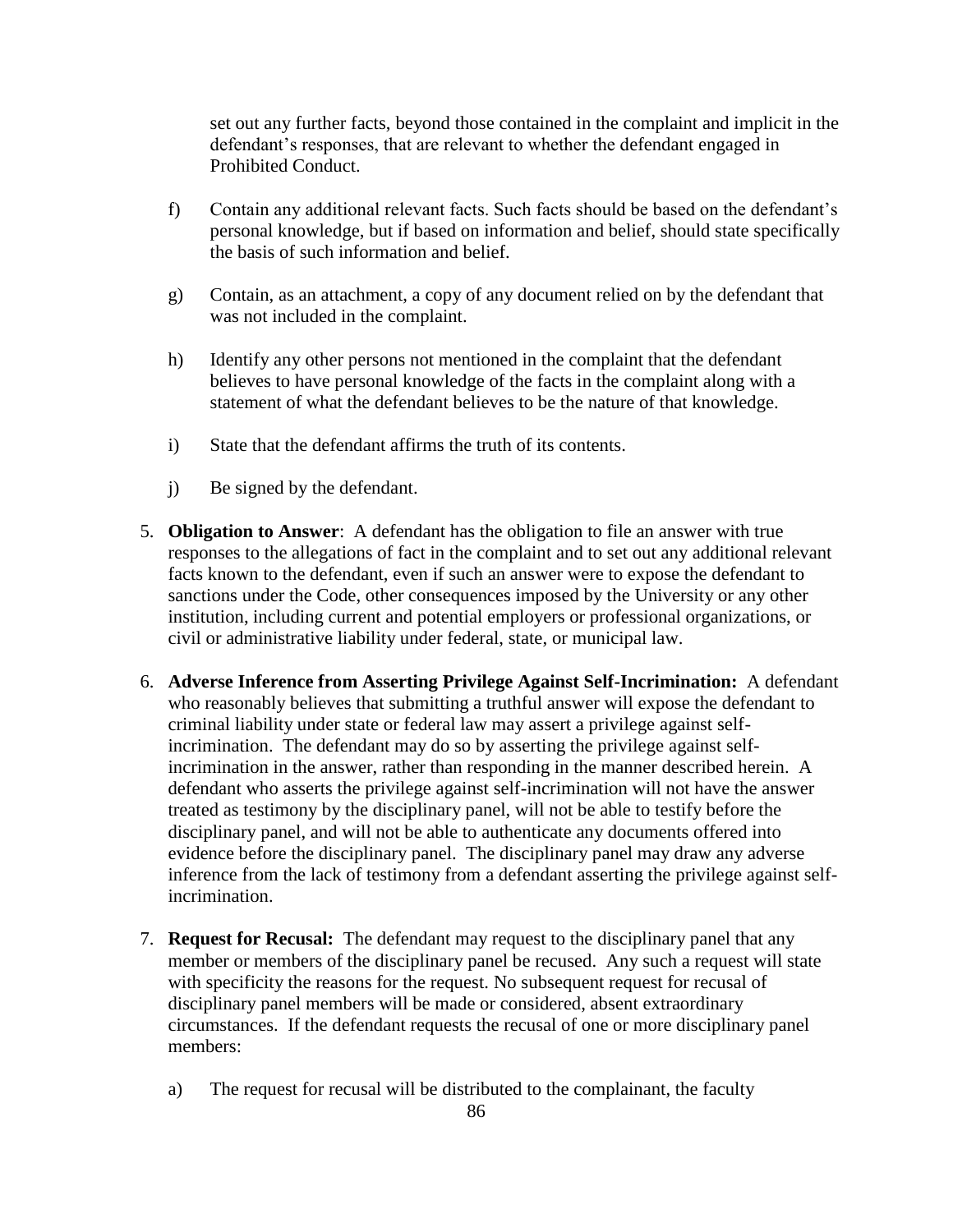prosecution advisor, and the student prosecution counsel.

- b) The disciplinary panel will convene and determine if the recusal request should be granted. If the request is not granted, such a decision is final and not subject to review.
- c) If the request for recusal is denied, the disciplinary panel will notify the defendant, the complainant, the faculty prosecution advisor, the student prosecution counsel, the faculty defense advisor, and the student defense counsel.
- d) If the request for recusal is granted, the disciplinary panel will notify the Associate Dean and the faculty advisor to the Honor Board. The Associate Dean or the faculty advisor to the Honor Board will choose a replacement (or replacements) to serve on the disciplinary panel and will notify the defendant, the complainant, the faculty prosecution advisor, the student prosecution counsel, the faculty defense advisor, and the student defense counsel of the identity of the new member(s).

### D. Disciplinary Panel

- 1. **Formation of Disciplinary Panel:** The disciplinary panel will consist of three members: two faculty members and one student member. One faculty member will be appointed as chair of the disciplinary panel. The faculty prosecution advisor, the faculty defense advisor and the faculty advisor to the Honor Board may not serve on the disciplinary panel. The disciplinary panel will be formed no later than five class days after the Associate Dean, the student chair of the Honor Board, and the faculty advisor to the Honor Board conclude that the complaint states a claim or the Dean reverses a dismissal of complaint.
- 2. **Multiple Complaints and Consolidation:** The Associate Dean and the faculty advisor to the Honor Board may assign multiple related matters to a single disciplinary panel. In such a case, the Associate Dean shall appoint separate faculty defense advisors as necessary to avoid a conflict of interest.
- 3. **Student Counsel:** For every disciplinary panel, there will be a student prosecution counsel and a student defense counsel appointed from members of the Honor Board. A defendant will be permitted to choose his or her own student defense counsel from members of the Honor Board, or, in the absence of such a choice, will have a student defense counsel appointed to him or her by the Associate Dean. The student defense counsel cannot be the same student member who is appointed to the disciplinary panel, and the Honor Board chair cannot serve as the student defense council.
- 4. **Role of Disciplinary Panel:** The disciplinary panel's role is to investigate the complaint, hold one or more hearings, determine whether a student has engaged in Prohibited Conduct, and, if necessary, impose sanctions.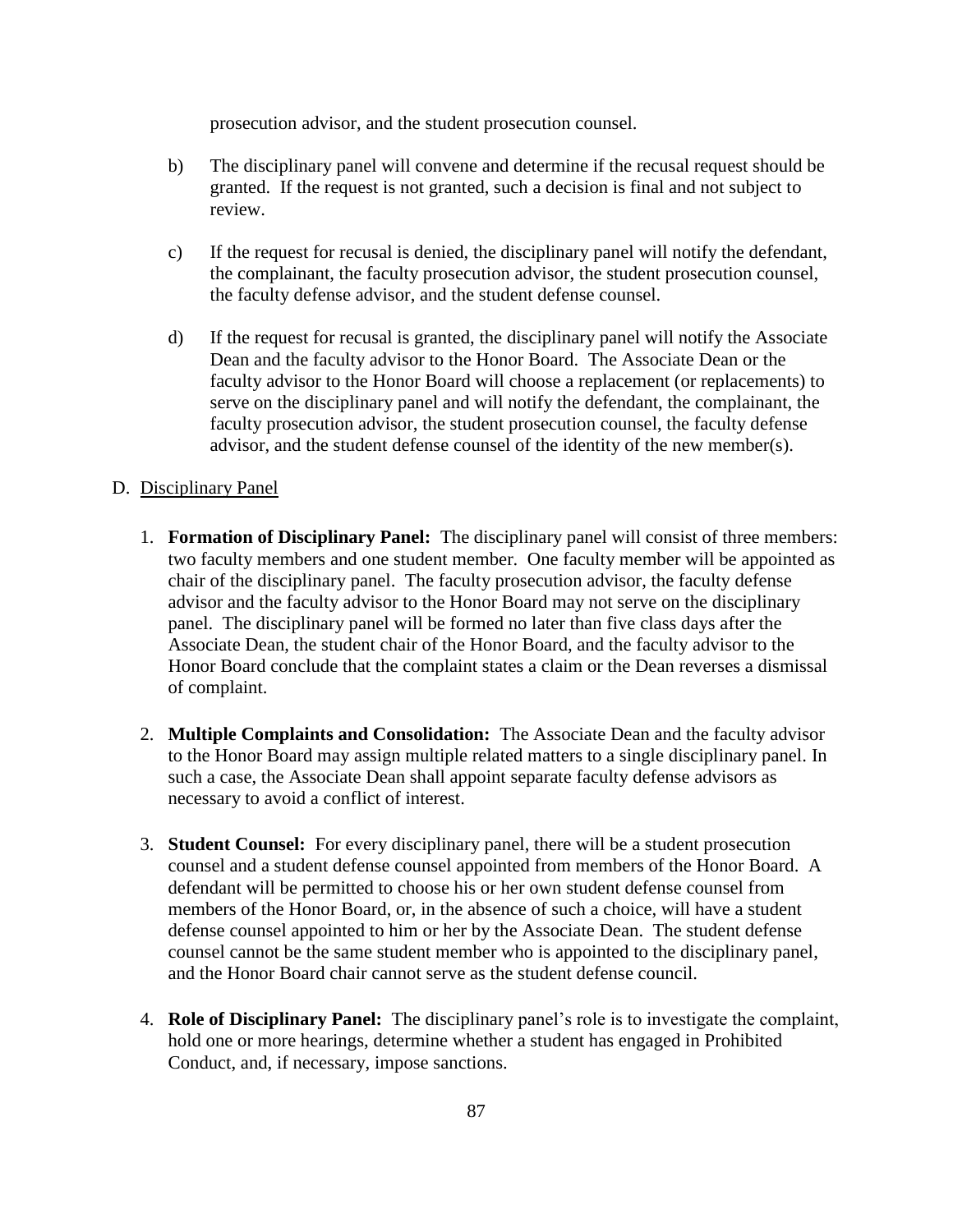- 5. **Investigation:** As soon as practicable**,** the disciplinary panel will decide whether a prehearing investigation is desirable and, if so, appoint one or more of its members to conduct an investigation.
- 6. **Discovery of Additional Misconduct:** Upon the discovery of additional misconduct, the disciplinary panel shall refer the additional misconduct to the Associate Dean for appropriate action.
- 7. **Communications to the Disciplinary Panel:** Oral communications with any member of the disciplinary panel pertaining to the subject matter of a complaint are prohibited, unless such panel member is engaging in an investigation of the complaint. A communication in violation of this section constitutes Prohibited Conduct.

### E. Disciplinary Hearing

- 1. **Inquisitorial Model:** Honor Board proceedings are intended to follow an "inquisitorial" model in which all participants are engaged in a search for truth, rather than an "adversarial" model. To that end, the disciplinary panel will control and conduct all proceedings before it. While it will proceed with the participation and advice of the student prosecution counsel, student defense counsel, the defendant, and the complainant, who may ask that certain witnesses be examined or certain documents or other evidence be produced and considered by the disciplinary panel, the course of the proceedings, the admissibility of evidence, and nature and scope of testimony will be determined by the disciplinary panel chair. After the panel has had an opportunity to question a witness, the disciplinary chair may permit the student prosecution and student defense counsel to ask additional questions of that witness. How much latitude to give the student prosecutor and student defense counsel is in the discretion of the chair.
- 2. **Hearing:** As soon as practicable after the disciplinary panel is finally constituted or any investigation is conducted, the disciplinary panel will hold a hearing. At the hearing, the disciplinary panel may take testimony and evidence from the complainant, the defendant, and any other witnesses. The complainant, the defendant, the student defense counsel, the student prosecution counsel, the faculty defense advisor, and the faculty prosecution advisor will have notice of the date, time, and place of any hearing. The defendant and complainant may make requests of the panel to pose specific questions to any witness giving testimony.
- 3. **Evidence:** The disciplinary panel may receive documents and physical evidence from witnesses. Copies of all documentary evidence submitted to the panel will be provided to the defendant, student defense counsel, and student prosecution counsel. There are no rules of evidence applicable to proceedings before the disciplinary panel. Within the discretion of the disciplinary panel chair, any oral, documentary, or physical evidence may be received; however, the disciplinary panel chair should exclude irrelevant, unreliable, or unduly repetitious evidence.
- 4. **Obligation to Cooperate:** All students are obligated to cooperate with the disciplinary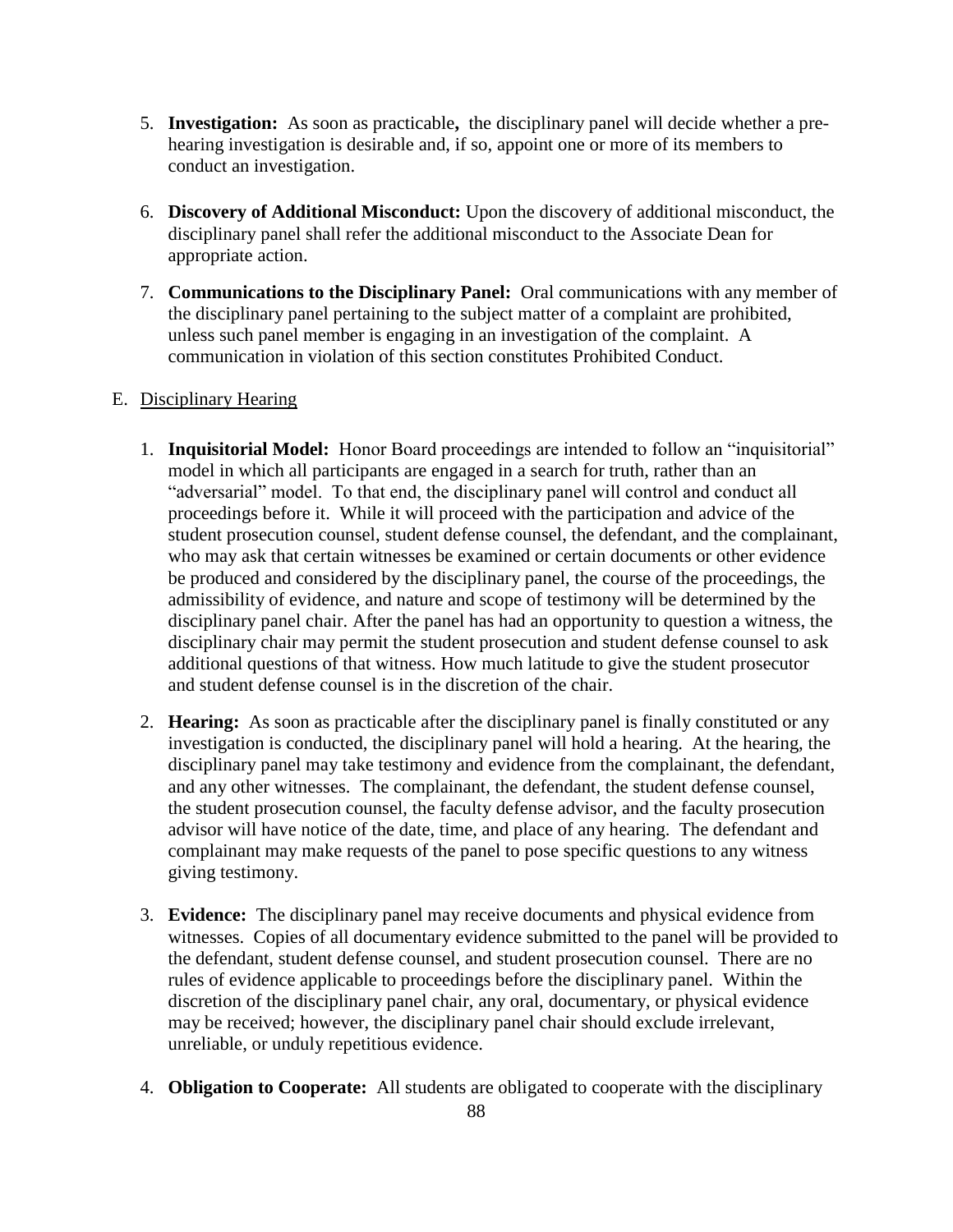panel and to give testimony and provide evidence when requested. The failure of a student to cooperate with the disciplinary panel constitutes Prohibited Conduct under this Code.

- 5. **Adverse Inference from Asserting Privilege Against Self-Incrimination:** Any student who reasonably believes that testifying before the disciplinary panel would result in exposure to state or federal criminal liability may so state before the disciplinary panel. Any adverse inference may be drawn by the panel from the assertion of a privilege against self-incrimination.
- 6. **The Record:** All testimony will be live and recorded by a convenient method. The record will consist of the complaint, the notice of complaint, the answer, the recording of testimony, and any documents or physical evidence accepted by the panel.
- 7. **Subsequent Proceedings:** After the initial hearing, the disciplinary panel may conduct further investigation or convene additional hearings, as necessary. The disciplinary panel will provide notice of any additional hearings to the complainant, the defendant, the student defense counsel, the student prosecution counsel, the faculty defense advisor, and the faculty prosecution advisor.
- F. Petition for Exemption from Disciplinary Hearing
	- 1. **Petition for Exemption from Disciplinary Hearing:** In the following circumstances, a defendant may petition for exemption from the disciplinary panel hearing:
		- a) The defendant admits all or substantially all of the allegations in the complaint and notice of complaint. Where the defendant admits only to a subset of the misconduct, as in a "lesser included" offense, the defendant does not admit all or substantially all of the allegations in the complaint and notice of complaint; and
		- b) The defendant asserts that the process of a disciplinary panel hearing will cause demonstrable and cognizable harm to the defendant significantly beyond that which is inherent in any disciplinary proceeding. The defendant must specifically identify such harm and provide supporting documentation, where appropriate.
	- 2. **Timing and Procedure:** The defendant will make such a petition for exemption to the Associate Dean in writing within five class days of learning the identity of the student defense counsel. The Associate Dean may request to meet with the defendant to discuss the petition. Within five class days of receiving the petition, the Associate Dean will determine whether the petition should be granted and communicate the decision to the defendant in writing. If the petition is granted, the Associate Dean will inform the complainant of the decision in writing and notify the complainant that the complainant has a right to be heard before the Associate Dean. The complainant may exercise this right by informing the Associate Dean of the complainant's desire to be heard.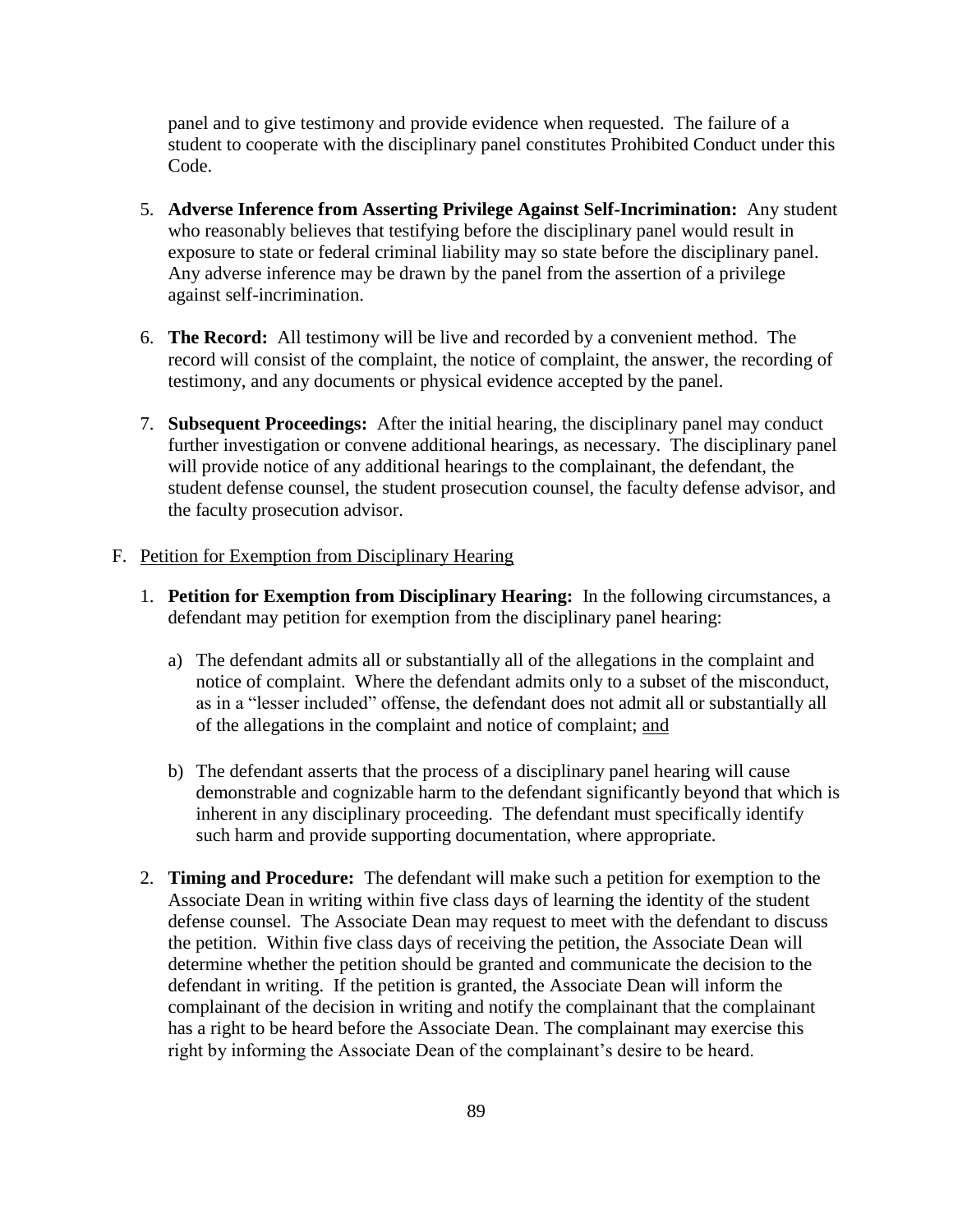- 3. **Notification to Disciplinary Panel:** The Associate Dean will consult with the disciplinary panel before granting an exemption under this section. If the Associate Dean grants an exemption, the Associate Dean will inform the disciplinary panel, the student prosecution counsel, the faculty prosecution advisor, the student defense counsel, and the faculty defense advisor.
- 4. **If Petition in Denied:** If the petition is denied, the defendant will have five class days from the date of receiving the notice of denial to file an answer.
- 5. **If Petition is Granted:** If the petition is granted, the Associate Dean will meet with the defendant, review the case, impose a finding of guilt on the defendant, determine the appropriate sanction, and determine whether the finding of guilt and the sanction will appear on the defendant's transcript. The Associate Dean will impose sanctions and determine if the finding of guilt and the sanction will be noted on the defendant's transcript in accordance with Section III.
- 6. **Right of Complainant to be Heard:** If the complainant exercises the right to be heard, the complainant may:
	- a) Prepare a written statement for submission to the Associate Dean;
	- b) Meet with the Associate Dean in person;
	- c) Submit any documentary evidence to the Associate Dean;

or any combination thereof. The focus of the above should be the impact that the defendant's misconduct had on the complainant. The defendant does not have a right to any written statement or documentary evidence submitted by the complainant. Nor does the defendant have the right to be present at any in-person meeting between the Associate Dean and the complainant.

- 7. **Notice of Sanction:** The Associate Dean will provide notice to the defendant and the complainant of the sanction imposed on the defendant and whether the sanction will be noted on the defendant's transcript.
- 8. **Appeal to Dean:** A party seeking to appeal the Associate Dean's decision under this section must adhere to the following procedure:
	- a) No later than five class days after receiving the notice of sanction, the defendant or complainant may appeal the Associate Dean's sanction, including the decision to place or not place a notation on the defendant's transcript, to the Dean.
	- b) A party wishing to appeal may do so by delivering a written statement of appeal to the Dean setting out the reasons why the sanction should be modified. An appealing party should provide copies of the statement of appeal to the non-appealing party. If the appealing party does not have contact information for the non-appealing party, the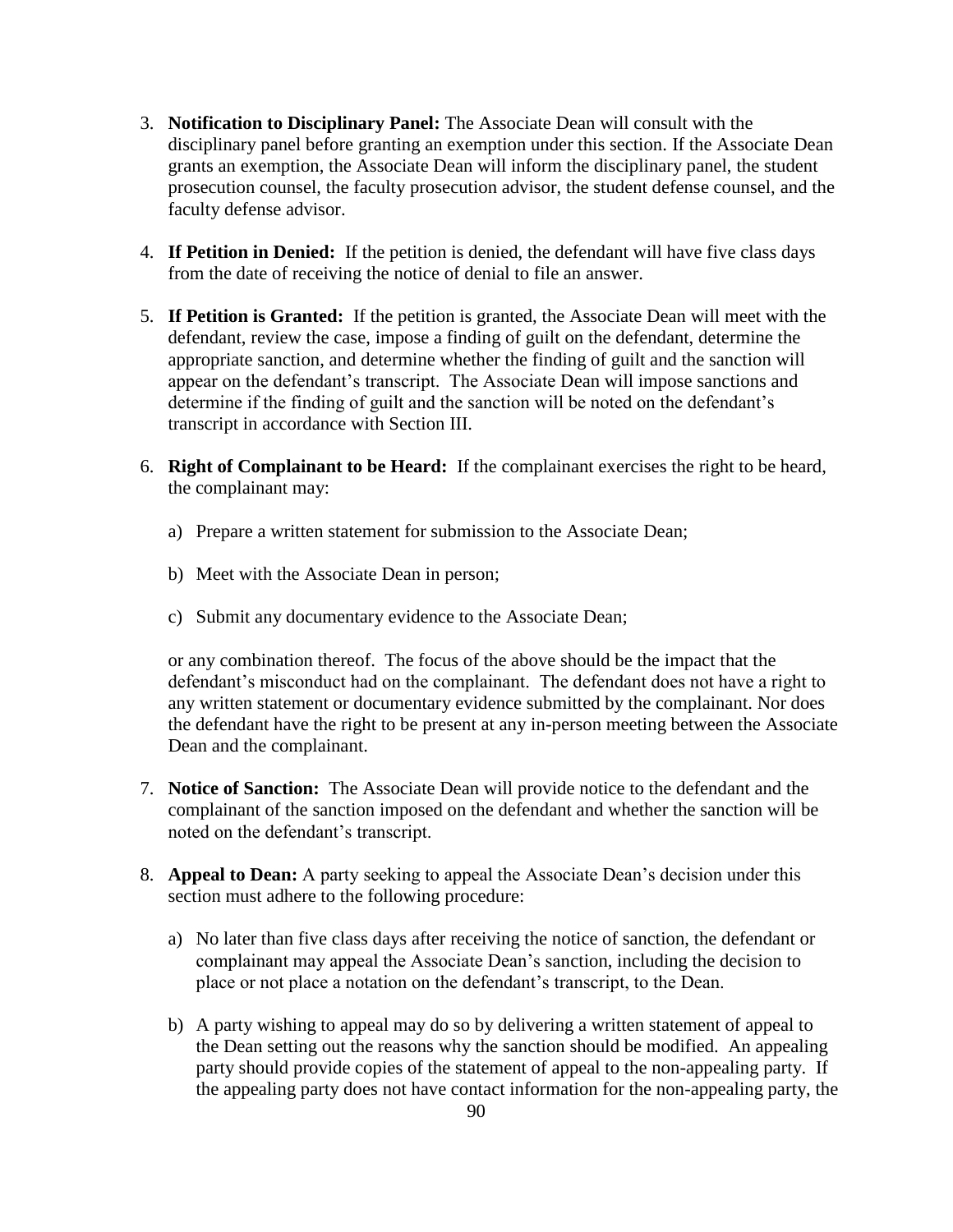appealing party should notify the Associate Dean or the Dean, and the Associate Dean or the Dean will provide the statement of appeal to the non-appealing party.

- c) The non-appealing party may file a written response to the statement of appeal with the Dean and the appealing party within five class days of receiving the statement of appeal. The response should not explain why the Dean should modify the sanction, as in a "cross-appeal." Any party seeking to have the Dean modify the sanction must do so in a separate statement of appeal within the time set out above.
- d) The Dean will modify the sanction and/or the decision to place a notation on the defendant's transcript only where the Associate Dean's decision was an abuse of discretion.
- e) The Dean will issue a written decision under this section to the defendant, the complainant, and the Associate Dean no later than twenty class days after the delivery of the notice of sanction.

#### G. Decision by Disciplinary Panel

- 1. **Decision by Panel:** Within five class days from the close of disciplinary panel proceedings, the disciplinary panel will reach a decision and issue a statement of decision. The decision of the disciplinary panel will be either "not guilty" or "guilty" of the Prohibited Conduct set out in the notice of complaint. If the disciplinary panel concludes that it is more likely than not that the defendant engaged in any of the Prohibited Conduct set out in the notice of complaint, then it will find the defendant guilty. Otherwise, it will find the defendant not guilty. The decision, along with any sanction imposed, will be based on a majority vote by the disciplinary panel. In the case of a finding of guilt, the disciplinary panel will impose one or more of the sanctions set out in this Code and will determine if a notation will appear on the defendant's transcript in accordance with Section III.
- 2. **Statement of Decision:** The disciplinary panel will issue a written statement explaining the basis for its decision and, in the case of a finding of guilt, setting out the sanction it has imposed on the defendant and indicating whether the finding and sanction will be noted on the defendant's transcript. The statement of decision will be sent to the defendant, the faculty defense advisor, the student defense counsel, the complainant, the faculty prosecution advisor, the student prosecution counsel, the Dean, the Associate Dean, the student chair of the Honor Board, and the faculty advisor to the Honor Board.

#### H. Appeal to Dean from Disciplinary Panel Decision

1. **Appeal to the Dean:** No later than five class days after the disciplinary panel issues its statement of decision, the complainant or the defendant may appeal the panel's decision or the sanction imposed on the defendant. The appeal will be based only on the record and the statement of decision. A party wishing to appeal may do so by delivering a written statement of appeal to the Dean setting out the reasons why the decision should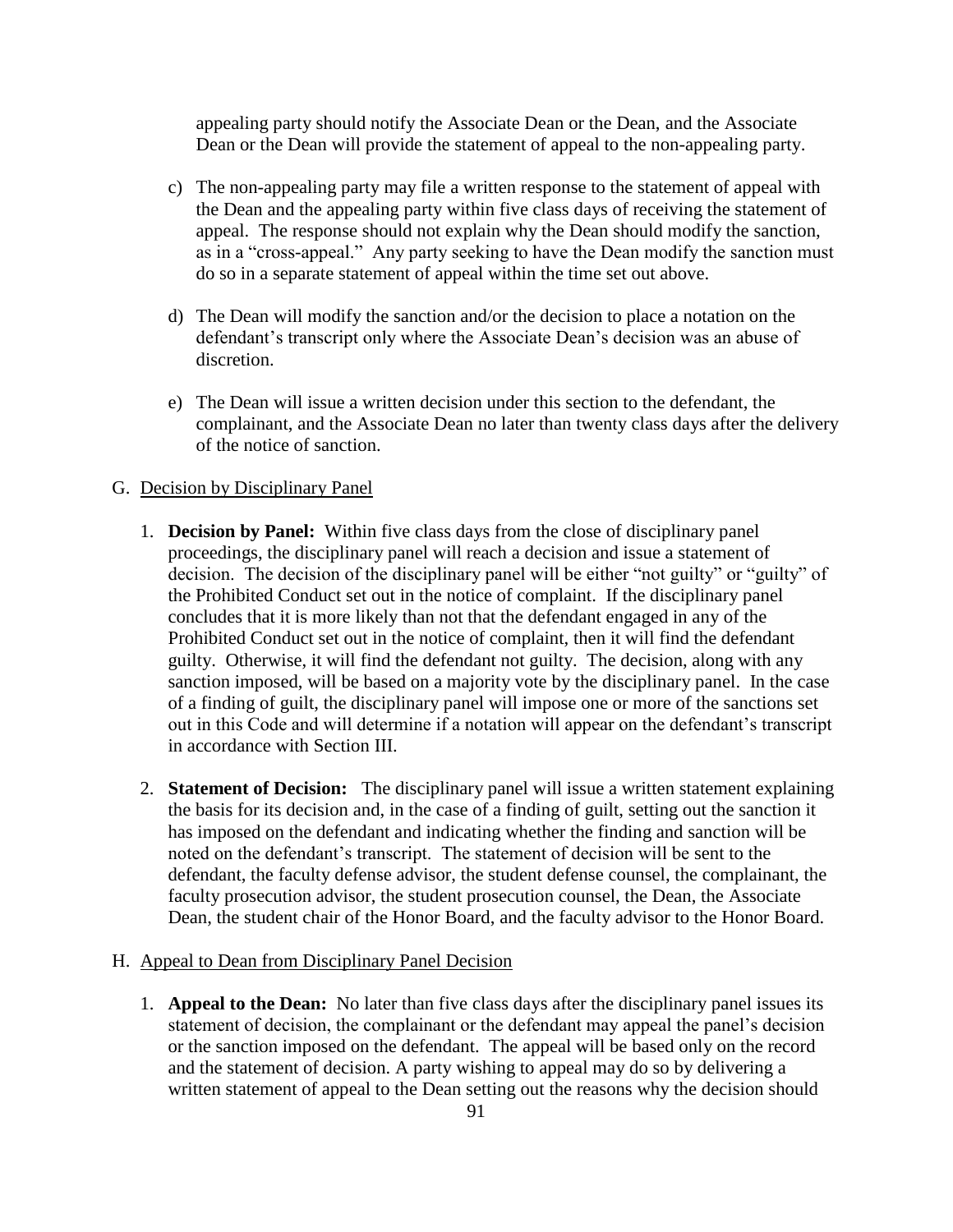be reversed or the sanction imposed modified. An appealing party should provide copies of the statement of appeal to the disciplinary panel and any party adverse in interest.

- 2. **Response to Appeal:** A complainant or a defendant who wishes to respond to a statement of appeal may do so by providing a written response to the statement of appeal within five class days of receiving the statement of appeal. The response to appeal should be provided to the Dean, the disciplinary panel, and any party adverse in interest. The response should discuss only why the statement of appeal should be rejected in whole or in part. The response should not explain why the Dean should modify or reverse the decision or the sanction, as in a "cross-appeal." Any party seeking to have the Dean modify or reverse the decision or the sanction must do so in a separate statement of appeal within the time set out in the previous section.
- 3. **Grounds for Reversal:** The Dean may modify or reverse a decision of the disciplinary panel only on the ground that a decision of guilty or not guilty was the result of clear error or that the sanction imposed, whether in its excessive leniency or excessive harshness, was an abuse of discretion.
- 4. **Written Decision by the Dean:** The Dean will issue a written decision on all appeals in a matter no later than twenty class days after the delivery of the statement of decision. The written decision will be delivered to the defendant, the faculty defense advisor, the student defense counsel, the complainant, the faculty prosecution advisor, the student prosecution counsel, the Dean, the Associate Dean, the student chair of the Honor Board, and the faculty advisor to the Honor Board.

### **V. THE HONOR BOARD: COMPOSITION AND PROCEDURES**

- 1. **Composition and Term:** The Honor Board will consist of twelve students, three of whom will be in their second year of study and nine of whom will be in their third year of study. Board members serve one year terms, commencing after a transitional meeting occurring no later than the last week of classes in the spring semester.
- 2. **Election:** Candidates for the J.D. degree seeking Honor Board membership must run for election in the spring semester prior to the year in which they will serve. Students become eligible for the election by submitting a completed copy of Appendix D, the self-nominating form, to the student chair of the Honor Board. The student chair of the Honor Board, the Associate Dean, and the faculty advisor to the Honor Board shall review the fitness of each self-nominated student to serve on the Honor Board. Each student who is approved by at least a two-thirds vote by the student chair of the Honor Board, the Associate Dean, and the faculty advisor to the Honor Board, shall be placed on the election ballot. The decision by the student chair of the Honor Board, the Associate Dean, and the faculty advisor to the Honor Board is final; however, no student shall be disqualified in the absence of serious concerns over the student's ethics, judgment, or other issues affecting the student's ability to serve on the Honor Board. In the event a student is disqualified from seeking election to the Honor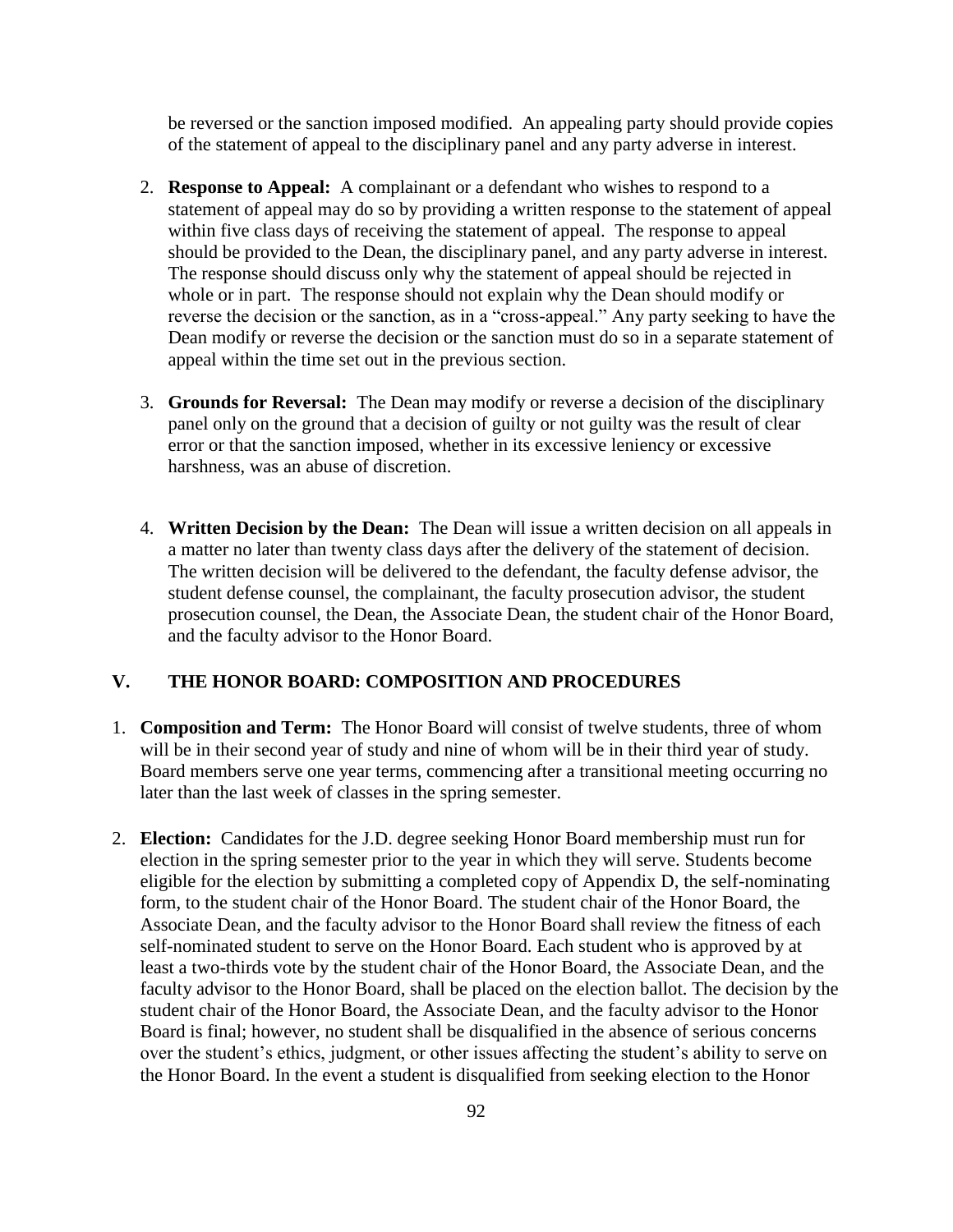Board, the student chair of the Honor Board, the Associate Dean, and the faculty advisor to the Honor Board, at the request of the student, shall disclose to the student the reason for the disqualification.

The typed statement of no more than 250 words submitted as part of the self-nominating form by each student wishing to run in the election will be made available to all students prior to the election. The student chair of the Honor Board, under supervision of the faculty advisor to the Honor Board, will conduct the election in the spring semester of each year.

3. **Voting:** Voting will take place as follows:

All students currently enrolled in the School of Law shall be entitled to cast one vote for each of the available student positions. This shall mean up to twelve (12) votes distributed across the classes as determined by Section  $V(1)$ .

Those elected will be the three students with the most votes among the first year candidates and the nine students with the most votes among the second year candidates. If a tie occurs in filling the last position available in any class, the student chair of the Honor Board will, as soon as possible, hold a runoff election to resolve the tie.

- 4. **Confidentiality of Information:** Any information any member of the Board learns as a result of being a member of the Board is confidential and may not be revealed to anyone without direct authorization from the Associate Dean or the faculty chair of the disciplinary panel. A violation of this section constitutes Prohibited Conduct as outlined in Section II.
- 5. **Chair and Vice Chair:** Within the first week of the new Board taking office, the Board will elect from its members a student chair and student vice-chair. In the case of the removal or death of the chair, the vice-chair will become the chair and the Board will then elect from its members a new vice-chair. In the case of the removal or death of the vice-chair the Board will elect from its members a new vice-chair.

### 6. **Removal and Replacement**

**a. Removal and Resignation:** A Board member may be removed by himself or herself, by the Board, or by the Honor Board faculty advisor. A Board member who is unable to continue in fulfilling his or her position may resign by submitting a letter of resignation to the Honor Board faculty advisor and to the other members of the Board. A Board member who withdraws or is expelled from the Law School will be considered to have resigned, in which case the faculty advisor will notify the remaining members of the Board. A majority of the Board may, for good cause, remove any other member of the Board. The Honor Board faculty advisor may, for good cause, remove any member of the Board.

**b. Replacement:** After notification of the removal or resignation of a board member, the Chair of the Board may announce an election to replace any Board member who resigned or was removed (the "Special Election"). However, a Board member who resigns or is removed within three weeks of the end of the last day of Spring Semester classes shall not be replaced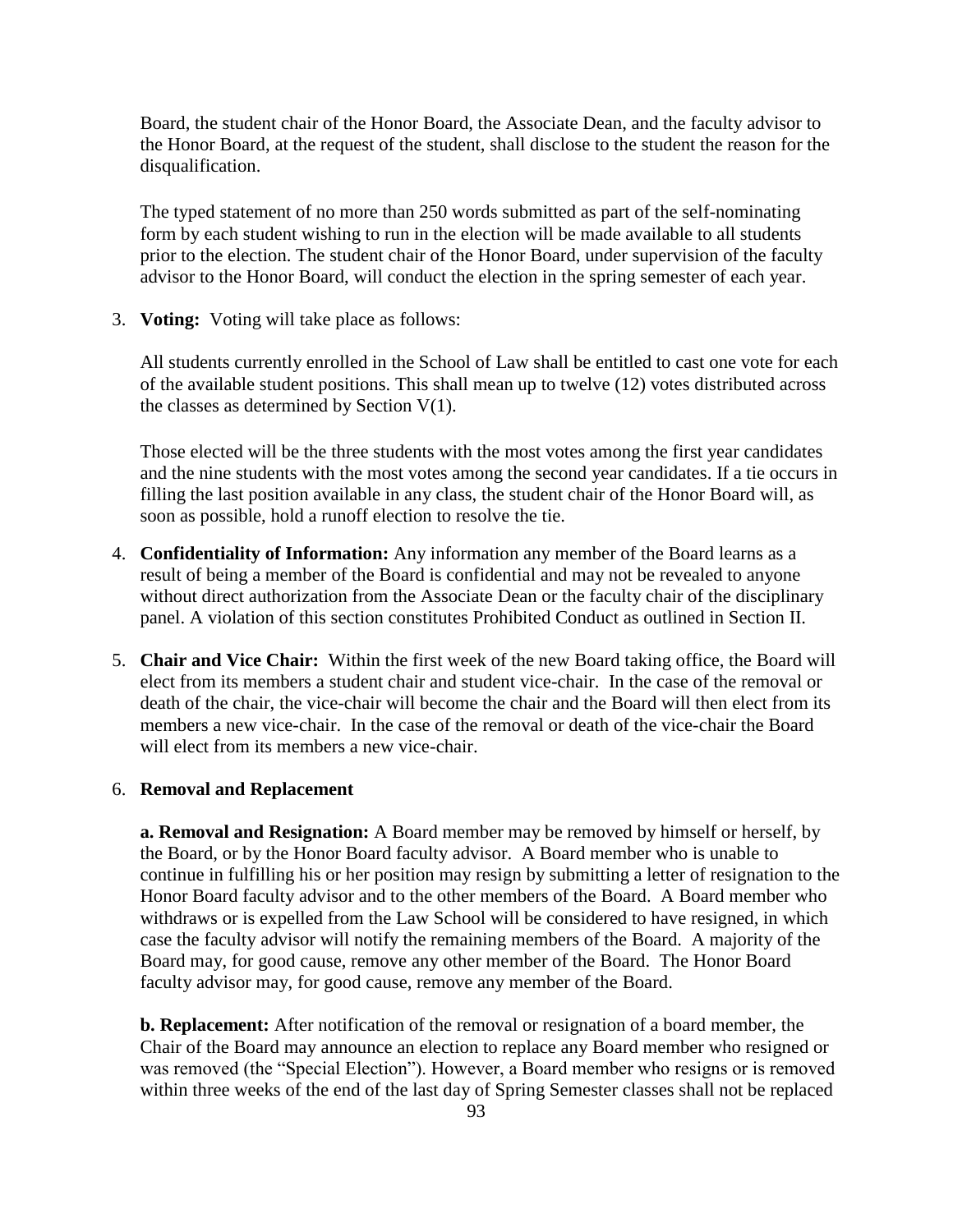by Special Election or otherwise. The Special Election shall take place within 10 class days of the announcement of the Special Election. Only students in the same year as the Board member who resigned or was removed shall be eligible to run in a Special Election. Otherwise, the Special Election shall be conducted pursuant to the provisions of Section V.2- 3 of this Code. The term of a Board member elected in a Special Election shall end when the term of the student who resigned or was removed would have ended pursuant to Section V.1 of this Code.

- 7. **Adoption of Recommendations and Regulations:** The Honor Board may adopt internal procedural regulations related to the Code that are not inconsistent with the Code. A majority of the Honor Board constitutes a quorum for conducting business, and all recommendations and regulations must be approved by a majority of the members of the Honor Board who are present and voting at a meeting duly called. The student chair will call such meetings as may be required by the business of the Honor Board, and whenever requested by any seven members of the Honor Board. Each member of the Honor Board will be given four class days notice and a written agenda in advance of any meeting, unless this requirement is waived by unanimous consent of the members of the Honor Board.
- 8. **Faculty Advisors.** At any time, there will be at least three advisors appointed by the Dean: An Honor Board faculty advisor (also referred to herein as "faculty advisor to the Honor Board"), one or more faculty prosecution advisors, and one or more faculty defense advisors. The advisors have the following functions:
	- a) The Honor Board faculty advisor will: review complaints, along with the Associate Dean and the student chair of the Honor Board, to determine whether the complaints state a claim; advise the student chair of the Honor Board with respect to any matters related to the Honor Code; serve as liaison between the faculty advisors and the student chair of the Honor Board.
	- b) The faculty prosecution advisor(s) will advise students, faculty, and staff in the preparation of complaints and advise student prosecution counsel in matters before a disciplinary panel.
	- c) The faculty defense advisor(s) will advise students and student defense counsel in the preparations of answers and in matters before a disciplinary panel.
- 9. **Review of the Code by Board:** Every March, the student chair of the Honor Board will meet with the Honor Board faculty advisors to discuss the operation of the Code and to propose suggestions by the Board for amendment of the Code. The faculty advisor to the Honor Board will bring such suggestions for amendment to the faculty.
- 10. **Amendment of the Code by Faculty:** If the faculty elects to amend the Honor Code, it should submit any proposed amendments to the Honor Board for consideration and comment. No amendment to the Honor Code will affect a pending matter without the consent of the defendant.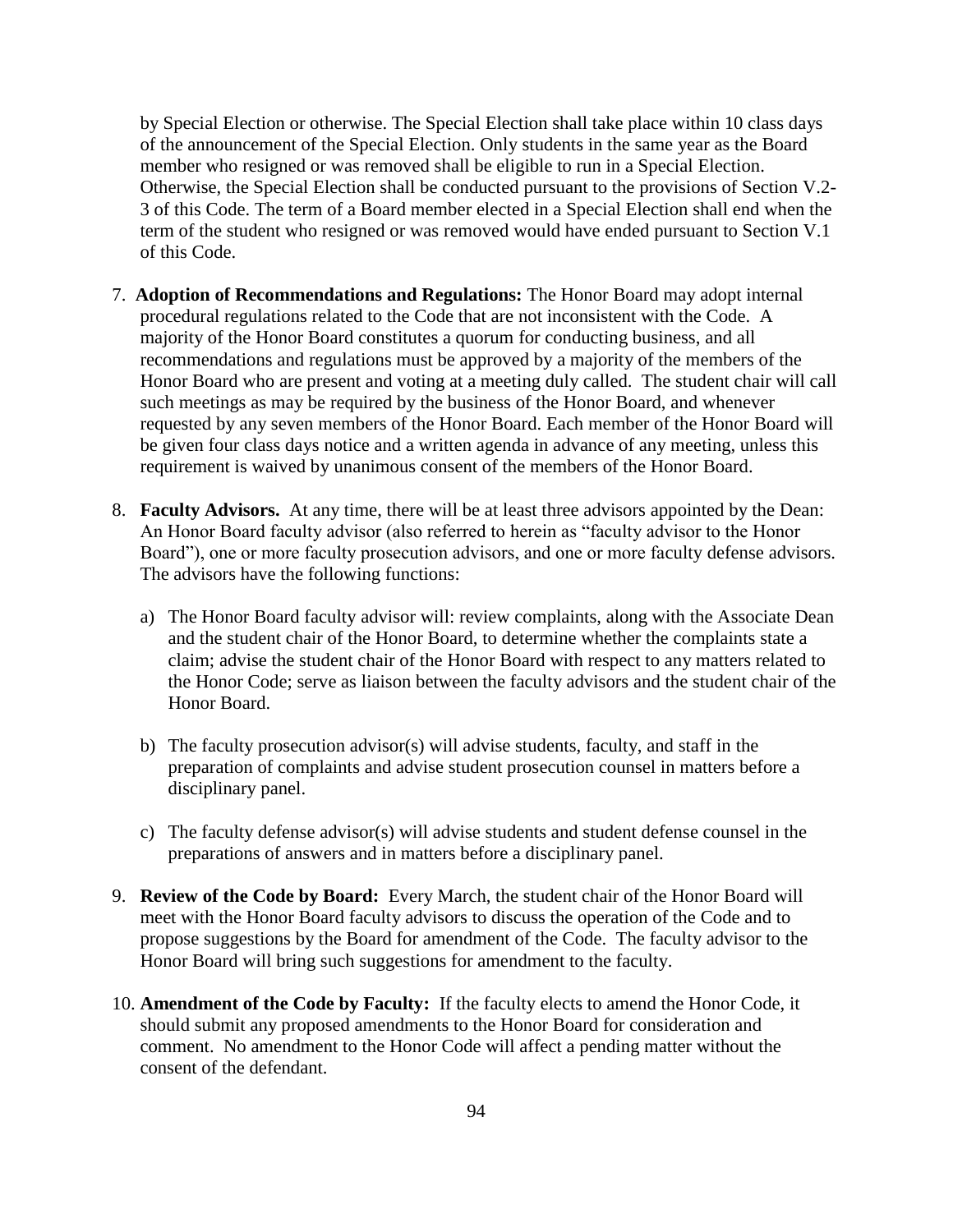11. **Annual Abstract:** At the end of each academic year, the outgoing student chair of the Honor Board will, in consultation with the Associate Dean and the faculty advisor to the Honor Board, prepare for dissemination to the Law School community an abstract on all reports of suspected violations of the Honor Code received during the preceding twelve months. The Associate Dean will disseminate the annual abstract after preparation. The abstract will contain a synopsis of each suspected violation, including the underlying facts of the complaint, the determination on whether the complaint stated a claim, a summary of the specification of charges, the final judgment of the disciplinary panel, and the result of the Dean's review on appeal. The annual abstract will also include a synopsis of any violation where the Associate Dean imposes sanctions pursuant to Section IV.F. The abstract will preserve the anonymity of students accused of violating the Honor Code, the complainant, and any witnesses.

## **VI. MISCELLANEOUS**

- 1. **Extension of Time Limits for Actions by Complainant or Defendant:** A complainant or defendant may request in writing for an extension of any time limit for any action or filing to be completed by the complainant or defendant. A party so requesting must provide an explanation or justification for the request.
- 2. **Other Time Limits:** Any time limits pertaining to actions by the Associate Dean, Dean, Honor Board, faculty advisors to the Honor Board, disciplinary panel, or any combination thereof, are aspirational only and will not be used as grounds for the dismissal of a complaint.
- 3. **Calculation of Time Limits:** Any reference to "class day" refers to a weekday where classes are ordinarily scheduled at the Law School, whether or not such classes take place. Time is calculated by excluding the initial day from which time begins to run, but counting the final day on which an action is to take place. For example, an appeal of any decision of the disciplinary panel to the Dean must be filed within five class days of such a decision. If the decision of the disciplinary panel is released on a Monday, the appeal is due on the subsequent Monday. Computation of days begins on Tuesday and Saturday and Sunday are excluded from the computation.
- 4. **Designee:** The Associate Dean, the Dean, and other persons referred to by title may appoint a designee in appropriate circumstances.
- 5. **Titles:** Titles are inserted for ease of reference only and will not be considered part of the Honor Code.
- 6. **Email:** Any communication which is sent by email is considered to be in writing for the purpose of this Code.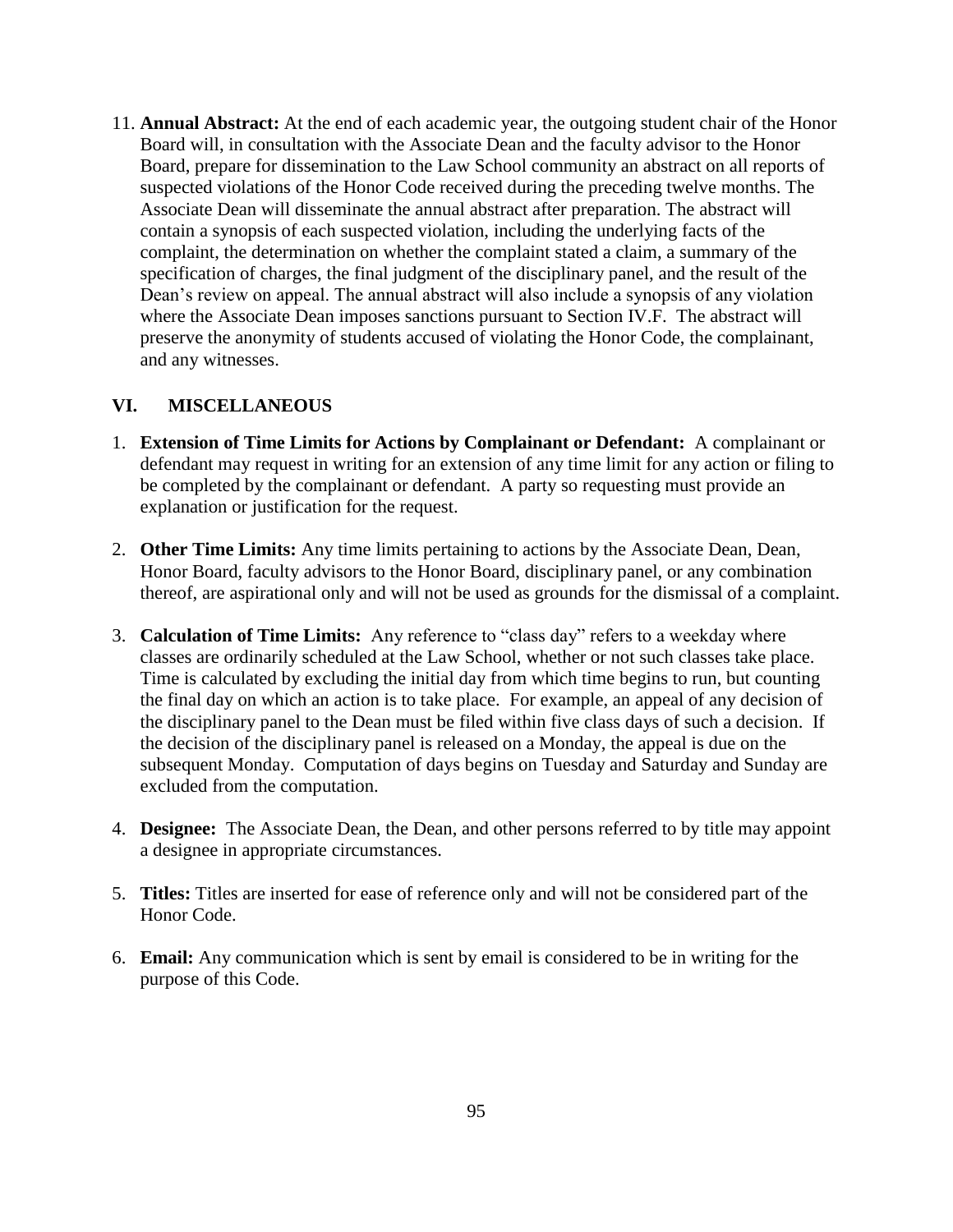# **Appendix A: Sample Complaint**

## **Complaint of Christine Crow (ccrow@rwu.edu)**

Date: November 1, 2016

For my complaint, I, Christine Crow, state as follows:

- 1. I am professor at Roger Williams University School of Law.
- 2. Nancy Noe is a third-year student at Roger Williams University School of Law.
- 3. Michael Moe is a second-year student at Roger Williams University School of Law.
- 4. Both Noe and Moe are currently registered in my seminar "Legal History: Appeal of Felony – Practice and Procedure." A copy of the roster for the seminar is attached as appendix A to this complaint.
- 5. On September 15, 2016, I assigned students 10 page papers on various topics. Both Noe and Moe received and the same assignment. A copy of the assignment is attached as appendix B to this complaint.
- 6. The assignment made clear that students were not to collaborate, and that the papers were to be the result of each student's original research and writing.
- 7. Both Moe and Noe turned in their papers on October 15, 2016.
- 8. The papers turned in by Moe and Noe are substantially similar and, in many instances, identical. Copies of Moe's and Noe's papers are attached as appendices C and D to this complaint, respectively, with the similar and identical portions highlighted in yellow.
- 9. The papers are so nearly identical that they can only be the result of Noe having copied from Moe, Moe having copied from Noe, Noe and Moe having collaborated, or Noe and Moe having plagiarized from the same source.
- 10. Aside from the persons set out in the class roster in appendix A to this complaint, I know of no other person who might have additional knowledge of Moe and Noe's copying, collaboration or plagiarism.

I affirm that the contents of this complaint are true. /s/Christine Crow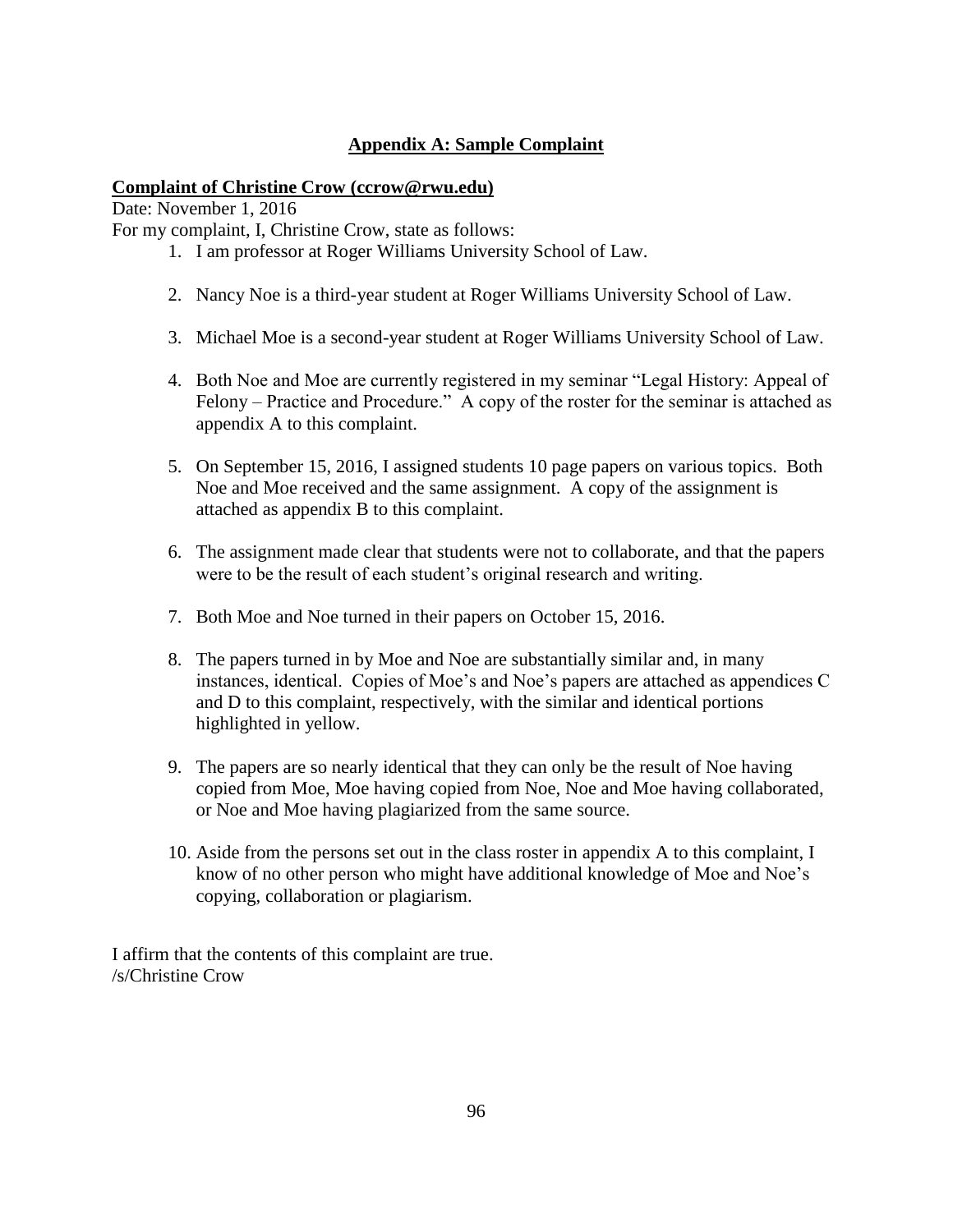## **Appendix B: Sample Notice of Complaint**

# *In the matter of Nancy Noe and Michael Moe* **Notice of Complaint**

Date: November 6, 2016

To: Nancy Noe

- Please take notice that:
- 11. You are the subject of a complaint, attached as appendix A to this Notice, which accuses you of violations of section II.1.(a) of the Honor Code, Academic Dishonesty, and a disciplinary panel has been formed to consider the matter.
- 12. You have five class days after notice of the appointment of a student defense counsel to answer the complaint.
- 13. Your answer must:
	- k) State that your answer is in regard to a specific complaint by the complainant, Professor Christine Chow.
	- l) Give the date on which your answer is filed.
	- m) Provide your official email address.
	- n) Respond to each numbered paragraph in the body of the complaint with a statement that you affirm the facts alleged, deny the facts alleged, or deny knowledge or information sufficient to affirm or deny the paragraph. A denial must fairly respond to the substance of the allegation. If you intend in good faith to deny only part of an allegation you must admit the part that is true and deny the rest.
	- o) In subsequent numbered paragraphs, with each paragraph setting out a discrete fact, set out any further facts, beyond those contained in the complaint and implicit in your responses, that are relevant to whether you engaged in Academic Dishonesty.
	- p) Contain any additional relevant facts. Such facts should be based on your personal knowledge, but if based on information and belief, should state specifically the basis of such information and belief.
	- q) Contain, as an attachment, a copy of any document relied on by you that was not included in the complaint.
	- r) Identify any other persons not mentioned in the complaint that you believe to have personal knowledge of the facts in the complaint, along with a statement of what you believe to be the nature of that knowledge.
	- s) State that you affirm the truth of its contents.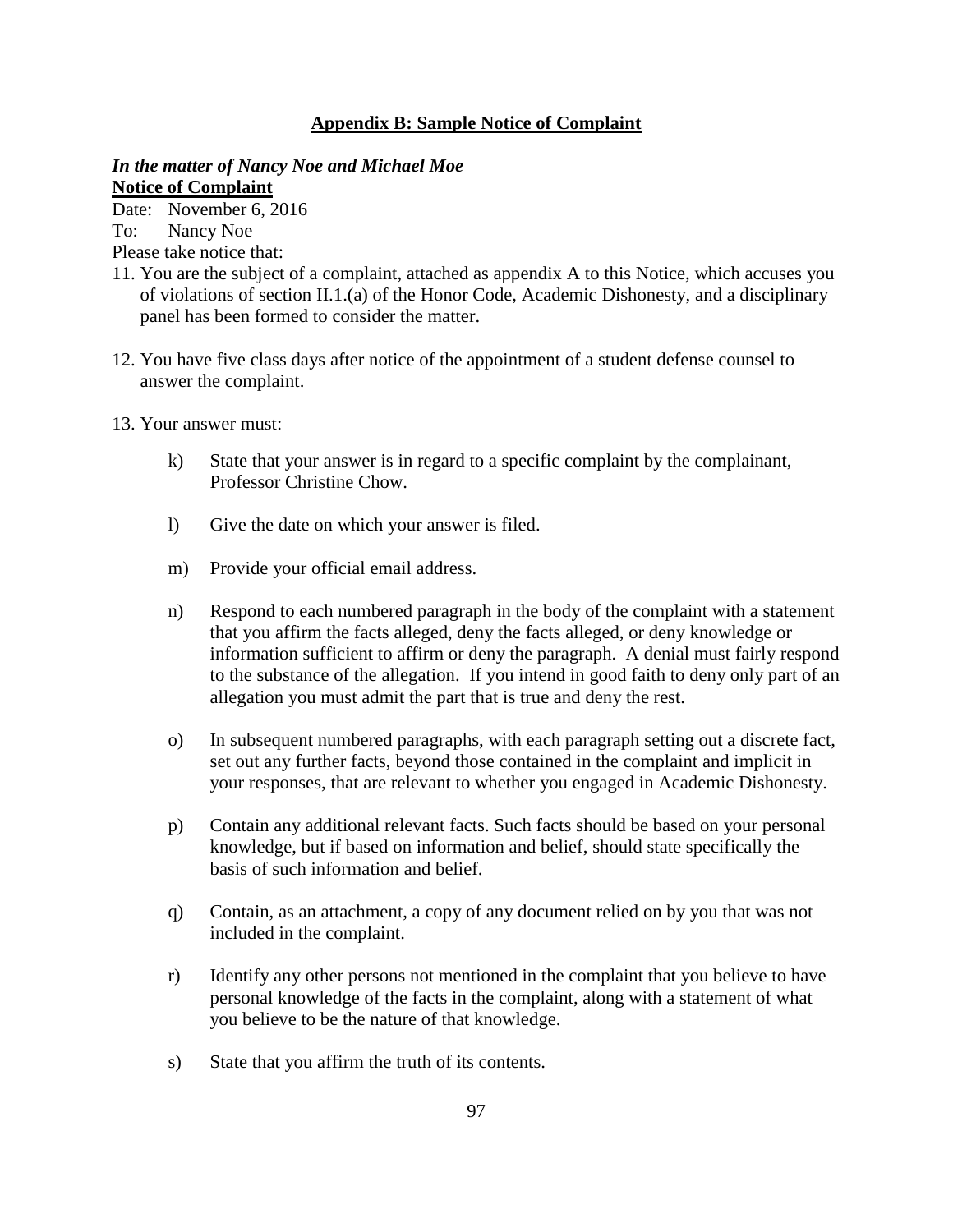- t) Be signed by you.
- 14. The names and official emails of the members of the disciplinary panel are:
	- ➢ Sarah Smith (Professor of Law), ssmith@rwu.edu
	- ➢ John Jones (Professor of Law), jjones@rwu.edu
	- ➢ Frank Fuller (Second-Year Law Student), ffuller1234@g.rwu.edu
- 15. The name and official email address of the complainant is Christine Crow (Professor of Law), ccrow@rwu.edu.
- 16. The name and official email address for other interested parties is as follows:
	- ➢ Student prosecution counsel: Richard Roe (Third-Year Law Student), rowe1717@g.rwu.edu
	- ➢ Faculty prosecution advisor: Mary Martin (Professor of Law), mmartin@rwu.edu
	- ➢ Faculty defense advisor: Andy Andrews (Professor of Law), andyandrews@rwu.edu
- 17. You have the right to a student defense counsel and may choose from among the following students, who have been elected to the Honor Board:
	- ➢ Beatrice Best, bbest7654@g.rwu.edu
	- ➢ Donald Davies, ddavies9876@g.rwu.edu
	- ➢ Lakshmi Luthra, lluthra1357@g.rwu.edu
	- ➢ Santiago Suarez, ssuarez9348@g.rwu.edu

You must make this election by notifying the Associate Dean of your selection within two days of the date of receiving this notice. If you do not make this election within two days of receiving this notice, a student defense counsel will be appointed to you.

- 18. You may seek to have any member(s) of the Disciplinary Panel recused.
- 19. In certain circumstances, you may petition for exemption from the disciplinary panel hearing, as outlined in Section IV.F of the Honor Code.
- 20. If you have any questions about this Notice, you are advised to contact the faculty defense advisor.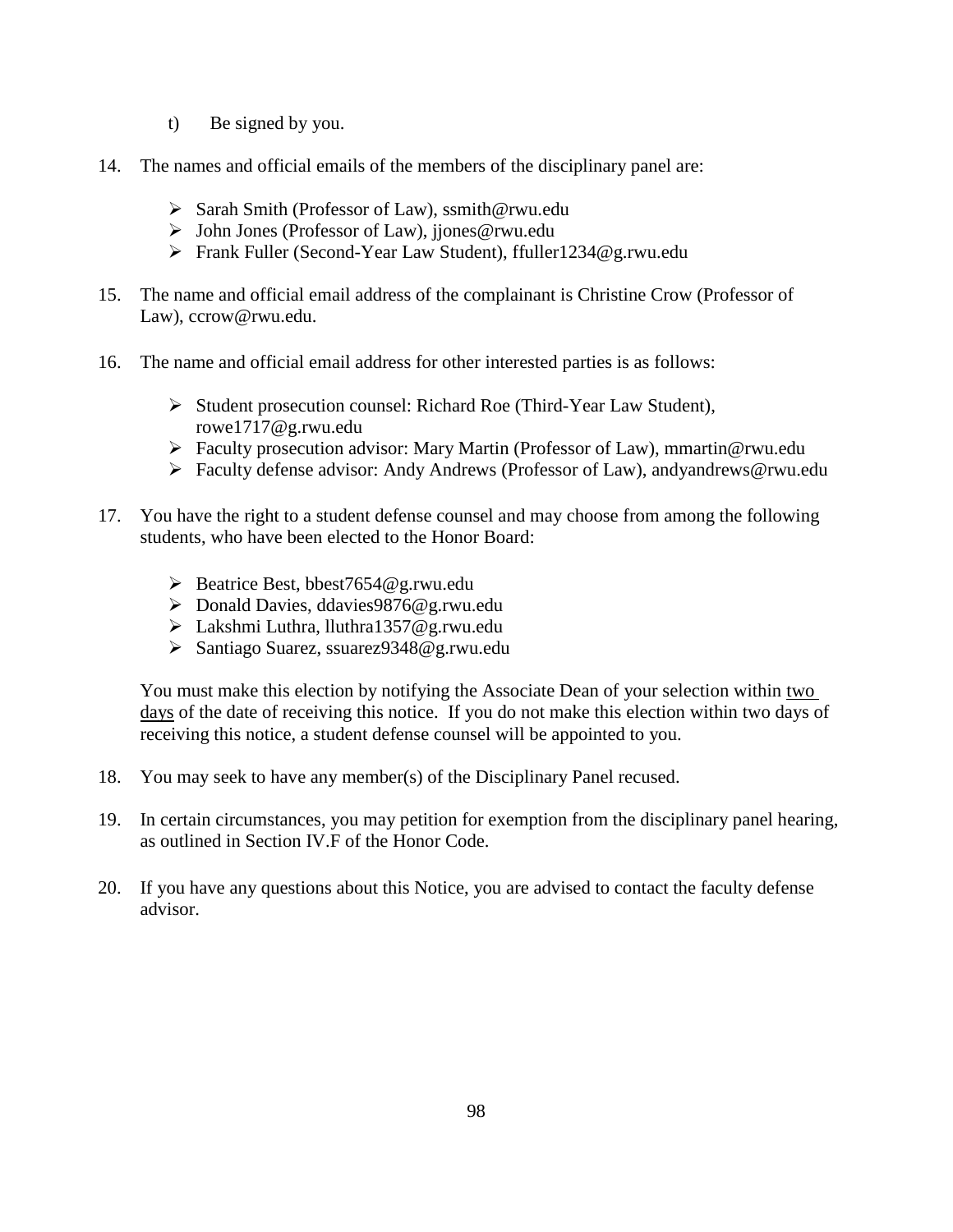## **Appendix C: Sample Answer**

# *In the matter of Nancy Noe and Michael Moe* **Answer of Nancy Noe (nnoe2358@g.rwu.edu)**

Date: November 10, 2016

For my answer, I, Nancy Noe:

- 1. Admit the allegations in paragraph 1 of the complaint.
- 2. Admit the allegations in paragraph 2 of the complaint.
- 3. Admit the allegations in paragraph 3 of the complaint.
- 4. Admit the allegations in paragraph 4 of the complaint.
- 5. Admit the allegations in paragraph 5 of the complaint.
- 6. Admit the allegations in paragraph 6 of the complaint.
- 7. Admit I turned in my paper on October 15, 2016, but deny knowledge or information sufficient to form a belief as to when, if ever, Michael Moe turned in his paper.
- 8. Admit the document attached as appendix D to the complaint is my paper; admit that both my paper and the document attached as appendix C to the complaint are similar or identical as indicated by the highlighting; and deny knowledge or information sufficient to form a belief as to the author of the document attached as appendix C to the complaint.
- 9. Deny knowledge or information sufficient to form a belief as to the cause of similarity between my paper and the document attached as appendix C to the complaint; and deny I copied Moe's paper, collaborated with Moe, or plagiarized my paper from any source.
- 10. State that Moe has been involved in a romantic relationship with my apartment mate, Tammy Toe, and was a frequent visitor to our apartment. Accordingly, Moe would have had access to my laptop, which I kept on the common dining table in my apartment.
- 11. Persons with knowledge of Moe's visits to my apartment are Tammy Toe, ttoe1749@g.rwu.edu; Yael Yoe, yyoe2416@g.rwu.edu; and Graham Goe, ggoe@g.rwu.edu.

I affirm that the contents of this answer are true. /s/ Nancy Noe